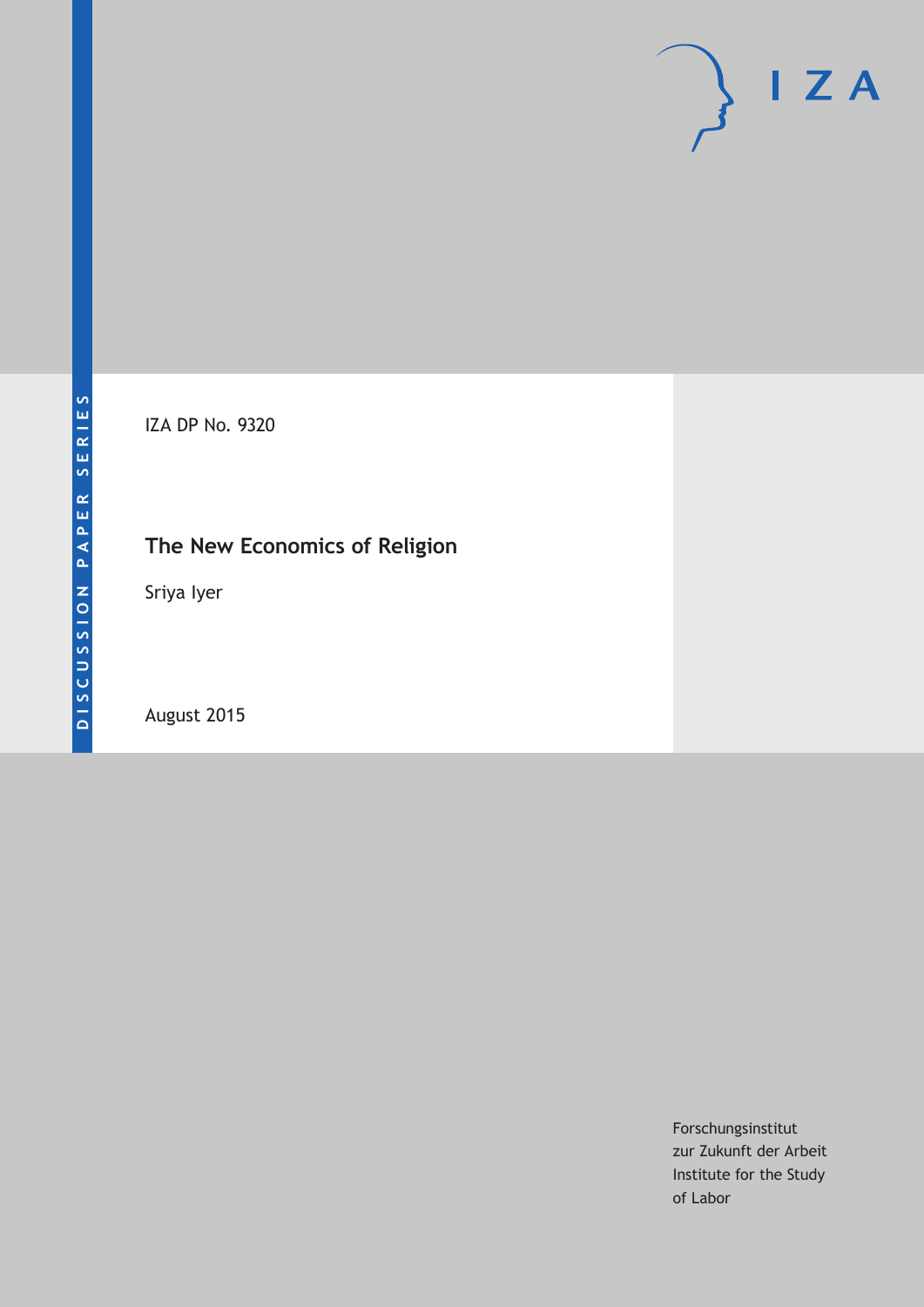# **The New Economics of Religion**

#### **Sriya Iyer**

*University of Cambridge and IZA* 

Discussion Paper No. 9320 August 2015

IZA

P.O. Box 7240 53072 Bonn Germany

Phone: +49-228-3894-0 Fax: +49-228-3894-180 E-mail: iza@iza.org

Any opinions expressed here are those of the author(s) and not those of IZA. Research published in this series may include views on policy, but the institute itself takes no institutional policy positions. The IZA research network is committed to the IZA Guiding Principles of Research Integrity.

The Institute for the Study of Labor (IZA) in Bonn is a local and virtual international research center and a place of communication between science, politics and business. IZA is an independent nonprofit organization supported by Deutsche Post Foundation. The center is associated with the University of Bonn and offers a stimulating research environment through its international network, workshops and conferences, data service, project support, research visits and doctoral program. IZA engages in (i) original and internationally competitive research in all fields of labor economics, (ii) development of policy concepts, and (iii) dissemination of research results and concepts to the interested public.

IZA Discussion Papers often represent preliminary work and are circulated to encourage discussion. Citation of such a paper should account for its provisional character. A revised version may be available directly from the author.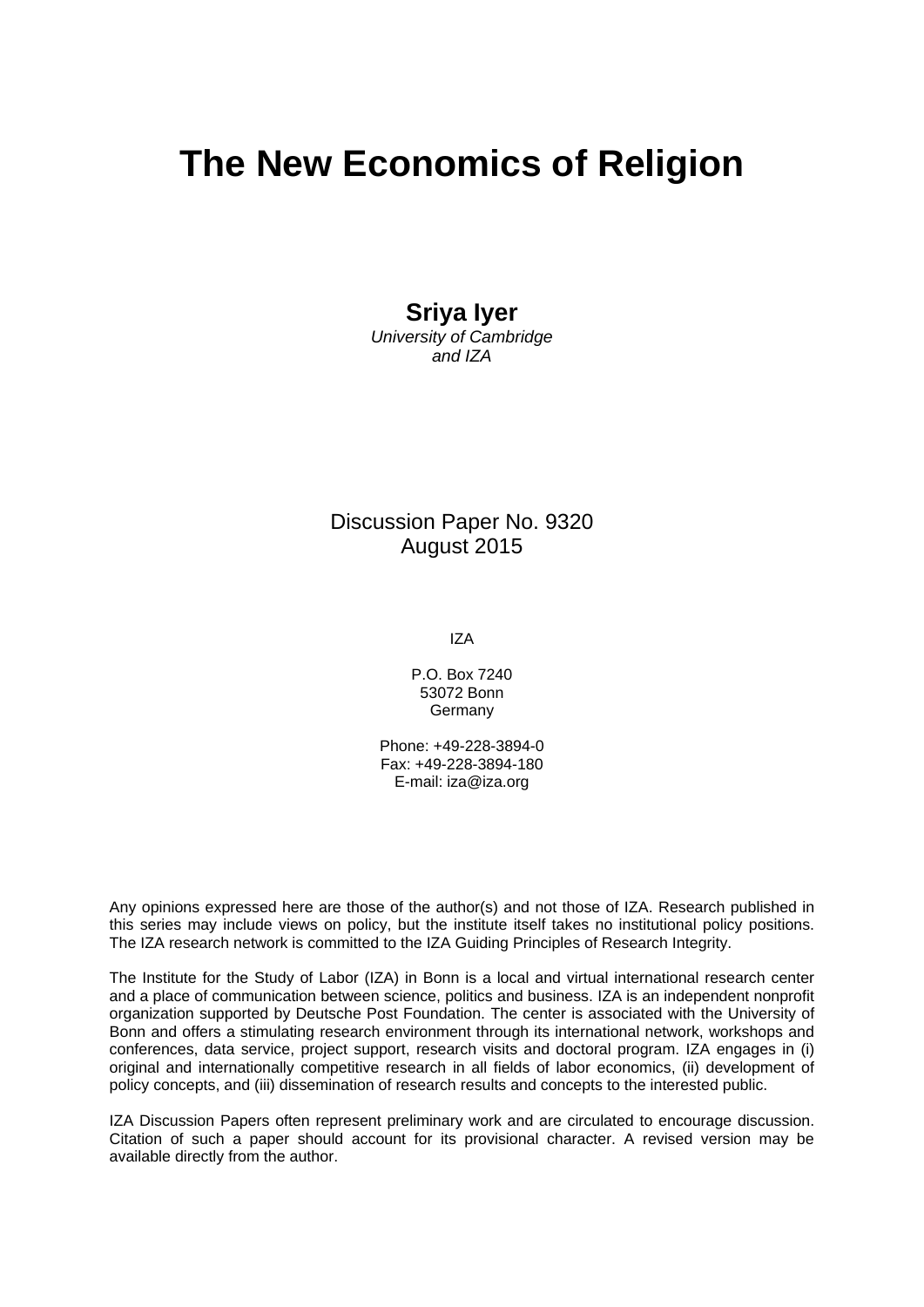IZA Discussion Paper No. 9320 August 2015

## **ABSTRACT**

### **The New Economics of Religion1**

The economics of religion is a relatively new field of research in economics. This survey serves two purposes – it is backward-looking in that it traces the historical and sociological origins of this field, and it is forward-looking in that it examines the insights and research themes that are offered by economists to investigate religion globally in the modern world. Several factors have influenced the economics of religion: (1) new developments in theoretical models including spatial models of religious markets and evolutionary models of religious traits; (2) empirical work which addresses innovatively econometric identification in examining causal influences on religious behavior; (3) new research in the economic history of religion that considers religion as an independent rather than as a dependent variable; and (4) more studies of religion outside the Western world. Based on these developments, this paper discusses four themes – first, secularization, pluralism, regulation and economic growth; second, religious markets, club goods, differentiated products and networks; third, identification including secular competition and charitable giving; and fourth, conflict and cooperation in developing societies. In reviewing this paradoxically ancient yet burgeoning field, this paper puts forward unanswered questions for scholars of the economics of religion to reflect upon in years to come.

JEL Classification: Z12

Keywords: economics of religion

Corresponding author:

Sriya Iyer Faculty of Economics University of Cambridge Austin Robinson Building Cambridge CB3 9DD United Kingdom E-mail: si105@cam.ac.uk

 $\overline{a}$ 

<sup>&</sup>lt;sup>1</sup> I thank the Editor Steven Durlauf for his kind encouragement to write this paper and for his wide-ranging comments on it. I also thank seven anonymous referees for their immensely helpful comments and suggestions for improvement. For helpful discussions or valuable comments, I thank Jean-Paul Carvalho, Vasco Carvalho, Partha Dasgupta, Daniel Friedman, Maren Froemel, Jane Fruehwirth, Julien Gagnon, Dan Hungerman, Timur Kuran, Rohit Lamba, Michael McBride, Robbie Mochrie, Kaivan Munshi, David Newbery, Sheilagh Ogilvie, Anja Prummer, Raghuram Rajan, Christopher Rauh, Bartosz Redlicki, Jared Rubin and Chander Velu.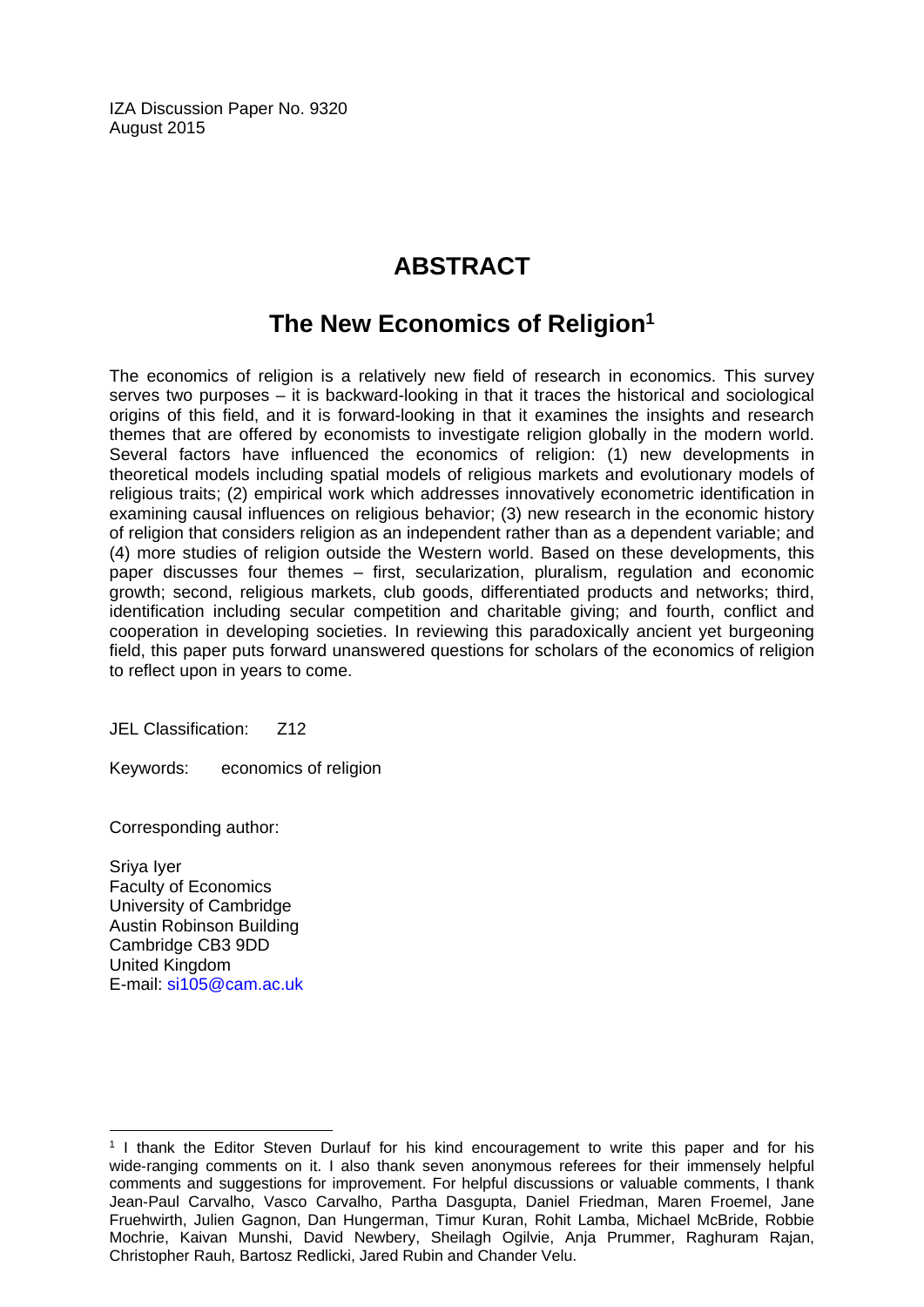Economics and religion are closer than some might believe. In the  $19<sup>th</sup>$  century in the United States religion influenced key economic policy debates through the economics profession because 'the very foundation of the American Economic Association by Richard Ely and others associated with the Social Gospel was very much a religious movement.' (Oslington 2003, p.xii). Ely's vision in founding the American Economic Association in 1885 was to bring the ethics and ideals associated with the Social Gospel movement into economics in order to foster cooperation and greater equality in society, but with a key role for historical and statistical analysis. In so doing, eventually this led to fundamental reforms in US economic policy including unemployment insurance and child labor laws (Bateman and Kapstein 1999).

And yet paradoxically, in a seminal article published in 1998 in the *Journal of Economic Literature*, Laurence Iannaccone introduced to a wide audience of economists and other social scientists a new field of research – the economics of religion. In this paper he argued, 'If the study of religion does not yet warrant a *JEL* classification number, let alone the subfield status it enjoys within every other social science, it nevertheless qualifies as new territory within the expanding domain of economics.' (Iannaccone 1998, p.1465). How times have changed – apart from now having its own *JEL* classification number (Z12), its own annual meetings, and a large body of international scholars invested and interested in this issue, the economics of religion has made important strides, with studies that now encompass economic theory, public economics, experimental economics, macroeconomics of growth, economic history and economic development.<sup>2</sup> As Hungerman and Chen (2014) rightly point out, there has been a six-fold increase in the number of economics papers alone published in

 $^2$  The economics of religion although it now has its own JEL code, still lacks its own journal. This reflects the fact that research in the economics of religion intersects with other fields in economics such as labor economics, public economics and industrial organization, as well as outside economics in sociology and political science. Since authors can publish their work in a variety of venues, this often makes it difficult for a researcher to comprehend a complete grasp of the literature in the economics of religion.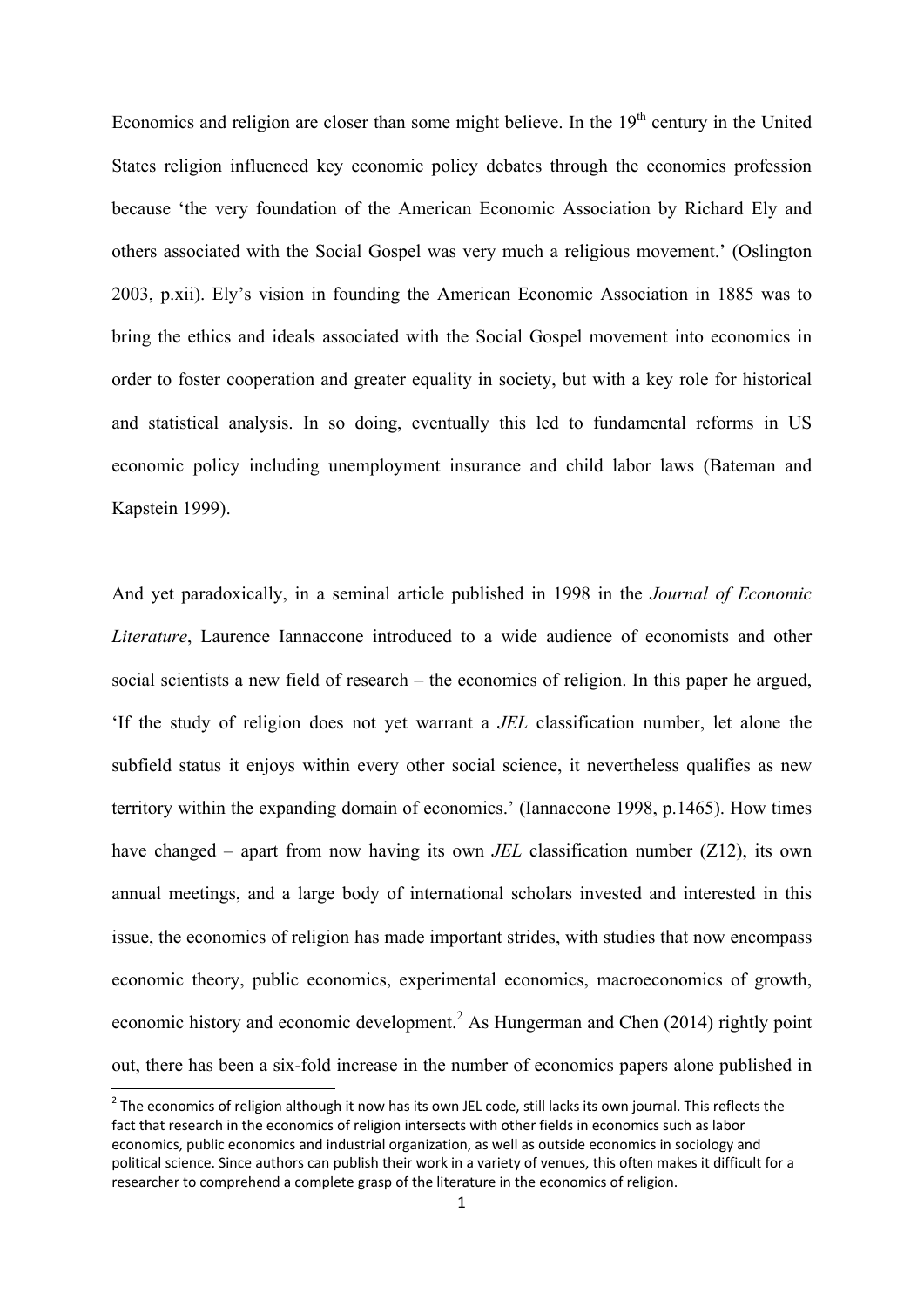this area in the last decade. Although the field is still nascent compared to other fields of economics research, it has highlighted that the study of religion now falls firmly within the purview of economic inquiry (McCleary 2011; Oslington 2014). Consequently, there is a need to illuminate the new directions in the territory in which the economics of religion finds itself today, bringing up-to-date the many important developments in research that have been made along the way. This paper attempts to do this and its ambition is both backwardlooking as well as forward-looking: it identifies some of the most important developments in the economics of religion in the last couple of decades, notably, (1) new developments in theoretical models including spatial models of religious markets and evolutionary models of religious preferences and traits; (2) empirical work which addresses innovatively matters concerning econometric identification in examining causal influences on religious behavior; (3) new research in the economic history of religion that considers religion as an independent rather than as a dependent variable; and (4) more studies of religion outside the Western world. This paper also puts forward the still many unanswered questions in the economics of religion that I hope scholars will reflect upon in years to come. By highlighting how developments in economic theory, econometric concerns with identification, and new data both historical and contemporary, have changed the way in which research in this field is currently being conducted, this paper attempts in short to survey, to evaluate, and to make suggestions for the 'new' economics of religion.

Economic studies of religion contribute in three ways: first, they show how economic and statistical tools can be used to evaluate the role of religion in society; second, they continue to cast light on the economics of non-market behavior illustrating the role that norms, values, social capital and 'spiritual capital' may play in influencing human behaviors by affecting both beliefs and actions; and third, they show how culture more broadly, whether through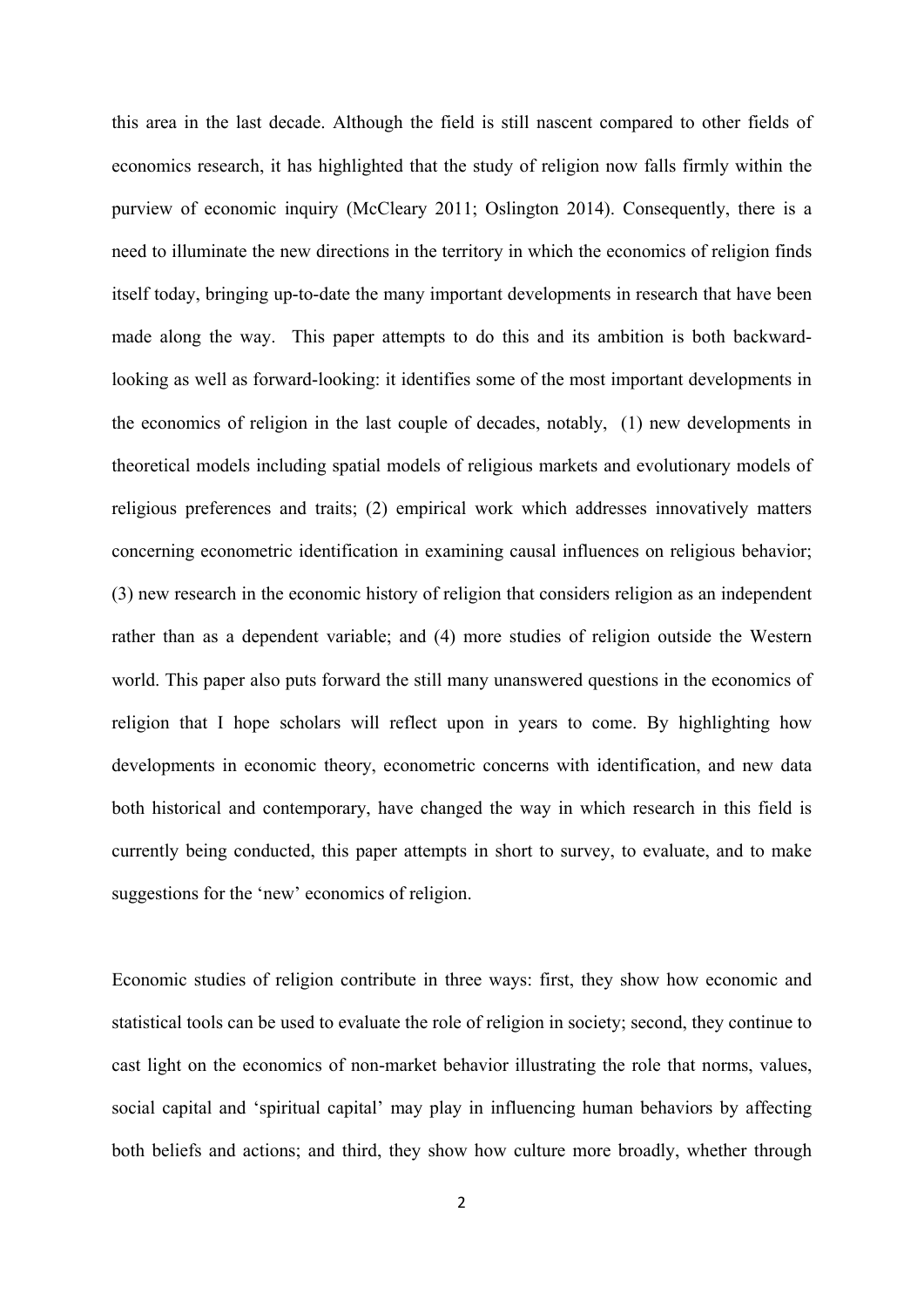religion or other kinds of cultural beliefs, affect economic systems. Many social scientists argue that when explaining countries' economic growth, we should evaluate the role of culture more deeply (Landes 1999; Norris and Inglehart 2004) and that as economists we ought to be vitally concerned about the moral consequences of economic growth (Friedman 2005). Others have argued that the evolution of markets and the evolution of morals, culture and institutions, including religion, need to be studied together (Friedman 2008; Bowles 1998). On the one hand, religion and culture inform economic behaviors and economic systems, markets and institutions. On the other hand, one's economic environment is also likely to influence one's beliefs, morals and religious choices. So the economic approach directly links the study of markets with the study of religion and culture.<sup>3</sup>

In his 1998 review, Iannaccone made a very clear distinction between the economics of religion and others areas of academic inquiry, which is worth reiterating here. The economics of religion is research that uses the tools and methods of economics to study religion as a dependent variable or to study religion as an independent variable on other socio-economic outcomes. In doing so, it draws upon ideas in public economics, labor economics, industrial organization, development economics and international trade, and uses tools developed in game theory and econometrics. The economics of religion must be distinguished from what might be called 'religious economics' which would be the use of religious ideas to provide social commentary on economic systems or behaviors. The economics of religion also does not concern itself with the theological and institutional propagation of personal religious faith and this survey will not venture to comment on these topics. It is not that personal religious faith is unimportant; simply that as economists it is difficult for us to comment on it appropriately.

 $3$  It is to be acknowledged that when discussing institutions economists do distinguish between religion and culture.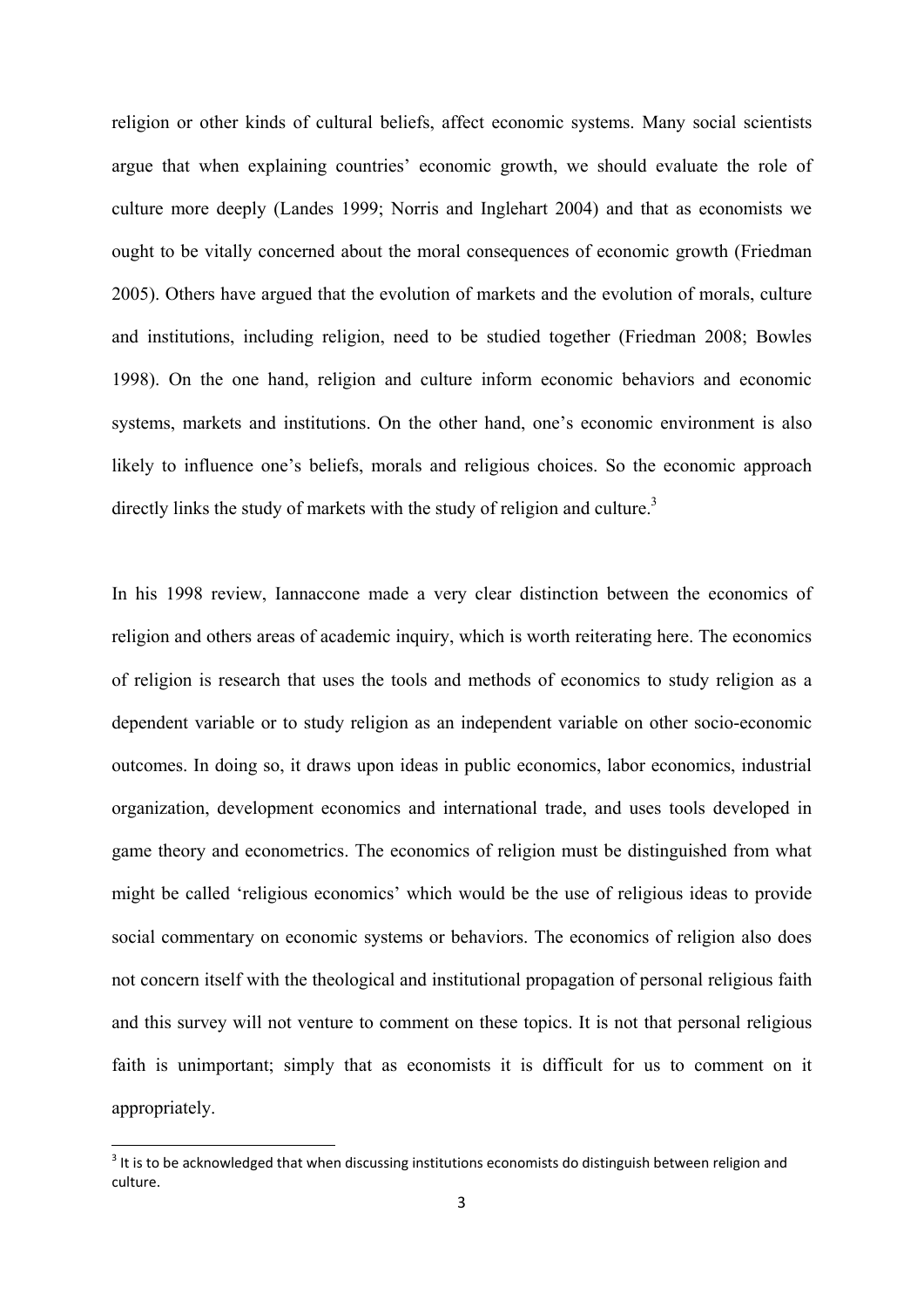Most theoretical research in the economics of religion focuses on the demand-side in terms of the preferences of consumers of religion, or on the supply side in terms of the structures of religious organizations. While early work in the economics of religion explored the incentives that individuals might have to hold religious beliefs (Ekelund, Hébert and Tollison 2002), more recent research is focused quite heavily on the socio-economic consequences of religion using economic theory and sophisticated statistical tools. As new data both historical and contemporary has become available, concern with identification of religiosity effects has become more pronounced.

This survey provides a selective, critical review of the literature and I focus mainly on research conducted by economists in the economics of religion. A difficult issue here is drawing a boundary between more general social science research on religion and the work done by economists because frequently these boundaries intersect. Therefore I have also included the work of non-economists, notably sociologists and political scientists, that use economists' tools and methods or which address the questions that economists ask. As many ideas in the economics of religion today owe their origins to other disciplines, it is important to give due precedence to ideas that have come into economics from these related social science domains.

In the first section I discuss definitions of religion, the historical and sociological roots of the economics of religion which first raised three hundred years ago many of the themes which we are still investigating today, and a snapshot of global religiosity. This sets the stage to examine a number of themes that currently interest economists of religion including secularization, pluralism, regulation, religious competition, club goods models, charitable giving, religious service provision and other themes. I also discuss the evolution of ideas in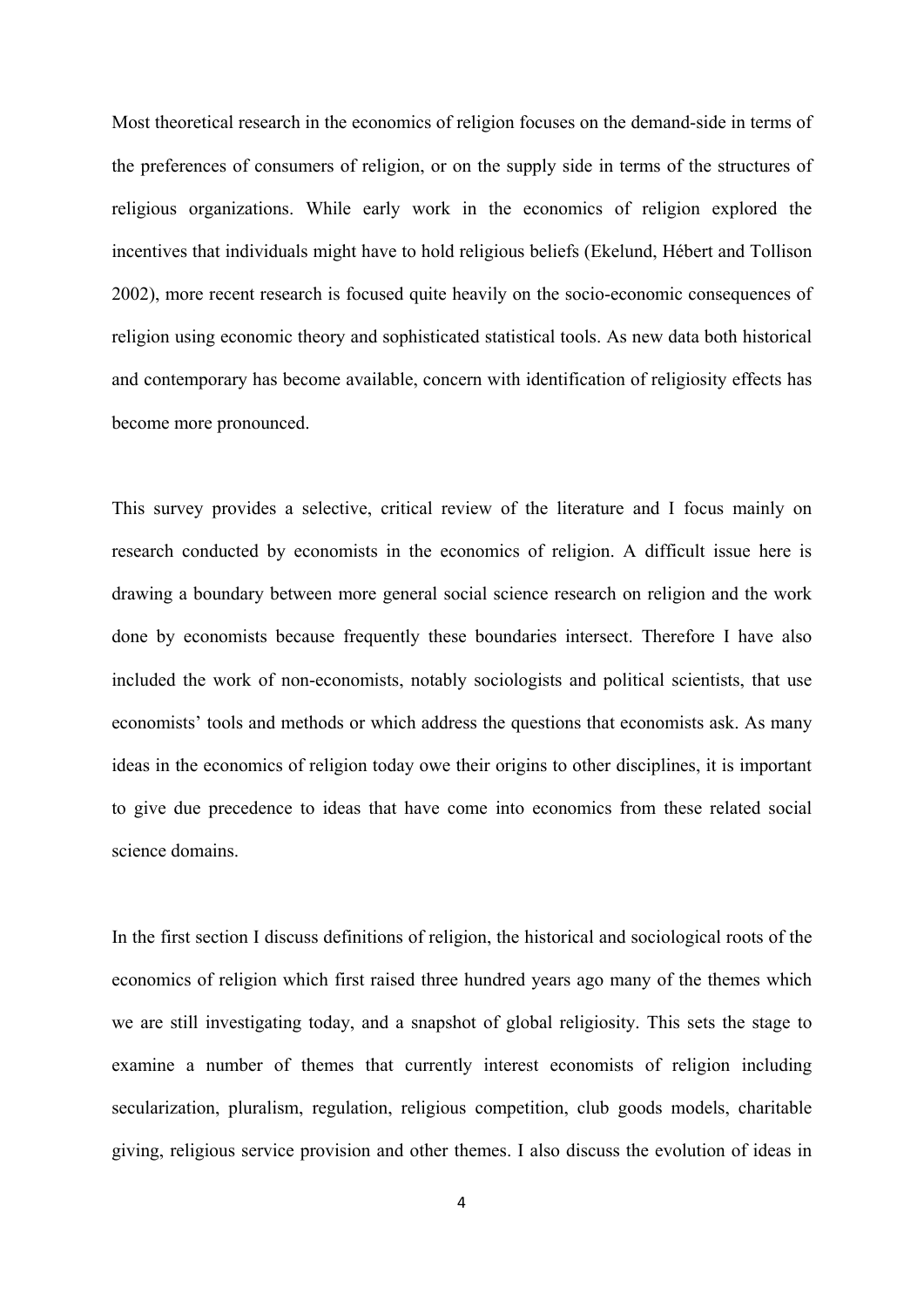broadly chronological order in which they have influenced the evolution of this field. Consequently, this survey is divided into six sections  $-1$ ) Historical background and global religiosity; 2) Secularization, pluralism, regulation and economic growth; 3) Religious markets, club goods, differentiated products and networks; 4) Identification, secular competition and charitable giving; 5) Conflict and cooperation in developing societies; and 6) Unanswered questions for future research in the economics of religion.

#### **I. Historical Background and Global Religiosity**

The economics of religion as a sub-field is relatively new, but the study of religion itself is ancient - many other disciplines, notably philosophy, theology, history, anthropology and sociology have had much to say about religion and religious beliefs. For economists, definitions are central to the process of modelling. There are many different definitions of religion; some are substantive and others are functional, so among scholars there is no commonly accepted definition of religion. Substantive definitions of religion concern investigating religion as a philosophy or as a system of beliefs, and using this to try to understand the world. For example, in his 1928 book *The Religion We Need*, the distinguished Indian philosopher Sarvepalli Radhakrishnan wrote that religion 'is an expression of the spiritual experience of a race, a record of its social evolution, an integral element of the society in which it is found.' (p.25). Functional definitions focus on what religion does for people in terms of its role in their lives or supporting them either socially or psychologically. Glock and Stark (1965) define 'Religion, or what societies hold to be sacred, comprises an institutionalised system of symbols, beliefs, values, and practices focused on questions of ultimate meaning.' (p.4). Of course there are very famous textbook definitions including Durkheim's definition of religion: 'A religion is a unified system of beliefs and practices relative to sacred things, that is to say, things set apart and forbidden – beliefs and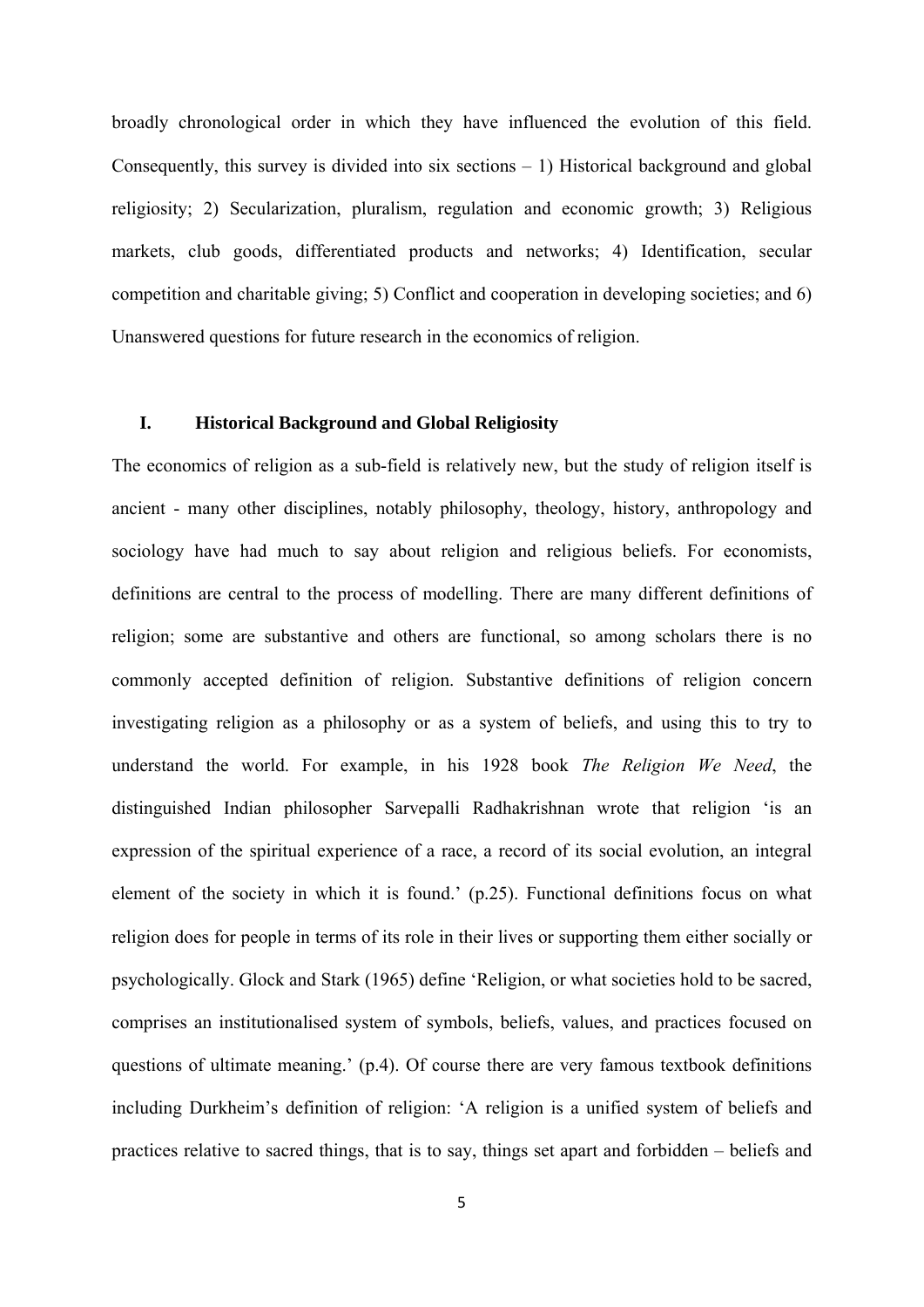practices which unite into one single moral community called a Church, all those who adhere to them.' (Durkheim 1912).

Probing the economic concern with religion is not restricted to scholars of the  $21<sup>st</sup>$  century. Adam Smith first made reference to the church and competition between religions in *The Wealth of Nations* and in *The Theory of Moral Sentiments*.<sup>4</sup> Smith discusses three concepts which economists of religion still debate – the role of competition, religious institutions including service provision, and religious pluralism (Anderson  $1988$ ).<sup>5</sup> As Smith saw it, competition was about an individual buyer or seller raising or lowering their prices in response to conditions prevailing in the market, largely independent of any notion of market structure (McNulty 1967). <sup>6</sup> By the time Adam Smith wrote about competition, it was a very familiar concept in the tradition of economics writing at the time. His main contribution lies in using this concept to understand behavior and as a way of organising society. Smith's arguments are relevant both to understand contemporary religious violence and the balance between publicly and voluntarily provided services by religious organizations such as primary schooling and poor relief (Mochrie 2014). These themes recur in more contemporary studies, as discussed in Section V below. Friedman (2011) argues that the evolution of economics as we know it today was influenced profoundly by changes in religious beliefs in the times in which Adam Smith lived. As he contends, 'Further, those at-the-outset influences of religious thinking not only fostered the subsequent spread of Smithian thinking, especially

<sup>4</sup> Alfred Marshall's, '*The Principles of Economics'* highlights the fundamental role of religion in moulding both an individual's motivations and the course of world history (see Marshall 1890, p.1). Religion also features in Joseph Schumpeter's *History of Economic Analysis* (1954).<br><sup>5</sup> But interpretations of how Adam Smith saw religion are often varied among historians of economic thought:

for example, Emma Rothschild (1994), in her interpretation of how Adam Smith viewed the invisible hand, also argues that Smith was critical of established religion in most of his work. She contends that 'Smith's comments on religion, like Hume's, are often ironical, and also highly conscious of pious public opinion.' (Rothschild 1994, p.321).

 $6$  As Anderson writes, 'Smith viewed participation in religion as a rational device by which individuals enhanced the value of their human capital.' (Anderson 1988, p. 1066). They could then choose both their degree of belief and their degree of participation in religion.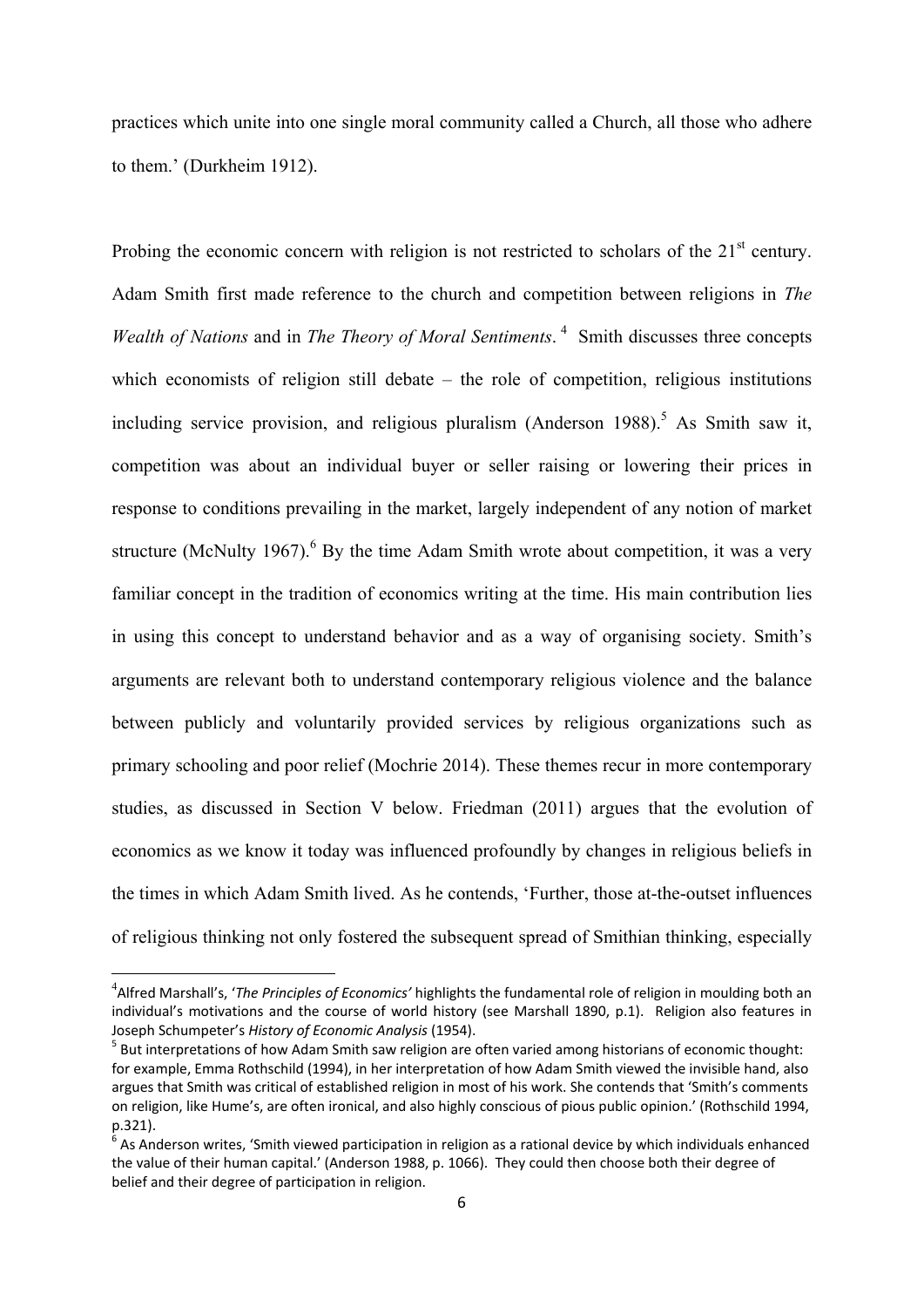in America, but shaped the course of its reception. The ultimate result was a variety of fundamental resonances between economic thinking and religious thinking that continue to influence our public discussion of economic issues, and our public debate over economic policy, today.' (Friedman 2011, p.166).

Contemporary themes discussed in Section II about the value of religious pluralism, the relationship between pluralism and religious participation, and the role of the church and the state, is exemplified in the debate between Adam Smith and David Hume. Hume argued for the state sponsorship of one unique religion and also highlighted rent-seeking within religious organizations, and the relationship between religion and politics which led to civil disorder (Mochrie 2014). In contrast, Adam Smith argued that religious competition is ultimately good for the consumers of religion and for the nature of the religious product itself because it reduces the capacity of religious organizations to extract rents, caused by poor governance. Smith was concerned that a monopoly religious organization could undermine a state.<sup>7</sup> This has implications for state repression of religion, the debates about international religious freedom, and the relation between the church and the state, a theme I return to in Section II. $^8$ 

The view of religion supported by the state and getting benefits from a monopolistic state-supported structure of religion is also found in work of sociologists like Peter Berger (1969).

 $8<sup>8</sup>$  A century later, although himself famous for speaking first of 'the wall of separation between church and state' Thomas Jefferson wrote about religion in a letter from Monticello on 1<sup>st</sup> September 1820 thus: "It excites in him the gratifying reflection that his country has been the first to prove to the world two truths, the most salutary to human society, that man can govern himself, and that religious freedom is the most effectual anodyne against religious dissension: the maxim of civil government being reversed in that of religion, where its true form is "divided we stand, united, we fall."" This point of view of Jefferson is very similar to the Adam Smith view of religious competition and freedom, but the importance of religious freedom extends also to the kind of religion that it espouses, for example, religions themselves may be more tolerant and moderate in societies which encourage religious competition.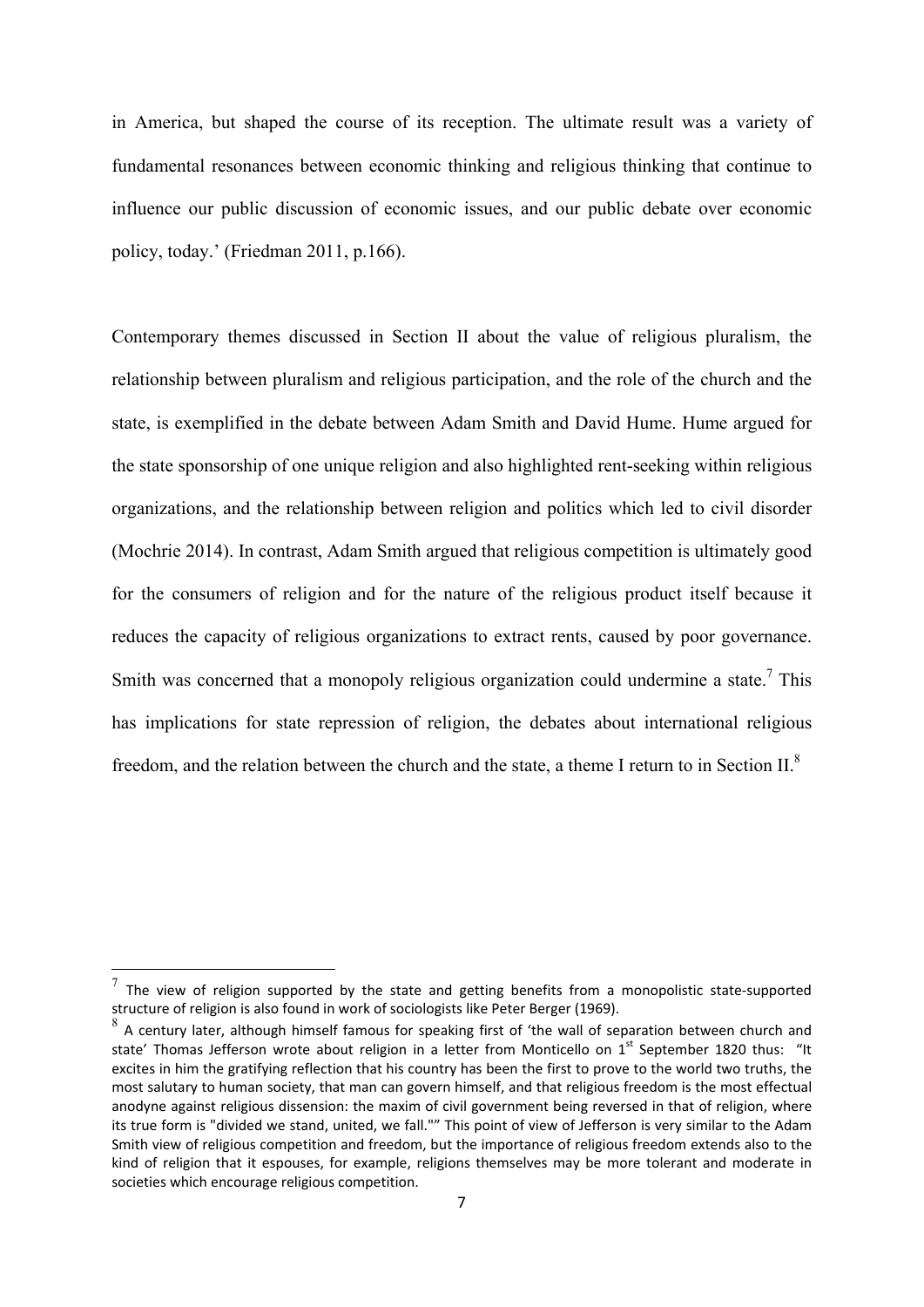Away from economics, in the  $19<sup>th</sup>$  century, social scientists wrote much about religion, including in related fields such as psychology, sociology and anthropology.<sup>9</sup> In the  $20<sup>th</sup>$ century, there was much less written about religion. Glock and Stark quote Gordon W. Allport who wrote that the 'subject of religion seems to have gone into hiding' (Glock and Stark 1965, p.x). This all changed with World War II when much more began to be written about religion in other social sciences exploring themes such as religious commitment and the beginnings of religious competition (Greeley 1962). Sociologists were the first to study modern religion and religious organizations using the analogy of firm behavior, focusing on concepts such as competition (Stark and Bainbridge 1987), and this is first found in the work of the sociologist Peter Berger (1963, 1967).<sup>10</sup> This initial notion was developed much further in the seminal works of Roger Finke and Rodney Stark who developed the thesis into the 'religious economies' argument (Finke and Stark 1992). Based on their analysis of religious markets in the US, Finke and Stark are some of the early scholars who made very important contributions in this area. Their focus was on questions such as the movement from sects to churches, the formation of cults as well as schisms and renewal movements.<sup>11</sup> The main themes in this research are the idea of religious competition, religious regulation, and new religious movements. In the same tradition, Warner (1993) articulated that a new paradigm had emerged for the sociological study of religion in which he argued that in the US, organised religion flourished in an open market for religion. What motivated this paradigm

<sup>9</sup> For example, Sigmund Freud's views on religion are contained in his book *The Future of an Illusion* (1927) in which he thinks of religion as an irrational response to family influences, especially the reassuring need for parental protection, and the power of nature before which man is aware of his own inconsequence and the inevitability of death. Freud goes so far as to argue that religion is linked to the repression of an Oedipus complex by highlighting instead the father's role. Freud thus regarded religion as a sort of collective neurosis.<br><sup>10</sup> The notion of competition here is an individual buyer or seller raising or lowering their prices in res

 $11$  Some definitions may be useful here: 'Churches' and 'sects' are both religious institutions, but the former depict less tension with the wider world than the latter. As Stark and Finke argue, '*Tension* consists of differences in norms and values and refers to the degree of distinctiveness, separation, and antagonism in the relationship between a religious group and the "outside" world. Put another way, the higher the tension between a religious group and its surroundings *the more costly it is to belong*.' (emphasis in original, Stark and Finke 2001, p.35).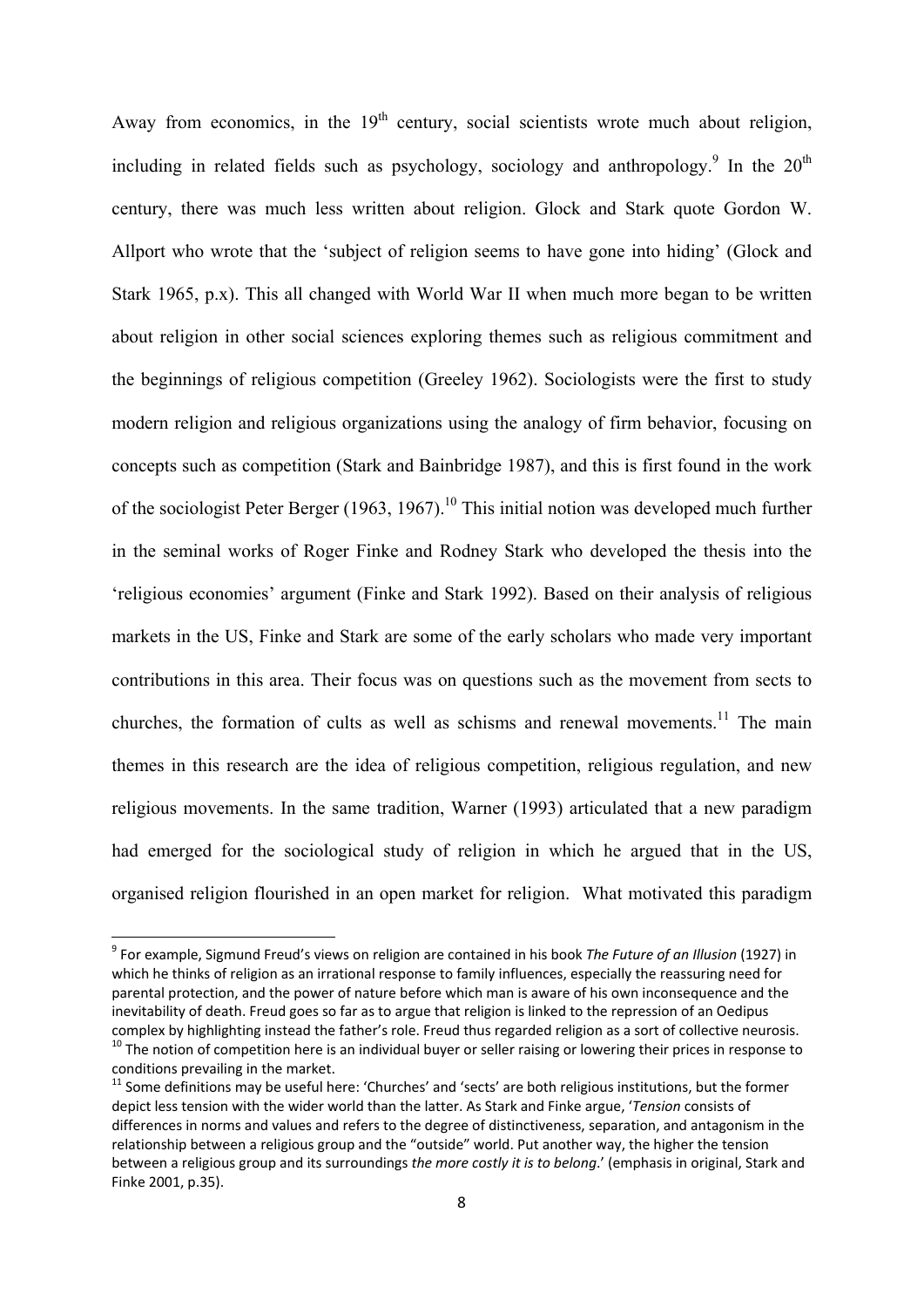was the empirical observation that in the US in the  $19<sup>th</sup>$  century and the first half of the  $20<sup>th</sup>$ century, 'societal modernization went hand in hand with religious mobilization.' (Warner 1993, p.1049). Religion in the US was thus distinct from religion in other parts of the world, particularly the older paradigm of European secularization, and the market for religion was viewed increasingly as very competitive.

In one of the classic papers written on the economics of religion Azzi and Ehrenberg (1975), summarised the literature on what the empirical correlates of religiosity had discovered about the US until then. Some of these trends are still visible although we now have data on a broad set of countries. At the time, these trends were that women participated more in churchrelated activities than men<sup>12</sup>; that church attendance increases with age; that there are only weak relationships between income and church attendance, with it usually being positive or backward-bending so that it is highest for those with middle incomes. Racial differences were also observed with African-Americans attending church more than whites; and church attendance was found to be higher in rural than in urban areas (Azzi and Ehrenberg 1975, p. 32). Contemporary studies of the US show the continued importance and practice of religion (Putnam and Campbell 2010).

Contemporary research studies are aided greatly by the availability of much better data than we have ever had on religion previously (Finke 2013). In empirical work, religion is conventionally measured either in terms of religious beliefs, such as prayer and other indicators of 'believing'; or alternatively in terms of religious participation and attendance such as church-going, which are indicators of 'belonging'. These indicators have been

<sup>&</sup>lt;sup>12</sup> Although women participate more in church-related activities in the US, in the Islamic world men participate much more in religion‐related activities. In some countries women going to mosques is much more restricted, except in back rows, or upstairs. They are also not required to participate in Friday congregational prayers.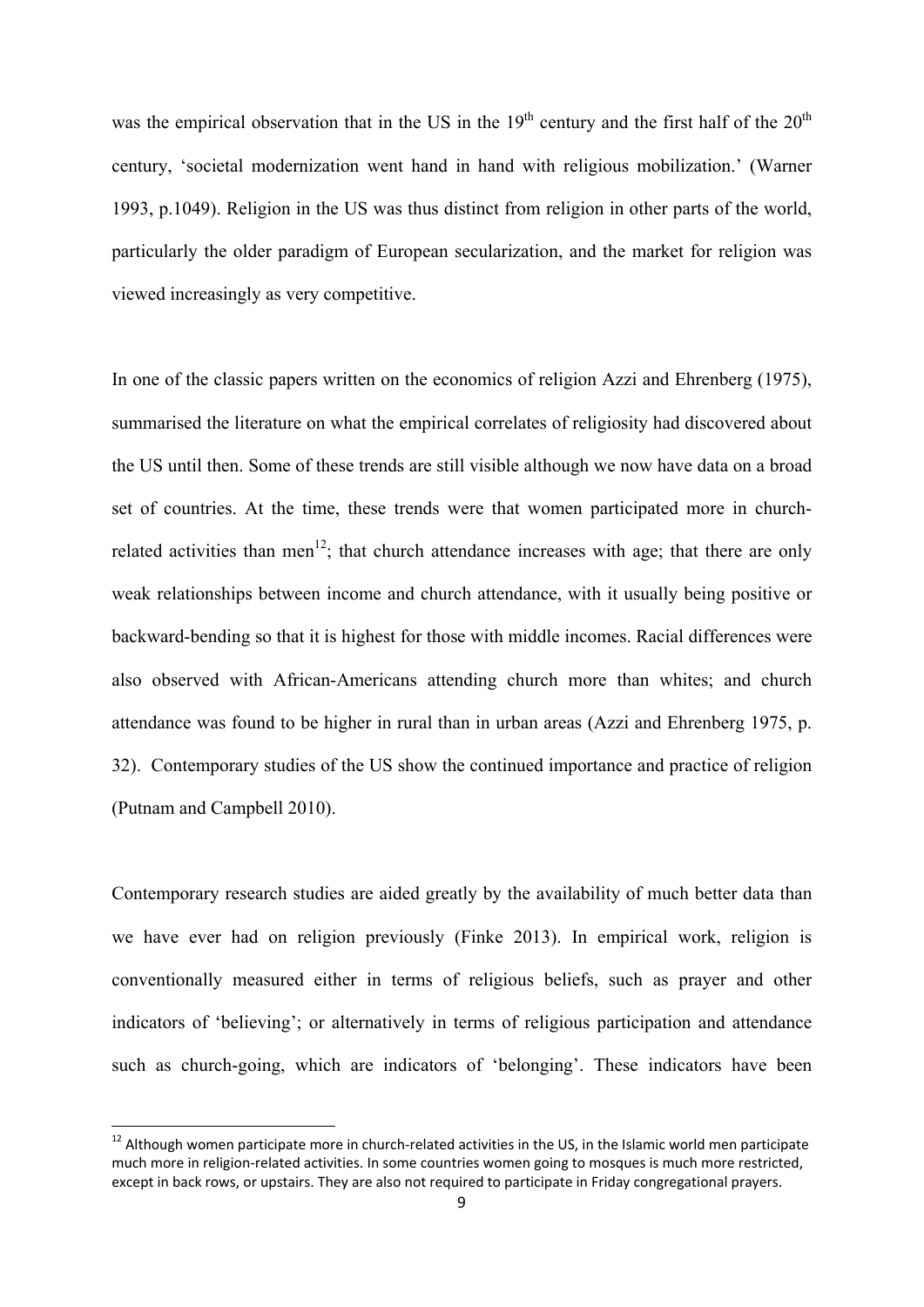widened now to include data on religious regulations and persecution which incorporates international regulation and violence indices, a research agenda that has flourished since 2000 (Grim and Finke 2006). These are used in many studies of religion and the creation of these indices is of fundamental importance to future work on the economics of religion.

Since the 1700s scholars and writers from Galileo and Voltaire to Mark Twain have forecast the extinction of religion in general or some faiths in particular. Yet with all its consequences, positive and negative, religion continues enduringly to persist. Moreover, faiths once considered on their way to extinction have grown in numbers of adherents and in global significance. The Global Religious Landscape Study showed that a large majority of the world's population continues to be religious by various measures (Pew Forum on Religion and Public Life, 2012). This comprehensive demographic study of more than 230 countries and territories estimated that more than 5.8 billion adults and children are religiously affiliated around the globe, representing 84% of the 2010 world population of 6.9 billion. The study analysed 2500 censuses, surveys and population registers. As shown in Figure 1, the study showed that the world's major religious groups in 2010 were Christians (32%), Muslims (23%), Hindus (15%), Buddhists (7%) and Jews (0.2%). As many as  $16\%$  of respondents have no formal reported religious affiliation (although they may have spiritual beliefs or beliefs in a higher power), which makes them the third largest group in their sample. These findings are also consistent with other scholarly work in the sociology of religion which has documented the rise of the 'nones' in the United States (see Hout and Fischer 2002; Hout et al 2013). Hout et al (2013) show that in 2012, 20% of Americans reported no religious affiliation, a trend which has increased since 1990 (Hout, Fischer and Chaves 2013). The share of the unaffiliated group probably forms a lower bound because in some countries, such as Saudi Arabia, it is not possible to be unaffiliated by law, and in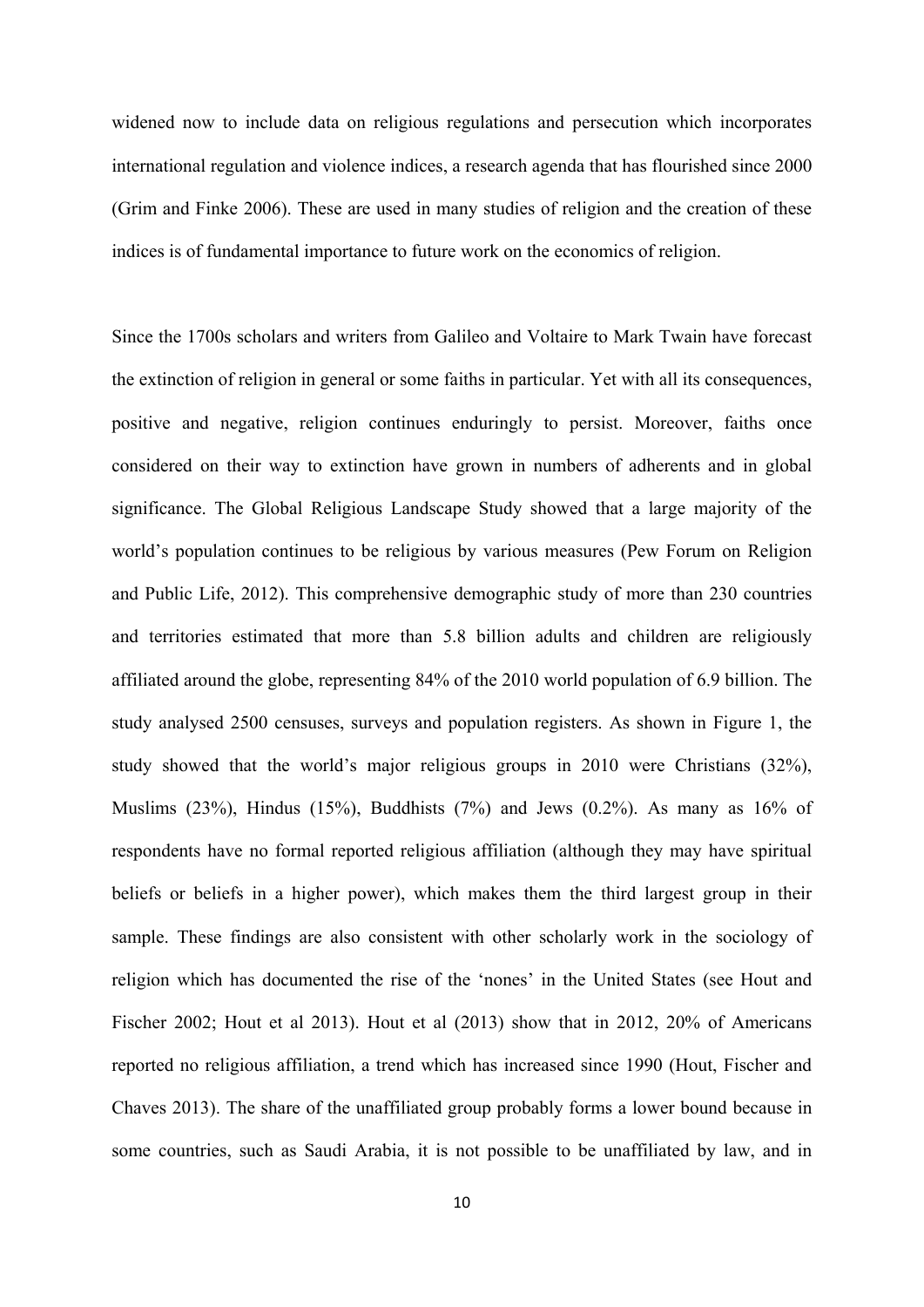others it is not possible in practice, because of social pressures. Equally, in countries that are officially atheist, the number of unaffiliated may be exaggerated because religious people may falsify their religious preferences to appear irreligious in public (Kuran 1995). For similar reasons in places where the devout dominate, the percentage of practicing or sincerely believing adherents may also be inflated.

#### **[FIGURE 1 HERE]**

The geographic distribution of religious groups varies considerably (Pew Forum on Religion and Public Life, 2012). Many are concentrated in the Asia-Pacific region, especially those who are Hindu, Buddhist, folk or traditional religions, and other world religions<sup>13</sup>. Large numbers of the religiously unaffiliated live in China. The Asia-Pacific also hosts most of the world's Muslims, who also populate the Middle East, North Africa and Sub-Saharan Africa. The Christians are relatively equally distributed in Europe, Latin America and Sub-Saharan Africa. The Jews live mainly in North America and Israel.<sup>14</sup>

#### **II. Secularization, Pluralism, Regulation and Economic Growth**

One set of ideas in the economics of religion literature concerns the secularization hypothesis which predicts how pervasive religion is as countries become richer. The main theme of this work is that economic development by increasing education and urbanization, leads to decreased religiosity, and the role of organised religion is minimised with development.<sup>15</sup>

<sup>&</sup>lt;sup>13</sup> The folk religions include African traditional religions, Chinese folk religions, Native American religions and Australian aboriginal religions. The other world religions include the Baha'i faith, Taoism, Jainism, Sikhism, Shintoism, Tenrikyo, Wicca and Zoroastrianism, which are not always included in country censuses.

 $14$  The age distribution of the population also shows that those religions concentrated in China or Western countries have older populations. The median age for Muslims and Hindus at 23 years and 26 years respectively is much lower than the median age for the world's population overall which is 28 years, or for Jews which is almost twelve years higher at 36 years (Pew Forum on Religion and Public Life, 2012, p.13).

<sup>&</sup>lt;sup>15</sup> See Norris and Inglehart (2004) for carefully presented evidence using World Values Survey data to test the secularization thesis. They conclude that '*rich societies are becoming more secular but the world as a whole is becoming more religious.*' (emphasis in the original, Norris and Inglehart 2004, p.217).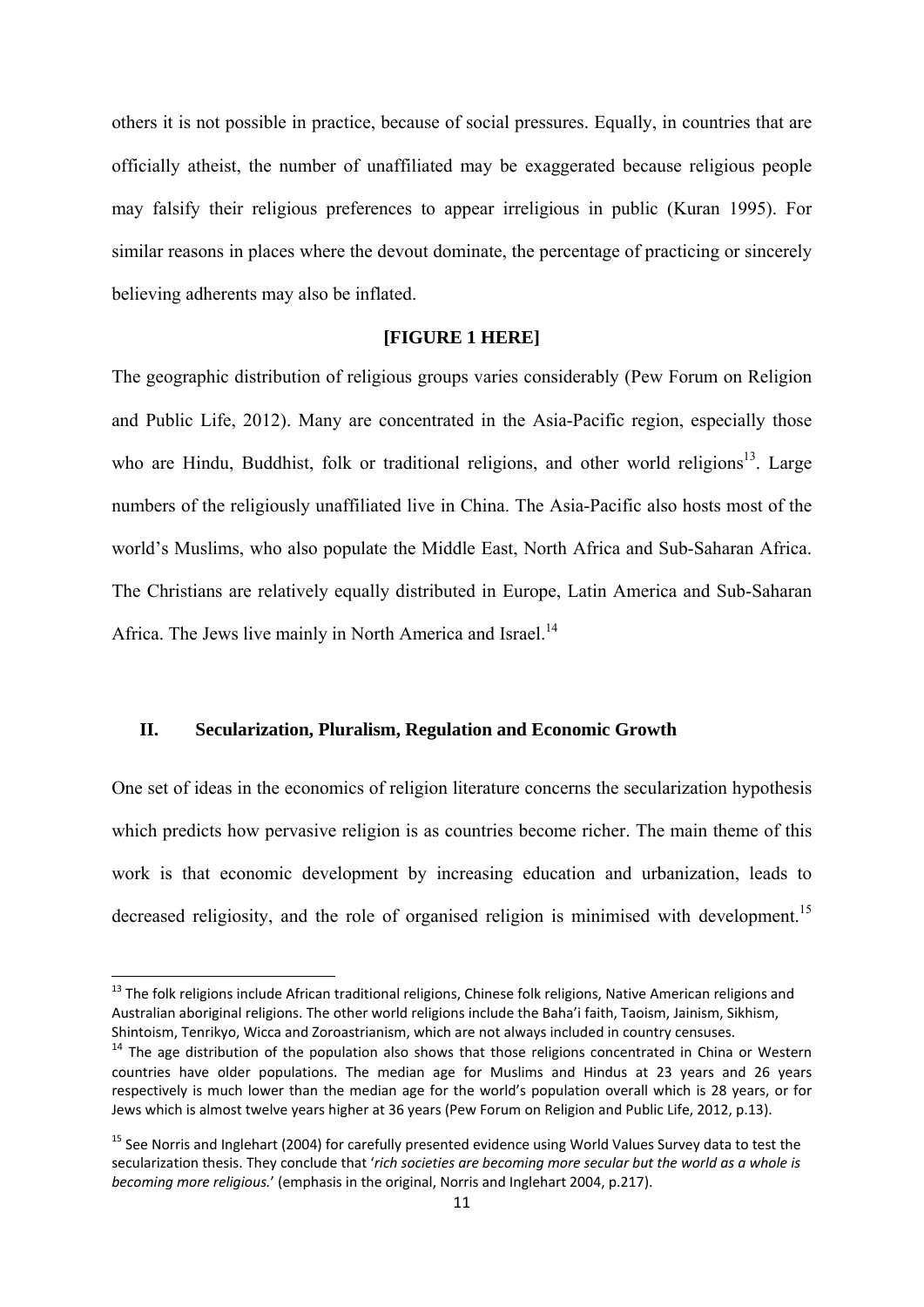This is related to debates about religious pluralism and participation as well as state regulation of religion. This section also evaluates the relationship between religion and growth the other way round, examining the influence of religion on economic growth through cross-country studies.

Among other economists, Jacob Viner (1978) wrote about secularization.<sup>16</sup> In his 1966 Jayne Lectures, Viner defined secularization as 'a lessening of the influence on ethical and economic thought of ecclesiastical authority and traditional church creeds, and a shifting of weight from dogma and revelation and other-worldliness to reason and sentiment and considerations of temporal welfare.' (Viner 1966, p.55 as quoted in Oslington 2003, p.159). The secularization hypothesis was largely accepted by sociologists until the work of Iannacconne, Finke and Stark and others. Their work suggested that rather than focusing only on the demand side which the secularization hypothesis epitomised, it is also crucial to examine the supply side. It is to be acknowledged that many of the studies of secularization have been based primarily on US data.

The work by Barro and McCleary attempted to reinstate the secularization hypothesis. Barro and McCleary (2003) find that economic development, measured by increases in the standard of living, causes small declines both in religious participation and beliefs. Yet, the effect is ambiguous because although people in rich countries might spend less time devoted to religion than in poor countries, this is counterbalanced by greater money contribution geared towards organised religion (Barro and McCleary 2005, p. 1348). The European experience, in terms of low religious participation, is also explained by regulations that deter new religious entrants rather than explanations which rely on demand-side issues, while the high levels of

<sup>&</sup>lt;sup>16</sup> Viner's unpublished work was edited posthumously by Jacques Melitz and Donald Winch and reproduced in Oslington (2003).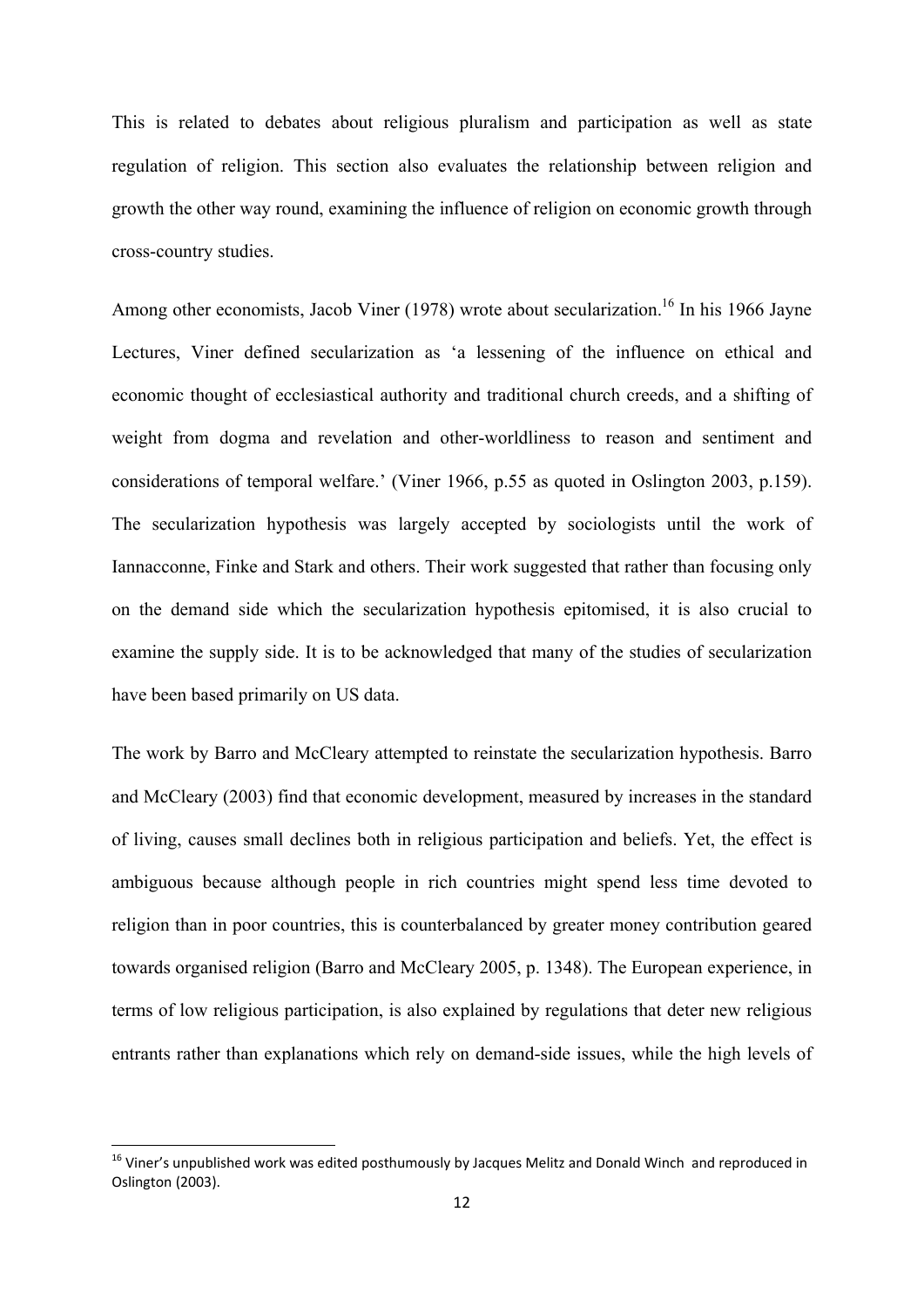participation in the US are often attributed to more competitive religious markets (Finke and Stark 1992).

The work on secularization was supported by other research on Europe that suggested that the decrease in religious attendance in Europe was not only due to fewer religious 'suppliers' but that there was a genuine fall in the demand for religion (Voas 2007). However, as Olson (2011) points out, distinguishing the demand-side influences from the supply-side influences is difficult to do empirically, as they might be related to each other, mainly because religious participation data that measures demand is related to the supply of religious institutions such as churches, and these are also correlated with non-linearities in population size and density (Olson 2011).

A related question in these secularization debates is whether religious pluralism per se decreases religious participation or not (McBride 2008; Montgomery 2003; Voas, Olson and Crockett 2002). For many decades sociologists argued that pluralism reduces religious activity and is associated with the secularization hypothesis. Finke and Stark (1988) argued the reverse - that pluralism increases church membership. Other evidence from the US also showed that pluralism was associated with increased church attendance (Warner 1993). Pluralism is measured by the population percentage that is affiliated to a particular religious denomination. However, the evidence on pluralism is limited by the statistical methods used to calculate its effects; for example one study shows that correlations between measures of pluralism like a Herfindahl index and religious participation are a function of the data and statistical methods used to calculate these measures (Voas et al 2002).

McBride (2008) and Montgomery (2003) use the literature from industrial organization and product differentiation to examine the relationship between pluralism and participation. Using a Hotelling location model of product differentiation, McBride examines the equilibria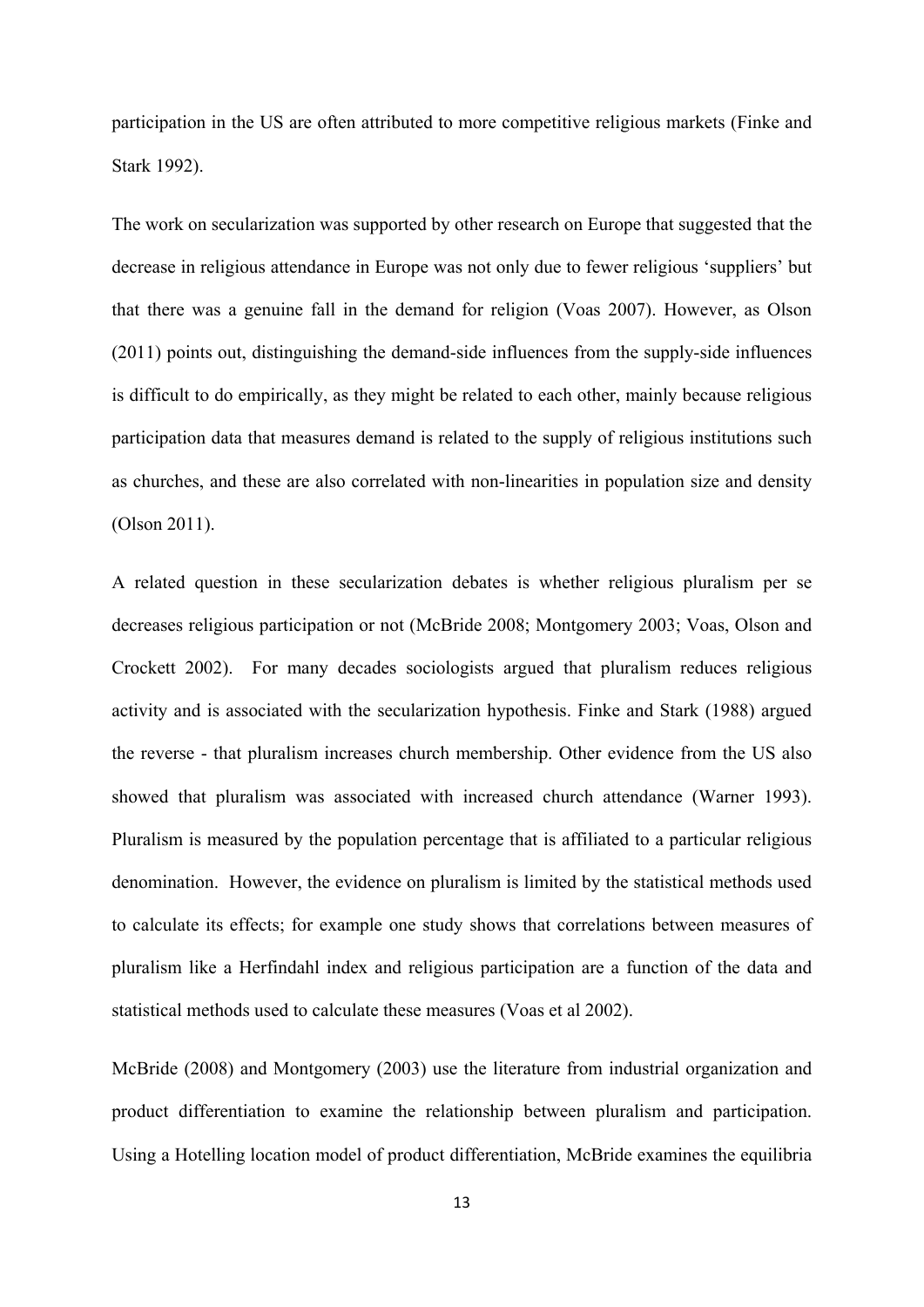of the model to show how pluralism and participation arise out of religious demand and supply, illustrating that correlations exist between pluralism and participation, which does not say anything about causality. He shows that participation and pluralism are caused by unregulated entry into religious markets, the low costs of providing religious services, and religious preferences. His model demonstrates that population growth may increase pluralism, that the relationship between religious demand and population size matters depending upon the level of the data used to investigate this relationship; and that religious regulations decrease pluralism but that secular regulations may encourage religious participation. Montgomery (2003), while in general being critical of models of this type, puts forward a new measure of religious competition which is a partial order on the set of religious markets so that for instance one religious market *A* is considered to be more competitive than the other *B* if the denominations set in *A* includes the set of denominations in *B*. Given this partial order of competition measure, Montgomery's model shows that markets which are more competitive have higher religious participation, although depicting this with US historical data demonstrates a negative relationship.<sup>17</sup> He also shows that there is a relationship between religious competition and the size of the population, so that larger markets are more competitive than smaller markets. This is because larger markets can support a larger range of religious options and hence demonstrate greater participation. Also, if there are new denomination entrants into the religious market, this may cause incumbent denominations to increase their level of effort. On the empirical side Hungerman (2013) also suggests that predictions from some of the location models may not always fit the data in all settings.

 $^{17}$  McBride's (2008) analysis implies that Montgomery's approach may be looking at only one side of the market since by measuring competition by the observed diversity of the market, this may ignore demand‐side characteristics. This probably explains the finding that there is more competition in larger markets.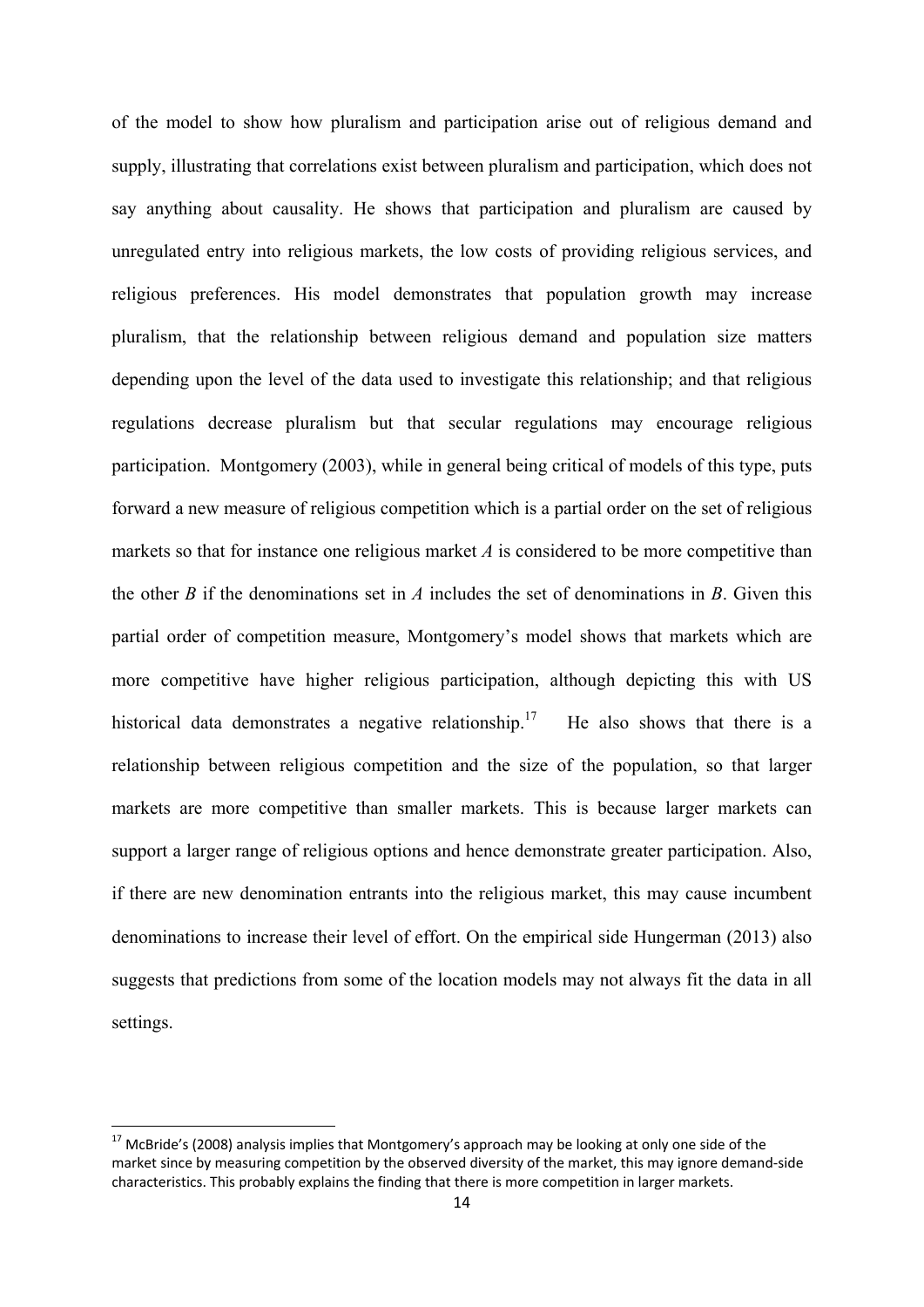Taking the secularization hypothesis and religious competition further formally, McBride (2010) examines specifically why 'economic growth has not led to a decline in religion despite past predictions that it would.' (p. 148). He shows that growth has little effect on a market at the extremes i.e. either when it is very secularized or when it is highly religious. Economic growth affects religious demand and hence participation, but also supply as it can decrease the costs of service provision through advertising, better monitoring of the faithful and so forth, which can increase rather than decrease pluralism. McBride highlights the role of religious market structure so that a monopoly denomination may lower its strictness to become more secularised. Moreover, restricting secular substitutes will increase the demand for religion, but the effect of prohibiting new entry is more complicated. If it is combined with secular restrictions, then there could still be high religiosity. If secular substitutes are not restricted, then the outcome will depend on how incumbent groups react. One of the interesting predictions of the model is that higher income inequality might cause more strict religious groups. So, religious competition on the demand side and on the supply side may lead to the increasing strength of religion, even if secularization occurs, if the religious market is more open rather than if it is more regulated.

This has implications for whether regulation of religious organizations is necessary. One theme in this largely empirical literature is whether or not state religions and a monopolistic structure matters for the freedom of markets (Barro and McCleary 2003; Stark and Finke 2000; Barro and McCleary 2005; North and Gwin 2004; Gruber 2005; Gruber and Hungerman 2006). One concern is whether deregulation or lack of regulation of religious organizations is imperative (Hungerman 2010). Examining a large sample of 188 independent countries of which 40% had a state religion, Barro and McCleary (2005) and McCleary and Barro (2006) show that if a country had a state religion, for given regulation, it provided subsidies to organised religion, and that this affected economic growth. State religions also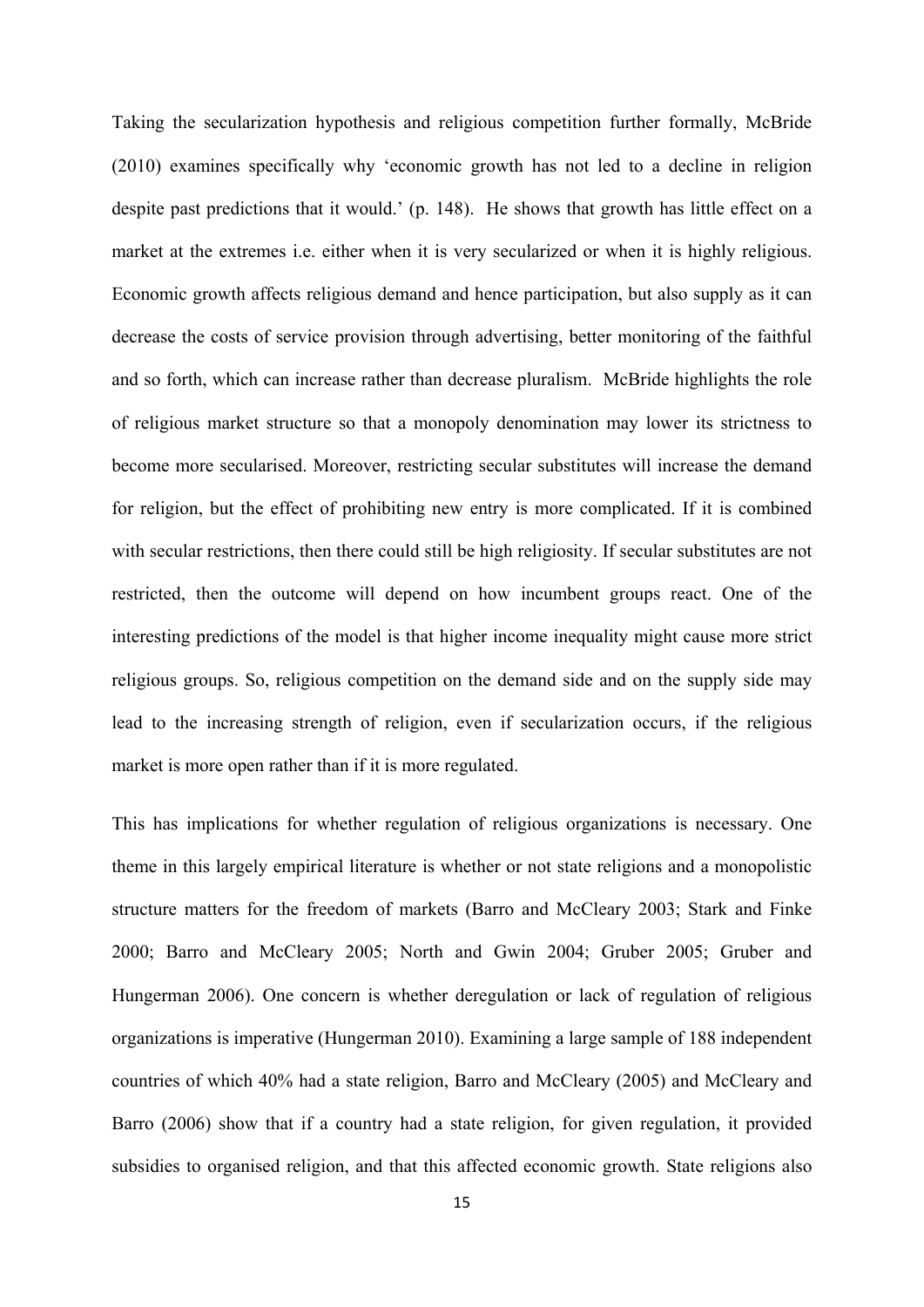reflect in higher adherence rates, a nonlinear effect with population, and per capita GDP has little effect. They also argue that state religions are persistent for countries in which there is no major regime change so that if a state religion existed in 1900, it was much more likely to do so many decades later in 1970 or 2000. McCleary and Barro (2006) show that on the one hand, if state subsidies to religion are provided, then this might increase the demand for religion and religious participation; on the other hand state regulation decreases religious participation because it affects the supply of religion. In the context of state religions, a wideranging study by North and Gwin (2014) develops a model of how a government may establish or disestablish a state church, and then tests the model on a panel data set of western countries over a 65 year period. They confirm that state religions mostly take hold in countries with homogenous populations, and that a state religion reduces the overall religiosity of a population in religiously heterogeneous populations and that religious freedom increases both attendance and pluralism.

Secularization research is also moving into more micro-level empirical studies. For example, Buser (2014) examines the effect of income on religiosity in Ecuador. He uses an exogenous source of income variation - a change in the eligibility criteria for a government cash transfer programme in Ecuador – in order to estimate a causal effect of income on religiosity using a regression discontinuity approach which deals with the identification issues (discussed further in Section IV below). The Ecuadorian study demonstrates that households with higher incomes have higher church attendance, and are also more likely to be members of Evangelical churches than the more widespread Catholic churches in Ecuador. Moreover, while most of the debates about secularization concern income, there are several papers which examine secularization and education, rather than income, and which find evidence for secularization (Becker and Woessman, 2014; Cesar and Mocan, 2014; Gulesci and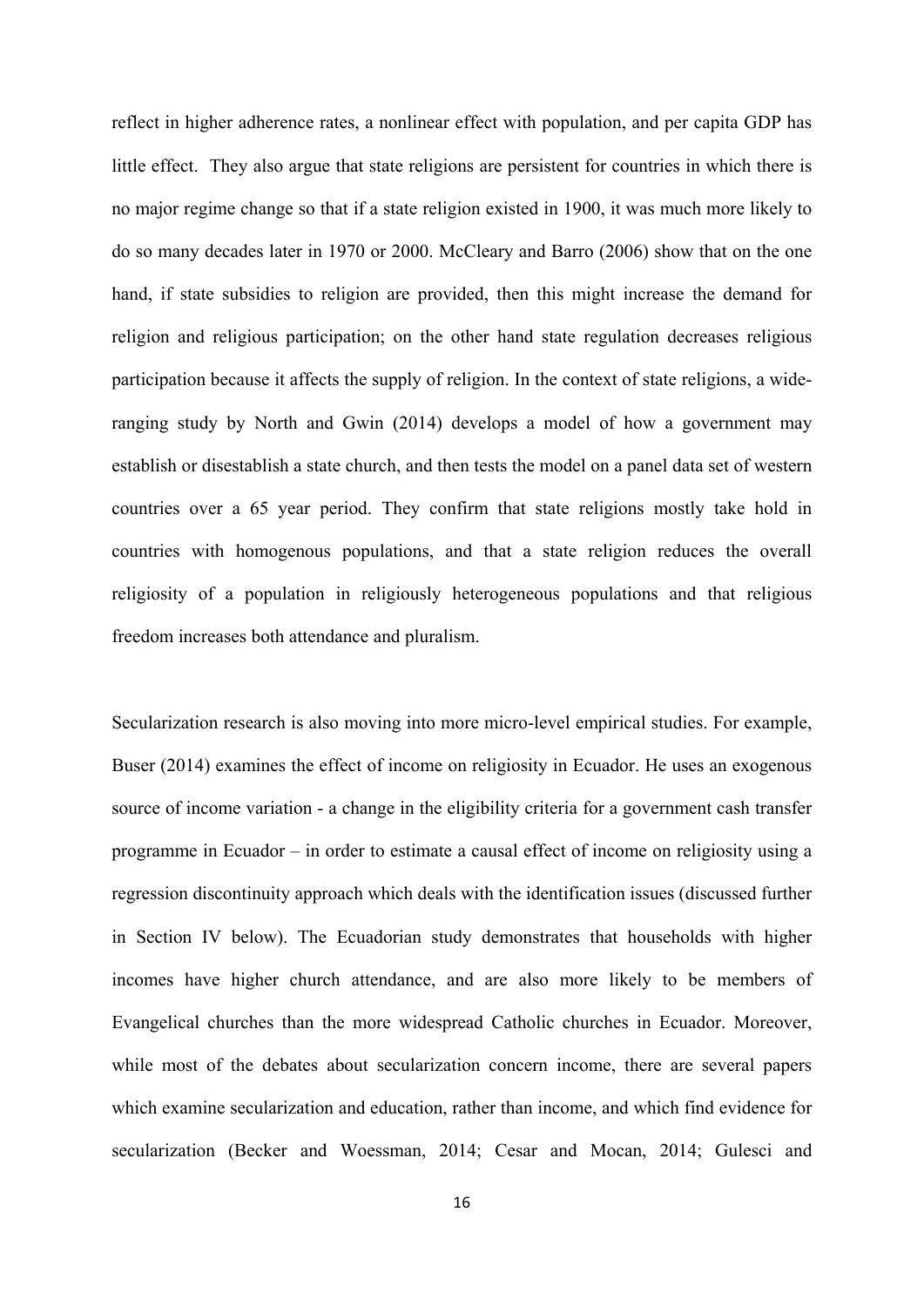Meyersson, 2013; Hungerman, 2014). Hence the literature has examined the secularization hypothesis empirically, as well as the relationship between religious pluralism, religious participation and the role of state religions. There seems to be some evidence for the secularization hypothesis, although whether it is driven by demand-side or supply-side changes in religious markets, is subject to debate.

Other econometric studies of religion examine the relationship between religion and income the other way round i.e. they cast light on whether religion has any effect at all on economic growth and performance across countries (Noland 2005). Barro and McCleary (2003) examine the effects of religious participation and beliefs on a country's rate of economic growth. They conclude that believing matters more than belonging, so that for a given level of church attendance, increases in some religious beliefs – notably belief in heaven, hell and an afterlife – tends to increase economic growth. Economic growth is also affected negatively by church attendance. They show this using instrumental variable analysis where the instruments include the presence of a state religion, religious adherence, and an indicator for religious pluralism. The underlying model behind their work is that religious beliefs affect individual traits which support economic progress. Their work is important in the context of the secularization hypothesis, because they present the alternative 'religion-market' model, namely that greater religious diversity promotes greater competition between religions, which leads to better services provided, which leads to enhanced participation and beliefs, also influenced by the ability of the state to regulate religious organizations. The influence of the state can work in two ways – either by greater subsidies to religious organizations, the state can increase adherents because better facilities are now provided better for. Alternatively if it is assumed that the state regulates religious organizations by promoting monopoly, such as for example with very established state religions, then this reduces their ability to be as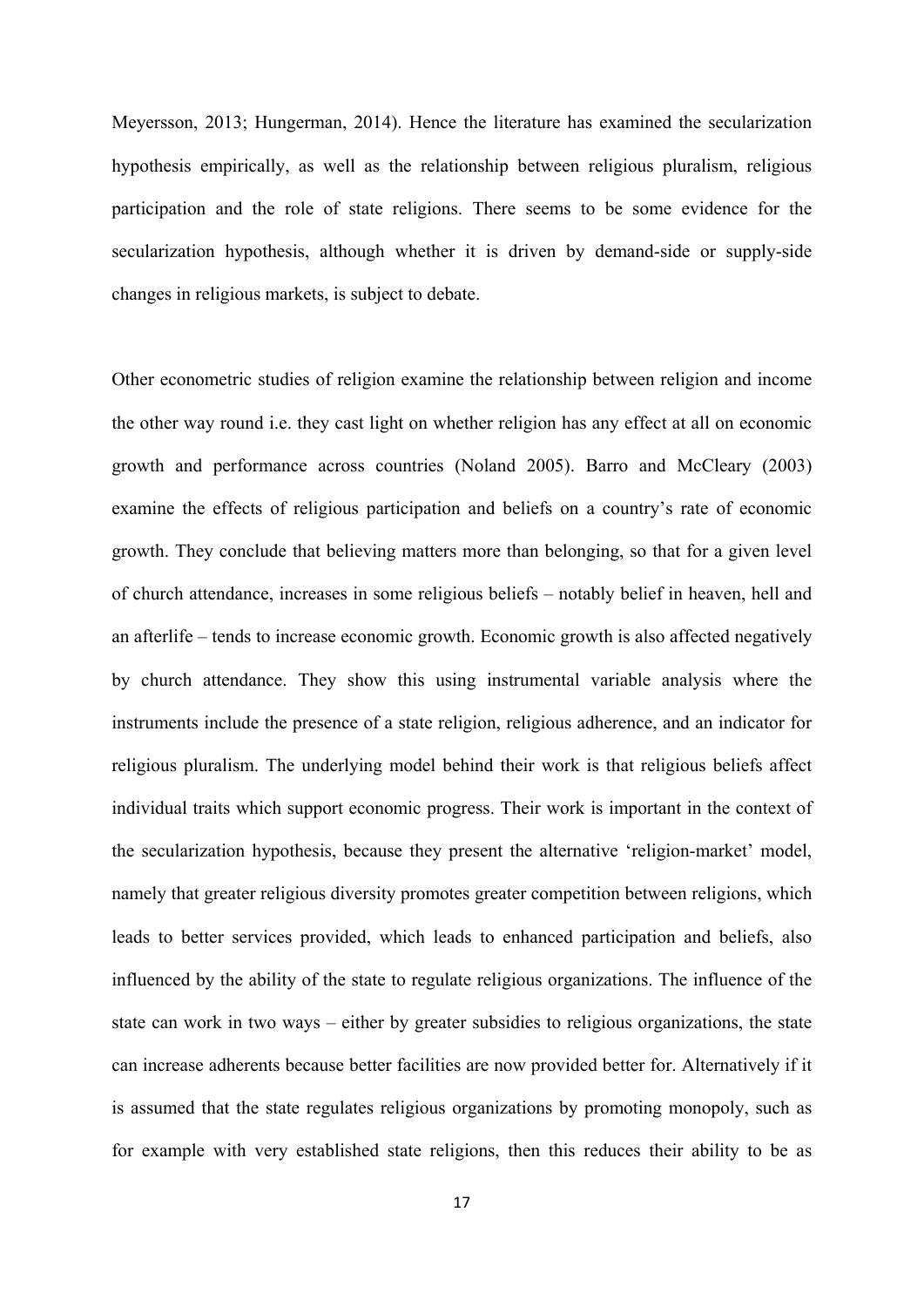efficient in their operations, and hence may lead to lower religious participation rates. So the effects of a state religion becomes an empirical question and in their study they do find evidence that government regulation of religion decreases church attendance; although state religion and state regulation together show a very mildly positive effect on attendance.

In general, the cross-country regression-based studies are interesting, but not without their limitations. Some of them have statistical difficulties such as for example as outlined by Voas et al (2002). Durlauf et al (2011) demonstrate the sensitivity of results to instrument choices in such analyses. Durlauf et al (2011) show that when model-averaging methods are used, there is very little evidence that religion-related variables do in fact predict cross-country differences in income. Durlauf et al (2011) find that the work of Barro and McCleary demonstrating an effect of religion on growth is statistically replicable, but not statistically robust. Arguing that 'God is not in the details', they find no evidence for the effect of religious beliefs on growth once they control for model uncertainty, although they do find weak evidence for the effect of religious participation on growth (Durlauf et al. 2011, p. 1060).

Cross-country regressions have been the main staple of the macroeconomics of religion since the early days of research in the economics of religion, and the collective set of results from such studies do need to be evaluated critically. Cross-country studies typically use different econometric formulations. A problem is that it is often difficult to evaluate the effects of religion on growth separately to the effect of other factors notably geography, other institutions and ethnic fractionalization, which are also important growth determinants. Different results are obtained at the cross-country versus intra-country levels. This is especially true of religion, because diversity may lead to higher religiosity at the country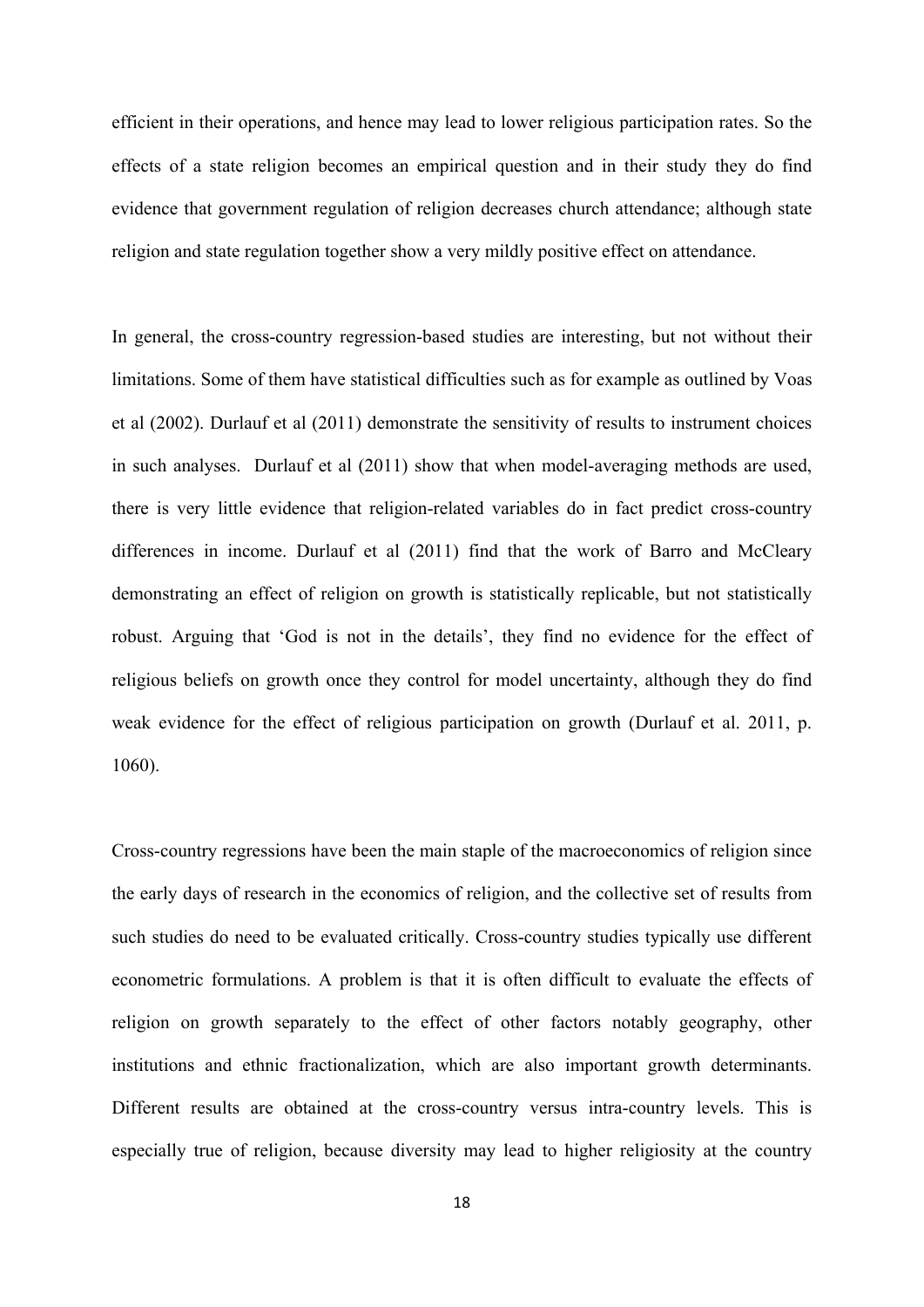level, where individuals may move to join communities of their same faith, but be detrimental to religiosity within smaller areas, such as the sub-country level where the diversity of beliefs weakens the theological grip of any worldview and leads to lower religiosity, as some studies have shown. Perhaps echoing the historical debates, the evidence foretells that Adam Smith was probably correct about religion at the macro or national level, while David Hume assessed religion better at the micro or community level.

#### **A. The Protestant Ethic, Human Capital and Democracy**

The economics of religion today is influenced by Max Weber's thesis which discusses the effect of the Protestant ethic on capitalism (Weber 1904). As Iananccone reminds us in his 1998 review, 'Over the past century, scholars have made many claims about the economic consequences of religion, but none grander than those associated with Max Weber's *The Protestant Ethic and the Spirit of Capitalism* ([1905]) 1958)' (Iannaccone 1998, p.1474; emphasis in the original). The central thesis of Weber's writing is that there are certain theological aspects of the Protestant doctrine such as 'predestination', 'election', 'calling' and success in business which was seen as contributing to salvation, generating a set of economic attitudes which were the spirit of capitalism. The core of the Weber argument which describes the interplay between faith and human action is described by McCleary (2011) thus: 'God demanded of each person a lifetime of works that were ordered by morality. The believer's actions in the world originate in God's grace; this faith in turn justifies itself by the moral quality of the action. The quality of the action, Christian conduct, was defined by a rational system of morality and became the standard by which to measure the glory of God. Thus, salvation by work (daily work, not ascetic activities of monastic communities) was organised and rationally justified in an impartial moral system that applied to the activities of one's daily life and logically led to the rational organization of labor' (McCleary 2011, p. 4).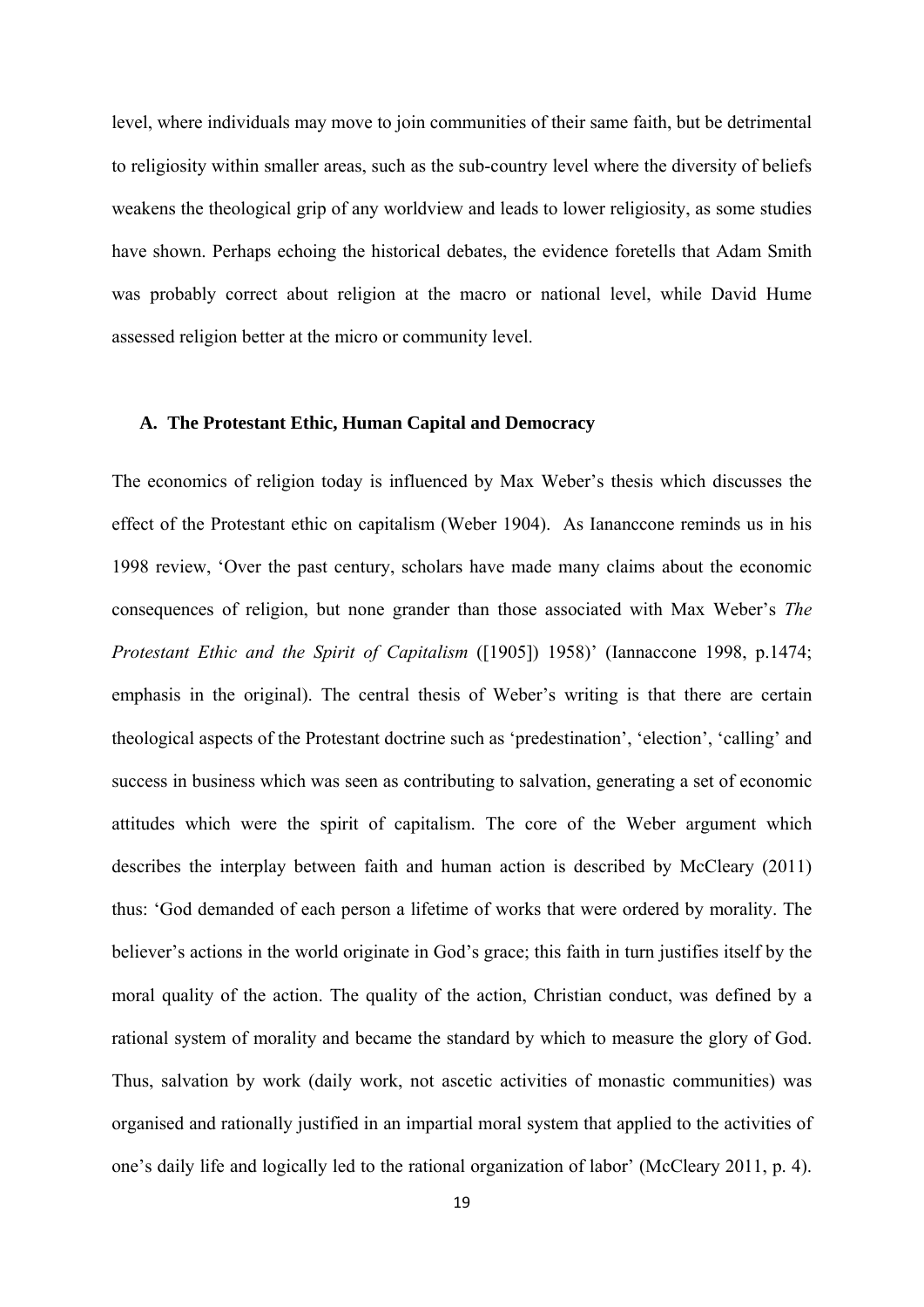Thus, Protestantism directly contributed to the rise of modern capitalism by altering it in specific ways. In turn, as Landes (1998) and others have argued, the causality could also have gone the other way so that secular ideas occasioned by capitalist development may have led to less religious attendance, as for example in North-West Europe. There are also other critiques of the Weber thesis based on the view that the capitalist spirit predates the Reformation (Tawny 1926; Gorsky 2005).

Sociologists have extensively evaluated Weber's thesis (see for example Lenski 1961). Among economists, many have been interested in it. For example, Jacob Viner (1978) discussed the Weber hypothesis in one of five chapters on religion which were edited and published posthumously. Viner points out that Weber himself freely acknowledged that there were many predecessors to his writings which remarked on a close historical association between Protestantism and capitalism. However, an important, and often overlooked point in the discussions of Weber, and it is a nuanced observation by Viner on Weber, that while previous studies hinted at a 'correlation', to use the language of modern economics, Weber may have been the first to attribute 'causality' to the Protestant ethic.

In Iannaccone's 1998 review paper, he pointed out that the most noteworthy aspect of the Protestant ethic thesis was the lack of empirical support for it. In more recent discourse among economists at least, there has been a renewed interest in revisiting the Weber hypothesis both theoretically and empirically (Calvacanti, Parente and Zhao 2007; Basten and Betz 2013). Part of the reason this theory is interesting to economists is because empirically economic development in northern Europe could be explained by developments that were associated with Protestantism – e.g. the concern with savings, entrepreneurial activity, the frugality which Puritanism demanded, and literacy needed to read the scriptures. Since spiritual grace from religion is attained by demonstrating temporal success in one's calling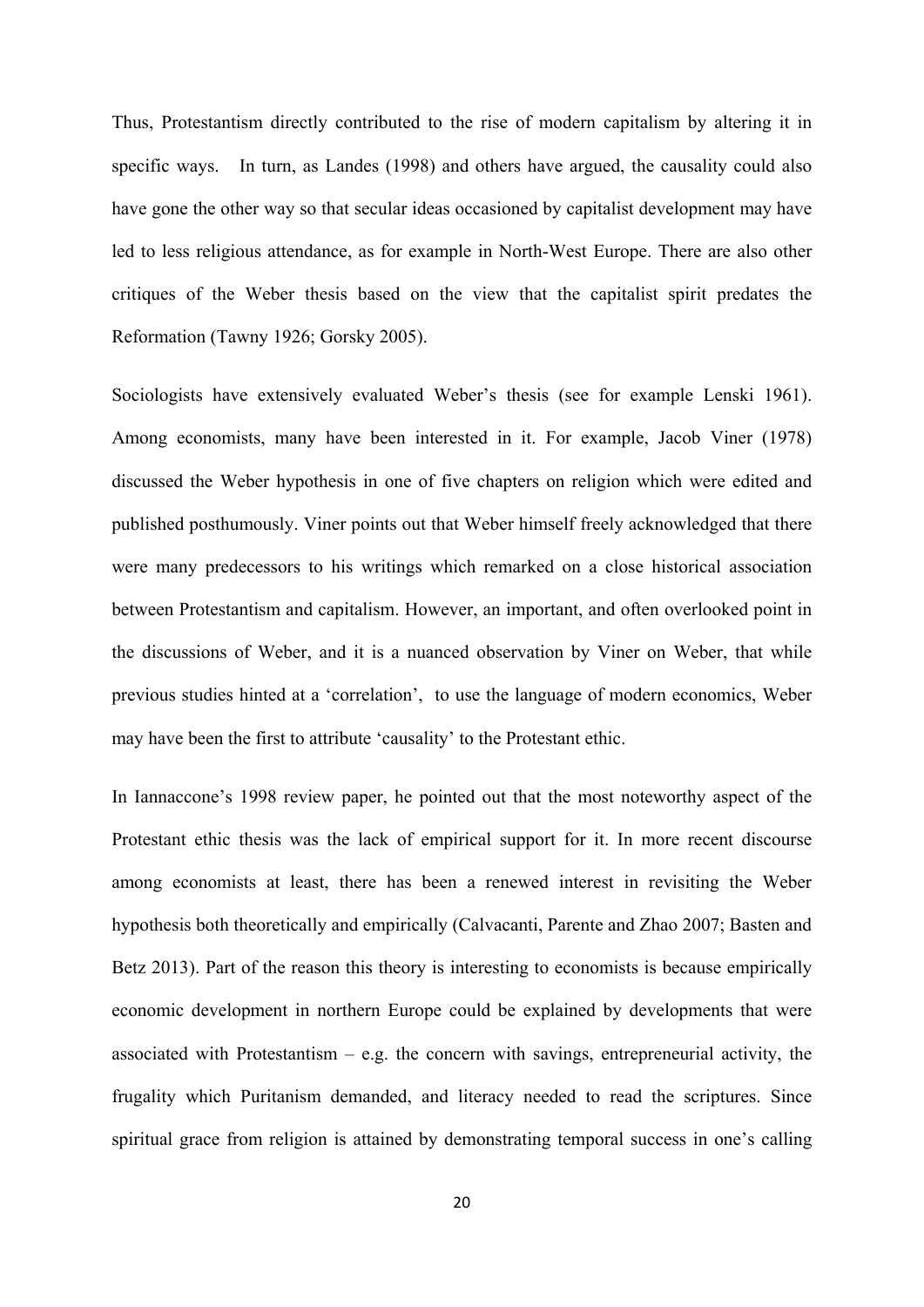through diligence, discipline, self-denial and thrift, the Protestant ethic promoted a work ethic that increased savings, capital accumulation, entrepreneurial activity, and investment. An important side-effect is that it also encouraged human capital formation and literacy, all of which might have contributed to economic growth in this period. Many empirical studies have sought to establish if these economic relationships are found in historical or contemporary data, both from Europe and elsewhere.

In macroeconomic work, Guiso, Sapienza and Zingales (2003) revisit the Weber hypothesis to examine the effect of religion on individuals' economic attitudes rather than looking at outcomes. Using World Values Survey data between 1981 and 1997, they showed that religious beliefs were associated with economic attitudes conducive to economic progress as measured by attitudes towards cooperation, government, women, legal rules, thrift and the market economy, with different effects across religions, controlling for country fixed effects and individual characteristics. They also use religious upbringing to identify the effect of religion independently of individual characteristics, and by examining attitudes they are able to identify the effect of religion on preferences. In examining attitudes, they find that religious people are more trusting, trust others and governments more, and believe more that markets are fair compared to those who are less religious. They also find that religious people in this sample were less sympathetic to women's rights and were more intolerant. They also find that trust was associated with participation while intolerance was associated with religious upbringing. Bénabou and Tirole (2006) discuss theoretically the links between having more religious populations, high work effort and its implications for low taxes and redistribution. An effort to test the Weber work-ethic hypothesis is Basten and Betz (2013) who investigate if Protestantism has effects on the preferences for leisure, redistribution and state intervention in Switzerland. Using a fuzzy regression discontinuity design, they examine a historical experiment in which two parts of Switzerland in the  $16<sup>th</sup>$  century adopted different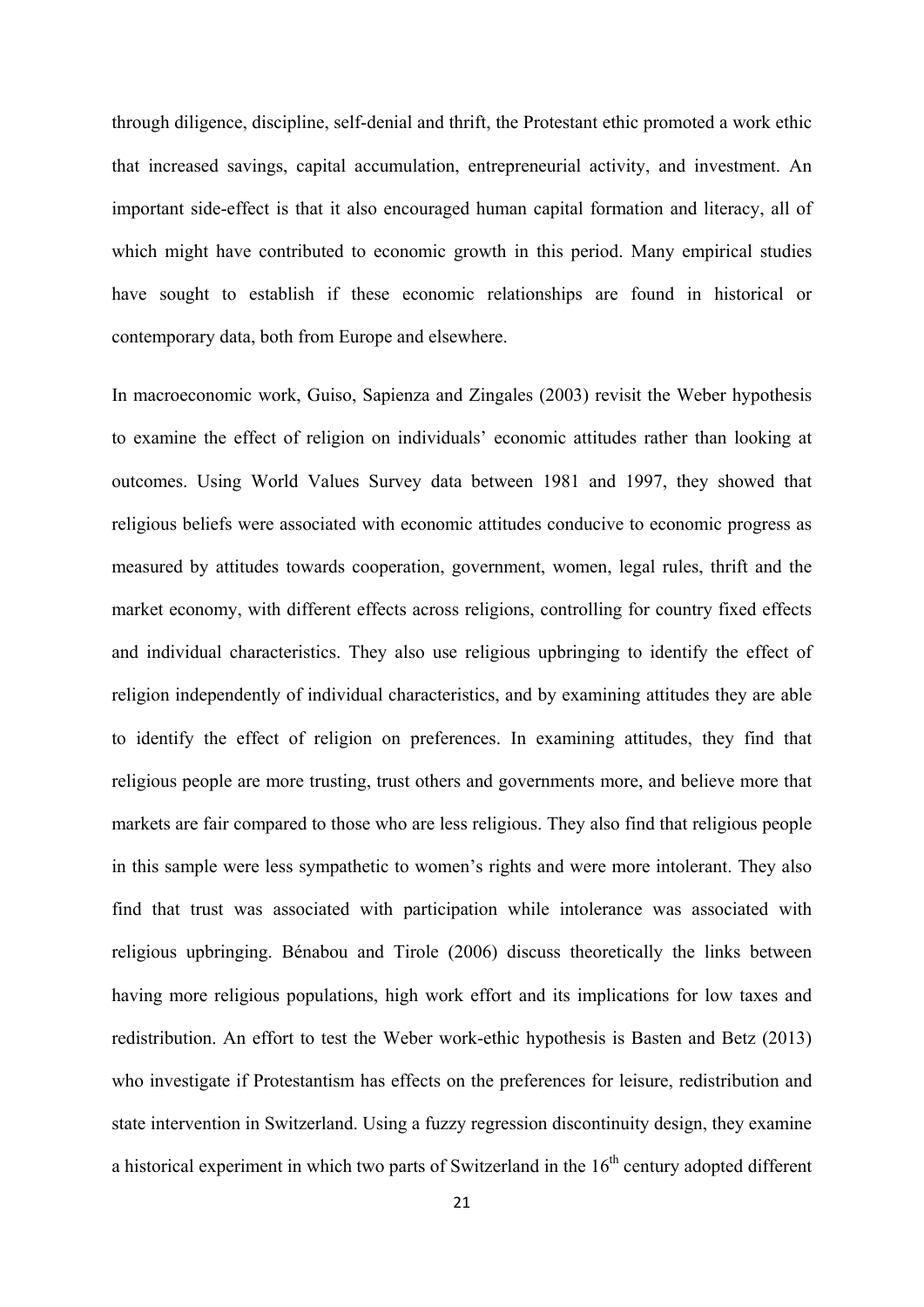religions, Reformed Protestantism and Roman Catholicism. Subsequently using data from 1980 onwards, they find that in those municipalities which were completely Reformed Protestant, support for leisure and redistribution was greater, and support for intervention lower, than in Roman Catholic municipalities.

A renewed interest in revisiting the Weber hypothesis using historical data has also prompted alternative explanations for economic growth. An important side-effect of Protestantism is that it encouraged human capital formation and literacy. Becker and Woessmann (2009 and 2011) propose that rather than a work-ethic argument, the human capital explanation is a more plausible reason for Weber's theory. They argue that Protestants in late  $19<sup>th</sup>$  century Prussia had higher human capital which increased their productivity and hence economic growth for countries dominated by them. Martin Luther's Reformation had unintended consequences with respect to education as he encouraged every town to have a school, and these authors look at the share of Protestants in a county compared to Catholics and find that literacy in all-Protestant counties was 7-12 percent higher than in all-Catholic counties. To identify causality in the face of the potential endogeneity of Protestantism and literacy, they also use 'distance to Wittenberg' in Prussia (the place from which the Reformation began) as their instrumental variable for Protestantism, on the basis that those further away were less likely to adopt Protestantism, to test for the effect on literacy, which they find is very significant. Consequently this human capital explanation may provide an alternative theory for Weber's hypothesis. As shown in their work, girls benefitted especially from the Protestant emphasis on education, reducing considerably the gender gap in education, and eventually fertility as well (Becker, Cinnirella and Woessmann, 2010).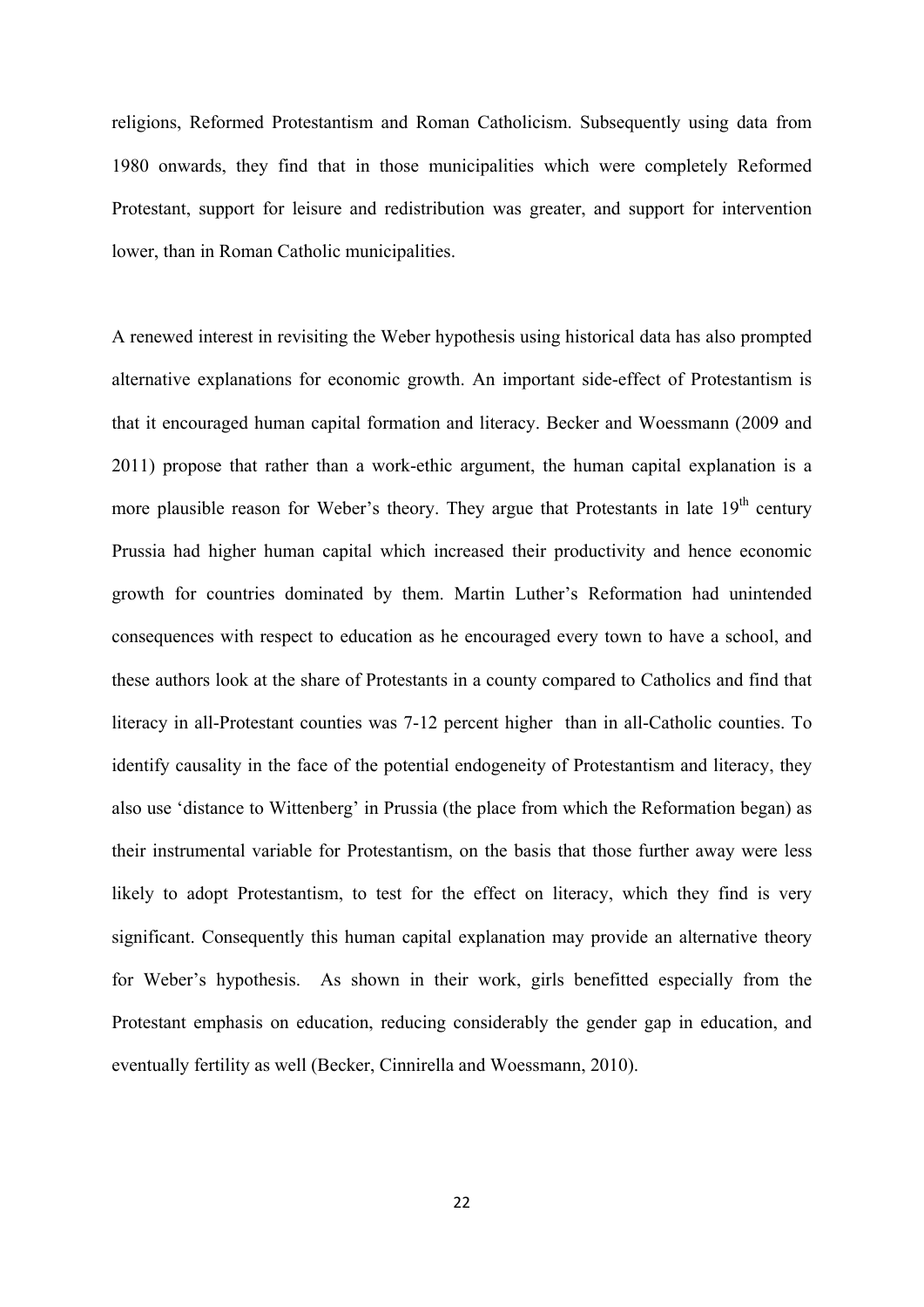Relatedly, Jared Rubin (2014) explores econometrically whether the initial spread of the Protestant Reformation was associated with the spread of the printing press because it allowed the ideas engendered by the Reformation to spread to a much wider audience. Examining city-level data on conversion to Protestantism and other factors within the Holy Roman Empire, he shows that cities with a printing press by 1500 were 29 percent more likely to be Protestant by 1600 (Rubin 2014).<sup>18</sup> In keeping with studies which use distance indicators as instrumental variables to deal with potential endogeneity, Rubin instruments for printing presses with the 'distance from Mainz' which was the birthplace of printing in 1450. His results are robust even when using a measure of the intensity of printing, as measured by the number of books written in German between 1450 and 1600 and printed in a city, rather than only by the existence of a printing press. Again he finds that cities with greater intensity of printing were more likely to adopt Protestantism. So there seems to be some evidence that a more human capital-based explanation of Weber's theory has some empirical support in the literature.

The role of Protestantism is also relevant in the context of research on missionary activity (Woodberry 2010; Woodberry 2012). This work locates the study of Protestantism in the context of the broader role of institutions that affect macroeconomic growth (Acemoglu, Johnson, Robinson 2001). In a masterly paper, Robert Woodberry (2012) relates missionary activity to the formation of democratic institutions. He argues that 'conversionary Protestants' influenced the development of democracy around the world, because they espoused particular things which spurred democracy, including liberty, education, printing, newspapers, voluntary organizations and reforms associated with colonialism, creating preconditions for the success of democratic institutions. Religious, moral and cultural factors

 $^{18}$  The Holy Roman Empire comprises modern Germany, Belgium, Switzerland, Netherlands, Austria, France, Poland and the Czech Republic (Rubin, 2014).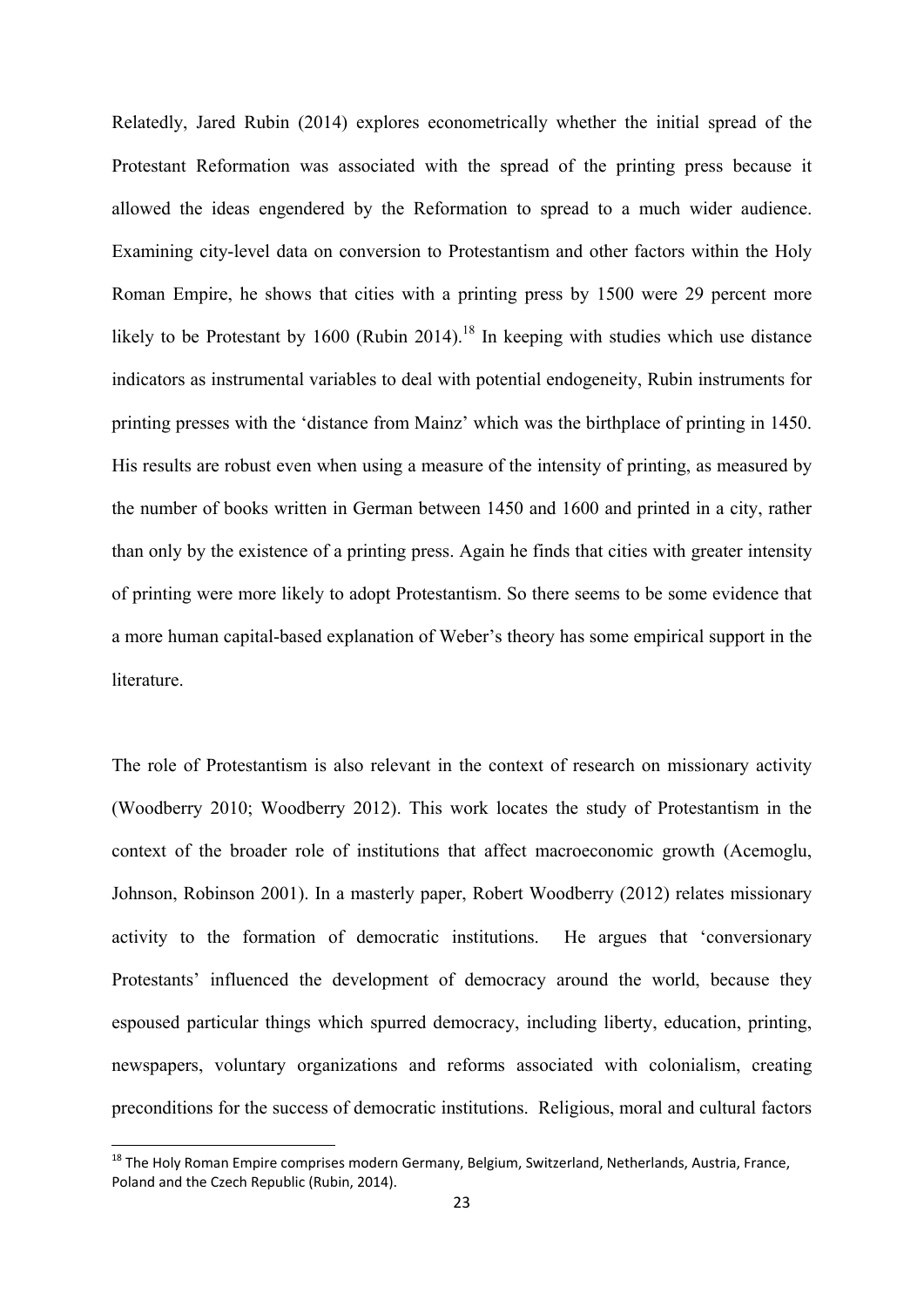shape moral behavior – as he writes, 'Many of the major historical and statistical arguments about the rise and spread of democracy collapse when we account for religious factors in a historically sensitive way.' (Woodberry 2012, p. 244). Based on a sample of 142 countries, he shows that Protestant missions explain about half the variation in democracy in Africa, Asia, Latin America and Oceania, and that their inclusion in standard growth regressions makes variables that are popularly used in these regressions insignificant. He argues that there are omitted variables that might drive the relationship between Protestantism and the factors that are ascribed to helping democracy. Encouraging people to read the Bible in their own language and allowing the religious laity to be more involved with religion encouraged factors that prompted democracy such as literacy to read the scriptures. More interestingly he finds that the historical prevalence of Protestant missionaries predicts democracy although Catholic missionaries do not do so. He also argues that this was because missionary organizations in the  $19<sup>th</sup>$  century in the US were larger in term of their size and access to financial resources than most labour unions, NGOs and banks, with the exception of some very large commercial banks (Woodberry 2012, p.247). Especially outside Europe, religion influenced both whether countries went in for printing and whether printing led to the development of mass literacy through the publication of newspapers.<sup>19</sup> In cross-national statistical analysis, he shows that the existence of these missions affected printing, education, development, rule of law, corruption, and especially democracy. In summary, the literature has some support for the Weber hypothesis, but also for other explanations including human capital-based theories, which may be linked to the formation of democratic institutions around the world.

<sup>&</sup>lt;sup>19</sup>As Woodberry writes of India: 'For example, within 32 years of importing a press to India in 1800, three British missionaries printed more than 212,000 copies of books in 40 languages and, along with other missionaries, created the fonts and paper that dominated South Asian printing for much of the nineteenth century (Woodberry 2012, p. 250). He also points out that this spurred the Hindus and Muslims to respond, often with religious books that arose in competition.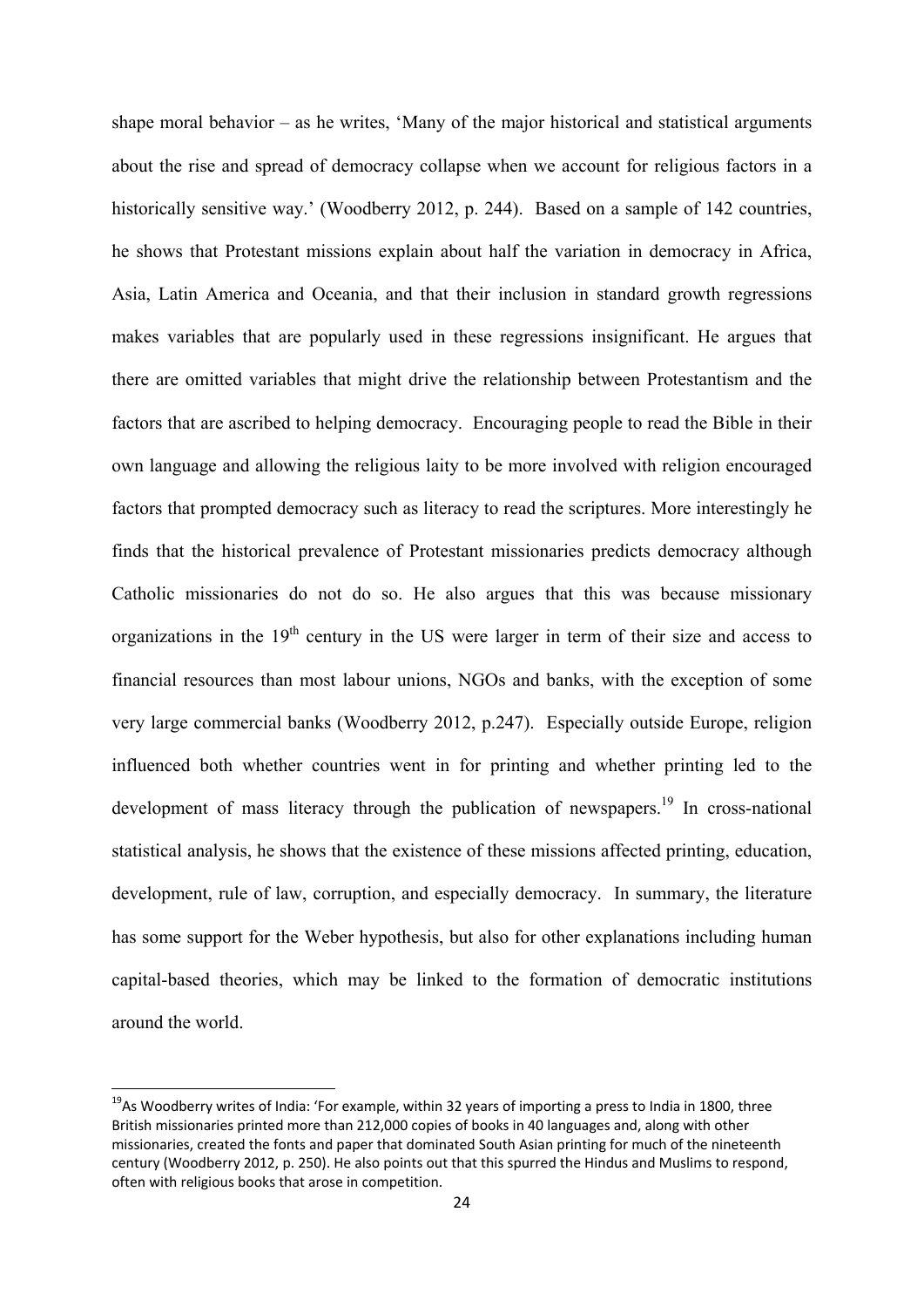#### **III. Religious Markets, Club Goods, Differentiated Products and Networks**

While some studies in the economics of religion consider the role of religion on macroeconomic growth, others focus on developing insights from microeconomics. As Iannaccone pointed out in his 1998 review, while the Azzi-Ehrenberg model was the first formal model of religious participation, and the basis of almost all subsequent economic models in this area, the models which came later highlighted a host of other payoffs to religion incorporating the collective dimensions of identity, social support and mutual aid (Iannaccone 1998, pp. 1480-1481). The microeconomic approach has brought many key insights to the study of religion: First, it has highlighted the value of thinking about religion in terms of club goods models, religious markets, and about differentiated products in such markets. Second, it has highlighted a role for spatial competition models from industrial organization, and for religious networks. Third, new research in this area is testing economic theories of religion in laboratory and field experiments.

In thinking about religion as an industry or beliefs as a product, it is clear that religion usually has entry costs, and that it competes with other religions (Jelen 2002). As with other products, we can learn about the characteristics of religious goods, how different they are from each other and to other products that compete with them. The literature has been concerned with evaluating secular substitutes to religion and philanthropy by religious organizations. Economics has also been useful for thinking about the evolution of congregations and denominations, theoretically and empirically in different institutional contexts. Economists and other social scientists have been proactive in exploring the rational choice approach to understanding religion, but also to understanding how religious competition matters (Becker and Murphy 2000; Montgomery 2003; Putnam and Campbell 2010; Iannaccone and Berman 2008; Bisin and Verdier 2000; Prummer and Siedlarek 2014). This view also examines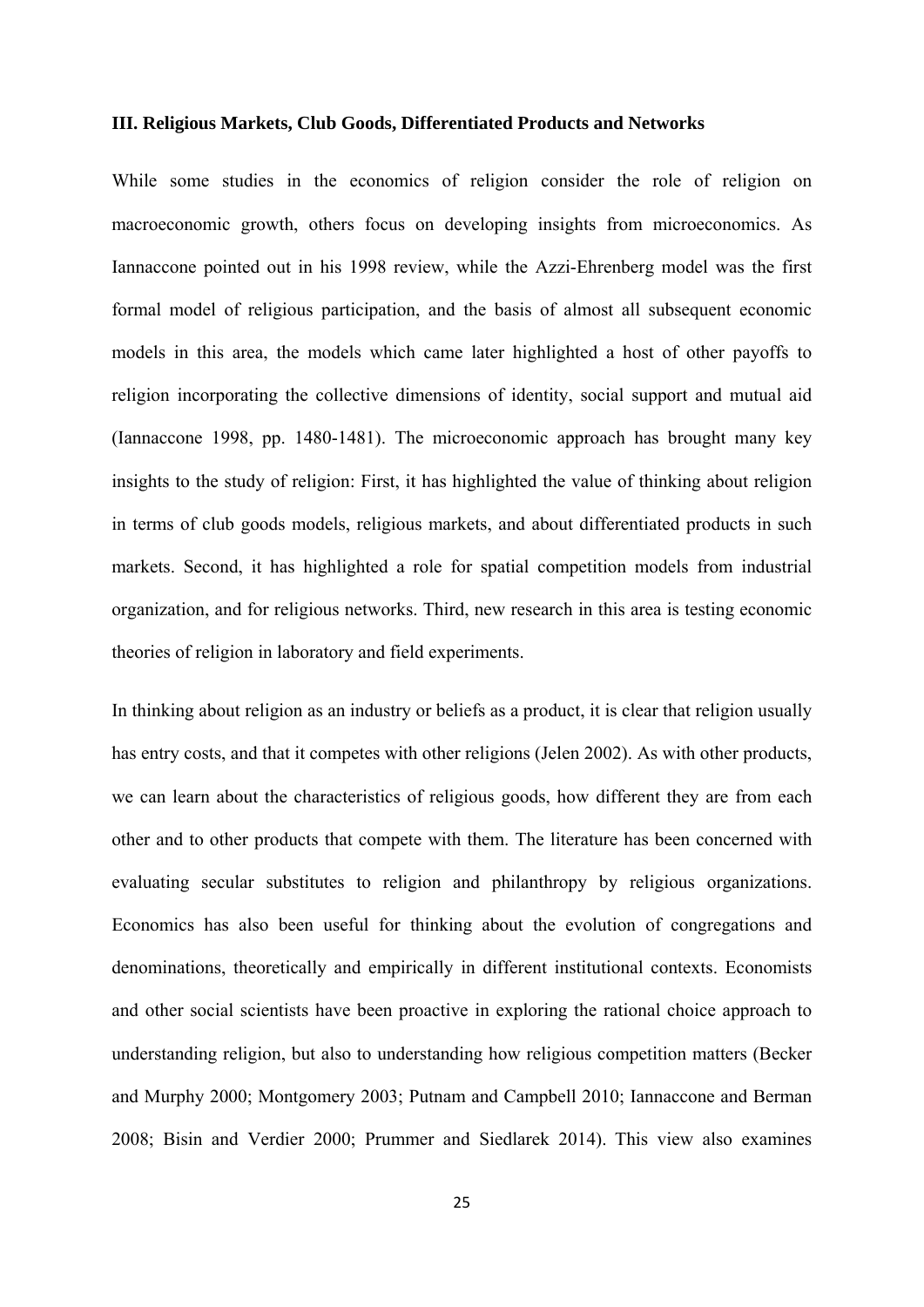'spiritual capital' – or religious capital – which embodies the norms and networks organized on the basis of religion. The rational choice approach to the study of religion is found in the work of many economists and sociologists (Azzi and Ehrenberg 1975; Iannaccone 1992; Iannaccone 1998; Montgomery 1996; Stark, Iannaccone and Finke 1996; Stark and Finke 2000; Berman 2000). In this approach, individuals are rational consumers of religion who decide whether or not to believe, or in which religion to believe, based on a cost-benefit analysis and relative to their initial endowments. In this view, people adopt religion because it is optimal for them to do so and their beliefs and activities may change over time. In a similar way, the supply of religion is explained by churches behaving similarly to clubs or firms in a competitive market, and especially providing services to attract potential customers. One methodological concern for these economic rational choice theories of religion and religious competition, is the nature of the objective function and the possibility of multiple equilibria as Hungerman writes, economists need to decide, 'what a congregation's objective function is. Do congregations maximise members, donations, or some ethereal concept of "religiosity?"'(Hungerman 2011, p.259; see also Easwaran 2011; Montgomery 2003).

The first formal model of consumer choice in religious markets was that developed by Azzi and Ehrenberg (1975). The paper examined household time allocation and church attendance, by developing a multi-period utility-maximising model of household behavior including the household's life-cycle religious participation profile. It argued that the relative differences in wages between men and women, and consequently their different opportunity costs of time, could explain their differential involvement in religious activities. The argument here was that as wages increased, less time would be devoted to religious participation. They also extended the model in several ways, and tested their theory on church membership and church attendance data from the US. One of the key assumptions of the model is that there are benefits to religious participation in the afterlife – unlike other forms of participation in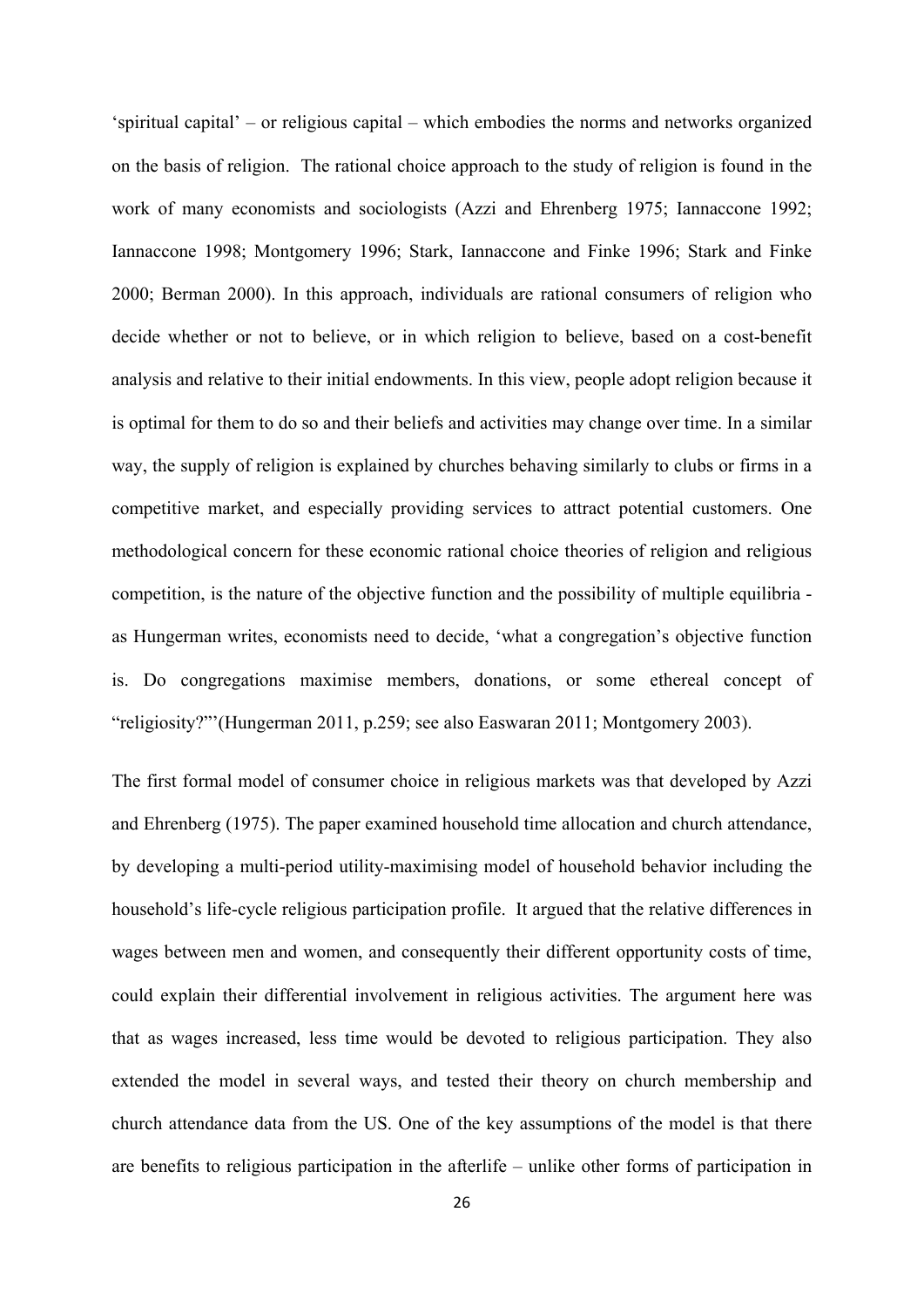non-market activities, which have implications for the allocation of time during the individual's lifetime. They identified three motives for church attendance – a 'salvation motive' (expected afterlife consumption), a 'consumption motive' (satisfaction with current church attendance) and a 'social-pressure motive' (where church attendance directly increases the chance of success in business). Most subsequent research in the economics of religion that used the Azzi-Ehrenberg framework has focussed on the salvation motive and the consumption motive; fewer studies have focused on the social-pressure motive. They also used the model to explain some of the sociological findings on religious attendance mentioned previously; for example, if market consumption alternatives are limited in rural areas, the social value of religious activities may be higher there, leading to higher participation. If discrimination in the job market reduced the market consumption alternatives of non-whites, then this could be a factor that drives greater religious participation among non-whites. Research by Iannaccone also shows that religious activities increase later in life, and why as wages increase, religious participation is reflected more in contributions than in religious attendance per se.

One critique of the Azzi-Ehrenberg framework is that the notion of 'freedom of religion' is largely, though not exclusively of course, a Western phenomenon. In India, the Middle East, Tibet or Indonesia, one is born into a religion and 'choice' in this instance typically means giving up one's right to live within the community of one's birth. Practically speaking then, people do not have a choice of religion. This implies that many people may practice a religion that they do not approve of, or which even harms their interests. Kuran (1995) discusses this at length in the context of Islam, Catholicism and Judaism. For this reason, the Azzi-Ehrenberg framework and other models in the economics of religion sometimes fail to resonate with non-Western religions, precisely because of their neglect of social pressures. In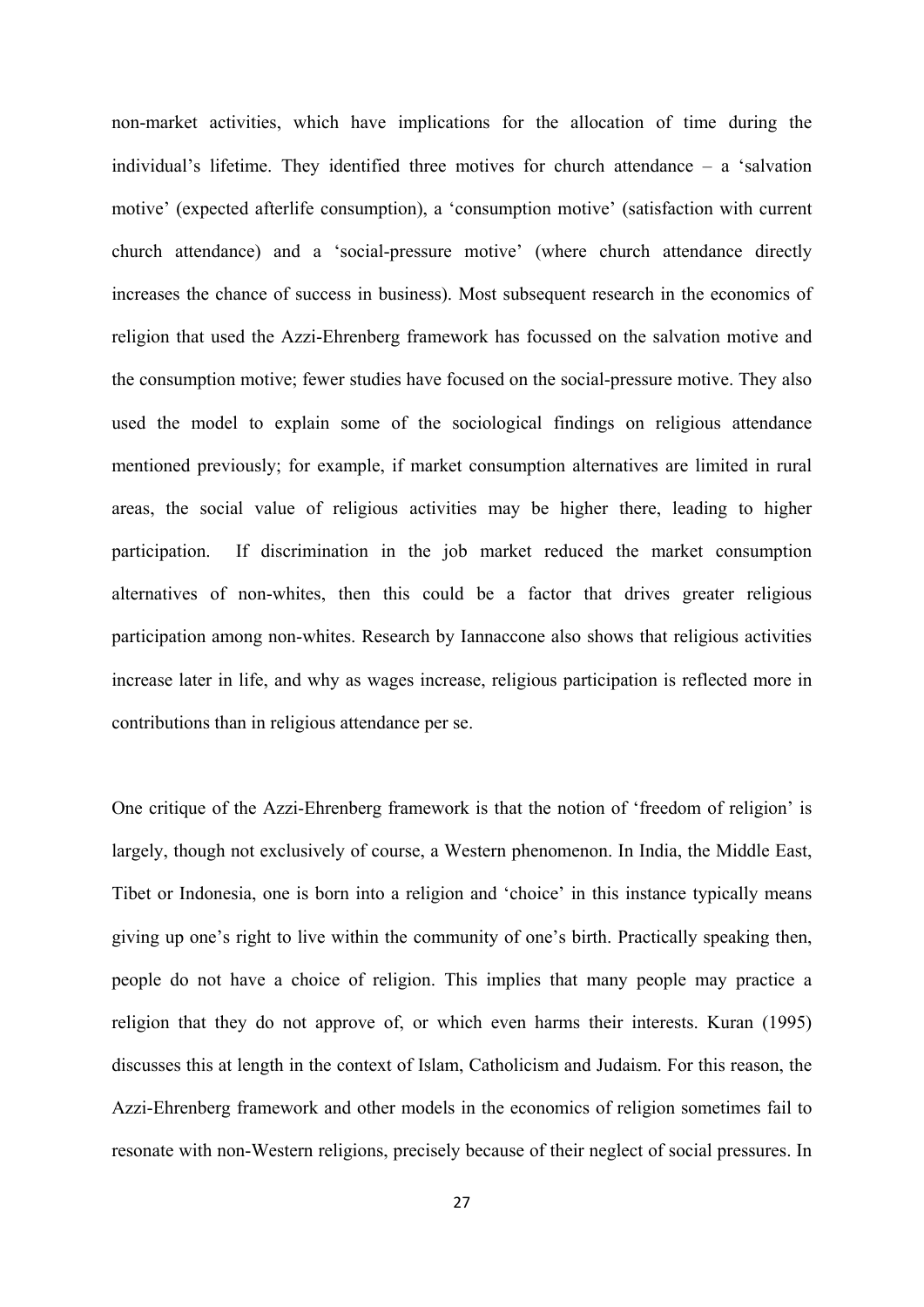contrast, the club goods models of religion do allow for social pressures within clubs, and it is these models that I discuss next.

#### **A. Club Goods Models**

One of the most influential papers in the economics of religion is the 1992 paper published in the *Journal of Political Economy* by Larry Iannaccone. The paper initiated the literature on the club models of religion which think of religion as a club good that has positive returns to 'participatory crowding', showing that this can lead to free rider problems which are mitigated by costs which increase participation of the devout while at the same time screening out those whose participation is likely to be low.<sup>20</sup> Iannaccone presents an economic analysis of religious groups that explains why religious group members' utility can increase when unusual religious practices and 'seemingly inefficient prohibitions' exist. He argues that efficient religions with rational members may adopt practices such as stigma, sacrifice and other unusual behaviors. If some religions prohibit alternative activities that compete away members' resources, then these prohibitions in effect screen the more committed members from the less committed ones. They also induce substitution towards religious activities because they make participation in alternative activities more costly. The unproductive costs of behavioral requirements can be thought of as a tax on alternative, more secular activities. His analysis also makes a useful distinction between churches and sects, where groups that have norms which are very deviant from the existing culture are termed sects while groups which are more consistent with prevailing cultures are termed churches. While this distinction has been usefully applied to Christian religions, I would contend that this distinction is also equally valid for non-Christian and non-Western religions as well.

<sup>&</sup>lt;sup>20</sup> A 'club' is a 'voluntary group deriving mutual benefits from sharing one or more of the following: production costs, the members' characteristics, or a good characterised by excludable benefits' (Sandler and Tschirhart 1997, p. 335 as quoted in McBride 2007, p.396).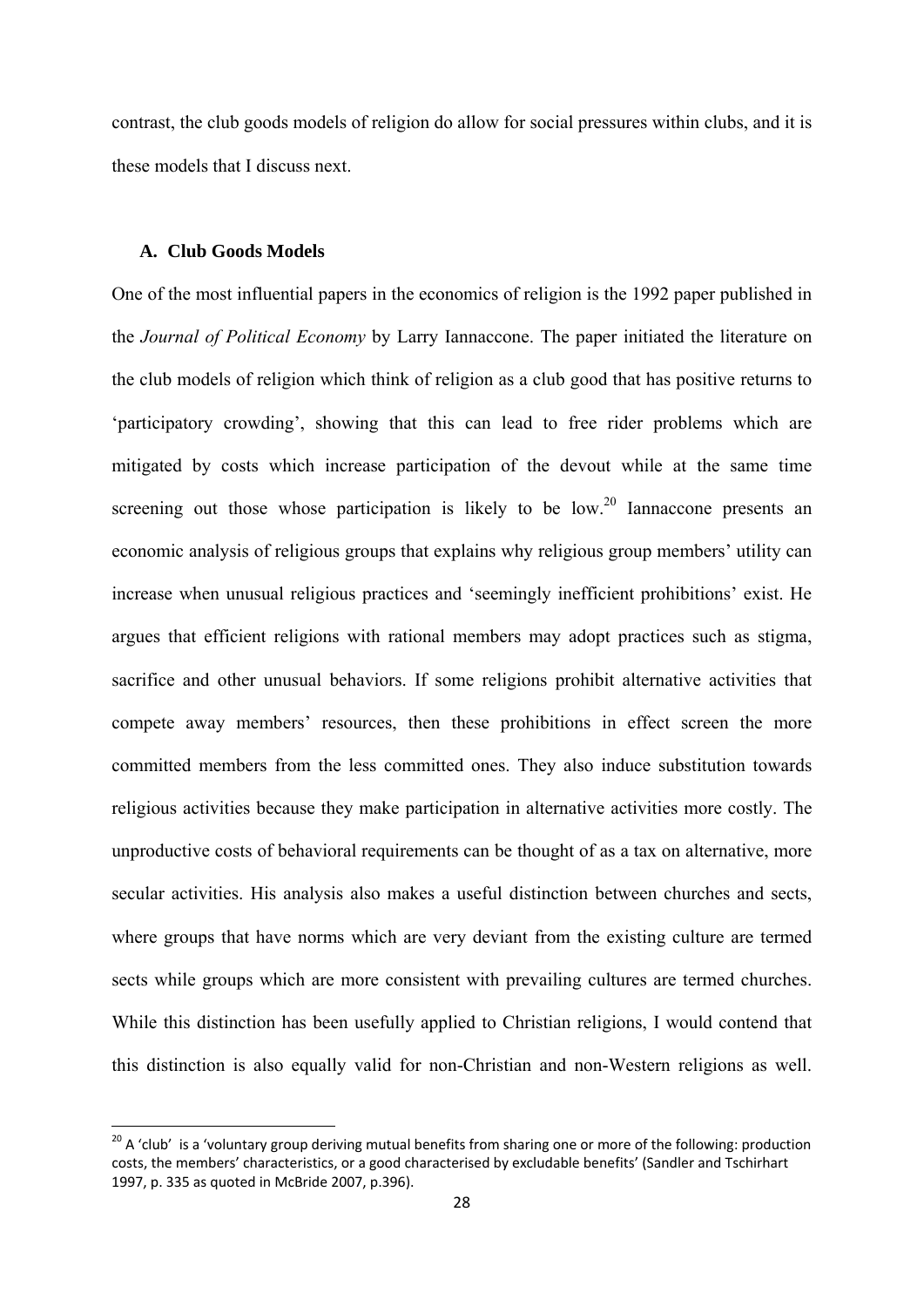Also, sectarian groups attract those with less 'secular' opportunities, and again, this is true of non-Christian religions as well.

This work by Iannaccone spawned a distinct line of research within the economics of religion which is the so-called 'club models' of religion. These models have contributed vitally to our understanding of how sects develop.<sup>21</sup> These models are based on the idea that producing and consuming religion has all the features of a collective good and that like other collective goods, there is potential for free-riding, lack of commitment and participation. Hence in keeping with the broad Iannaccone framework, these models look at stigmas and sacrifice as ways of screening members, and predict that more sectarian communities have tighter networks, and higher aid from members than less sectarian religious groups (Iannaccone 1992; Berman 2000; Chen 2010). More recent research which conducts an experimental test of the club model using a sacrifice mechanism within a public goods game, and allowing groups to form endogenously, shows that groups which have preferences for higher sacrifice screen out free-riders and increase their contributions to the public good (Aimone, Iannaccone, Makowsky and Rubin, 2013).

A seminal paper in this area is Eli Berman's study of ultra-Orthodox Jews in Israel (Berman, 2000) in which he examined how subsidies to students in Jewish religious schools increased participation and had effects on their labor market outcomes. The core of Berman's argument is that contrary to the predictions of price theory, participating more in prescriptive religionrelated activity is highly time-intensive and so should not be observed when there is an increase in real wages. But across the world, the growth of the most time-intensive radical religious movements, whether Ultra-Orthodox Judaism or radical Islam and Hinduism, are

 $21$  One paper which examines how a specific denomination fits the club model is McBride (2007) who examines how the Mormon Church fits the club goods model.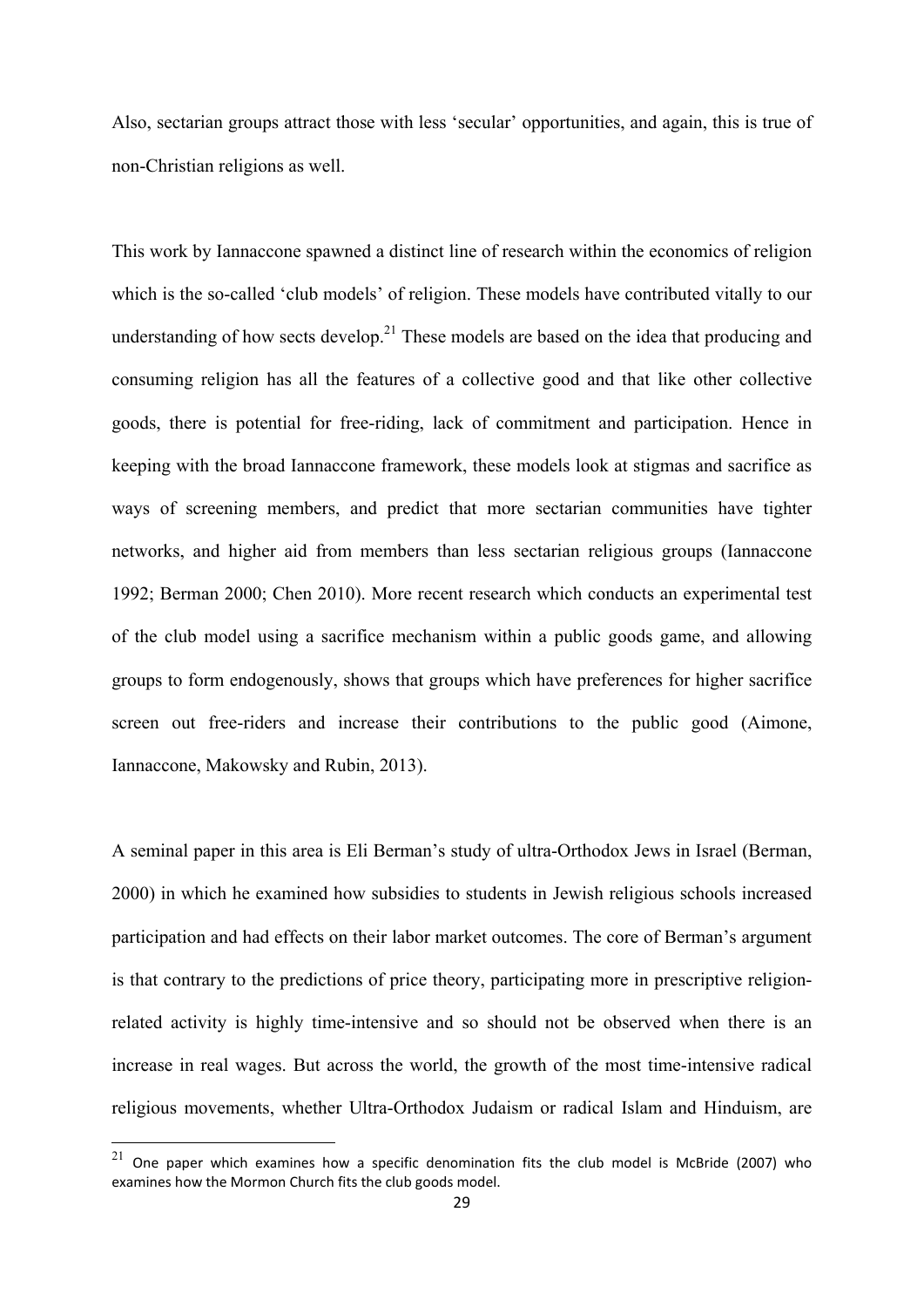occurring precisely as real wages are increasing. Berman skilfully resolves this paradox: using club model explanations, he argues that mutual insurance networks are formed by actions that are religiously motivated. Prohibitions imposed by religions can then be understood in the context of these models because they can be seen as an extreme tax on other secular activities outside the religious club. This increases religious activity among members. Thus even if real wages are rising, greater strictness of religious observance counteracts this effectively. He also makes the very interesting point that one can also observe 'efficient intolerance' if for example there is more secular antagonism towards an extreme religious sect, this also discourages the members of this club from engaging in other secular activities. Using the example of *yeshiva* attendance in Israel, he argues that subsidies have caused labor supply to fall, because it causes greater sacrifices. This might also explain high fertility rates among these populations. This is because when viewed as a tax, religious prohibitions lower increases in wages, but do not alter the value of women's time, which perhaps explain the higher fertility of these ultra-religious communities.

Other studies of club-goods models of religion include Chen (2010) which is based on a survey of 8,140 households from 1997-1999 in Indonesia. He examines how the Asian financial crisis affected religious participation in Indonesia, showing that those who were most affected by the crisis were more likely to increase their religious participation as measured through the study of the Koran and Islamic school attendance; in this way religious organizations were providing ex-post social insurance for people who were the subject of negative income and consumption shocks. Economic distress in particular stimulates religious intensity and this is providing something that other forms of insurance are not providing. Chen also shows that increased religious intensity is not simply a consequence of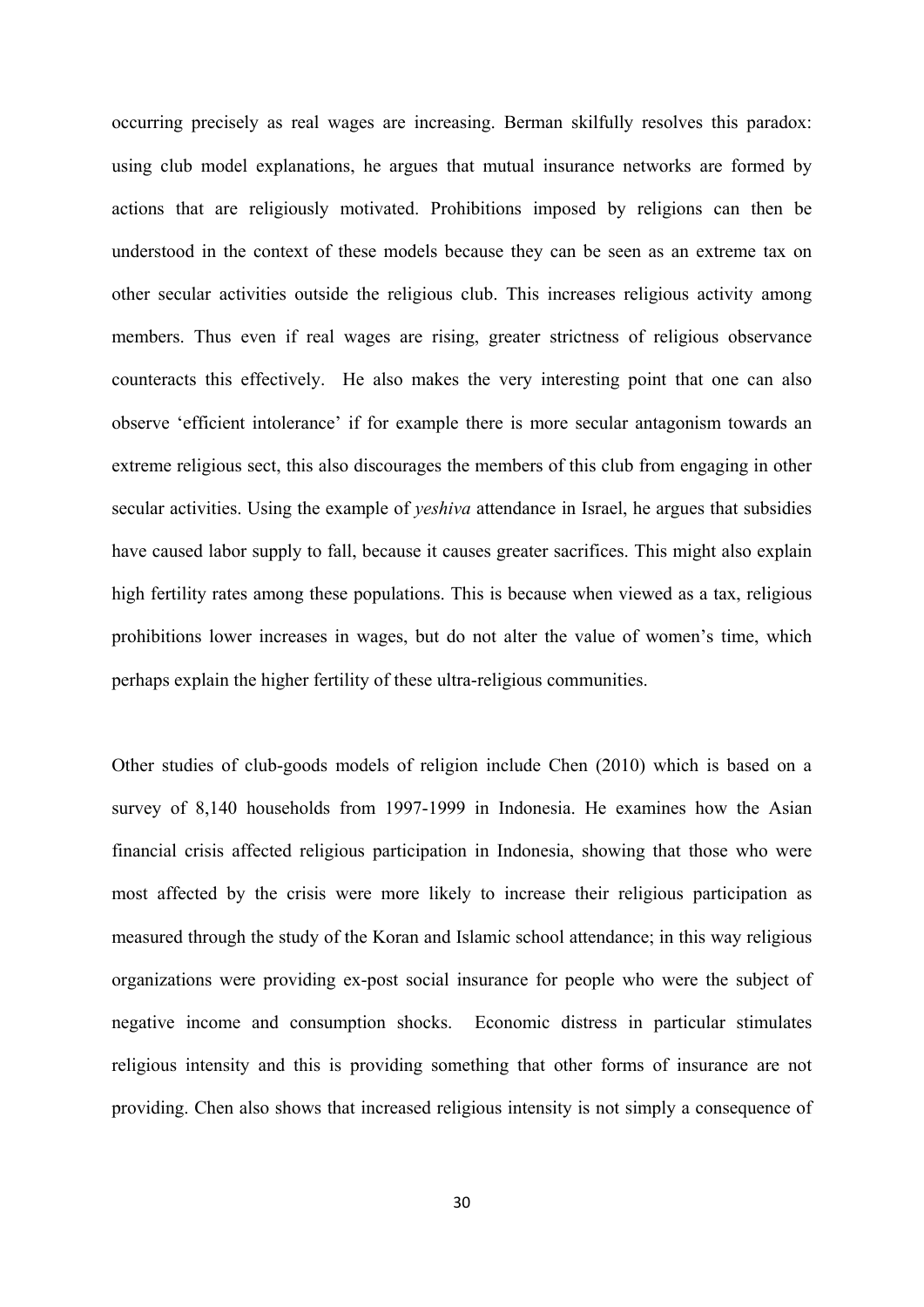having more leisure time for religious activities or a decrease in the opportunity cost of time; rather in response to economic distress, people increased labor and religious intensity.

The evolution of research on club models has also been developed by Abramitzky (2008 and 2009). Sociologists have discussed communes (Bader, Mencken and Parker 2006; Sosis and Bressler, 2003). Abramitzky argues that agricultural communes which share a common set of values, using the example of the Israeli *kibbutzim,* persist and can collapse, and that studying the conditions under which this happens is interesting. He highlights theoretical concerns such as communes trying to maximise equality subject to participation constraints such as a brain drain caused by more productive members leaving, free-riding causing moral hazard and shirking which is an incentive compatibility constraint, and constraints caused by adverse selection. Greater equality makes all of these constraints severe and therefore communes such as the Hutterrites and the Israeli *kibbutzim* evolved norms in response to these issues, notably, factors like isolating themselves, group ownership of property, investments in education within the commune, high fertility, and a greater emphasis on ideology and commitment to a religious commune, which have all contributed to the evolution of communes as we know them today. Abramitzky takes forward the club goods models of Iannaccone and Berman by arguing that religious ideology including rituals and increasing homogeneity has a key role to play in the sustenance of the commune – notably, by increasing equality, commitment, loyalty and the benefits of commune membership, when for example the returns to skills outside the commune increase with economic development. Overall, the club goods models have been very useful in providing an overarching framework within which to view the activities of religious organizations, and to explain religion-related phenomena.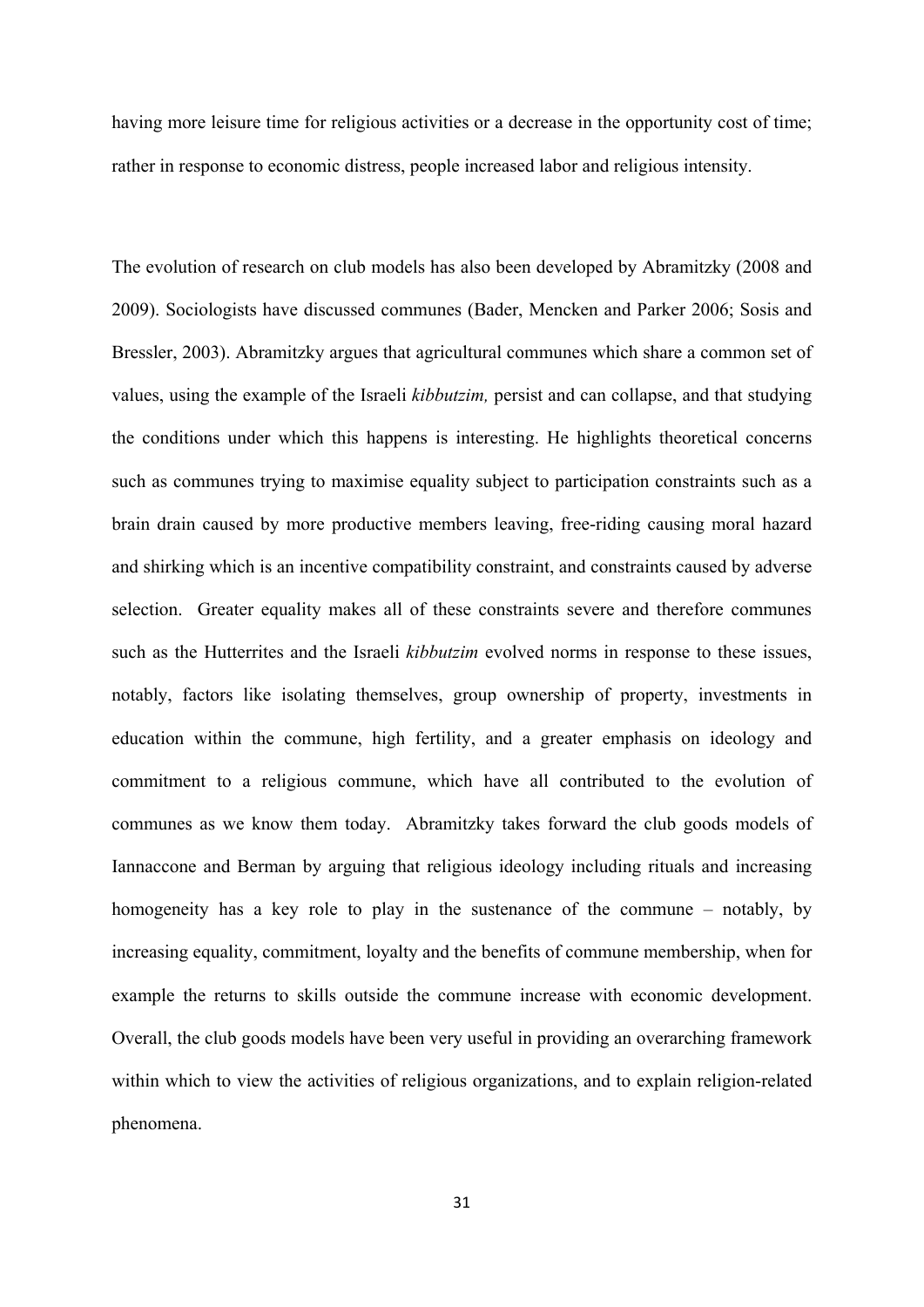#### **B. Strictness and Networks**

The stigma-screening theory developed in the work of Iannaccone, Berman and others is a cornerstone of the economics of religion.<sup>22</sup> Their argument is that stigmatising behaviors in religion screen out potential free-riders, so according to this theory strict churches in general ought to have fewer free-riders, higher contributions and better religious goods. While much of the research on the economic theory of religion examines groups in a static context, some research examines religious groups in a dynamic setting. Counter to this established theory and showing that even strict churches have free-riders, and target efforts towards them, McBride (2014) argues that religious groups need free-riders to potentially increase future memberships. This argument is very compelling because it suggests that if exposure to a religious good increases religious capital $^{23}$  and subsequent commitment, then the church needs to view free-riders as an investment, and that consequently strict churches might permit some free-riding to achieve their objectives. This is because the church uses stigmas as a way of screening out those who are most likely to stay free-riders, concentrating its efforts and managing those who might invest in the church later, even if they free-ride in their consumption of religious goods in the present. Moreover, as an individual's religious capital increases, the incentive to free-ride diminishes. $24$ 

Models of religious strictness examine how and why groups become more or less strict. Levy and Razin (2012) examine the relationship between how religions instil religious beliefs, participation and cooperation. They show that more demanding religious groups are smaller,

 $22$  It should be noted that Iannaccone's work on the strictness thesis built on the work of Dean Kelley and his

book on 'Why Conservative Churches are Growing' (1972).<br><sup>23</sup> Religious capital is defined as 'a type of human and social capital that increases an individual's productivity<br>and consumption value of religious goods.' (McBri

<sup>&</sup>lt;sup>24</sup> Related to the club goods models by Iannaccone (1992); Iannaccone (1997); Iannaccone & Berman (2006); Makowsky (2012); Carvalho & Koyama (2014) are other papers which examine models of tolerance and intolerance such as for example Cerqueti et al. (2013).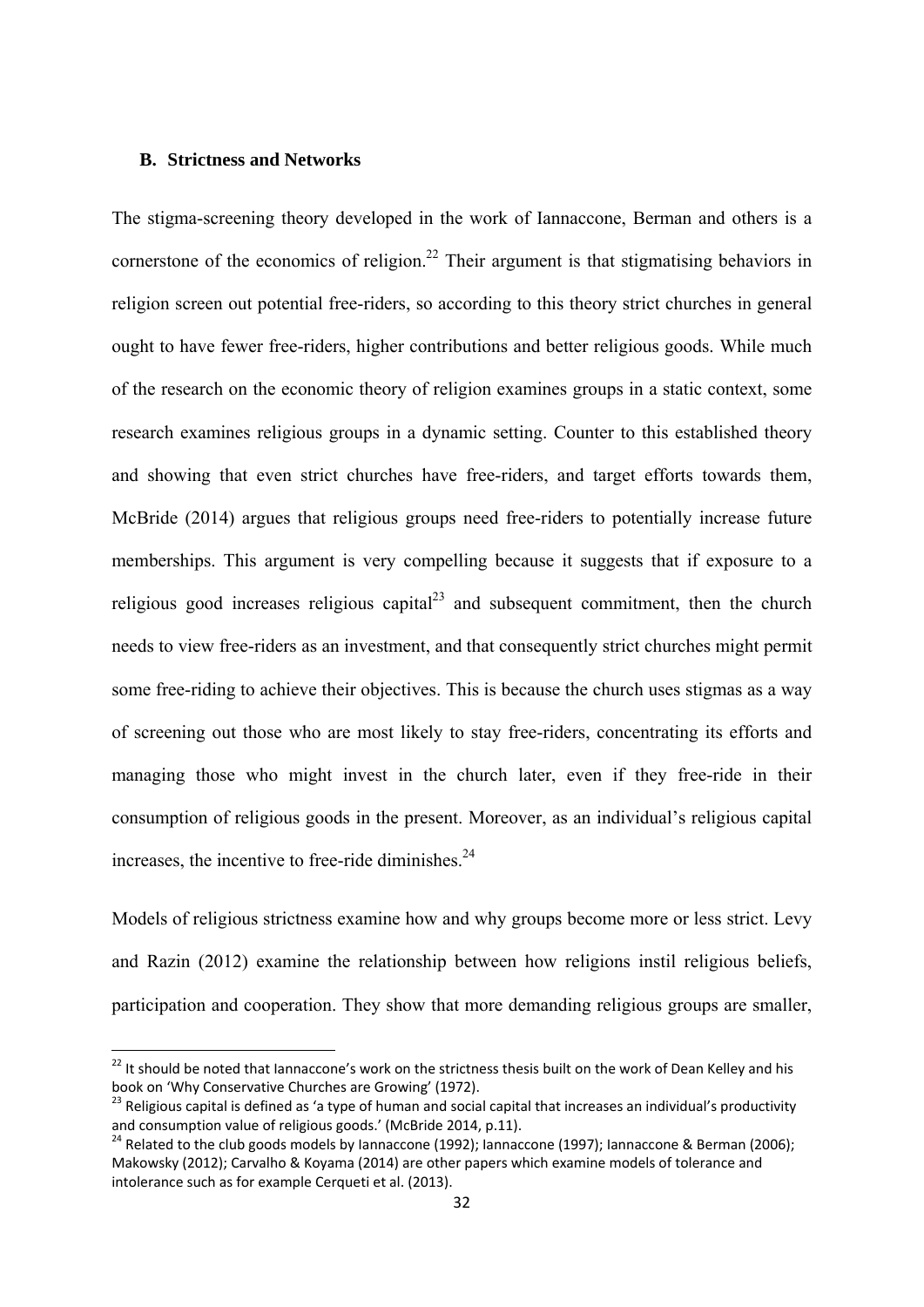more cohesive and comprise those with extreme beliefs. Models of strictness are very useful but it seems to me that there is a lack of evolutionary models that examine how strict groups grow. In this context, one area that is still relatively under-researched is the economic theory on extremism (Berman 2009; Berman and Laitin 2008; Ferrero 2005). There are papers that address this issue in the context of the evolution of fundamentalism such as Arce and Sandler (2003, 2009), Epstein and Gang (2007), and Iannaccone (1997).Although it is to be acknowledged that there are many different definitions of fundamentalism, Iannaccone (1997) defines fundamentalism as 'the degree to which a group demands sacrifice and stigma or, equivalently, the degree to which it limits and thereby increases the cost of non-group activities'.25

Iannaccone (1997) takes forward the ideas in his 1992 paper to examine why a rational person would join a fundamentalist sect if it is costly to do so. He focuses on how behavioral rules arise in fundamentalist groups and makes several predictions which are relevant to study the growth of fundamentalism. Unproductive costs (such as sacrifice, stigma, behavioral rules) perform two functions – they screen out people whose participation would otherwise be low and they increase participation among those who do join. His model predicts that sectarian groups will disproportionately attract poor, less educated, and minority members of the society; that a general decline in secular opportunities (for example an economic recession) will encourage the growth of sects. His model also predicts that the most successful sects maintain an optimal level of tension with the surrounding society, i.e., they set an optimal level of cost for any target population. Finally, a sect can prohibit only those commodities for which it offers a close substitute – arbitrary strictness fails just as much as excessive strictness. As Iannaccone writes "sectarian religion appeals to people not because

<sup>&</sup>lt;sup>25</sup> It should be acknowledged that fundamentalism is a term that means different things to different people. The six volume Martin Marty‐Scott Appleby collection (1994‐2004) deals with all the controversies of definition and intricacies of the issues involved.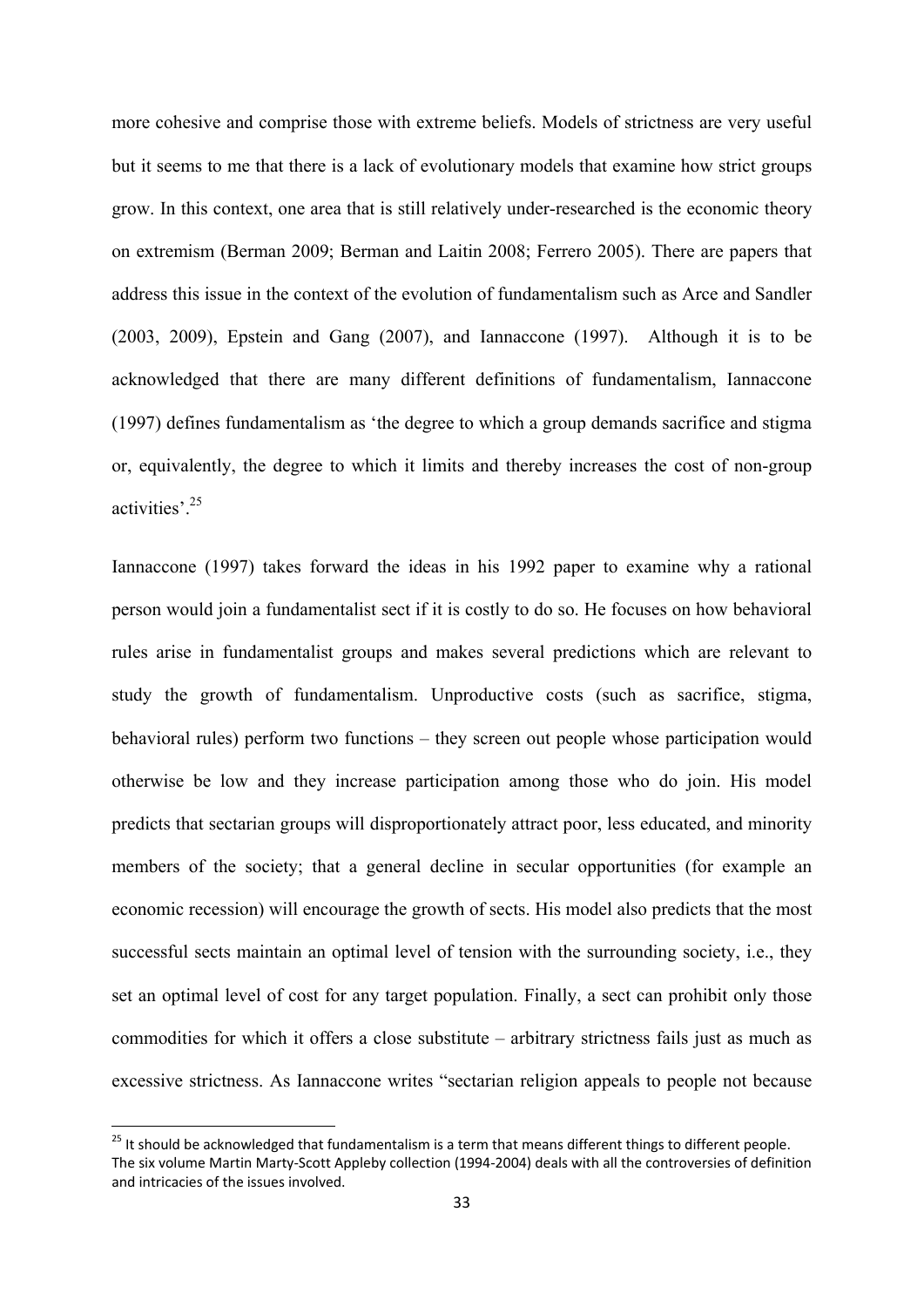the people have deviant wants, but because the sects provide a collective setting in which normal, but unsatisfied, wants can be met". One of the key benefits of being a member of a sect is access to the network. Iannaccone and Berman (2006) take these ideas forward even further to explain why religious extremists sometimes, but not always, engage in violent activities: "Sects are high-powered religious organizations, run by credible leaders and peopled by active members carefully screened for commitment. Sad to say, these same institutional attributes are also keys to the successful "production" of organized violence, especially clandestine violence." (pp. 119-120).

One important dimension is the role of social networks: for example a well-established literature in related disciplines such as sociology has found social networks to be important for religion, religious conversion and recruitment, and yet this work often lacks formal theoretical models in the spirit of economics, or handles selection effects imperfectly in empirical research. It is here, among other areas, that economists of religion have yet to contribute significantly. The main areas which many existing studies do not examine is the role of network structure, the role of leadership, the authoritarian structure of an organization, the militancy of fundamentalists, and how fundamentalism might arise as a response to secularity or modernity. More research, especially on how fundamentalism spreads spatially in a network structure, is needed. For example, how isolated nodes in the society form new links with the society; how the influence of a fundamentalist leader changes over time, and so forth. While Arce and Sandler (2003 and 2009) are evolutionary models which explain how subpopulations grow and decline as a proportion of the whole population (with the subpopulations differing in assortativity), more research on how fundamentalism spreads over the network would be useful, especially with respect to which parts of the network are most vulnerable. Of these models, Arce and Sandler (2003) specifically examined the rise of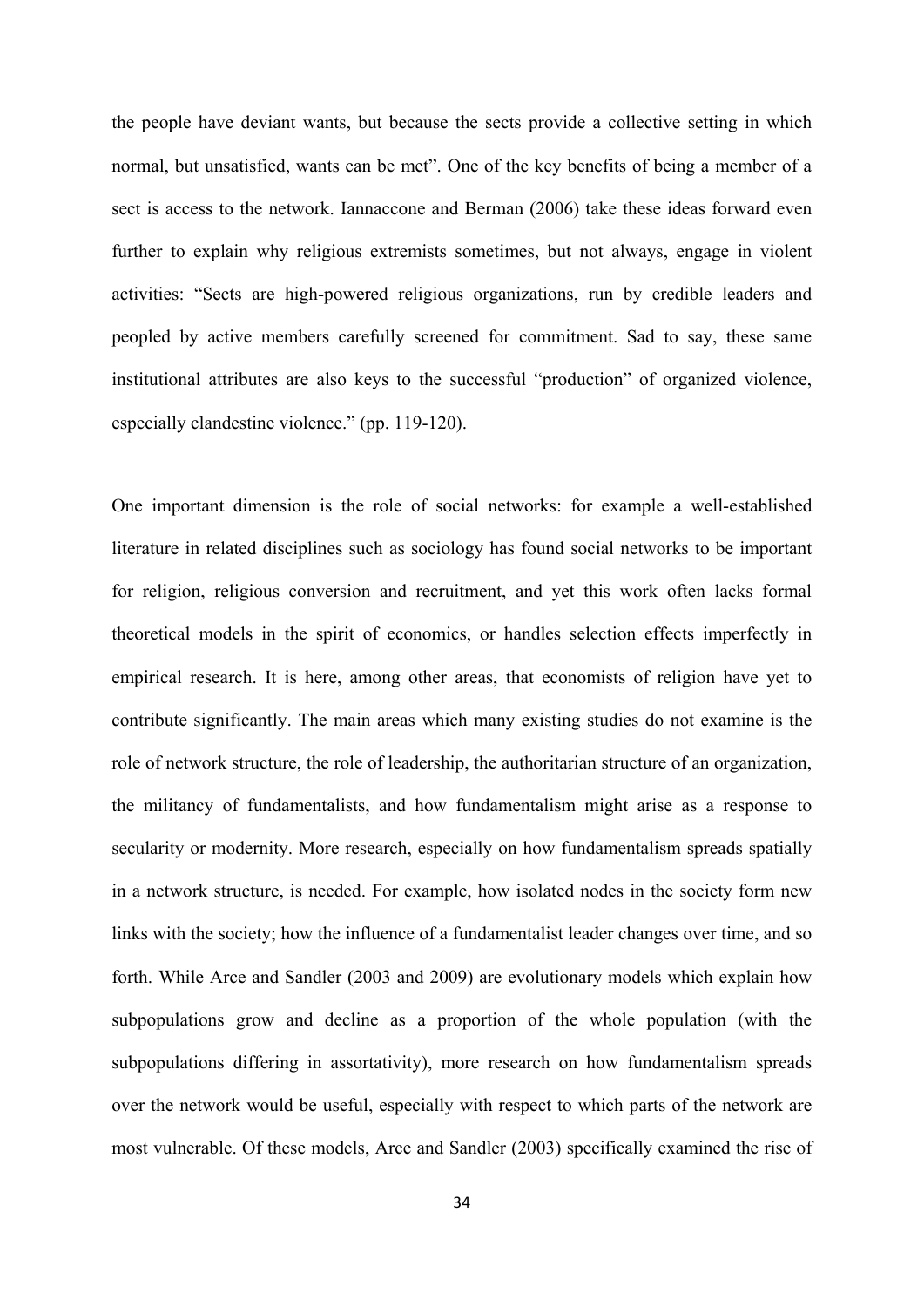fundamentalism using a game-theoretic framework. They divided society into two groups of fundamentalists and others, showing that fundamentalists are more cohesive and less willing to compromise. They use a Nash-demand game for modelling the interaction between fundamentalists and others. Other aspects that are worth considering here are interactions between the government and a fundamentalist group, the role of norms, preference changes and other behavioral criteria, perhaps looking at reputation models more closely.<sup>26</sup> But all this does suggest that the role of social norms, social networks and social pressures need to be considered more carefully.

The economic theory of religious norms and networks has been widened to examine religious competition in the context of specific religious practices such as veiling among Muslim women (Carvalho 2013; Patel 2012). Carvalho (2013) discusses a theoretical explanation for veiling (the *hijab* which are head-coverings or dress) in which this social practice is a commitment mechanism which limits temptation to deviate from religious norms of behavior. Carvalho argues that even though the rise of the new veiling movement since the 1970s might seem counter-intuitive as it is observed mainly among urban, educated and working women, this practice can be conceived as a strategy for integration as it allows women to make the most of economic opportunities outside the household while permitting them to adhere to norms that preserve their reputation. This explains the counter-intuitive empirical finding that veiling laws have led to a decline in religiosity and bans on veiling have been shown to increase religiosity. In his model, Carvalho shows that the demand for veiling would be highest among women who are from highly religious groups, but who interact in highly 'irreligious environments'. This is because individuals may value the opinions of their community, regardless of whether they hold those opinions themselves. And veiling emerges

 $^{26}$  It should be acknowledged that fundamentalists do differ greatly in their economic outcomes – some in Latin America, East and West Africa are economically successful; others in many Arab nations are economically unsuccessful.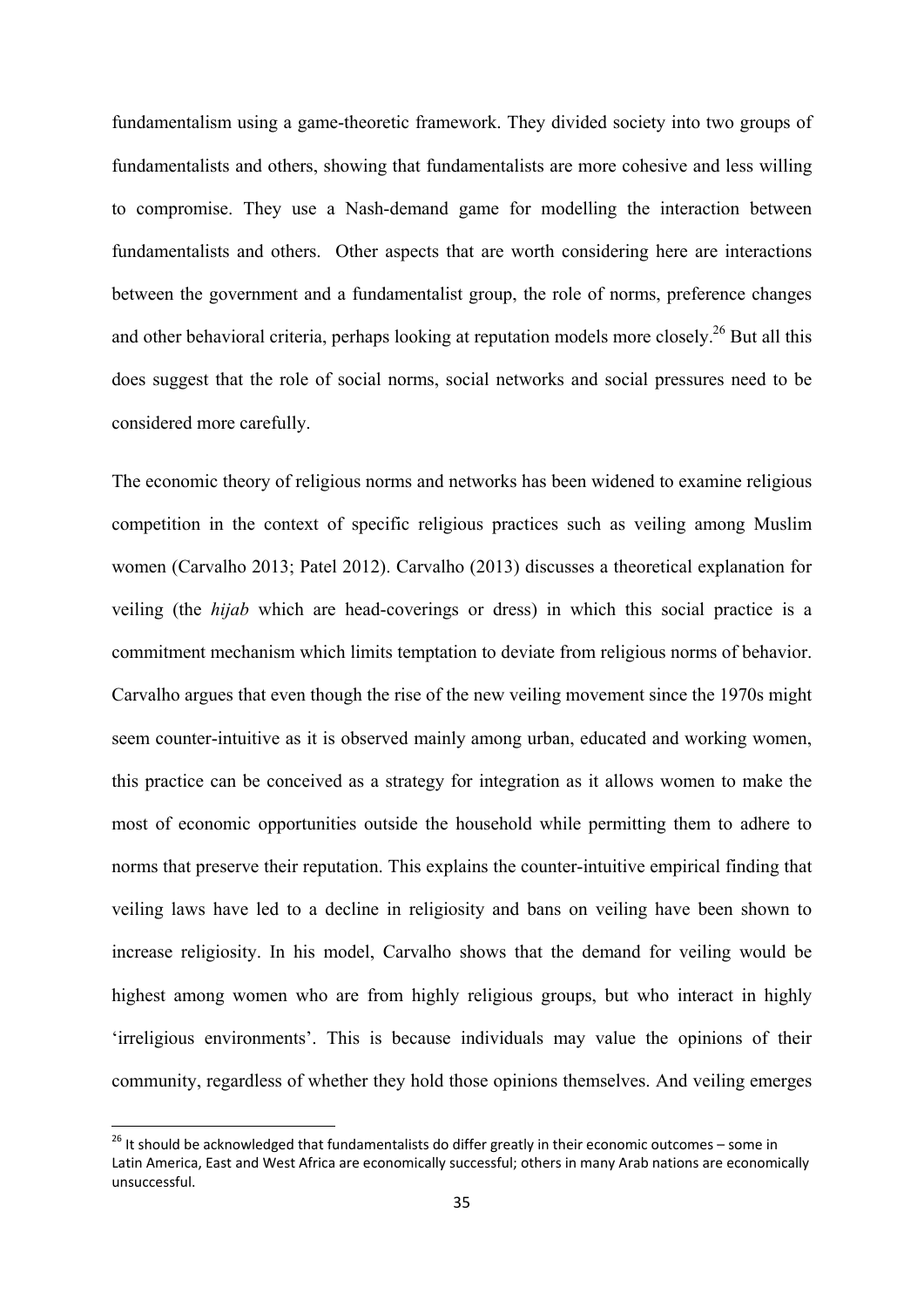as a response to the greater economic integration of women, who do not want to face social disapproval if they come from a more traditional background, and it is a practice that might prevent the agent from engaging in behavior that is religiously prohibited. One of the key contributions is also to model the agent's type as endogenously determined by their social identity. So as religious values spread, even secular types may conform to more religious norms of veiling behavior. The theoretical research on religious strictness and religious networks has widened the scope of theoretical models in the economics of religion, but in my view this still remains a comparatively less-researched area in the microeconomics of religion.

# **C. Spatial Location Models**

The theoretical study of religion is also well-suited to models which examine the demand side and the supply side together, for example models from the economics of industrial organization. A few papers have argued that a useful way to think about religion, such as the emergence of sects with strict rules, is using Hotelling-style spatial location models (see for example, Barros and Garoupa 2002; Montgomery 2003; Barro and McCleary 2005; McBride 2010), although some of these models do not solve for the full equilibrium outcome. McBride (2008) uses a Hotelling model to understand religious pluralism and participation, discussed above. Iyer, Velu and Weeks (2014) develop and solve a formal Hotelling-style model to elucidate how religious organizations might differentiate themselves on the strength of religious beliefs, and its implications for service provision, as applied to the context of a developing country like India. Their model emphasises the dependence of the religious decision and the service decision on each other – this interdependence is often mentioned but not always fully developed formally in the economics of religion literature. This model is also particularly important in societies which have income inequality, a factor that is alluded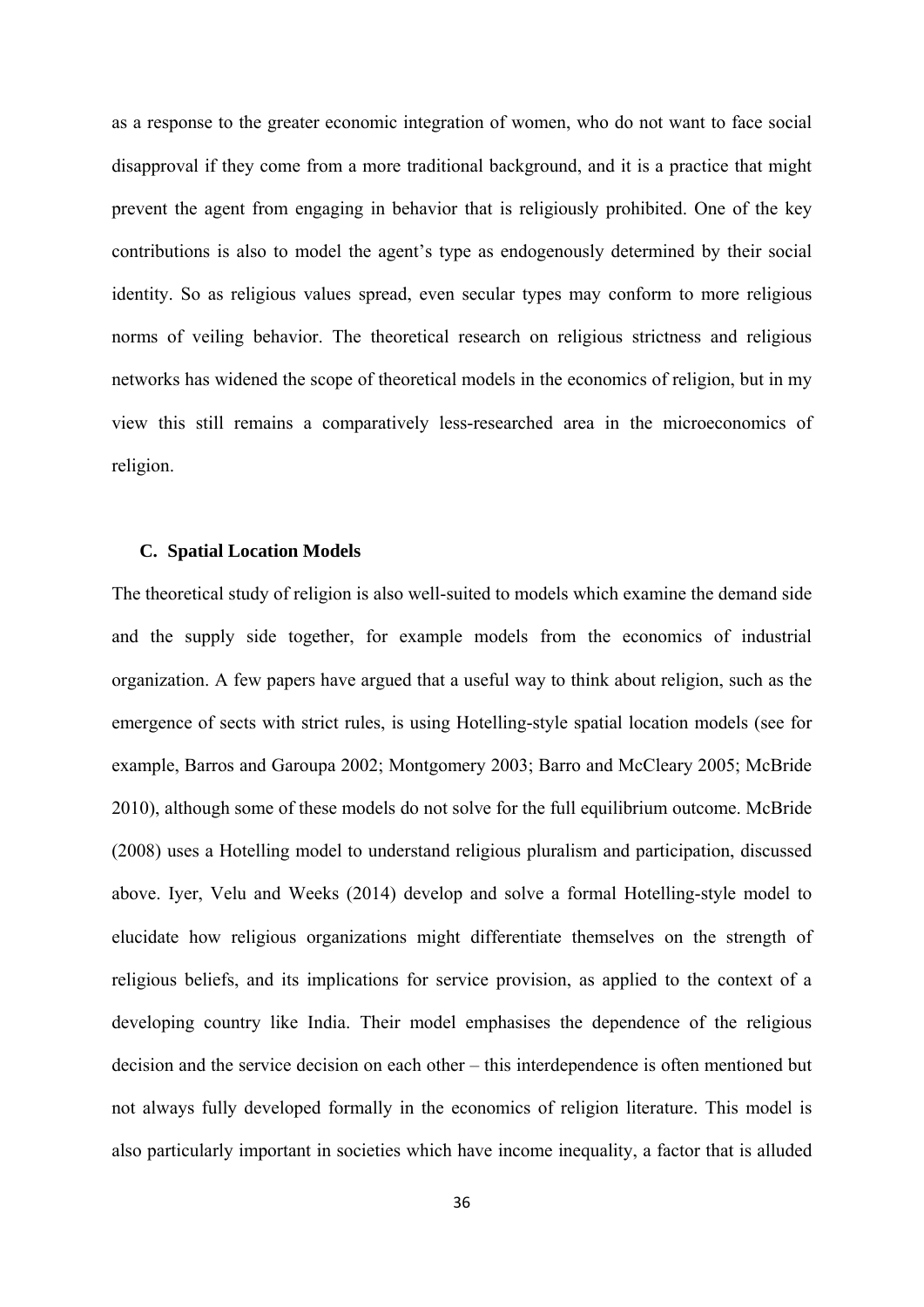to in many of the Hotelling-style models but again not developed into the thinking as fully<sup>27</sup>. The model suggests that one factor which pushes religious organizations towards more extremes is non-religious service provision: religious organizations essentially product differentiate to minimize competition in service provision. This model and others that use theories from industrial organization are particularly applicable to religion in developing countries where inequality may be very high, and where the state cannot adequately provide services such as education and healthcare. The model also suggests why as religious organizations differentiate themselves more religiously this sets up the potential for greater conflict among them, which may be mitigated then by the same organizations also providing more non-religious services. Having said that, the location models also raise the issue of whether it is realistic to assume one religion per person. In various parts of the world, people may successfully belong to two religions, a formal religion (like Christianity) and a folk religion. In Africa for example, people practice two religions at once and may celebrate Muslim or Christian holidays, but also days that involve the spirits of local religions. So perhaps the location models also need to be more complex to take these local factors on board. All this does suggest though that the whole area of applying models from industrial organization to the study of religion seems ripe for further research.

## **D. Experiments**

Reputation is a theme that emerges both from the evolutionary and from current experimental research on religion. Some studies are exploring evolutionary models of religion that examine religion as a response to evolutionary behavior by groups that concern issues such as reputation and competition between groups. While some of this work is empirical, including

 $^{27}$  Examining World Values Survey data from 1981-2001, Norris and Inglehart (2004) show that economic inequality as measured by the Gini coefficient is strongly related to religiosity as measured by the propensity to engage in religiosity through prayer.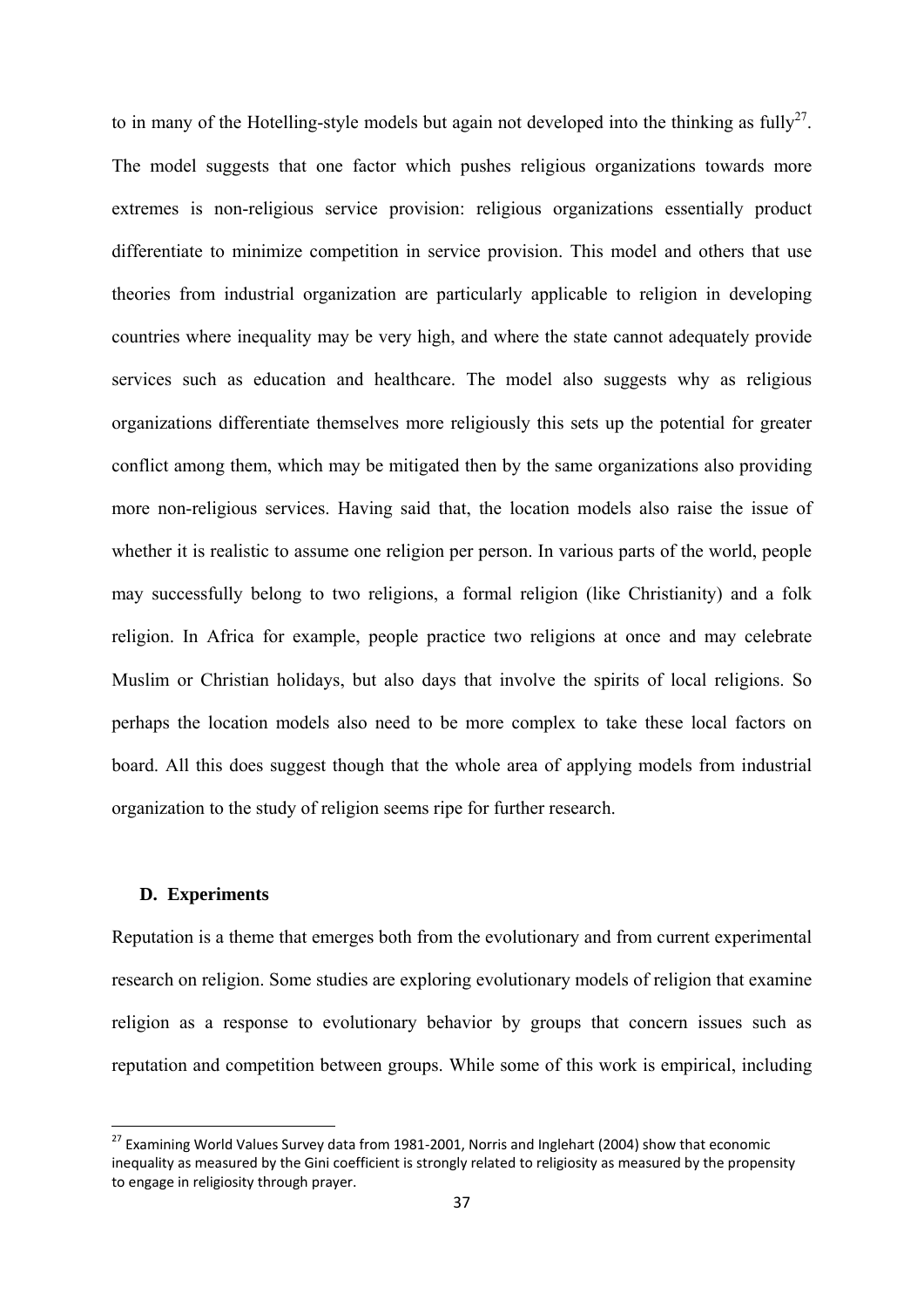agent-based modelling to explain religious regionalism (Makowsky and Iannaccone 2007), economists of religion have also been taking theory to experimental data based on field and laboratory experimental research. A growing number of studies examine how religion affects generosity, trust and fairness towards anonymous strangers (Anderson and Mellor 2009; Henrich et al 2010; Paciotti et al 2011) as well as the evolution of cooperation such as for example among the Israeli *kibbutzim* (Sosis and Ruffle 2004). Paciotti et al (2011) present experiments which test if religion promotes prosocial behavior in dictator, trust and public goods games. Keuschnigg and Schikora (2014) conduct an experiment on voluntary contributions to public goods among religiously heterogeneous groups in India by conducting a laboratory experiment to find that while cultural diversity does not affect contributions in a public goods game, the interaction between cultural heterogeneity and leadership shows that there is less cooperation from followers in mixed groups. A set of experimental studies also examine religion's impact on health behaviors, both mental and physical, crime, as well norms towards charitable giving (Lambarraa and Riener 2012). In this context, one interesting wide-ranging experimental study which amalgamates research from anthropology, experimental psychology and economics, is that of Norenzayan and Shariff (2008) who examine the evolution of religion in the context of prosocial behavior i.e. good behavior towards others that might engender a cost to the individual. They highlight the role of reputation and selection that reinforces the relationship between religion, prosociality and cooperation in general. Their findings show that if religious thoughts are imbibed in experiments, then this increases trust as well as altruism towards anonymous strangers. The question is why that might be the case, and they offer one suggestion: 'However, supernatural monitoring, to the degree that it is genuinely believed and cognitively salient, offers the powerful advantage that cooperative interactions can be observed even in the absence of social monitoring." (Norenzayan and Shariff 2008, p.58). The effect on trust is that religious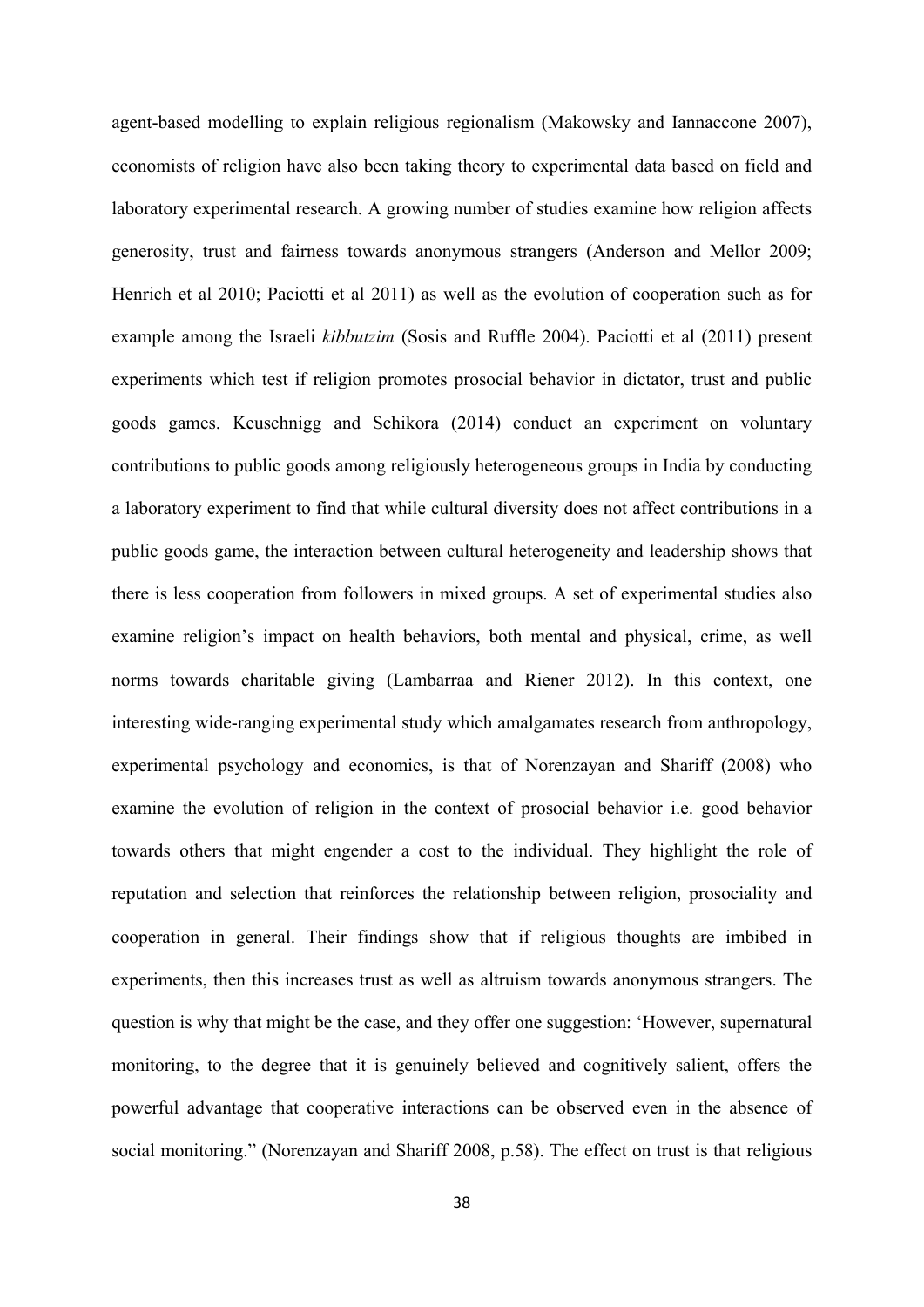belief increases trust, decreases the cost of monitoring, and hence increases prosocial behavior. They suggest that further research on issues such as empathy and compassion, which motivate prosocial behavior, is needed. It would also be useful to know more about the substance of religious thoughts involved because some religions discourage free-riding within the community of believers, but encourage it within the broader community. So more research is needed on the content of religious teachings and if the teachings differ, the experimental results may then only apply to a subset of people in the experiment.

### **IV. Identification, Secular Competition, Charitable Giving**

In his 1998 review, Iannaccone alluded to the possibility that religion's statistical effects may be spurious and that 'nothing short of a (probably unattainable) "genuine experiment" will suffice to demonstrate religion's causal impact. Yet one should also recognize that there exist plausible a priori arguments for religion's impact and that despite numerous attempts to root out spurious correlation, many religion effects remain substantively large and statistically significant' (Iannaccone 1998, pp.1475-1476). For contemporary research on religion, the problems of identifying the causal effect of religiosity on economic outcomes still remains the focus of most current empirical studies. These studies explore the effect of religious competition, secular competition and policy debates about faith-based welfare programmes and the economic regulation of the church.

The difficulty of identifying the causal effect of religion clearly in econometric studies is an important concern as religious variables do not always help predict cross-country differences in income (Durlauf, Kourtellos and Tan, 2011). This issue is a feature of macroeconomic and microeconomic research on religion (see Hungerman 2011 for a thoughtful review of the statistical issues of identification in models of religion). The main issues arise with respect to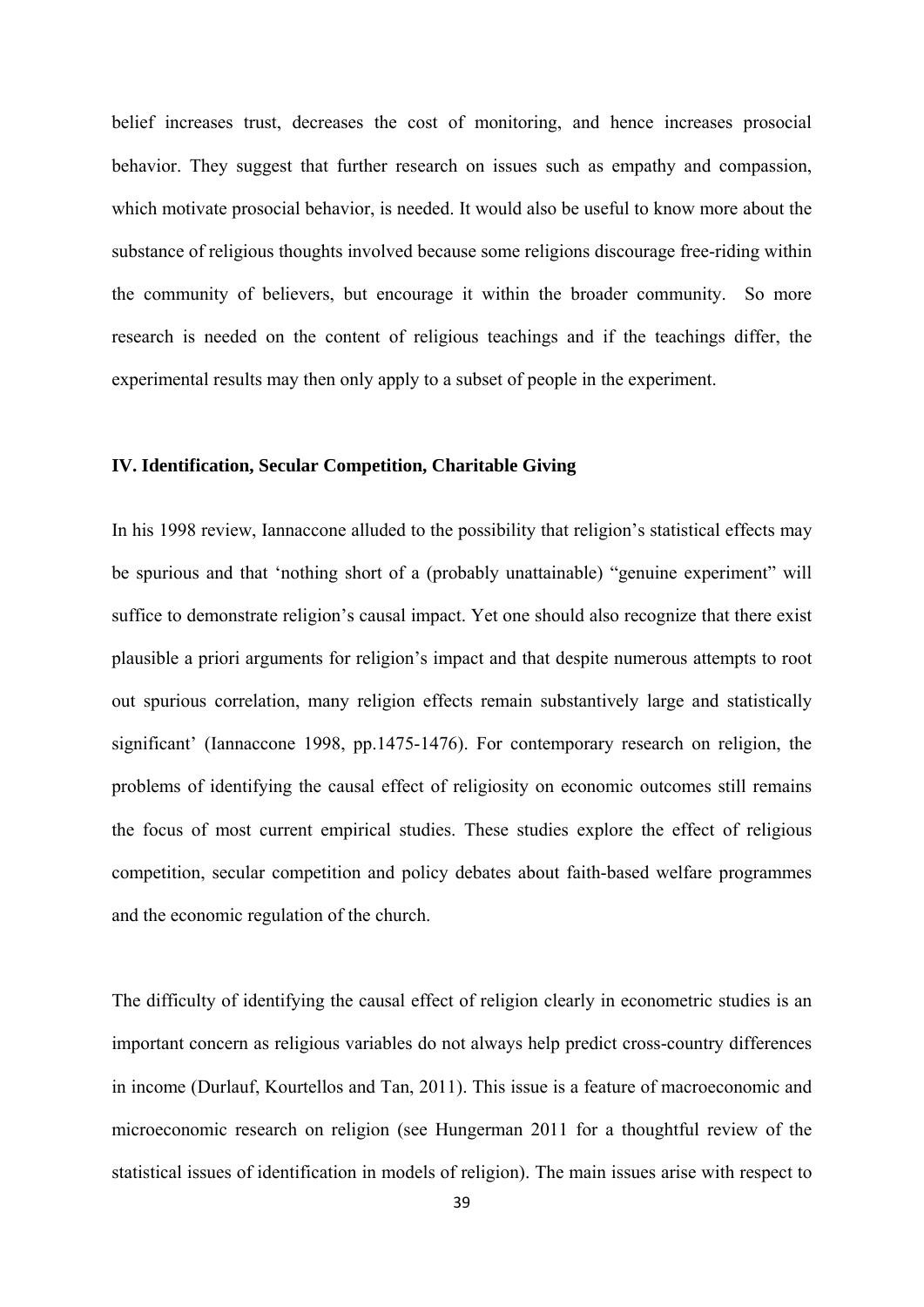measurement error, reverse causality, omitted variables, missing values and self-selection which cause the covariates to be correlated with the errors, rendering our regression estimates both biased and inconsistent. Addressing endogeneity, clear identification of religion effects and the heterogeneity of samples are important concerns. The basic problem is that religiosity is endogenous and many studies have attempted instrumental variable strategies such as demographic indicators of various kinds including religion market density, ethnic heritage or other instrumental variables to provide an exogenous source of variation.

There are a number of ways in which economists have attempted to address the issues surrounding religion and endogeneity. For example, some experimental research can 'prime' religion, or rely on the exogenous timing of religious events such as the Ramadan fasting period, as discussed below, but this approach may not be easily generalizable to other religions. Some researchers, as discussed below, have used policy events such as Blue Laws, which are interesting in that they are exogenous to religiosity, but may impact both religious and secular phenomenon, so may not be ideal instruments for religions in all situations. Some studies use distance from a historical event, as discussed in Section II, but this requires an assumption that the location and timing of the event is exogenous, and a seminal historical event such as the birth of Protestantism in Wittenberg is not always available in other contexts. Alternatively, one can use a theoretical model to ground an approach which then negates the need for an instrument, but this also requires strong adherence to the model itself, and may not always be applicable to all individuals. Consequently, there is no single accepted solution to the problem of religion and endogeneity, but a menu of options that economists can draw from.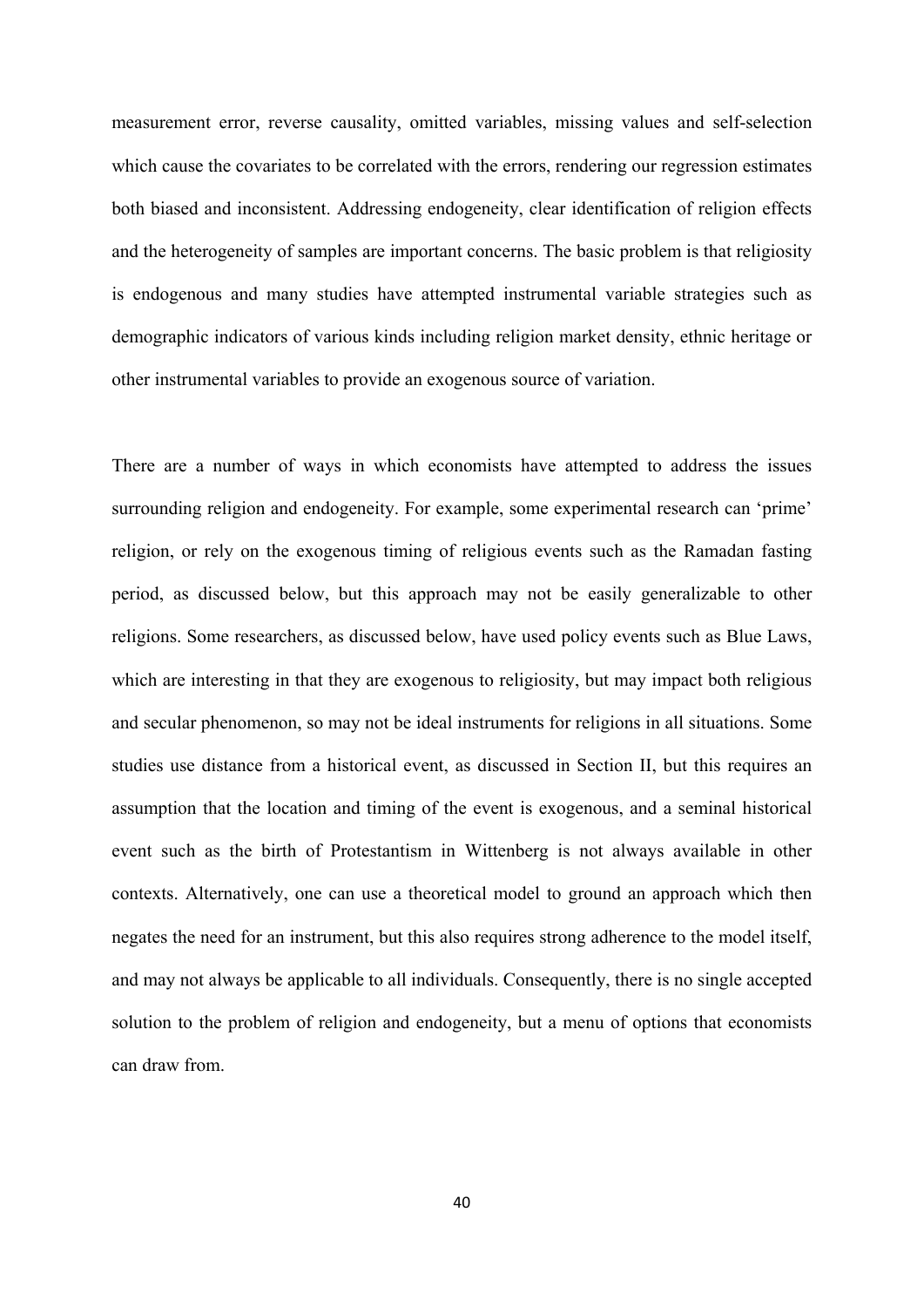One significant study in this respect is Gruber (2005). He highlights the potential difficulty of evaluating the effect of religiosity on economic outcomes, because of various other factors that are likely to be very highly correlated with the outcomes of interest. He suggests one way of getting round this issue is a measure of religion market density – this is simply the share of the population living in an area that belongs to the individual's own religion. The idea underlying this thinking is that if more people in your area share your religion, then the social interaction effects might affect you more. Moreover, the density itself can be exogenously predicted based on the ancestry in an area. Based on General Social Survey data from the US, Gruber finds that higher market density causes greater religious participation, higher education and income, lower levels of welfare receipt and disability, higher marriage and lower divorce.

Gruber's (2005) identification strategy is important to the development of empirical work on religion and so is reproduced below. In essence, he estimates religious attendance as a function of religious market density:

$$
R_{ia} = \alpha + \beta RELIGDENS_{ia} + \gamma ANCESDENS_{ia} + \delta AGESDENS_{ia} + \theta ANCES_{ia} + \lambda AGES_{ia} + \lambda AGES_{ia} + \rho RELIG_{ia} + \pi AREA_a + \tau YEAR_t + \varepsilon
$$
\n(1)

In this equation, *R* measures religious attendance, *i* is the individual, *a* is the area in which she lives, and *t* is the year. *RELIGDENS* is the percentage of the population in the area that also belongs to individual i's religion. *ANCESDENS* is the density of ancestry group, and *AGESDENS* is the density of the age and sex composition of the group. The model also includes a range of fixed effects for the individual's ancestry (*ANCES*), their age and sex, religion, area and year fixed effects. This approach parcels out the effect of religious market density on the individual's own religious participation. This specification allows us to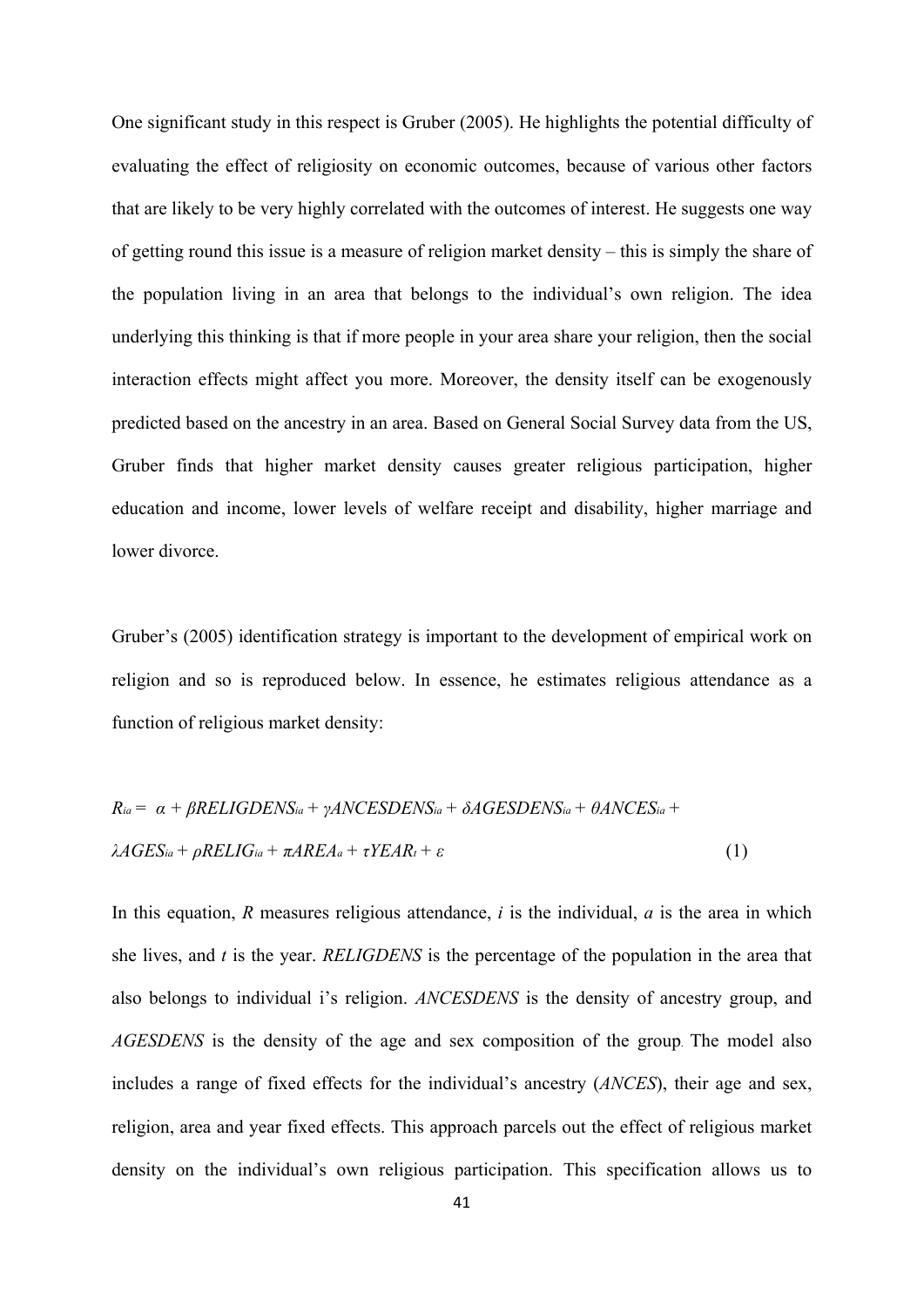examine if an individual is more religious if there are a higher percentage of co-religionists in the same area (a higher β) compared to other religionists in the same area, and relative to other co-religionists who live in other areas that have lower market density. Gruber is careful to point out that even with this specification there could still be instances of measurement error in calculating the relevant densities. To address these issues, he then creates an instrument for religious density which is based on an individual's ancestry, and the ancestries of other individuals living in the area. Gruber's instrument is:

$$
PRDENna = \sum r [Prn * ( \sum n Prn * ANCESna )]
$$
\n(2)

In this equation, *n* denotes the ancestries, *r* denotes the religions, and *a* denotes the area in which individuals live. *PRDENna* is then the predicted density for an ancestry group *n* in an area *a* and Prn is the distribution of religious preferences *r* within each ancestry *n. ANCESna* is the density of each ancestry group *n* in each area *a.* Gruber's approach is important to the literature on identification of religion effects, because the ancestry captures the religious density, and it also deals with measurement error. As a further refinement of his strategy, he also excludes the individual's ancestral group when he computes *PRDEN* so that this shows the likelihood that an individual lives with her co-religionists, but based as a calculation of the other ancestral groups resident in the area.

Gruber's approach has many strengths, including that if we have access to data on religion and ancestry in one dataset, such as for example the GSS, and ancestry and outcomes (but not religion) in a another dataset, such as for example the US Census, then these two datasets may be combined to study religion even when data on religion is not available in all the datasets being used for a study. It should also be acknowledged that while the Gruber study is very important to empirical studies of religion, its focus is on non-Hispanic white males. So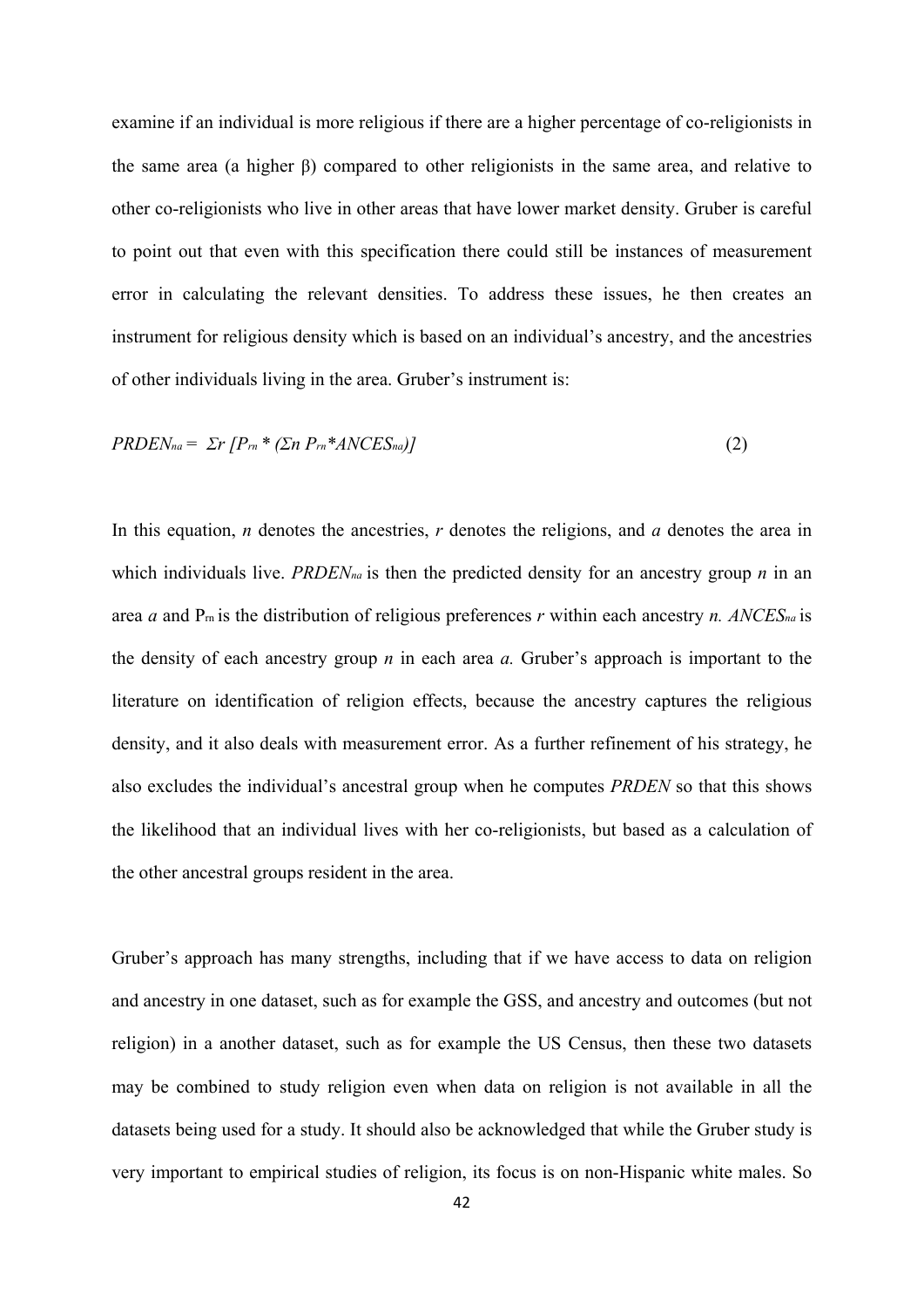while this approach may be very intuitive in thinking about Catholics in America, it may be less intuitive for other groups, faiths and ethnicities. The value of this approach may also be constrained if ancestry data is unavailable, or if everyone is of the same ancestry, because then religious density may not be as useful if people are self-selecting not only on the basis of their religion but also on their location.

If we can identify religion effects in this way, among others, then it allows us to demonstrate the effect of religion on various economic outcomes. For example, using a variety of identification strategies including religious market density, sibling fixed effects and others, some studies show that religious participation is associated with less depression, greater happiness and more mental health stability (Mellor and Freeborn 2011). Others point to a relationship between religion, ageing and health (Deaton 2011), and a lower likelihood of committing crimes (Gruber and Hungerman 2008). In this context, economists have also used secular variables as a way to distinguish between sub-populations, identifying the effect of religiosity clearly as discussed in more detail below.

Exploring secular variables to obtain identification is related to the interaction between religious competition and secular competition because religion may provide a form of social insurance. Some work has examined whether households who contribute to religious organizations are better able to insure against income shocks (Dehejia et a 2007). Selfinsurance provided by religious organizations may have implications for social insurance provided by the government. There might be less demand for social insurance in more religious areas and when social insurance is being provided and provided well, this might also 'crowd-out' insurance functions being provided by religious organizations (Hungerman 2005). Dehejia et al (2007) study whether participation through contributions provides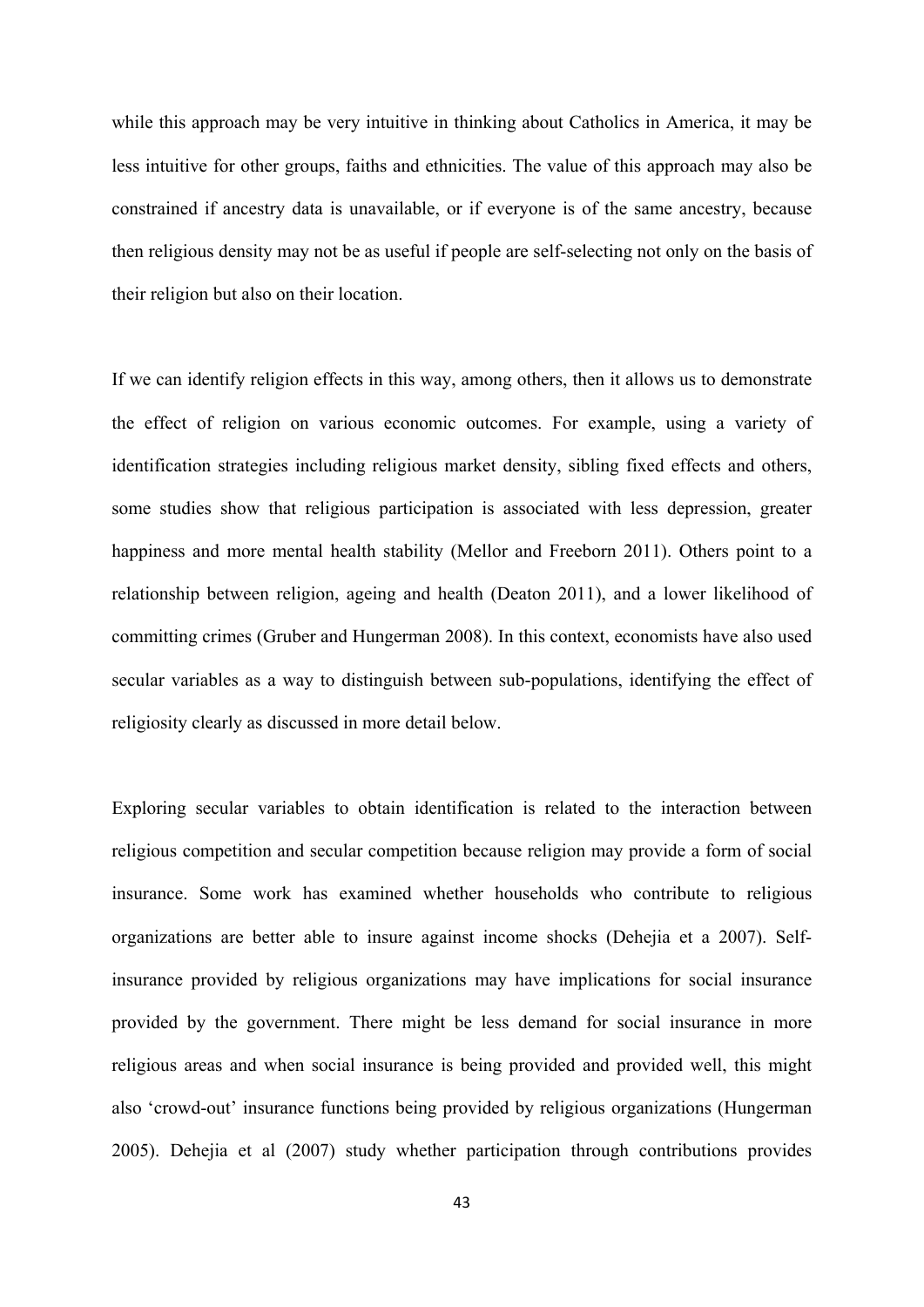consumption insurance, compared to participation through attendance that provides happiness insurance against income shocks, using data from the US Consumer Expenditure Survey from 1986-2000. They find that religious contributions represent about 1.2% of household income in this survey; and also some limited evidence that the form of insurance provided by organizations differs by race. Norris and Inglehart (2004) provide cross-sectional evidence that rising state coverage, for example health-care plans or pensions, decreases religiosity. Chen (2010) presents religious groups as providing insurance benefits. Related to thinking about religion as insurance, research on Protestants in the US has assessed whether changes in the business cycle affect religiosity by examining the relationship between macroeconomic conditions and Protestant religiosity, finding a countercyclical component to participation in evangelical Protestant denominations, mainly due to lower socio-economic status, and a procyclical component for mainline Protestants (Beckworth 2009).

An alternative strategy which economists have used to aid identification is to examine the 'charity gap' - religious giving in the context of more general secular charitable giving. The research on giving to religious charities is closely related to work on charitable giving (Andreoni 1989; Andreoni 1990). A third of charitable giving in the US goes to religious causes (Engelberg et al 2014); but even in the UK which is less religious on average, data from the National Council for Voluntary Organistions' UK Civil Society Almanac 2010 shows that religious and international organizations obtain the greatest share of income from individuals; each receiving approximately 40% of their total income from individual donations (NCVO/CAF 2010).

In this context, Hungerman's work (2005, 2008, 2009) has focused on the public policy implications of the intersection between religious and charitable giving, secular institutions,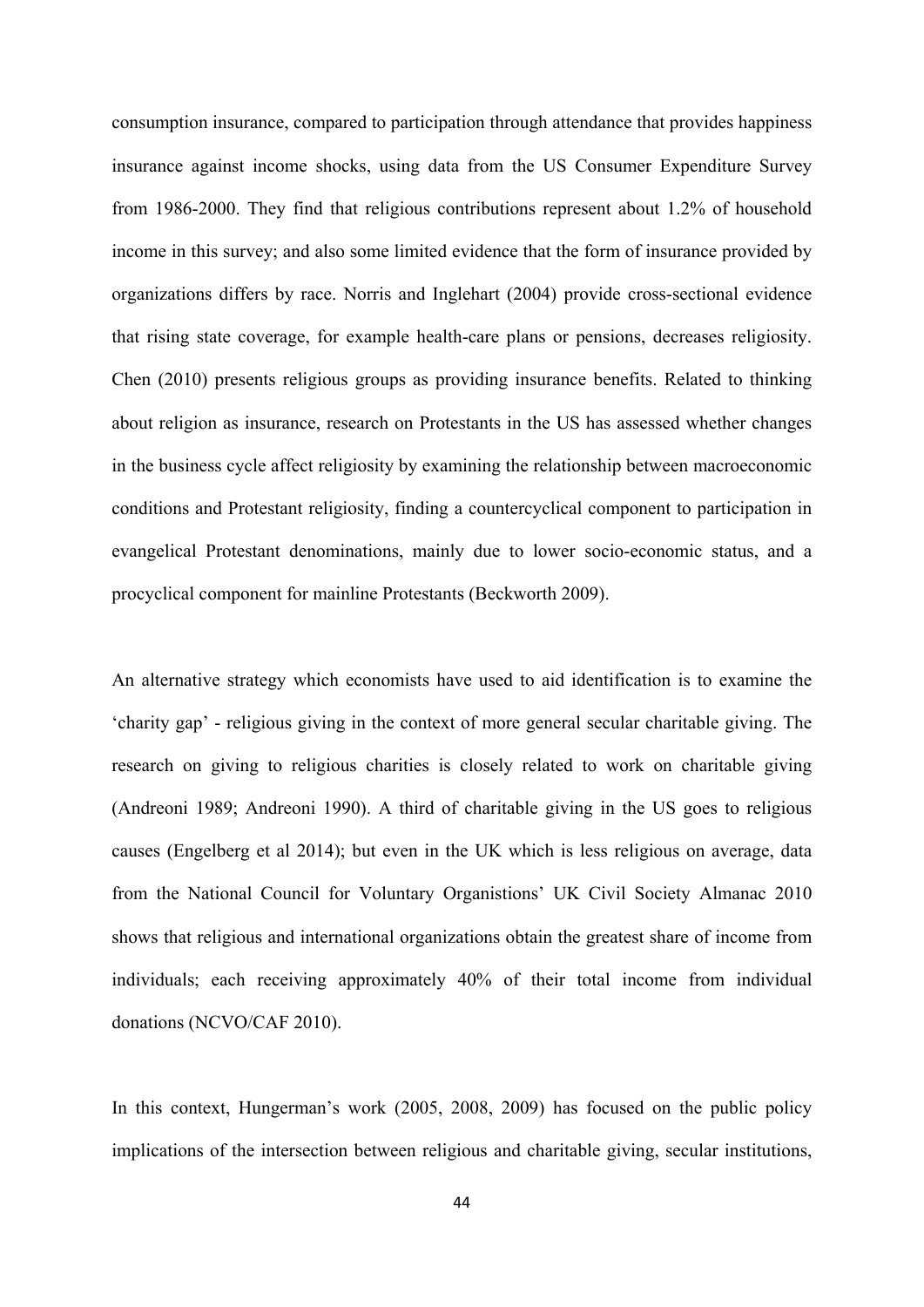taxation and public spending. His focus is on how religious institutions may compete with other secular institutions such as schools, local government or shopping malls, which may be even more important than competition between religious organizations themselves. He finds that congregations in his survey are more concerned with secular competition than with competition from other religious groups (Hungerman 2011). This work also stems from a methodological concern to find instrumental variables that identify the effect on religion of policy changes ostensibly unrelated to religiosity or demographics. Hungerman's research examines policy changes that concern formal governmental regulation of religion especially the repealing of the United States' 'Blue Laws' which controlled economic and other activities on Sundays and resulted in decreases in religious participation. Gruber and Hungerman (2007) examine historic public goods provision in the Great Depression; they argue that such provision can crowd-out religious provision of these goods.

Hungerman (2014) has pursued these identification issues further showing how the club goods model can be used to generate an empirical test for whether religious rules and proscriptions alter people's behavior. The test allows rigorous study of this topic even in settings where exogenous changes in religious rules are unavailable i.e. where it is difficult to find an instrumental variable for religiosity. Religious individuals may be more responsive to variation in secular incentives such as, for example, changes in Blue Laws, casino openings and variations in laws that concern the minimum legal drinking age. Highly religious individuals are very responsive to changes in secular incentives. These identification issues continue to be very important in the context of empirical research on religion.

In this context, one study examines the structure within religious organizations themselves – notably, whether religious personnel such as pastors and their labor inputs has a causal effect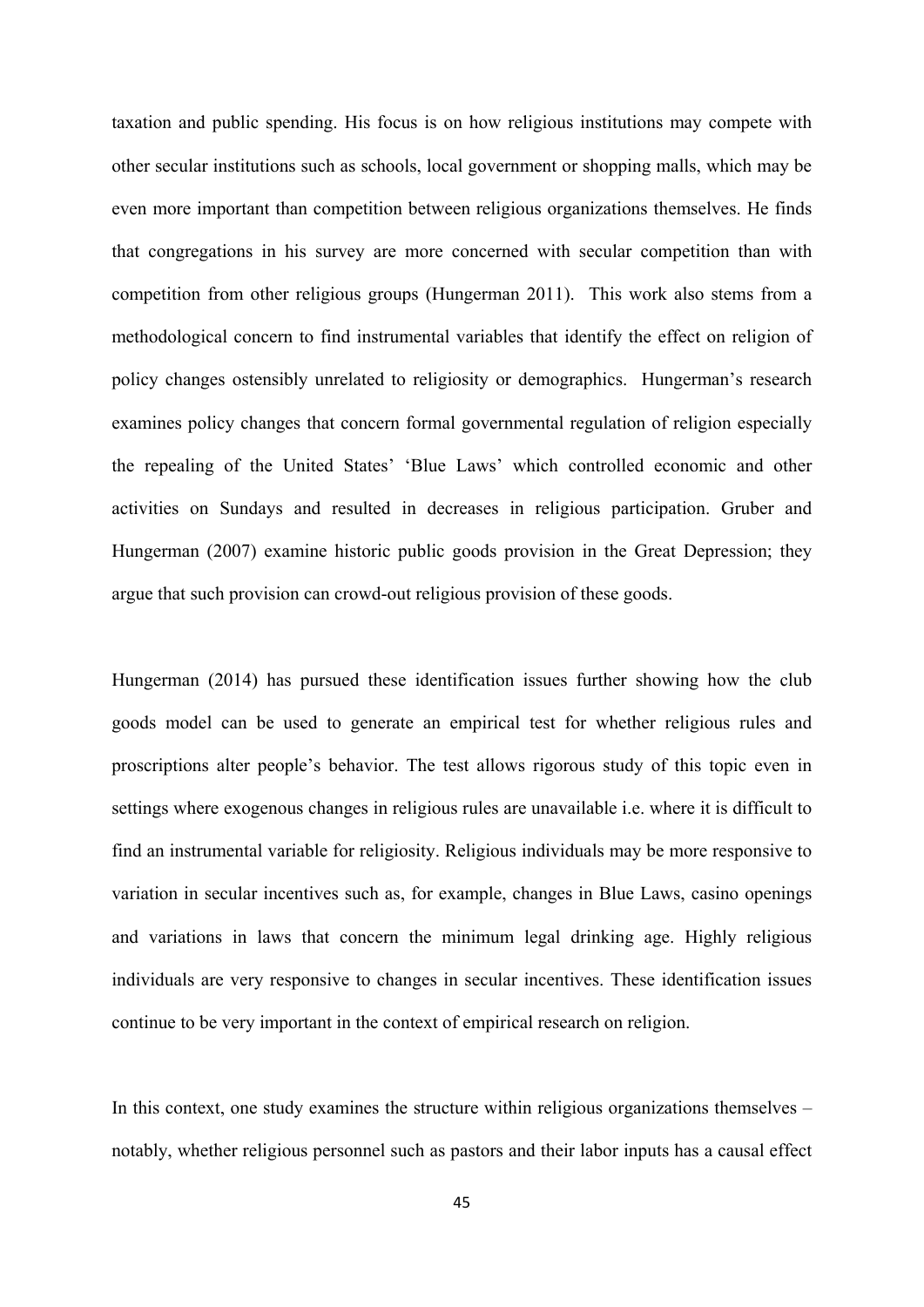on religious attendance and church growth (Engelberg, Fisman, Hartzell and Parsons 2014). This study examines Methodist congregations in Oklahoma between 1961 and 2003, showing that better pastors sizeably and significantly increase church growth, and that a pastor's performance in his first church, which is usually randomly assigned in Methodist groups, predicts significantly their future performance, so that while pastor effects are important in churches that are both large and small, better performing pastors are invariably assigned to larger congregations. The study observes a particular church under the tenure of different pastors. This study overcomes identification issues by using the random assignment of pastors in their first church in order to predict subsequent performance. Another carefullydone empirical paper is Hanson and Xiang (2014) which examines how a denomination's doctrine as well as its governance structure influences its capacity to attract adherents. Based on US Protestant denominations in 2005, and focusing on their foreign operations, they show that religious denominational strictness attracts more adherents where service provision is weaker and where the risk of vulnerability through disease or diasters is higher.

While this paper dealt with Christian churches, another series of papers look at Islam, using the exogenous timing of Ramadan to explore the effects of religious fasting on outcomes (Oosterbeek and van der Klaauw, 2013; Almond and Mazumder 2011; Majid 2013).<sup>28</sup> These papers take advantage of Ramadan as a treatment variable and their contribution is important both conceptually in terms of examining the effect of Ramadan practices in Islam on educational and other economic outcomes, and econometrically, in terms of having found a way to identify the effects of religion on outcomes that takes advantage of the exogenous timing of the fasting period in Islam. For example, Oosterbeek and van der Klaauw (2013)

<sup>&</sup>lt;sup>28</sup> Ramadan is a religious fast undertaken by Muslim men and women for about a month each year in which they eschew all food and drink between sunrise and sunset. The fast is undertaken to encourage patience and piety, and the timing of Ramadan follows the Islamic calender.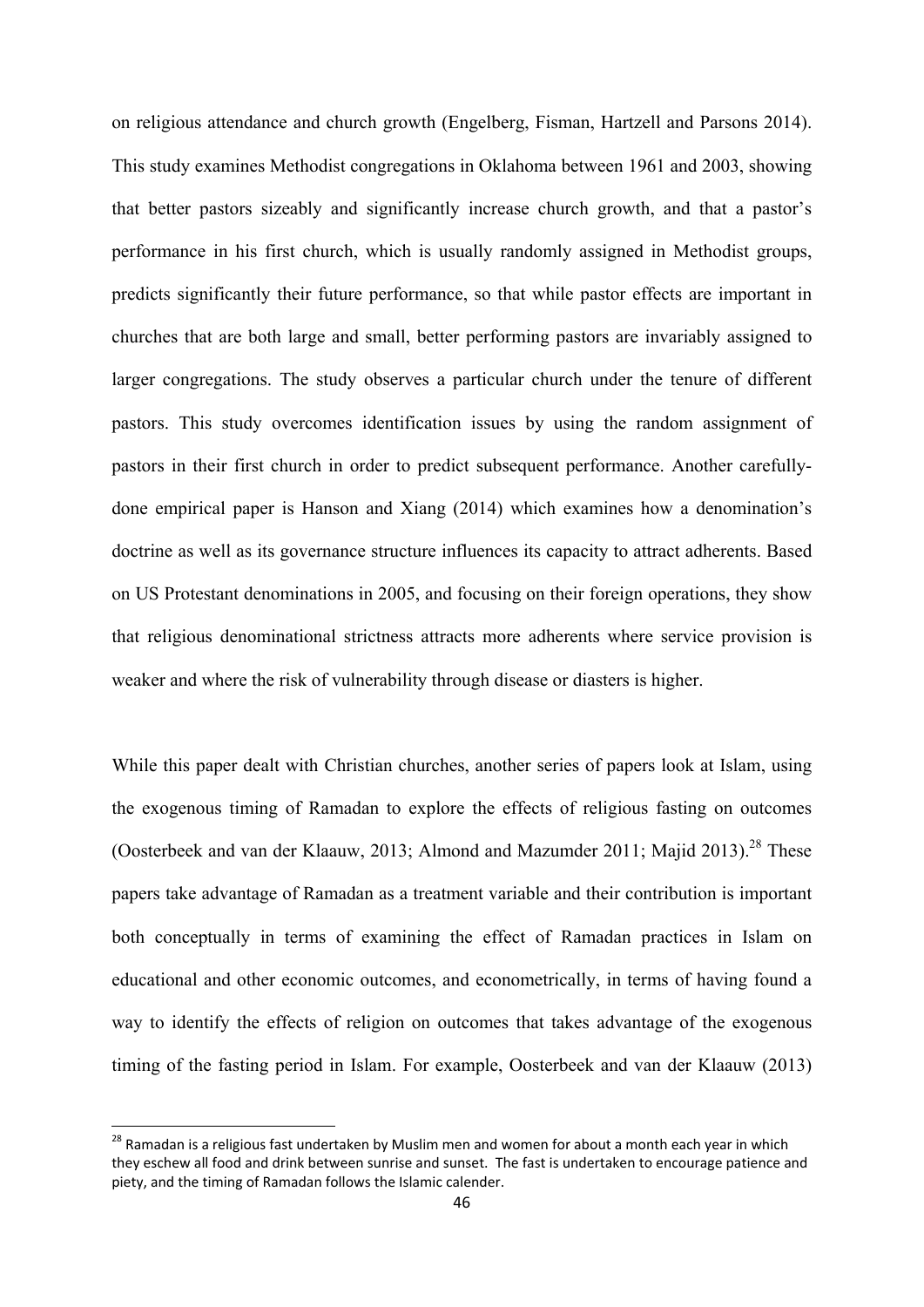estimate the effect of Ramadan on the educational outcomes of economics students who are Muslim but who live in the Netherlands, and where teaching and exam dates are not adjusted for the fasting period, as is the case in countries which are Muslim. The fast is expected to reduce academic performance because the students have less nutrition and hence may be less able to concentrate and to study. They examine data over five academic years from 2003- 2008 and use a difference-in-difference framework that uses the number of fasting weeks over the duration of an introductory microeconomics course, and which varies yearly. If students observe Ramadan then this has a negative impact on their academic achievement, reducing the final grades of Muslim students by approximately 10% of a standard deviation. Interestingly, there is no difference between male and female students, and the Ramadan effect is not caused by lower attendance in the introductory microeconomics course.

Majid (2013) studies the effects of in utero exposure to Ramadan fasting over the life cycle and finds very significant performance differences among Indonesians in school during childhood and in the labor market in adulthood, based on whether mothers fasted during pregnancy and when they fasted. Children whose mothers fasted also had lower birth weight, performed more child labor, and scored less on cognitive tests, suggesting that the practice of mothers fasting during pregnancy should be minimised.

Almond and Mazumder (2011) show that for Arab parents in Michigan in the US between 1989 and 2006, this causes lower birth weight in babies if there is prenatal adoption of Ramadan fasting rules, although the magnitude of these effects is small. The timing of prenatal nutrition is important here as Almond and Mazumder compare births which overlap with Ramadan fasting with those which do not, estimating a reduced-form effect of Ramadan on births. They estimate an intent-to-treat effect that does not rely for identification on the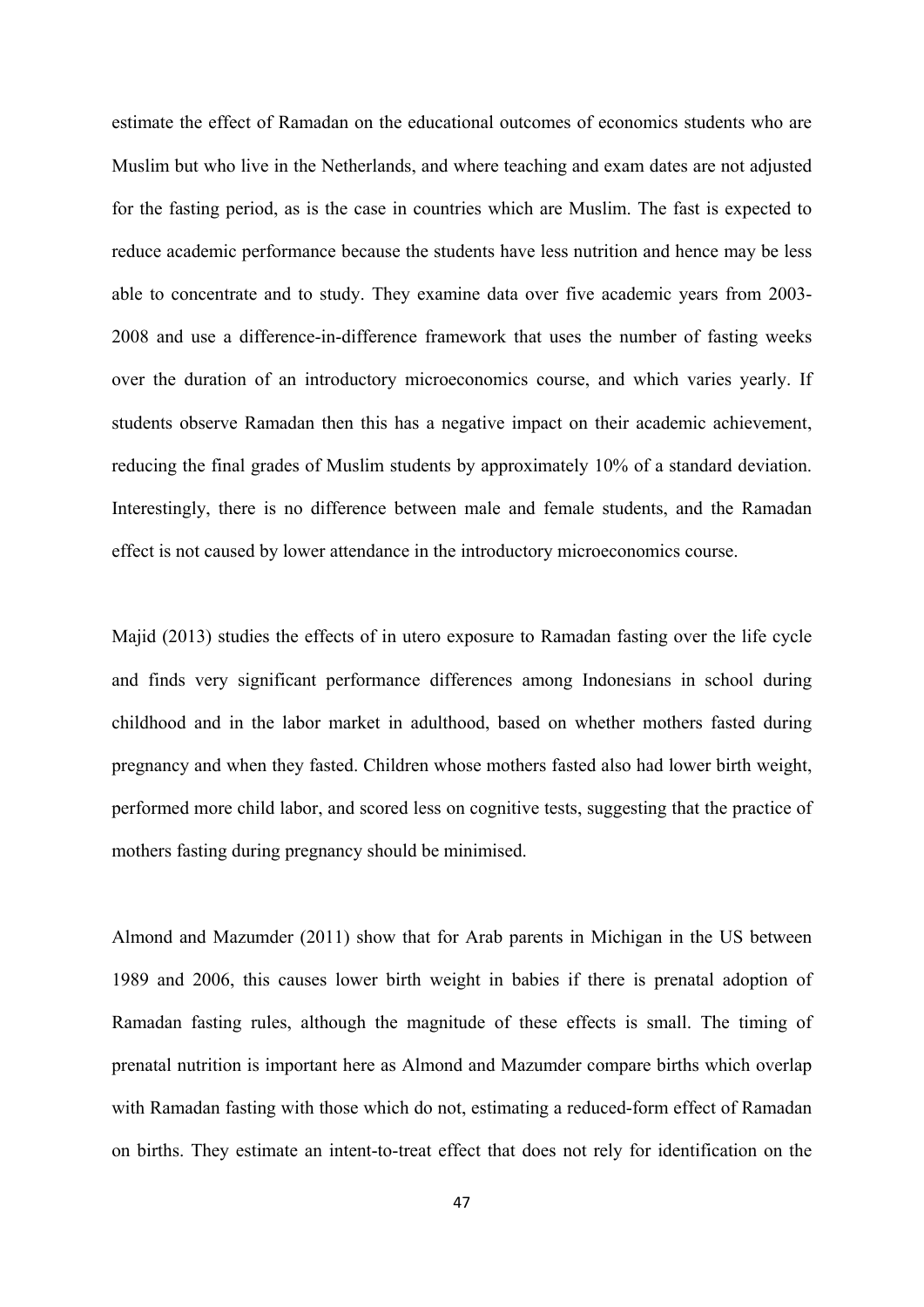decision to fast. They also examine Census data on Muslims in Uganda in 2002 and in Iraq in 1997 to show that adults there are 20% more likely to be disabled or to have mental or learning disabilities with even larger effects, if the first month of pregnancy of their mothers coincided with the Ramadan fasting month. Some studies of Ramdan fasting investigate macroeconomic outcomes. For example, Campante and Yanagizawa-Drott (2013) study whether Ramadan fasting has a negative effect on output growth in Muslim countries, and if it increases subjective well-being. They argue that rather than the direct effects of reduced nutritional intake having an impact on productivity, Ramadan affects the relative preferences of Muslims between work and religiosity, by changing beliefs which may influence labor market choices.

Studies that use Ramadan fasting systematically exploit the timing of the fasting period and the geographic location of countries that observe Ramadan rules as an exogenous source of variation. Yet this type of tidy exogenous instrument may not always be available for other religions. What we have learned from all of these empirical studies of different religions is that economists are coming up with innovative ideas to aid identification, whether by relying on innovative instruments that are drawn from religious, ancestral or secular factors, or by deferring to long-standing religious practices, to demonstrate causally the effect of religion on various educational, health, labor market and other economic outcomes.

# **V. Conflict and Cooperation in Developing Societies**

Most research in the economics of religion has focused on developed countries. With the availability of new data, economists now are examining particular religions in varied historical time periods, also drawing lessons from this experience for religious networks in contemporary developing societies. This literature has focused both on conflict and on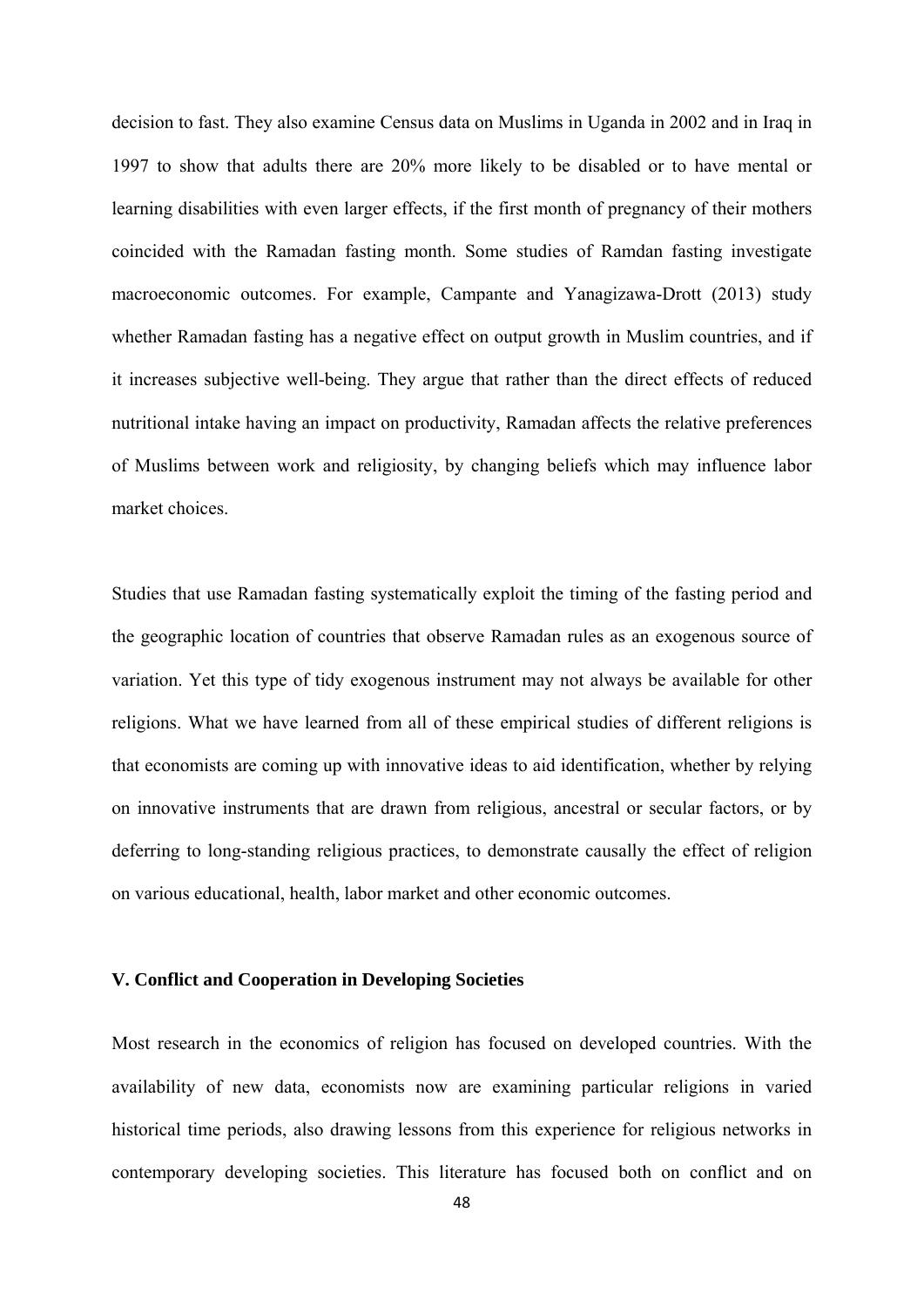cooperation engendered by religion, and is an exciting area of research in the economics of religion. In this section I discuss the literature on terrorism; trade, politics and conflict; religiously provided social services; religion and finance; and I make the case for the need for a wider scope in our studies in the economics of religion on developing societies.

At the time of writing Iannaccone's 1998 survey and subsequently in other reviews (Iannaccone and Berman 2008; Iyer 2008), the point was made that most religion research is on the US and other developed countries in the Western world. There is still a great need for studies on Latin America, Africa, the Middle East and Asia. There is notable work on the Middle East with a range of work by Kuran (2010), Chaney (2013), El-Gamal (2006) and others; and a few studies of India and China (Yang 2011). From the perspective of developing societies, or those in which there is greater uncertainty, economics is valuable because it illustrates how religion and religious norms might act as an informal coordinating mechanism. The kind of spontaneous social coordination that religion creates through increasing trust, morals, informal incentives or through imposing social sanctions are very important in these societies, especially when there is an absence of well-developed legal systems and formal markets. In this context, the relationship between religion and public goods provision is an important focus that economics brings to a discussion of religion. Studies in this area include Berman (2009) and Iyer, Velu and Mumit (2014) which highlight the important but less-studied area of religion and service provision in contemporary developing countries. Other studies focus more specifically on religious beliefs. For example, Clingingsmith, Khwaja and Kremer (2009) examine whether participation in the *Hajj* (the pilgrimage to Mecca) as decided by a lottery among Pakistani pilgrims has effects on religious practices. The *Hajj* participation increases orthodox Islamic rituals such as prayer and fasting but also increases tolerance towards other ethnic groups and others religions in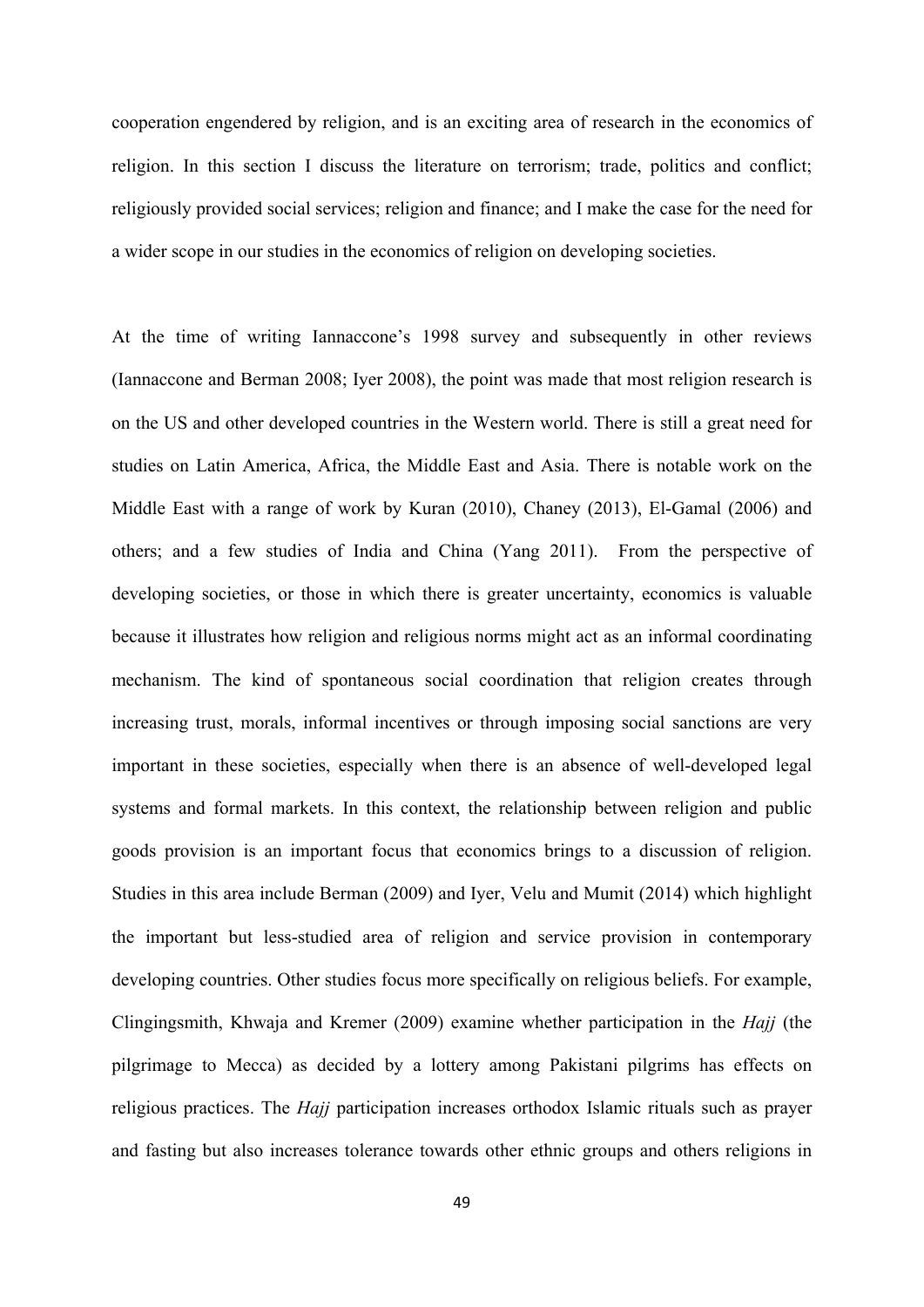general as well as more benign attitudes towards women. Studies of religious revival movements among the middle classes, for example in Egypt, show how development might make societies more prone to religious revivals. Binzel and Carvalho (2014) develop a model to show how this is related to factors such as aspirations, education, public sector employment, and inequality.

Examining conflict and cooperation in developing societies has been aided by the availability of much better data. Sociologists and political scientists have been very active in using data to address important issues that concern international religious freedoms and religious restrictions<sup>29</sup>. These include the relationship between religious institutions and the state, whether the state permits religious freedom or forms alliances with certain religions, and movements that might restrict those freedoms (Finke 2013). This research also examines the consequences of restrictions for religious conflict. In early work Finke (1990) and Stark and Finke (1992) argued that religious freedoms in the US led to the 'churching of America' because religious freedoms increased the supply of religion by altering the incentives for both religious producers and consumers. Finke (2013) takes this argument further by examining the relationship between religious freedoms and social conflict, specifically whether countries have laws which restrict religious freedoms. Finke (2013) points out that how the state views religion or minority groups may affect whether they promote or hinder religious freedoms, and that whether states have the institutional capacity to enforce religious freedoms, including whether a country has an independent judiciary, is important. Religious restrictions may also alter how organizations function and religious market structure more widely including by affecting religious persecution (Finke 2013; Grim and Finke 2011). Grim and Finke (2011) document that many people in the world have been facing an increase in

<sup>&</sup>lt;sup>29</sup> For example, Roger Finke (2013) defines religious freedoms as the 'unrestricted practice, profession and selection of religion.' (p. 299).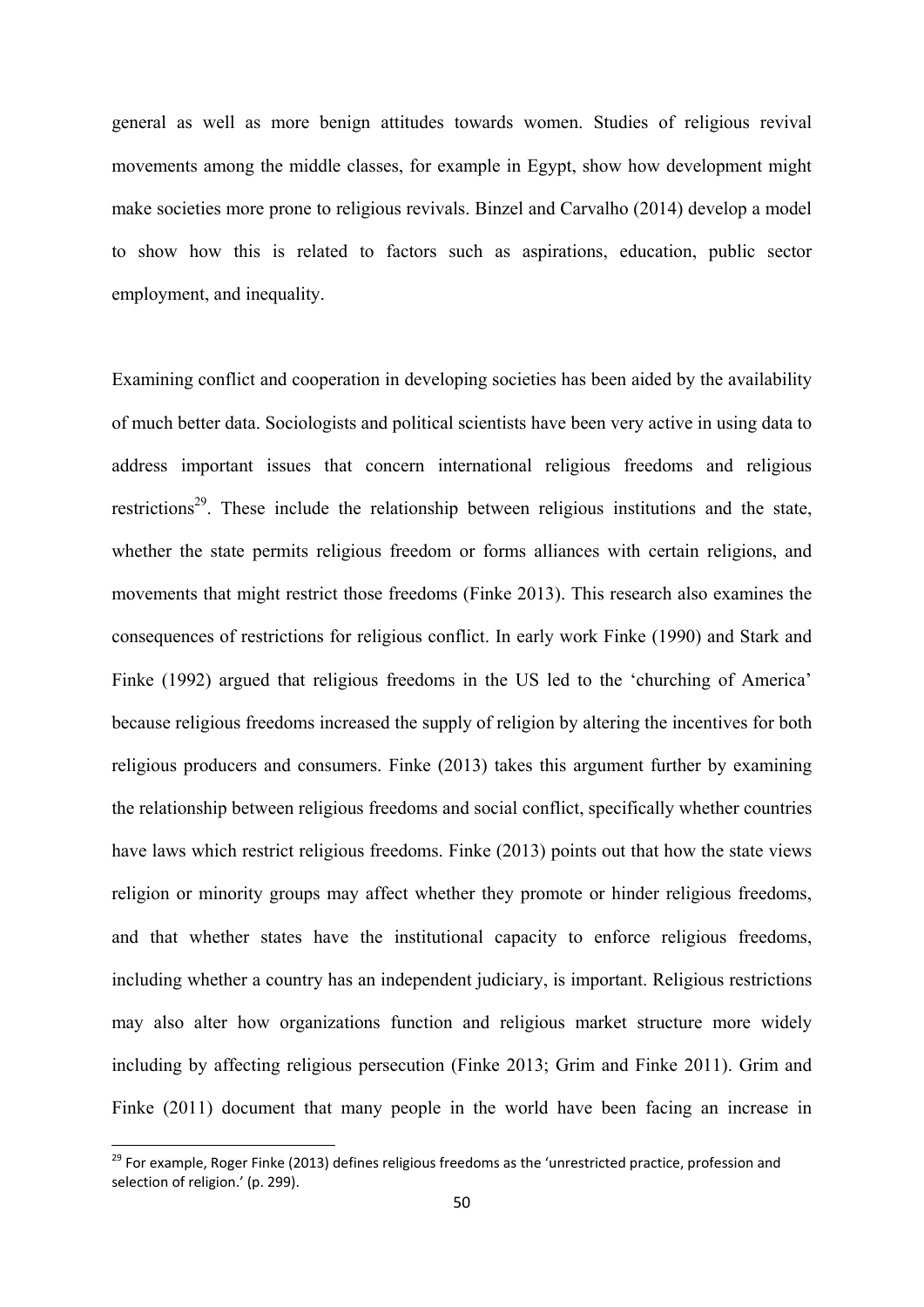persecution. This interest in religious freedoms and restrictions is also echoed in the recent literature from political science, for example, Fox and Tabory (2008) used the *Religion and State* dataset between 1990 and 2002 to argue that state support for religion affected religious pluralism and that state regulation of religion is negatively correlated with religiosity if religiosity is measured by religious attendance, although they also find that religious beliefs are affected less.

## **A. Terrorism**

Empirical research has been exploring the links between religion, economics and terrorism both within and across national boundaries (Berman and Laitin 2004; Sandler and Enders 2004; Krueger 2007; Keefer and Loayza 2008; Berman 2009). In particular, Krueger (2007) investigated whether income was related to transnational terrorism. The general conclusions that emerged in this work is that weak property rights and poor civil liberties might matter more for the incidence of international terrorism than poverty. Berman (2009) examined terrorism in the Middle East, arguing that many religious groups such as, for example the Hamas, provide spiritual services alongside social and welfare services in the regions they operate. Sandler and Enders (2004) provide an economic perspective on transnational terrorism.30 They argue that transnational terrorist incidents are trans-boundary externalities, to the extent that any actions undertaken by country authorities or terrorists in one country can impose costs and benefits on other countries. Anti-terrorist activities might sometimes create unintended consequences. Transnational terrorism actually results in very few deaths relative to other kinds of hazards and there is frequently a cyclical pattern to transnational terrorism. The data show that terrorist incidents come in waves and cycles due to

<sup>&</sup>lt;sup>30</sup> Sandler and Enders (2004) define terrorism as 'Terrorism is the premeditated use, or threat of use, of extranormal violence to obtain a political objective through intimidation or fear directed at a large audience.' (p.302).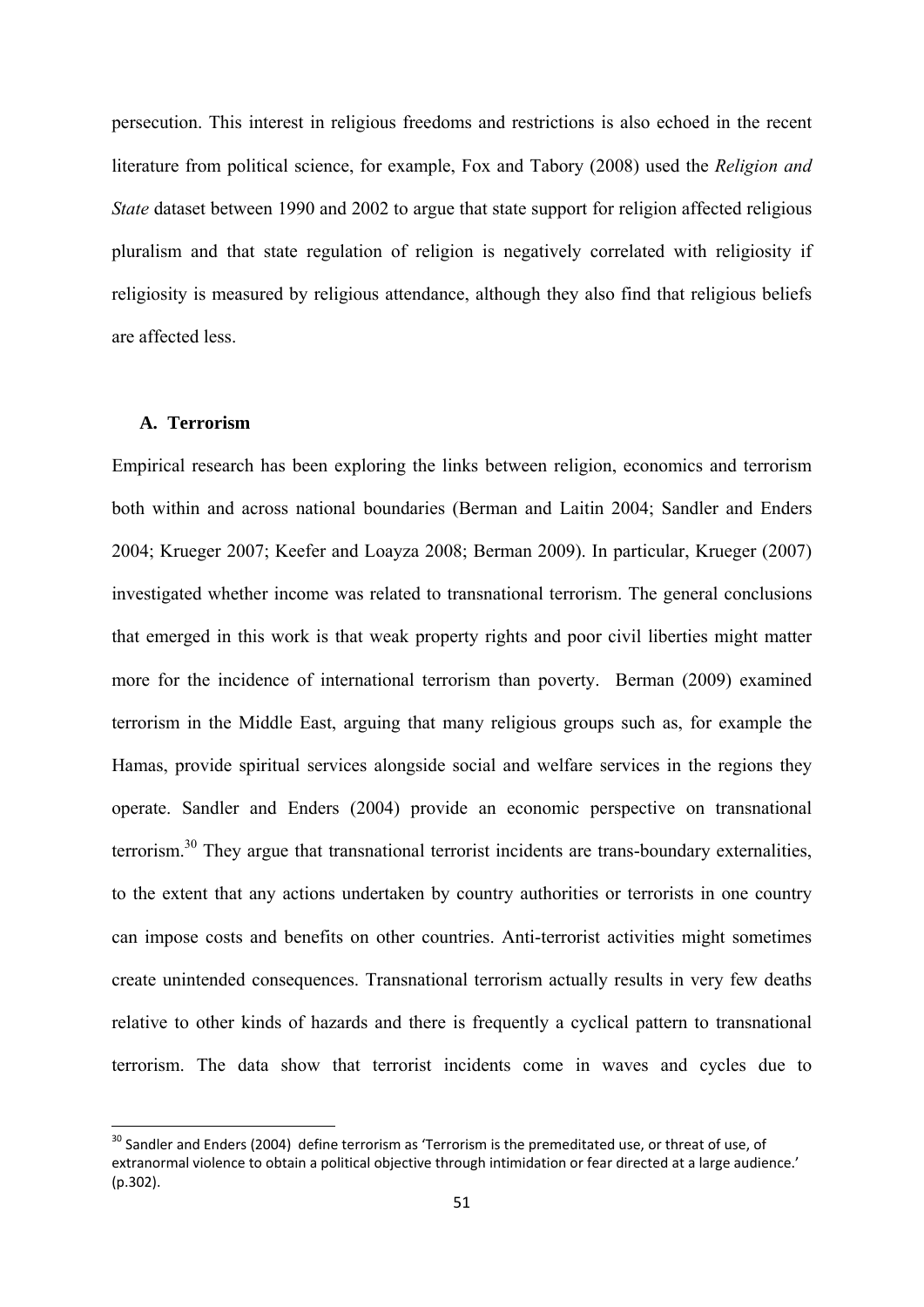demonstration effects; and because of economies of scale in planning terrorist attacks this can lead to terrorist incidents being clumped together. Although the question of terrorism is separate from, but related to religion, one of the interesting findings of the research in terrorism is that religion-based terrorist groups have been seeing a rise in more recent decades. For example, since the early 1980s, the number of terrorist groups that are religionbased have risen from 2 out of 64 groups in 1980 to 25 out of 58 groups in 1995 (Sandler and Enders 2004, p.305 citing Hoffman 1997, p.3). Forming global networks is also important here. For example, terrorists can limit how effective countries are in counteracting terrorists because the externalities are greatest when countries are more uncoordinated in their decision-making to counteract terrorism.

#### **B. Trade, Politics and Conflict**

The concern with conflict all over the developing world is very much a product of its historical evolution. For example, very useful insights have been gained by focusing on Islam and on Judaism. Michalopoulos, Naghavi and Prarolo (2014) provide a conceptual framework to think about how Islam is related to inequality and pre-industrial comparative development. They show that Muslim societies were located along geographically unequal territories near trade routes, and theoretically demonstrate how this might have influenced Islamic thought. Trade routes created different opportunities for areas with dissimilar geographies such as between areas of fertile and arid land. If there was unequal land distribution with trade, this encouraged predatory behavior by less well-endowed regions. This caused patterns of static and dynamic income redistribution that emphasised direct transfers of income. So for Islam to persist, income inequality has to be restrained and this influenced dynamic income redistribution through rules and religious prescriptions on capital accumulation and increased public goods provision through endowments from religious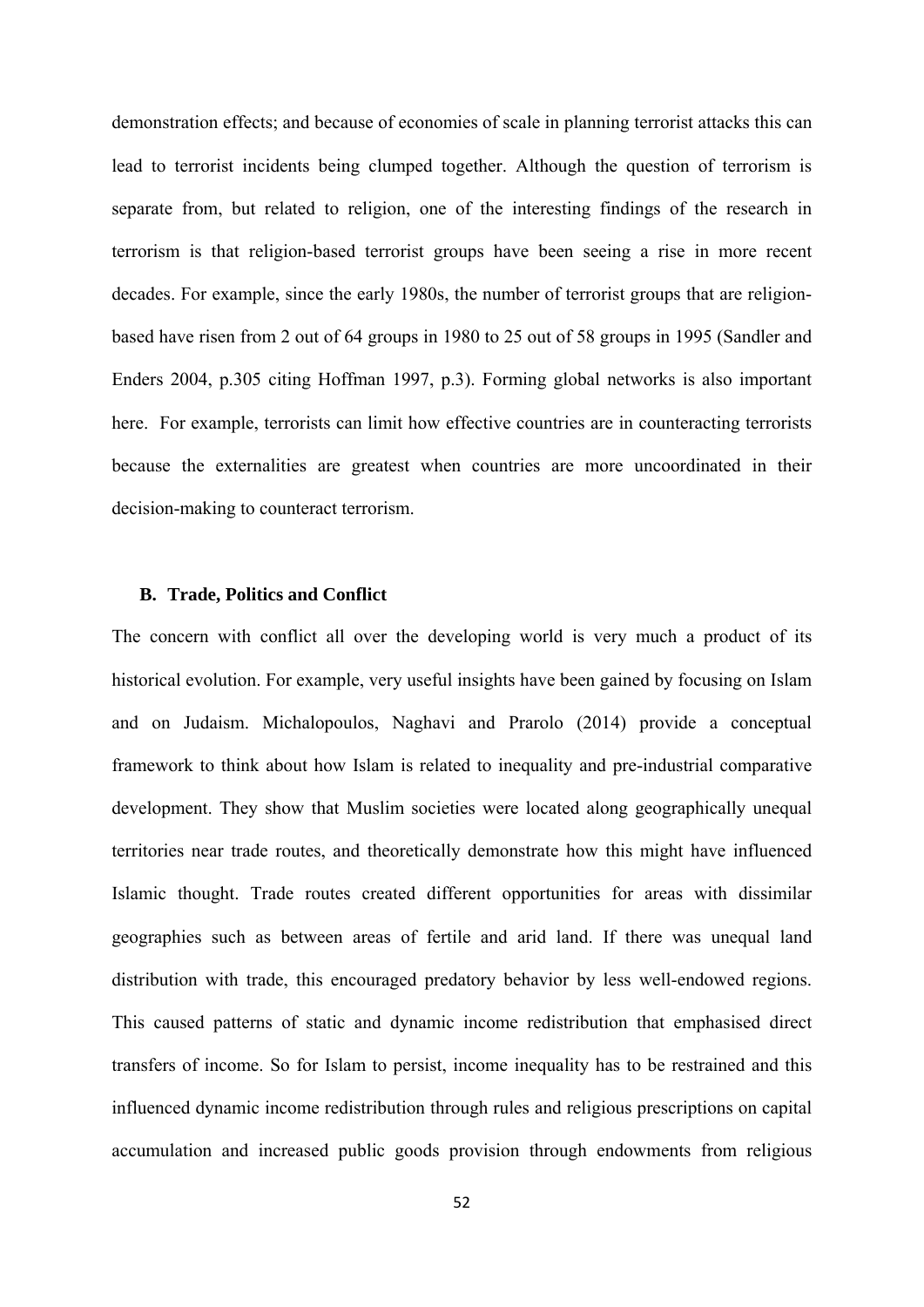institutions. Consequently, Islam put forward various obligations and laws for income redistribution and poverty alleviation through the *zakat*, costs on accumulating capital such as the anti-*riba* (interest) laws which increased transactions costs, and contributions to *waqfs*. In turn, Michalopoulos et al argue that this affected pre-industrial economic development in Islamic countries; this compares to countries in which although Christianity initially enforced laws against usury, the relaxation of usury laws in Europe preceded the Reformation by 150- 200 years, indicating that it was not something about the Reformation but a deeper institutional difference between the Middle East and Western Europe that was the cause for the divergence between them (Rubin 2011). But more generally, more research is needed on the interactions between religion, trust and cooperation (Gagnon 2014).

One theme which unites many economic history studies of religion is conflict and cooperation. Some studies relevant here are those which examine Israeli communes such as the *kibbutz* (Abramitzky 2008 and 2009) because it is based on an ideology that stresses cooperation and minimises conflict. Other research examines the historical basis of conflict and the role of religion and empire in these contexts (Iyigun 2008), studying especially the rise of monotheism that provided economic and political benefits. Iyigun (2008) shows how Ottoman military activities between the 1520s and 1650s reduced intra-European religious conflict by over 50% and also reduced conflicts in Europe more generally.

Some theoretical work has linked religion and politics – for example, how politicians have an incentive to take an extreme stand on issues that might be proscribed by some religions such as abortion or same-sex marriage, in order to induce their core supporters to vote and make donations (Glaeser, Ponzetto and Shapiro, 2005). Empirical studies highlight the political importance of religious leaders. For example, Chaney (2013) provides the first illustration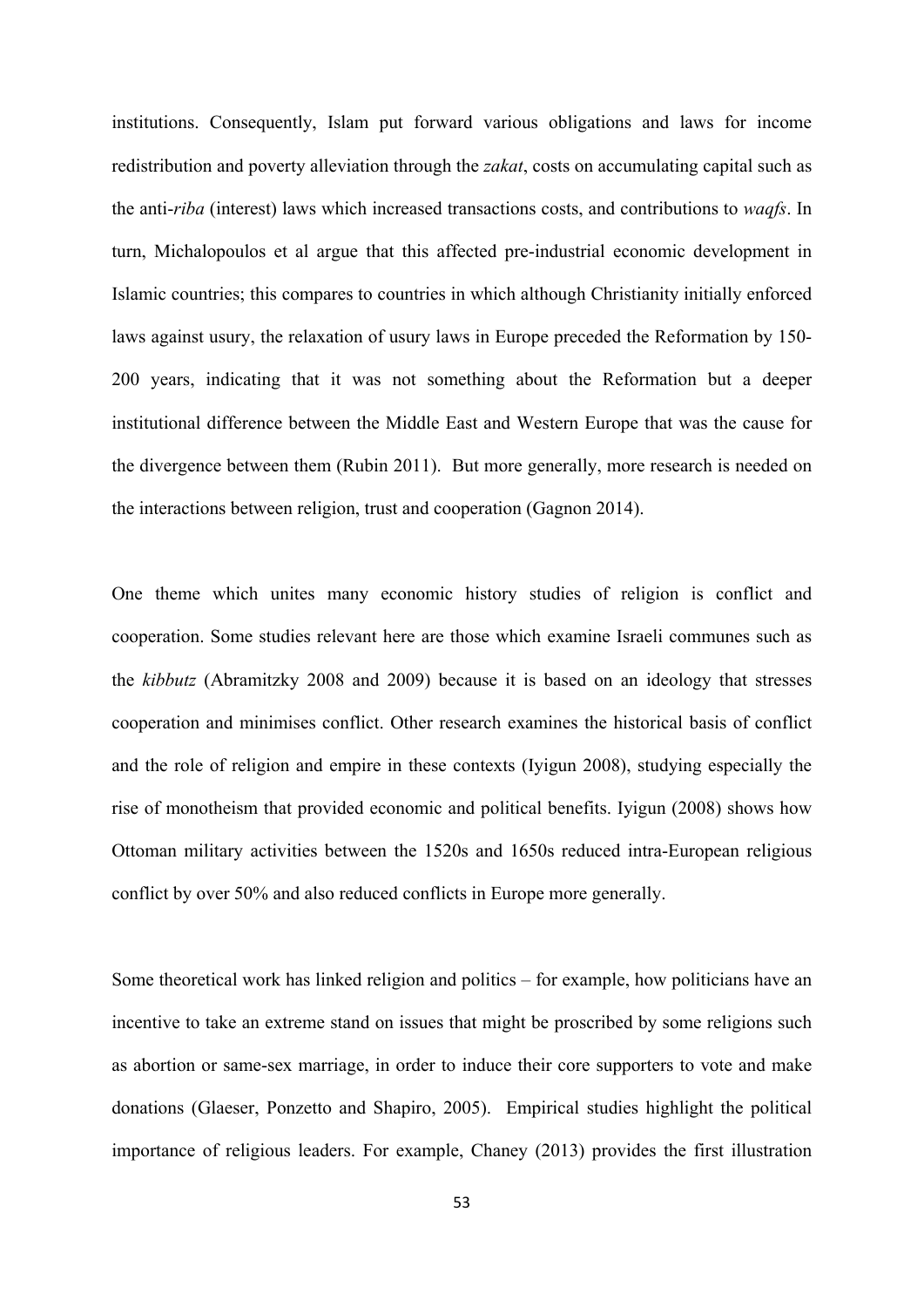from economic history that the political power of religious leaders may be important when there are economic downturns. He argues that during floods which are deviant to normal flood levels of the Nile river, allocations to religious structures, compared to secular structures, increased. Religious authorities were also less likely to be replaced. Judges were less likely to be dismissed by the sovereign or to resign when the Nile flood was abnormally high or low. This is because the Nile floods increased the propensity for social unrest and the possibility that the religious leader could coordinate a revolt. These findings are consonant with a wider literature on conflict that suggests that economic crises precipitate the collapse of autocratic regimes because they disrupt the balance of political power. In this case, Chaney argues that power moved in favour of religious authorities in historical Egypt. This resonates with current debates about the rise of the Arab Spring. This work is important in the context of wider research which demonstrates that religious leaders in historical populations may have exercised considerable political patronage and power.

### **C. Religiously Provided Social Services**

While religion may have an influence on conflict, it also affects cooperation by providing access to services. For example, many religious groups have provided social services such as education, as shown in a national study of congregations in the US (Chaves 2004) and in other research on secular and religious competition in service provision (Hungerman 2005). In the developing world, the Hamas have provided spiritual services alongside social and welfare services in the regions they operate (Berman 2009). In contemporary India, in the first large-scale study of the economics of religion there, religious networks are important not only for the religious services they provide but equally and especially for their non-religious services, specifically with respect to health and education (Iyer, Velu and Weeks 2014; Iyer, Velu and Mumit 2014). Moreover, as religious institutions provide this insurance function,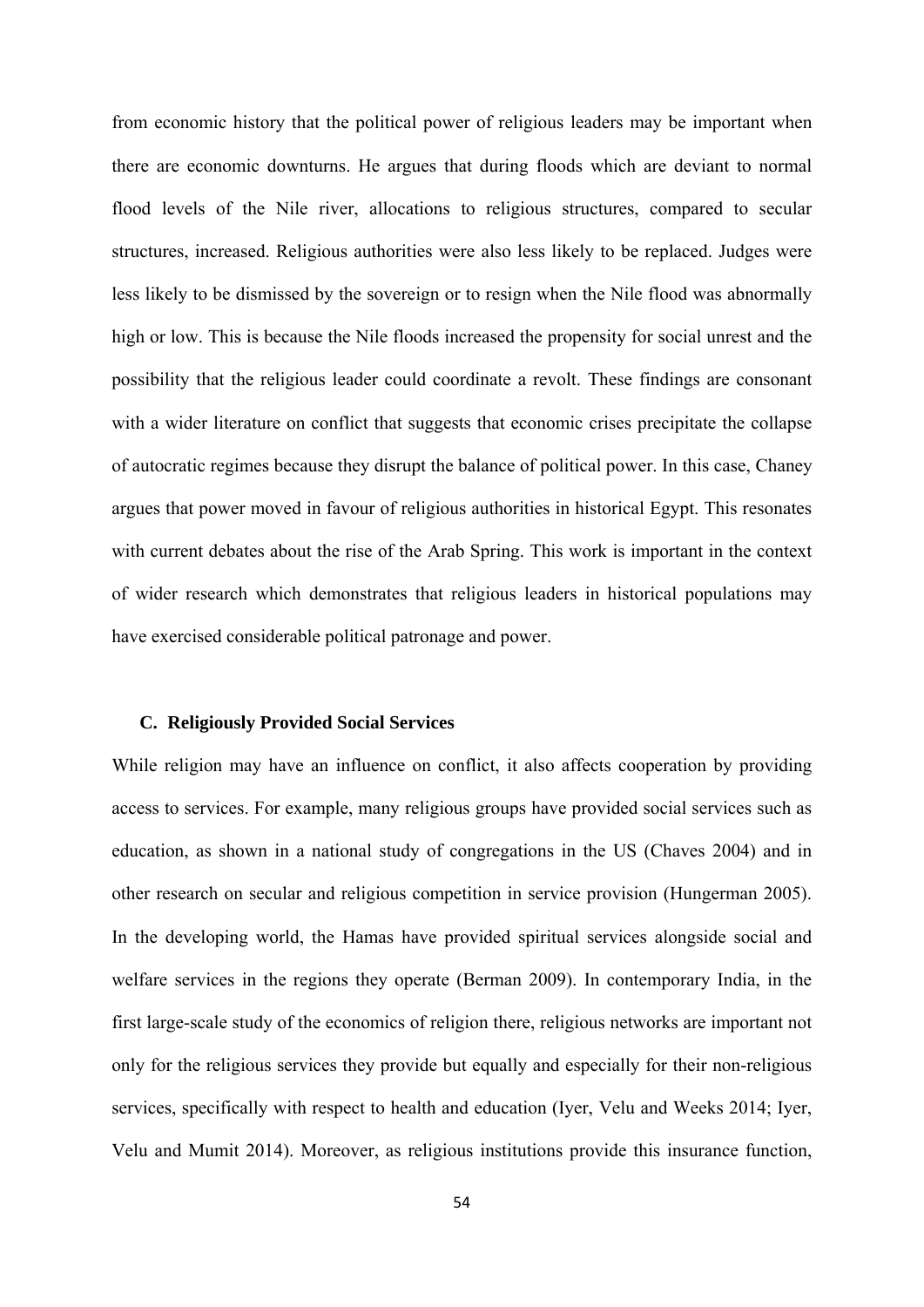these networks might then determine the extent to which education or health-care is taken up, especially where these services are less well-provided for by the state. $31$ 

# **D. Religion and Finance**

One aspect of development that seems particularly salient is the financing of religious activity and how religion might influence financial institutions in developing societies. For Islam, there have been detailed investigations by economic historians into financial systems in the Middle East including *zakat*, the alms for charity (Kuran 2004; Kuran 2010; Kuran 2014). Kuran argues that *zakat* emerged as a religious tax in  $7<sup>th</sup>$  century Arabia; it was mandatory and paid to the Islamic state. Within a few decades, the obligation stopped being enforced by the state and the tax metamorphosed, in essence, into a voluntary act. There are efforts in the 20th and 21st centuries to make it mandatory again. *Zakat* is relevant to studies of conflict and cooperation because in both forms it served as a safety net, reducing conflict.

One interesting question which Kuran (2004) addresses is why the West did better economically than the Middle East. The development of financial institutions in the Middle East has influenced economic development in this region, relative to other parts of the world. The Middle East developed institutions from about the  $7<sup>th</sup>$ -9<sup>th</sup> centuries; Western Europe did so by about the  $10^{th}$  century. By the  $18^{th}$  century the Middle East showed many signs of economic backwardness mainly due to its social mechanisms and legal institutions which had stagnated. The main culprits were the law of inheritance under Islam which hindered capital accumulation; and the *waqf* institution which used up resources in an organization to provide

 $31$  Religion and service provision is an important aspect of current research in religion because religions do argue that social services are either only a means to attain spiritual ends, to promote religious conversion, or as a moral imperative and so an end in itself, regardless of whether those who are served convert to the religion.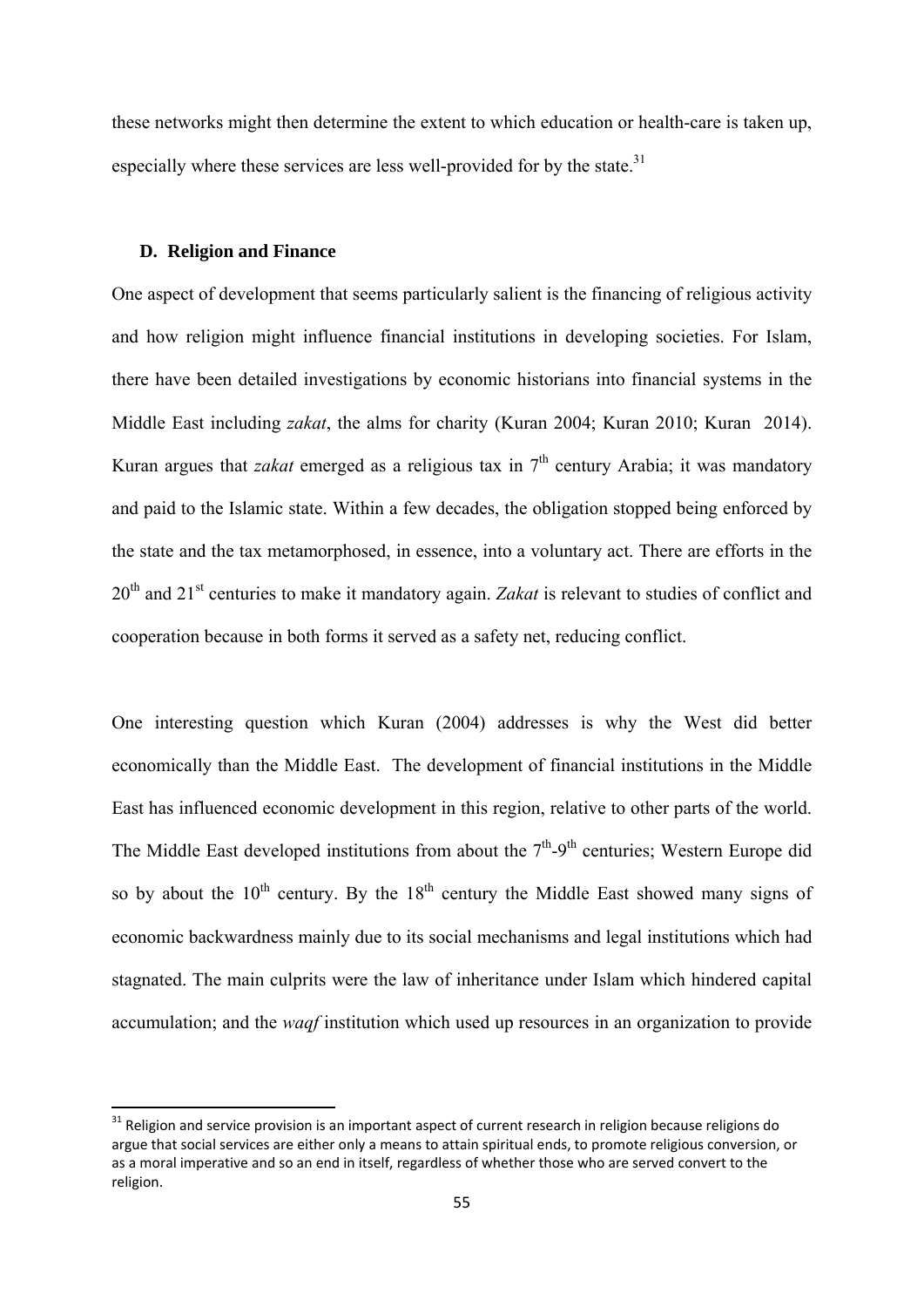social services often which were unproductive. Traditional Islamic law also had a role to play because it causes low human capital and inhibits the development of the private sector.

The features of these societies in particular is contract law on the joint ownership of property; finance that was provided without banks and the absence of corporate structures; Islamic law that only recognised individuals; and the state did not provide public or semi-public goods. This was coupled with an inheritance system, arbitrary taxation that was unsystematic in its discrimination; and weak property rights. In the case of the inheritance system, an egalitarian system limits the concentration of wealth but the net effect of this was the fragmentation of wealth, especially financial wealth. In the case of the *waqf*, this was a pious foundation or an unincorporated Islamic trust. Its role was very much to provide social services by turning some forms of property into an endowment to support various kinds of social services such as a mosque, a school and so forth. The provision was quite egalitarian in that the services were provided to Muslims and non-Muslims.

According to Kuran (2004), the *waqf* is an interesting Islamic institution because it arose as a response to poor private property rights. As he points out, Islam's original institutions do not include the *waqf*, which the Qur'an does not mention. However, the *waqf* is regarded as sacred because it served important charitable purposes: the rulers did not confiscate the assets of the *waqf* as rulers were keen to appear devout. The other advantage of the *waqf* was that if a property was endowed as a *waqf*, this provided it with some immunity against expropriation. Moreover, while there was no formal legal obligation, the rulers did encourage the *waqfs* to provide social services.

Kuran (2010) argues that in addition to the static effects discussed, more importantly over the longer run, the static effects jointly produced negative dynamic effects. The incentives to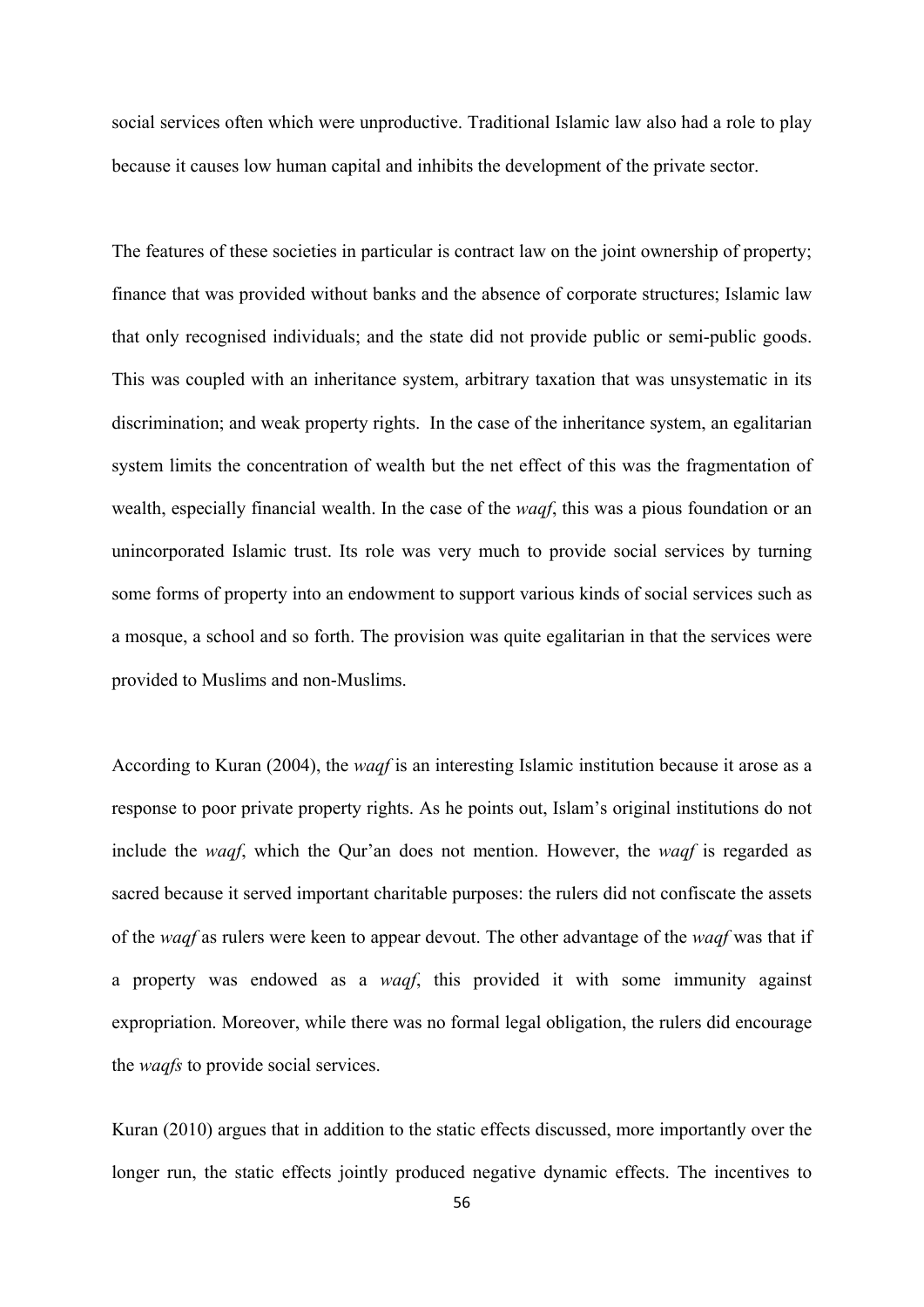generate more advanced and flexible organizational forms suitable to modern development was supressed. While this was not a handicap in the Middle Ages, it became a handicap when the West developed and technologies changed. He also points out that one difference was that western establishments were larger than those in the Middle East. There were also no stock markets or banks in the Middle East. The *waqf* system did not provide as much by way of public goods services as in the West, which saw the development of more organizations which were chartered as corporations. The *waqf* system also led to corruption. It had a positive and a negative side – on the one hand creating a non-governmental organization; on the other creating social inefficiency. The rule of law was limited; although the two systems started out with similar contract law, but due to different inheritance regimes, they followed very different evolutionary paths. So that by the  $19<sup>th</sup>$  century, the region's legal infrastructure prevented the organizations' becoming more sophisticated and accumulating capital. Moreover, the legal infrastructure was self-enforcing in that there was little incentive to change the infrastructure. So the very legal structures which pushed the Islamic world ahead for centuries following the initial spread of Islam were also precisely the ones that helped keep it behind as Western Europe moved ahead. But this research does suggest that the whole relationship between Islam and economic performance needs more careful review - see Kuran (2014) for an overview of the historical and contemporary links between Islam and economic performance.

More contemporaneously, Iannaccone and Bose (2011) argue that Christian religions can be contrasted with non-Christian ones such as Hinduism, Buddhism and Islam, which has implications for how fees for religious membership are calculated. Here they develop alternative models to the rational choice approach including 'client-practitioner' relationships where individual religious goals can be attained without necessarily requiring collective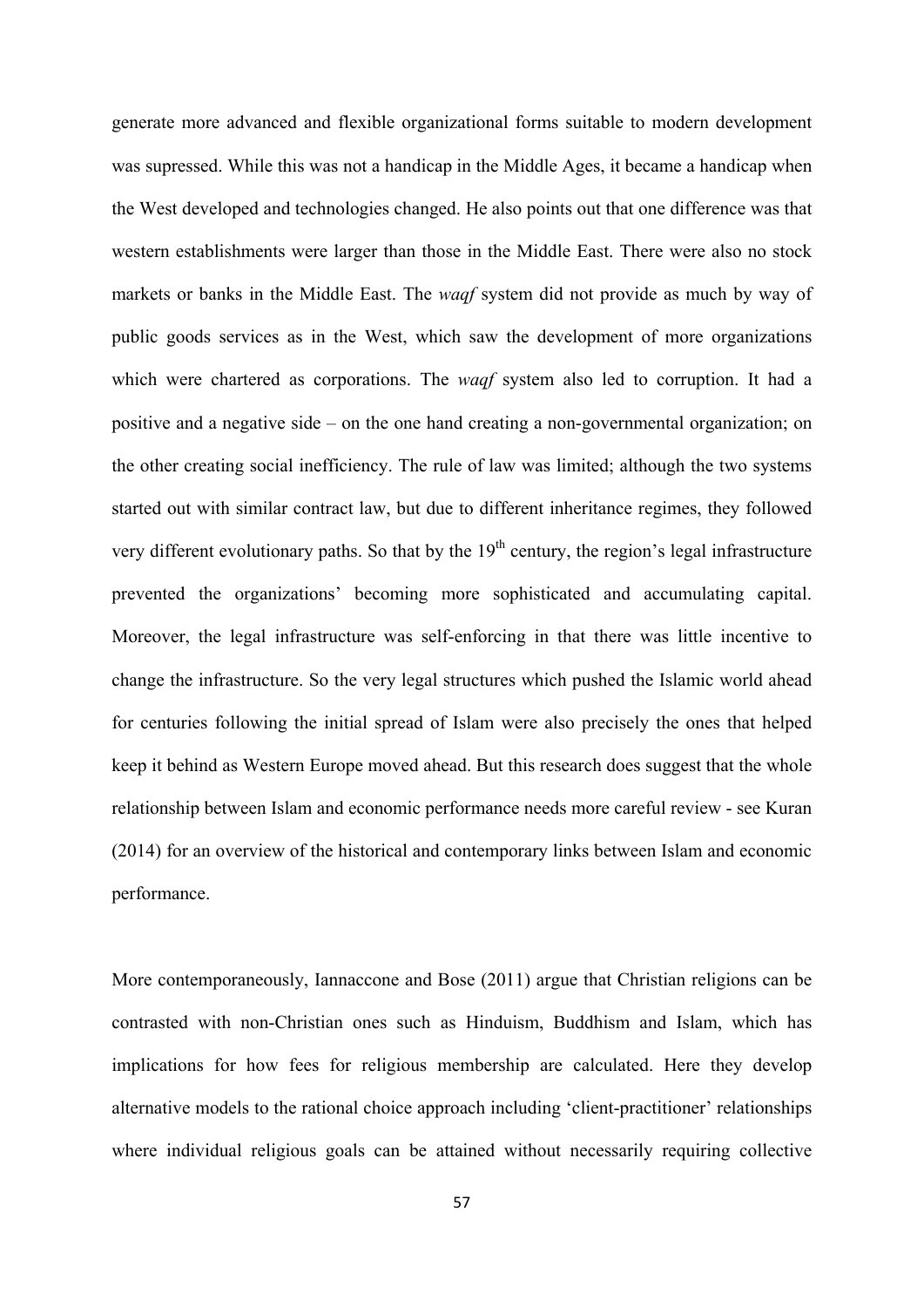participation in religious services or other practical forms of religious observance. So they argue that religions that obtain donations for certain services individually performed are different to those who charge membership fees or are government funded. Again, while we have learned much about religion and finance historically, it would be useful to have more studies which document these links for contemporary populations.

### **E. The Need for a Wider Scope**

In assessing the economic history of religion research, it is very striking that there is much more that has been done on the economics of Islam than on the economics of Hinduism, Buddhism, Jainism or Sikhism. This seems unusual especially for Hinduism as this is equally a very ancient religion and there is much interest in this subject both in South Asia, and in other countries which have Hindu populations. For example, while Hindus make up about 15% of the world's population, they make up over 80% of the population of India. This compares to Muslims who are approximately 23% of the world's population and about 15% of India's population. Nevertheless the economics of Islam seems to gain a disproportionate amount of academic attention than the economics of Hinduism. One possibility for this dearth of interest in Hinduism may simply be that India has done well economically so possibly when a society is moving ahead, one is less interested in deep forces that might have held it back in past centuries. A few economic history studies that do look at Hindu groups more are those by Jha (2012); and Kuran and Singh (2013). Recent work by Iyer (2002) and Iyer, Velu and Weeks (2014) discuss more contemporary Hindu populations. If the work on Hinduism is limited, the work on Buddhism is even more so, although with the notable exception of McCleary and van der Kuijp (2010) on Tibet. It would also be very useful to have more research conducted on religion in China, certainly in the context of an increase in economic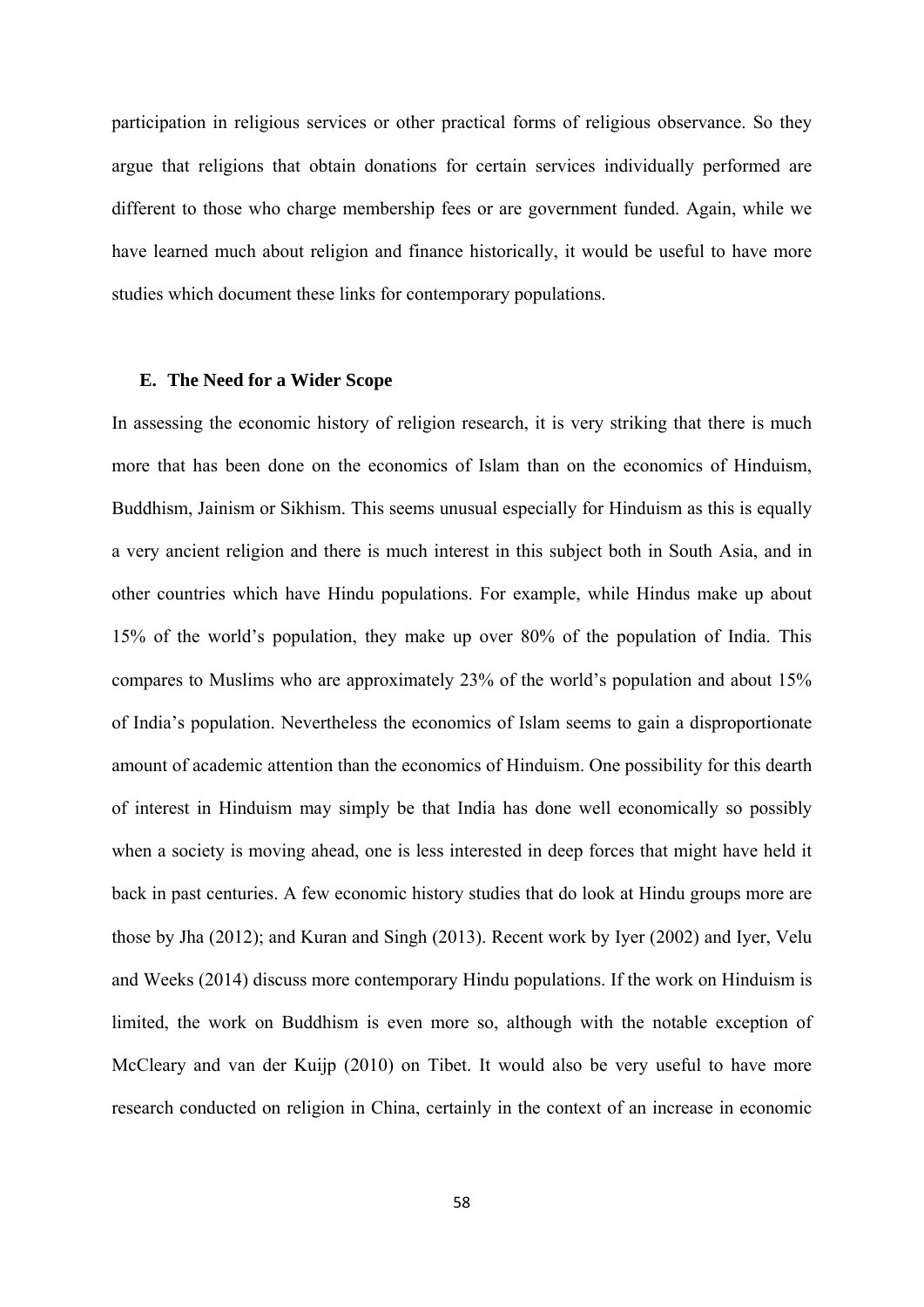growth and diminished state repression which could lead to a growing market for religion (Yang 2011).

One theme that comes up repeatedly in developing countries is the ability of religion not only to foster conflict, but equally to mitigate it and to foster cooperation. This finds echo in economic history too – an important study explores how religious and occupational activities fostered cooperation in the context of European medieval institutions such as craft guilds (Richardson and McBride 2009). This theme is echoed also in work on medieval India. For example, Jha (2012) presents an overview of how inter-ethnic complementarities in medieval trading ports led to better institutions and cooperation which minimised the chance of Hindu-Muslim conflict many centuries later. This arose due to specific advantages which Muslims had when shipping in the Indian Ocean due to their coordination with overseas markets through pilgrimages such as the *Haj*. Although medieval trading ports were more heterogeneous ethnically, they were five times less prone to Hindu-Muslim riots and 25% less likely than other towns to experience a religious riot between 1850 and 1950. Jha attributes this to the persistent good institutions which arose in earlier periods which supported and encouraged medieval trade among ethnic groups. This caused some cities like Surat to exhibit greater communal amity many decades later, compared to cities like Ahmedabad. The general theme that trade promotes inter-ethnic and inter-religious tolerance is of course a more general argument which goes back to Albert Hirschman's *The Passions and the Interests* (1977), and as we learn from Hirschman, to the giant thinkers of the Scottish and French Enlightenment. Early economists understood that trade also reduces conflict, which then facilitates trade, creating a virtuous cycle. A broader policy implication is that places which suffer conflict can be helped in the long run through policies that promote trade. Therefore, good economics can foster good politics.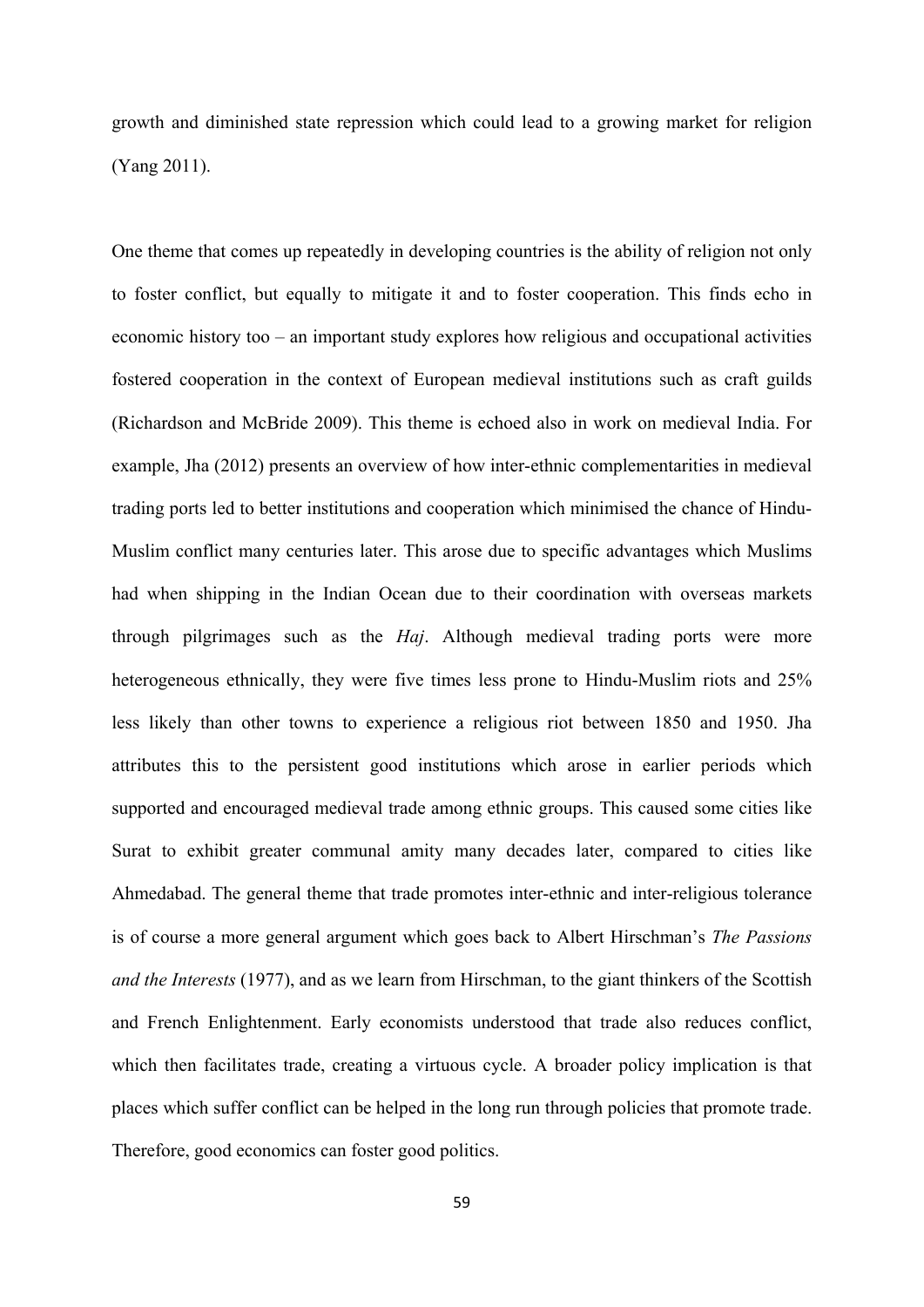This argument is relevant to public goods provision more generally as well. Iyer, Velu and Weeks (2014) provide evidence for religious competition and cooperation in contemporary India by examining religious and non-religious service provision. Based on primary survey data on Indian religious organizations collected between 2006 and 2010 spread across seven major states, the study shows that religious organizations are differentiating themselves on the strength of religious beliefs with respect to other organizations, and are also providing higher education and health services in response to religious competition and as economic inequality increases in India. Another vehicle for fostering cooperation is education; one study examines the relationship between religion and education, emphasising how religious norms can hinder or encourage some religious groups to bolster their human capital compared with other groups in the same regions (Botticini and Eckstein 2005). Another example from Indi a, Chaudhury and Rubin (2011) discuss the relationship between reading, writing and religion in colonial India. They contend that those Indian districts which experienced a more recent collapse of Muslim political authority also had better religious authorities who established religious schools. These schools were able to attract more Muslim students but were less able to promote literacy than state secular schools. This may be one of the reasons for the persistence of institutions which account for lower literacy rates among Muslim communities. It could be that some Muslim students choose religious schools as an indication of piety, but again this explanation is not applicable to India as Muslim children would also have had access to all public goods, whether provided for by the state or by religious authorities. Their explanation is important because it does not emphasise an explanation based on the 'pure religion effect' of Islam; rather it is a much more nuanced view which argues that literacy could be determined by the interaction of religious authorities, political groups, and educational institutions. In related work Chaudhary and Rubin (2014) also examine the mechanisms through which a rulers' identity in the Indian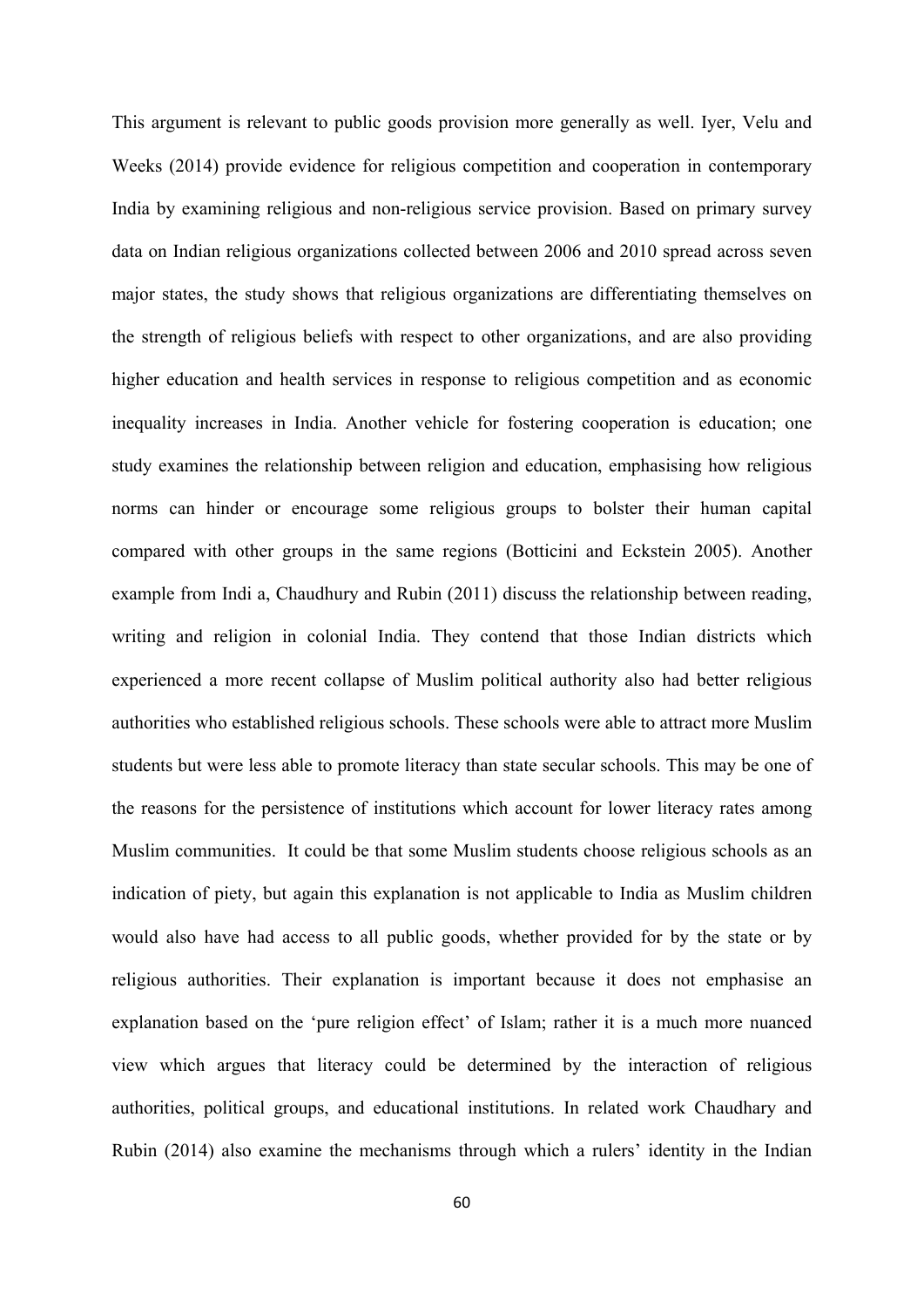Princely States affected public goods provision in the early  $20<sup>th</sup>$  century. This theme of the links between religious authorities and political power seems a recurrent theme in the economics of religion literature.

If the research by economists on South Asian religions is limited, then the work on Africa is even more so. One exception which compares different developing countries is a recent paper by Glewwe, Ross and Wydick (2014) which examines the operation of child sponsorship programmes which are a resource transfer from wealthy countries to children in developing countries, conducted through local churches, and which have strong impacts on adult outcomes including schooling, employment, and leadership within the community. This work compares Bolivia, Kenya, India and Indonesia and examines how these programmes develop aspirations among sponsored children. This work is exciting not only because it explores a new territory for religion research, but also because it uses innovative psychological data in children including self-portraits through children's drawings and spiritual changes including religious instruction that are correlated with better outcomes in adulthood. Child sponsorship is correlated with educational aspirations in Kenya and their analysis of children's drawings shows that this also exerts an impact on self-esteem, happiness and hopefulness in Indonesia. The research is important from a policy perspective as it highlights how aspirations and selfefficacy can be developed in children in developing countries both through secular as well as religious programs.

Another paper on Africa which also uses an innovative design in the form of language priming from social psychology in an economics experimental design is Lambarraa and Riener (2014). This study examines charitable giving in the form of the *zakaat* and the *sadaqah* among Muslims in educational institutions in Morocco, showing how language, the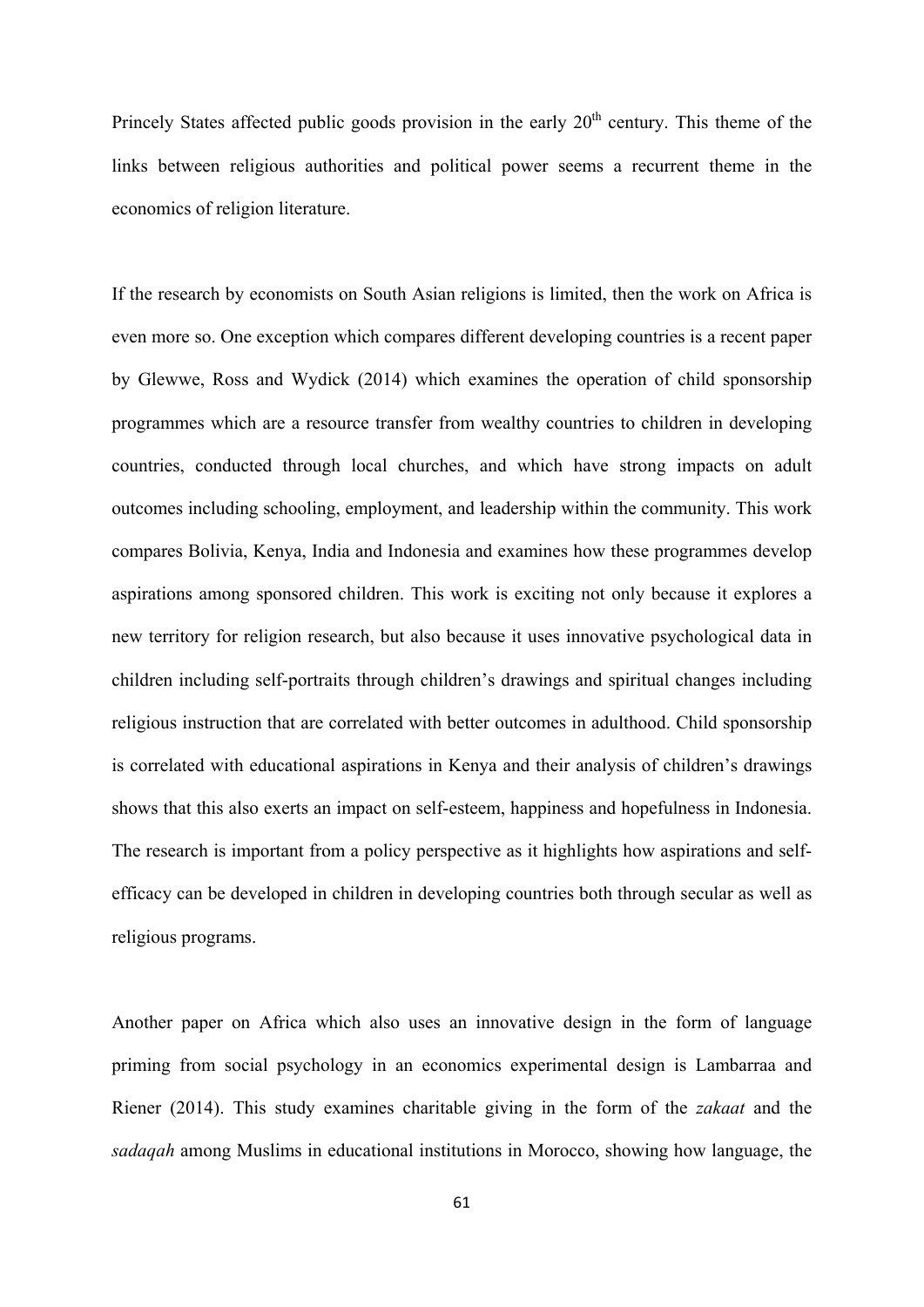publicity of donations and the salience of Islamic values was important to amounts of giving. In their experimental treatments where Islamic values were salient, anonymity of donations increased donations as well as average level of donations, suggesting that while the norms of charitable giving in Islam encourage giving; equally Islam discourages public displays of giving.

There is an important caveat here though. Most donations for public goods in Islamic societies were traditionally through *waqfs* (Kuran 2004). In fact, until modern times, most public goods were supplied through *waqfs* funded by individuals. None did so anonymously. In fact, with very few exceptions, they gave their own name to the public good, whether a mosque, school, park, water fountain and so forth. Donations through *waqfs* were far more important empirically than charity. It is probably also worth noting that major donations within Islam today, especially religious donations, carry the name of the founder. So for instance, while mosques always have names, small-scale charity might be anonymous. This is perhaps more consistent with some of the work on the US which suggests that people also give for public recognition (Andreoni 2001). But the whole area of interesting differences between religious giving in a developed country context from that in an Islamic country context is worth exploring further. There is thus research that is being conducted on the economics of religion in developing regions, which draws both on their economic history and on their current development concerns.

### **VI. Unanswered Questions for Future Research**

'The learned have their superstitions, prominent among them a belief that superstition is evaporating' (Willis 1990, p.15 as cited in Warner 1993, p. 1046).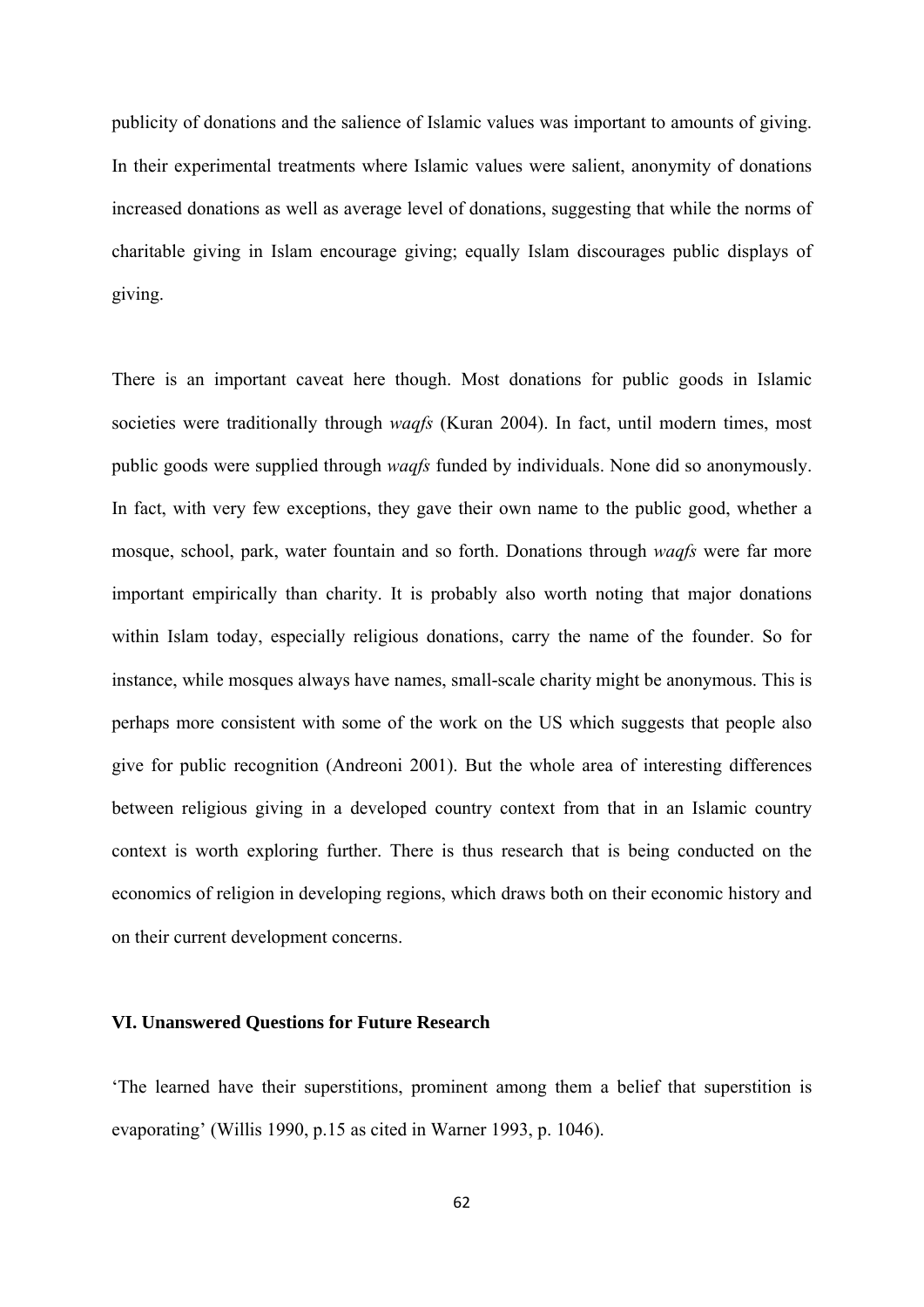In his 1998 review, Iannaccone pointed out that several gaps existed in the economics of religion research agenda – the first gap was that economics research had 'sidestepped' the substance of religion and had not given enough thought to using broader conceptions of religion into formal models. The second gap was that religious uncertainty had not been formally analysed. The third gap was that economists had not said much about belief formation, even though beliefs are central to all religions. And Iannaccone argued that if progress was to be made on these gaps, then economists needed not just better models, but greater emphasis on empirical work that was initiated by the sociologists of religion. If we evaluate the progress on the lacunae that Iannaccone's survey identified, then it seems that as economists of religion we *have* made progress in coming up with better models and testing them empirically. But on Iannacone's three basic gaps, I think we may still have some way to go.

In evaluating the lessons from research conducted since Iannaccone's paper, this paper argues that religion continues to persist and that it is necessary to survey the research that has been done on the economics of religion over the last couple of decades. It has attempted a selective review of this literature. Although much research is being conducted on the economics of religion, there are a number of unanswered questions for future research that remain. First, what does it really mean to be religious? Is it intrinsic or more socially driven? Second, at a macro level, we have seen a great deal of economic development across a range of countries, and yet religion seems both very pervasive still and persistent. Why is religion still so pervasive and persistent even as countries are becoming richer? If it is the case that richer countries are becoming more secular, but the world is becoming more religious, then more work on the secularization hypothesis, and how it interacts with factors like income inequality, is needed. Third, especially in non-Christian and non-Western societies, such as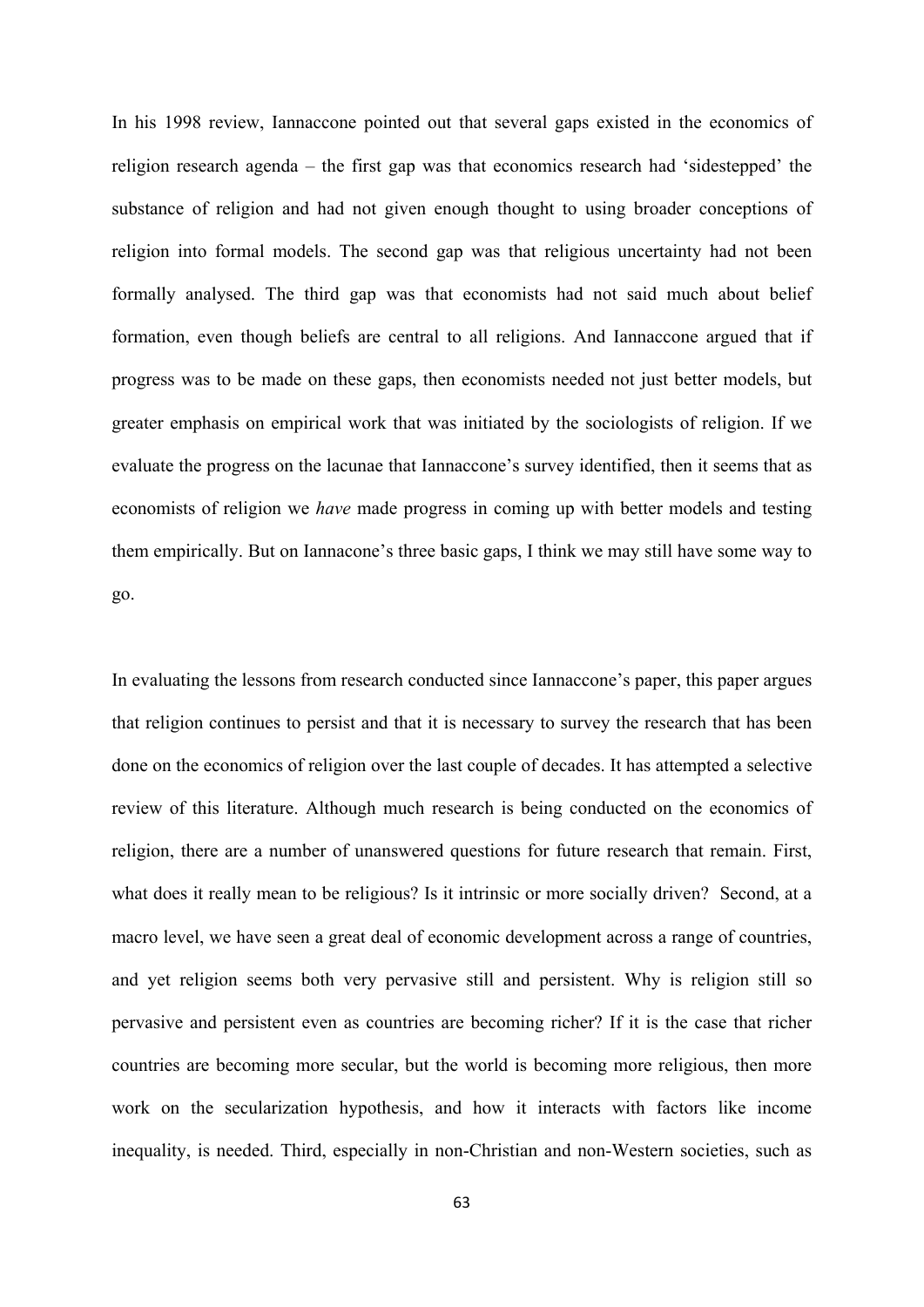for example in India or China, what might make the nature of religion there similar or different to the US or north-western Europe? We need to further our understanding of the economics of Islam, Hinduism, Buddhism, Jainism, Sikhism, and tribal religions, especially in Africa, the Middle East and South Asia. In this context, there are four areas of research that I argue are still relatively under-researched by economists of religion: 1) religion and demography; 2) religion, political processes, and their interactions with economic processes; 3) the marketing, management and communication aspects of religion; 4) how the economics of religion can contribute to broader debates about science and religion.

Religion and demography is an area where identification issues arise, and which is comparatively less explored by economists of religion. Neuman and Ziderman (1986), Neuman (2007), Lehrer and Chiswick (1993), Adsera (2006), Iyer (2002), Lehrer (2009), Trinitapoli and Weinreb (2012), Berman, Iannaccone and Ragusa (2014) are some studies which have explored the role of religion in demography in a variety of regions including Israel, Spain, India, Africa, Europe and the US. Iyer (2002) examines religious differences in the age at marriage, contraceptive choices and fertility rates among Hindu and Muslim women in South India, showing that the effect of religion, though important, is still outweighed by the socio-economic characteristics of religious groups. Trinitapoli and Weinreb (2012) examine whether religion provided support and education, or whether it contributed to the spread of AIDS, based on fieldwork in Malawi and drawing on surveys on other countries in Sub-Saharan Africa. They find that individual religiosity is a key predictor of HIV status, and religion is used to provide interpretative depth to the disease, as well as how religious organizations influence prevention, and in the process attract new members. This work also highlights the role of religious networks in handling the disease. Norris and Inglehart (2004) show that if we examine demographic indicators by type of society, the most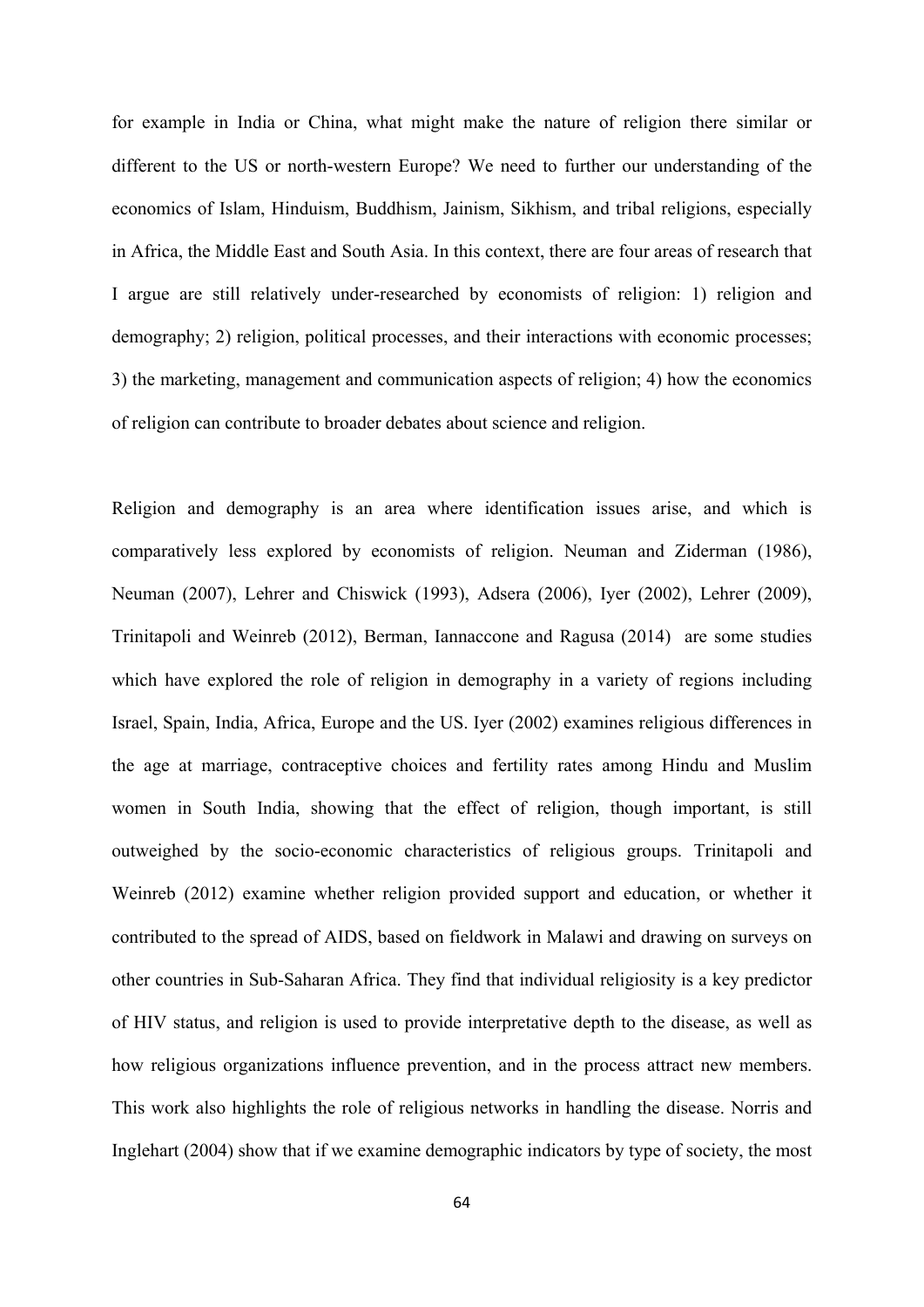religious societies have the highest fertility rates, the lowest life expectancy, higher infant mortality rates and lower rates of male and female survival than more secular or moderate societies (Norris and Inglehart 2004, p. 232). Of course, it is to be acknowledged that there is a very large demographic literature on this topic, but it is still striking that economists have focused rather less on this particular issue than might have been expected. Identification concerns probably explain much of this, but since over 84% of the world's population currently report a religious affiliation (Pew Forum on Religion and Public Life, 2012), more research on religion and demography clearly would be welcome. Specifically, it would be important to evaluate the balance between a 'pure religion effect' on fertility, and other factors such as the socio-economic characteristics of different religious groups, their minority group status and its effects on fertility, mortality and migration. The demographic composition of populations, especially in developing countries and with their consequences of population ageing, will still need to be understood more fully. Looking more at the links between religion and demography echoes what was suggested first by Thomas Malthus. Malthus' theory of population was put forward as a theory of mind and so the theology which underlies it contained an optimism that offset the often pessimistic conclusions of the demographic theory.<sup>32</sup> As Pullen (1981) argues, Malthus' theory shows how population pressure helps man develop the productive potential of the land which in turn stimulates the mind. He points out that in the original first edition of Malthus's *Essay* there were two chapters on theology that were removed from subsequent editions, but the framework underlying the Malthusian theory becomes more comprehensible if viewed in the context of

 $32$  Malthusian theory in essence is that while population grows at a geometric rate, food supply grows at an arithmetic rate. It leads as Malthus discussed to the 'very striking consequence' that per capita incomes fall to subsistence. Hence the only way to avoid absolute poverty is by indulging in 'moral restraint' ‐ the Malthusian preventative checks such as delayed marriage and control of smaller family size without which the positive checks of war, starvation and disease would affect the population adversely. Malthus' theory is often thought of as gloomy, and he himself described his theory thus: 'The view that he has given of human life has a melancholy hue, but he feels conscious that he has drawn these dark tints from a conviction that they are really in the picture, and not from a jaundiced eye or an inherent spleen of disposition. The theory of mind which he has sketched accounts for the existence of most of the evils of life!' (Malthus 1817).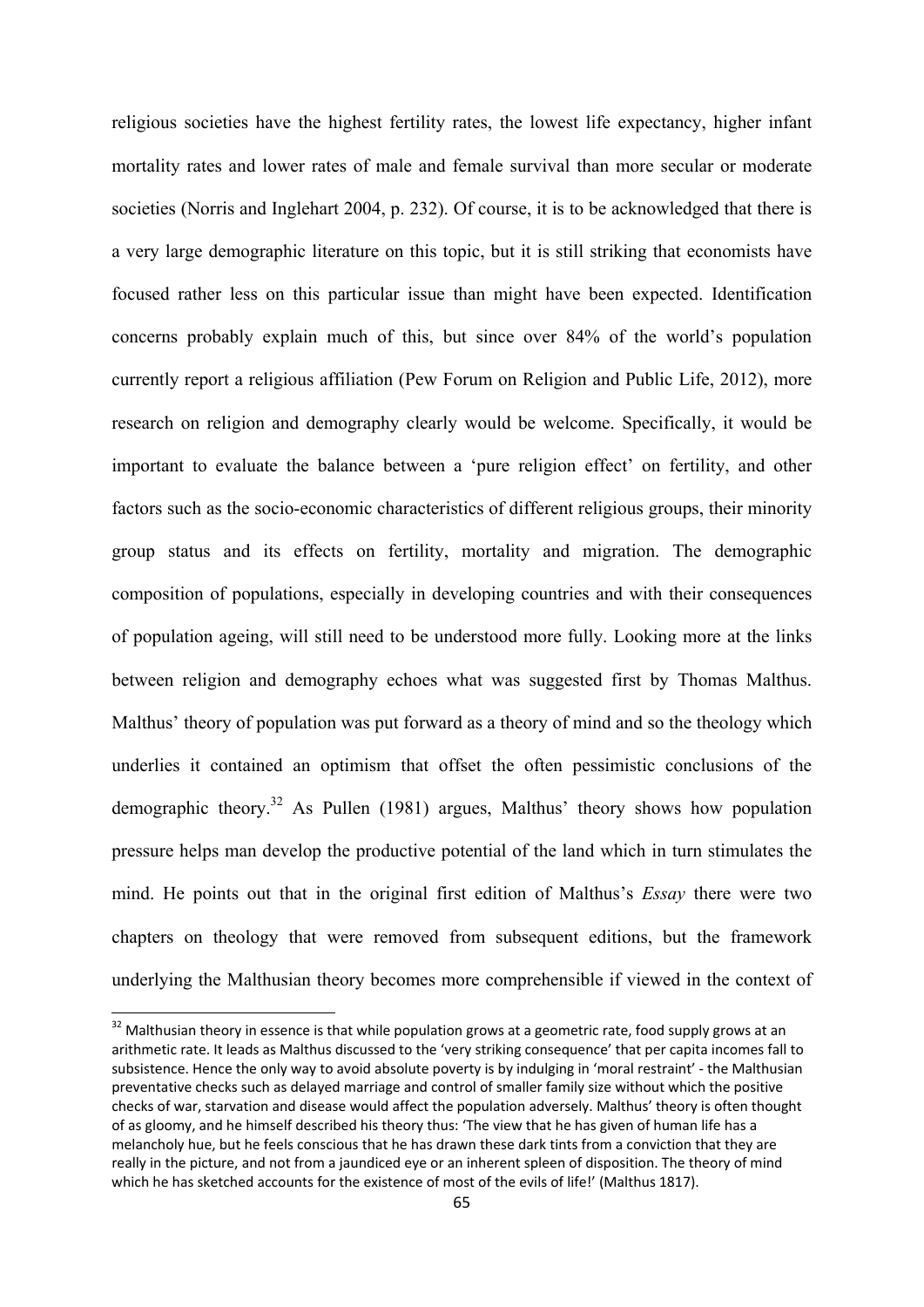these two chapters. As Pullen writes, 'It would probably not be an exaggeration to say that Malthus intended the *Essay* to be as much a theological treatise as a treatise in economics, demography or sociology.' (Pullen 1981, p.52).

Apart from demography, the links between religion, human capital and immigration need to be better explored (Chiswick 2005; Carvalho 2013). These links are crucial both for the historical literature, specifically in the context of testing the Weber hypothesis and in the context of contemporary countries. For example, exploring the interactions between labor market decisions, education, and religion for men and women in the US; and the links between religion, marriage patterns, demography and transmission of ethnic and religious traits, is important (Chiswick 2014; Lehrer 2009; Bisin and Verdier 2000). The studies on religion and human capital also examine historical populations; for example, some explore Jewish occupational selection using historical data from the eighth and ninth centuries (Botticini and Eckstein 2010). Botticini and Eckstein (2011) show that rabbinical Judaism, which emphasised the reading of the Torah and educating children, influenced the subsequent economic success of the Jews many centuries later. This is because it allowed the selection of Jews into professional occupations that were skilled with high returns (Chiswick 2006). But more research on these areas, both for developed and developing countries, is needed.

The second area that warrants further work is the whole field of religion, political processes and their interaction with economic processes, including political competition and relatedly conflict. Thoughtful studies from political science reveal how political leaders encourage religious freedom when such laws affect their ability to stay in power or increase economic well-being (Gill 1998; Gill 2007). Using a regression discontinuity design on Turkish municipalities over a six year period, Myersson (2014) shows that when conservative Islamic mayors are elected in Turkey, women's secular high school educational attainment actually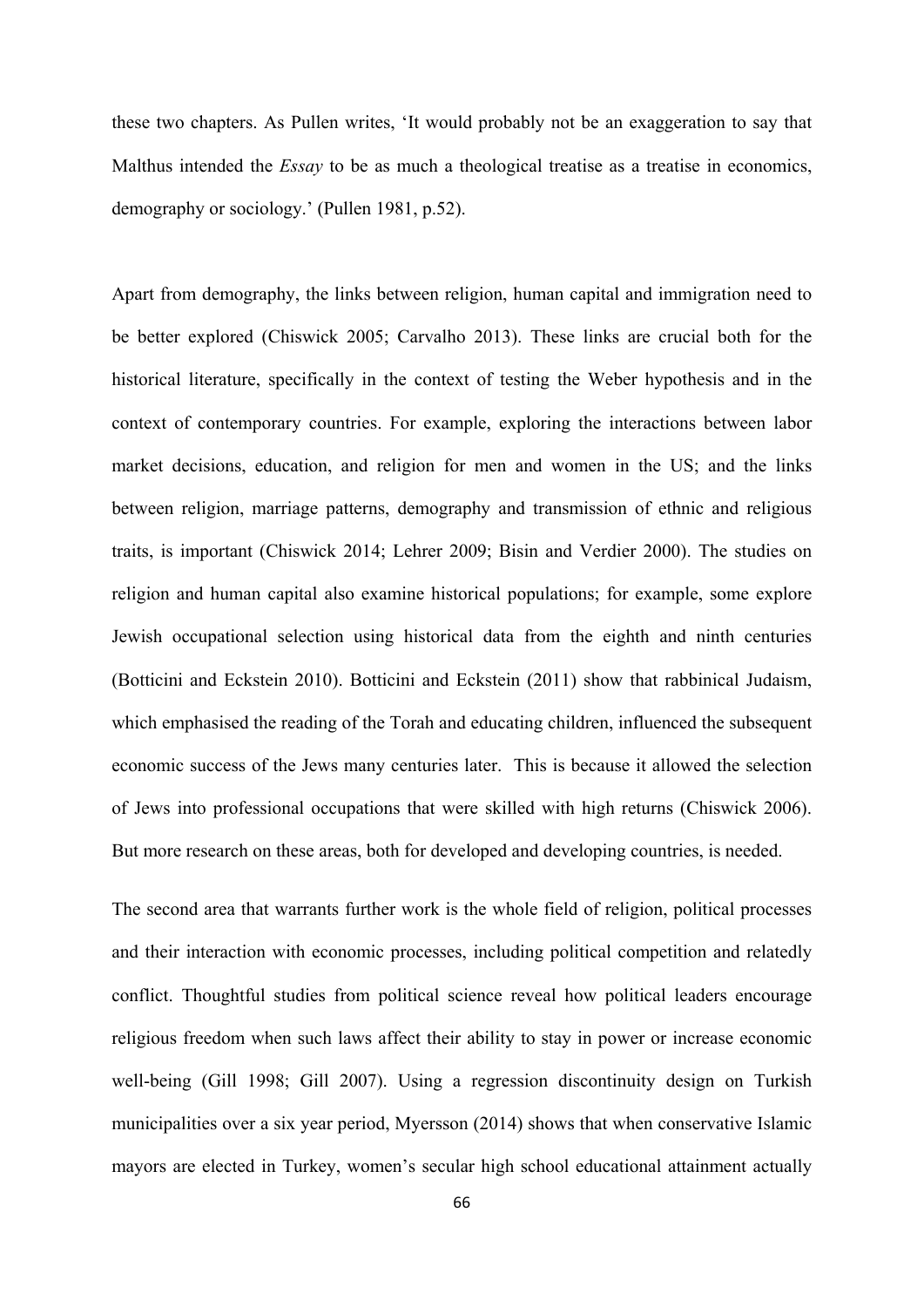goes up, while the effects for men are much smaller. The mechanism includes Islamist mayors building more strictly conservative dormitories for conservative women that make it easier for women to attend college because their families do not object, although it should also be noted that the mechanisms are not as well-understood. This effect for women is also persistent, influencing other decisions such as adolescent marriage. Economic studies show how political competition can lead to policies that work against some minorities which can influence hatred against them (Glaeser 2005). Some studies like Chaney (2014) do discuss the relationship between political power and religious authority, but more work is needed here especially for countries in the Middle East and elsewhere, where these issues are most relevant. As datasets on conflict are being collected with increasing care, this will allow studies of religion, politics and conflict. One issue for these studies is religion as an explanatory variable in a regression – our work will need to be more nuanced at appreciating the identification issues and some reflection on causality will be important, but this is a comparatively underexplored area of research.

Third, applying theories from management, marketing and the media, would be a fruitful way to think about religion as well. Some work is making a start towards discussing these issues (Miller 2002; Iyer, Velu and Mumit 2014; Iannaccone and Bose 2011; Gentzkow and Shapiro 2004; Tracey 2012), but it is nascent days for this field. As religious organizations are themselves becoming more professional in the way they are presenting and marketing themselves to populations globally, there seems to be a very large gap in studies that blend theories from the marketing and management literature, to examine their behavior and operations more closely. This research will have profound implications for how open or regulated religious markets are likely to be in different parts of the world.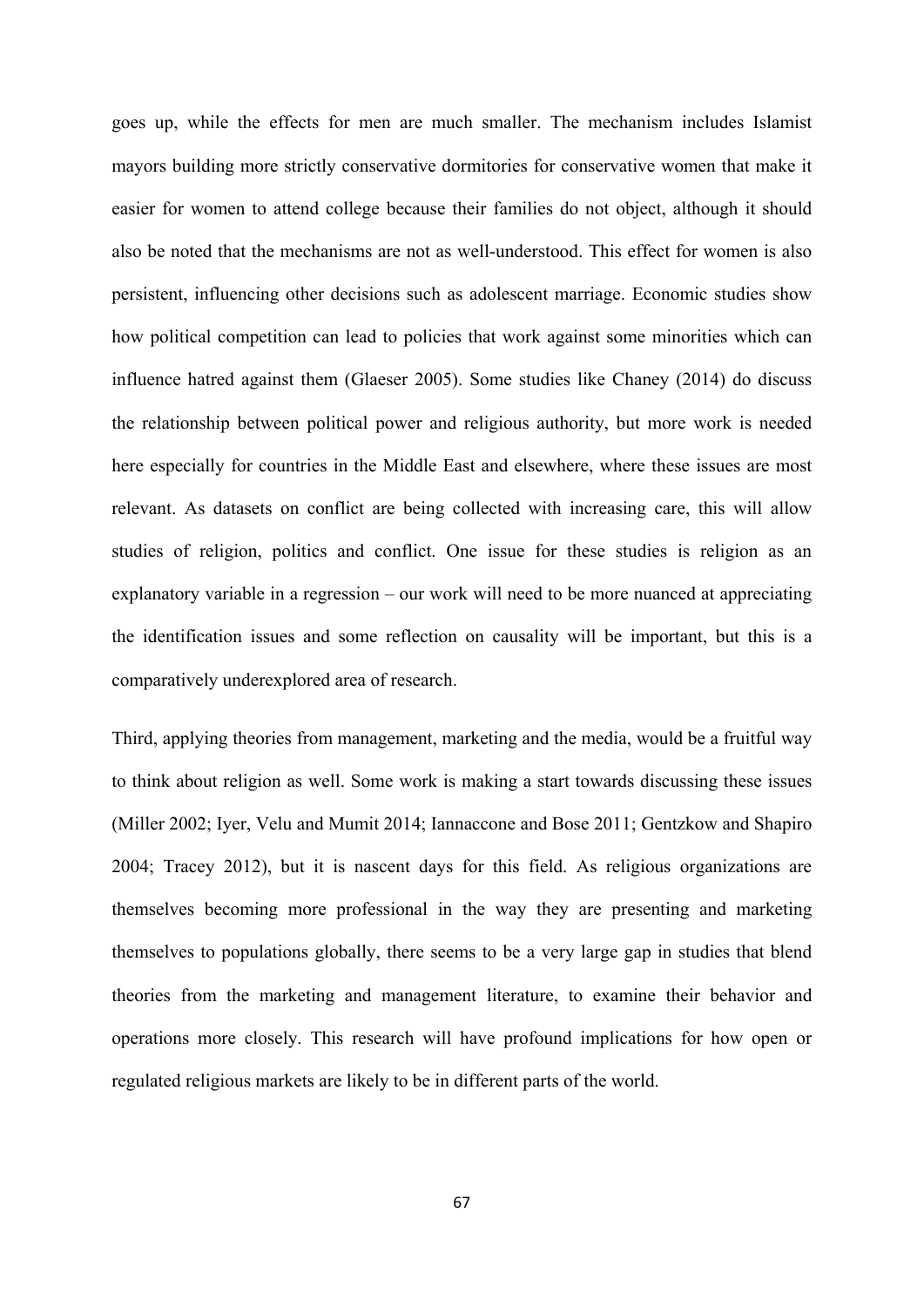In the area of religion and management, one important study is that by Miller (2002). Miller explores the insights that strategic management theory brings to understanding religious organizations, especially how organizations may achieve competitive advantage. The strategic management perspective is important as it highlight issues such as reputation, undertaking change in very traditional organizations, and the role of networks. As Miller points out nowadays the boundaries between religion and other industries which scholars are interested in can often become blurred – this is because religious organizations can become more secularised, and secular organizations can in turn become 'spiritualised' (Miller 2002, p.437). Religious organizations will innovate in the face of pressures that they might face, but how they do so determines how successful their strategy is. Miller argues that the marketing of religion often involves aspects such as credible commitments, social legitimacy, market segmentation, and price discrimination, but that religious organizations also have the ability to shape the very structure of the industry through political strategies and alliances. These aspects of religious organizations need much further research.

A related issue here is the role of the media, perception and the part they play in contemporary religion, witnessed most clearly in the Arab Spring from 2010 to 2013. Gentzkow and Shapiro (2004) wrote an early paper on the importance of favourability ratings and the manner in which perceptions were not in accordance with reality, using survey data from Gallup Polls of over 10,000 respondents in a range of Muslim countries. They investigated if respondents who were better informed by the news media knew about world events more, but overall they did not find any consistent effect of media and education on attitudes, although particular news media and education had different bearing on perceptions and attitudes. While this study was not conclusive, it does highlight the more general importance of investigating how the media can influence religion through its effects on perceptions and attitudes. This is also related to questions concerning religion and identity.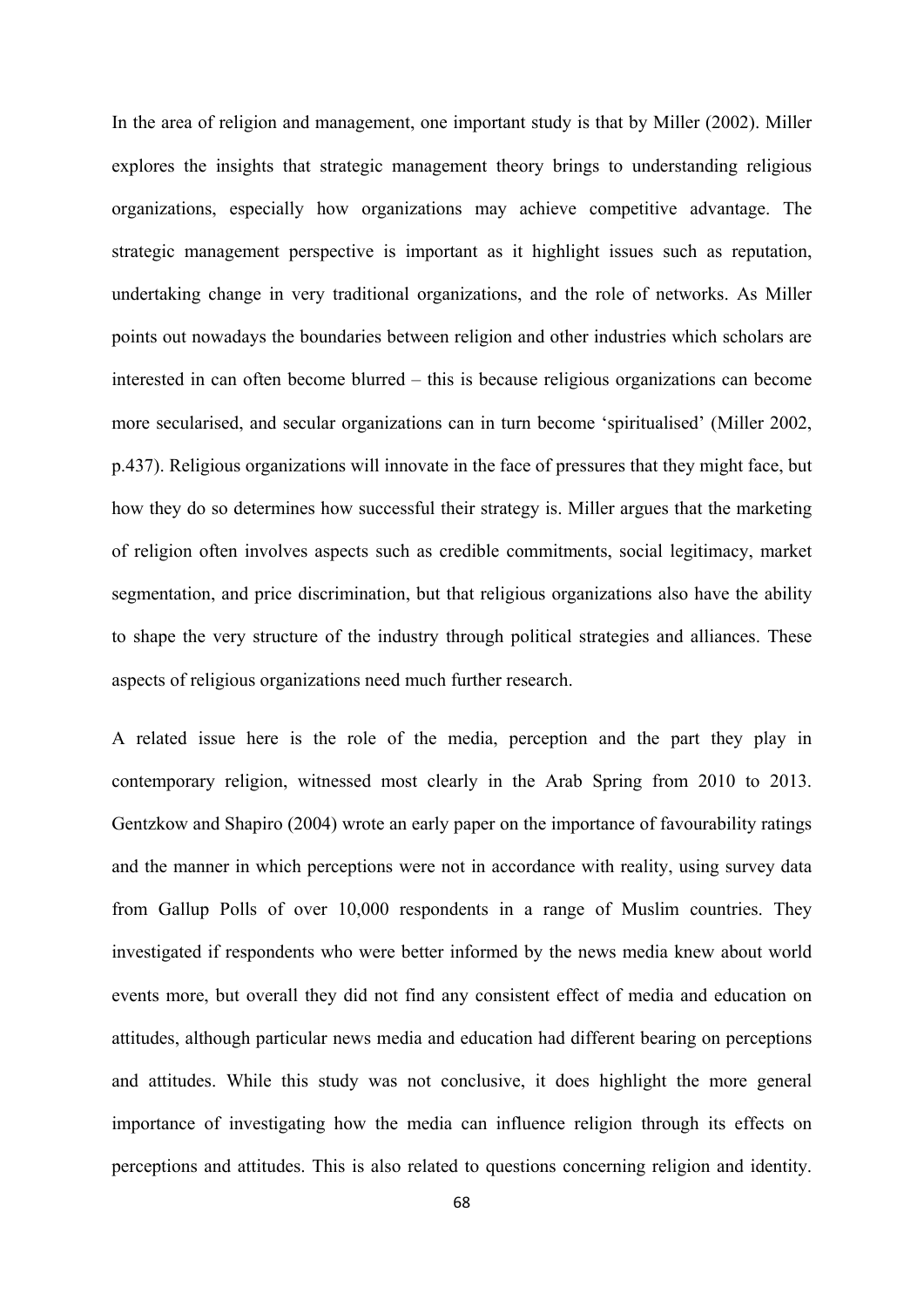More generally research on religion and identity, especially how one conceives of oneself and how one is perceived by others, is an important avenue for future research.

The final area which the economics of religion still needs to address more fully, which this article has not covered in any depth, but which strikes me as being important, is to understand how economics can contribute to wider debates about the gulf between science and religion. The two are popularly regarded as not compatible mainly because of perceptions that religious beliefs become less important when scientific progress happens. Religion is often viewed as unscientific because it is popularly believed that when scientific discoveries happen, they are frequently opposed to religious practices or make them seem less believable. But Albert Einstein's (1950) words are prescient: 'Science without religion is lame; religion without science is blind.<sup>33</sup> Moreover, empirically Finke and Stark (1992) show that church membership rates increased in the US over the same two centuries that witnessed vast developments in science and technology, while education and religion are also very much correlated with each other. In evaluating science and religion, Stark, Iannaccone and Finke write, 'For most of its history, the *scientific* study of religion was nothing of the sort. Despite the immense antagonism expressed towards "faith", the field itself rested almost entirely on faith. To be sure, this faith consisted of secular doctrines, but it remained faith insofar as scholars clung to the doctrine of secularization, religious irrationality, and the incompatibility of science and religion despite strong evidence to the contrary.' (Stark, Iannaccone and Finke 1996, p.436). The economic approach to religion is useful because it brings economic ideas about maximization, preferences and notions of equilibrium firmly into the picture. Stark, Iannaccone and Finke suggest that 'the economic framework provides the best context in which to incorporate these constraints, model religious behavior, and measure religion's effects.' (Stark, Iannaccone and Finke 1996, p.437).

<sup>33</sup> Albert Einstein, *Einstein, Out of My Later Years,* Chapter 8, Part 1, p. 26 (1950).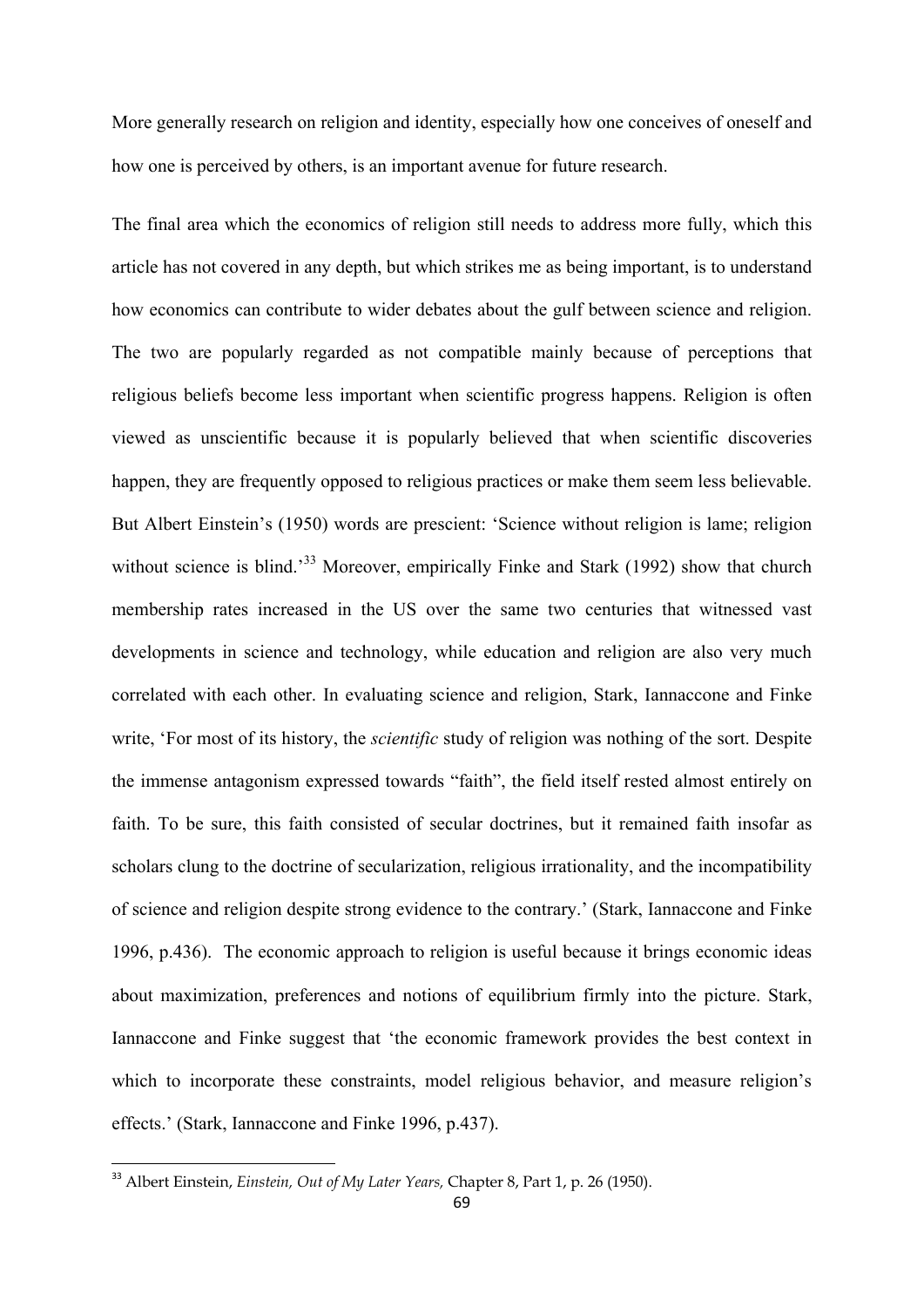My view is that the economics of religion is helpful to broader debates about science and religion (Wilson 2007). This is because economics' contribution to the study of religion provides perspectives that are unavailable through other approaches. For example, science has many open questions about how the natural world works. While the scientific method is leading us to more interesting and unanswered questions about how the world works, it is also increasing uncertainty and ambiguity about it. So it is necessary to have some kind of belief structure to continue to investigate and to understand the world (Smith 2008). The scientific method itself is axiomatic and uses theory to construct hypotheses and to test them empirically. But as prominent philosophers have pointed out, where are the axioms themselves coming from? That is more subjective. And the social sciences and the study of social structures like religion might help us understand better the subjectivity that underlies or drives the creation of the axioms and the axiomatic approach (Evans and Evans  $2008$ ).<sup>34</sup> Moreover the study of religion suggests a common desire to help understand the physical and social world better. Hence it is likely that the study of religion will influence the scientific method and the scientific method in turn will influence the study of religion. Although current research in the economics of religion has been very scientific in its approach, it has still not dealt with questions of beliefs as much as the membership of organised religious institutions. I think this still remains one of the important unanswered questions in the economics of religion.

The economics of religion as a field has grown in recent decades in leaps and bounds. This review has attempted to survey the state of research in this field. It has highlighted secularization, pluralism and economic growth; club goods, differentiated products and networks; issues with identification, secular competition and charitable giving; conflict and

<sup>&</sup>lt;sup>34</sup> As Iannaccone argued persuasively, 'Although beliefs lie at the core of every religion, economists have yet to say much about the formation of beliefs, religious or otherwise, nor have they given much attention to the process by which religions seek to shape people's beliefs and values.' (Iannaccone 1998, p.1491).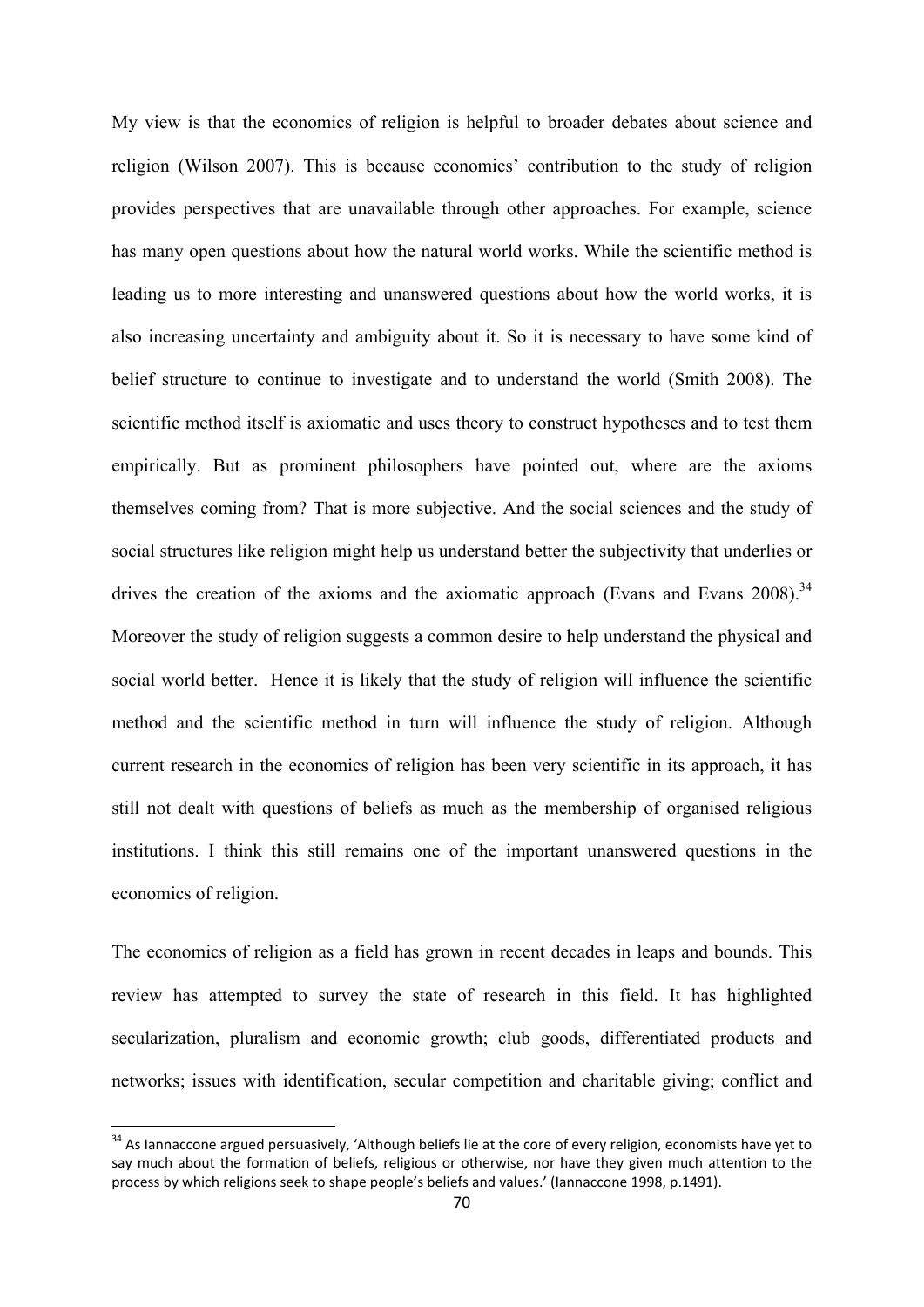cooperation in developing societies; and finally it elucidates unanswered questions for future research in the economics of religion. If there is one criticism that can be levelled at the economics of religion literature more generally it is that while much of this literature takes ideas from other fields within economics and then applies them to the study of religion, there are relatively fewer ideas from this literature that cross the gap the other way i.e. where an idea specific to the economics of religion crosses over to contribute to economics more generally. To me this suggests that while much research is being conducted in this lively and policy-relevant field, there is much more work yet to be done.

More importantly, there is much more work that *must needs* be done, because if we examine the entire history of mankind more people have died on account of religion than on account of the stock market.<sup>35</sup> This simple fact alone must warrant economists' continued interest in studying the social and economic consequences of religion. And whether we like it or not, the fact remains that religion has been a tremendous force throughout history, in all corners of the globe, and continues to exercise influence. Over the centuries, given the resources that religions have controlled and their power over individuals and their minds, we must expect that there would be major economic consequences. Of course, the methods we use to examine religion will remain scientific, rigorous and relevant, yet as economists we must also think more about how such research can be converted into sound intuition, practical economic ideas, or social policy that has relevance for the current state of the world's religions. Going forward, economics and religion may need to be much closer than some might believe.

 $35$  I am grateful to my Cambridge colleague William Brown for pointing this out to me.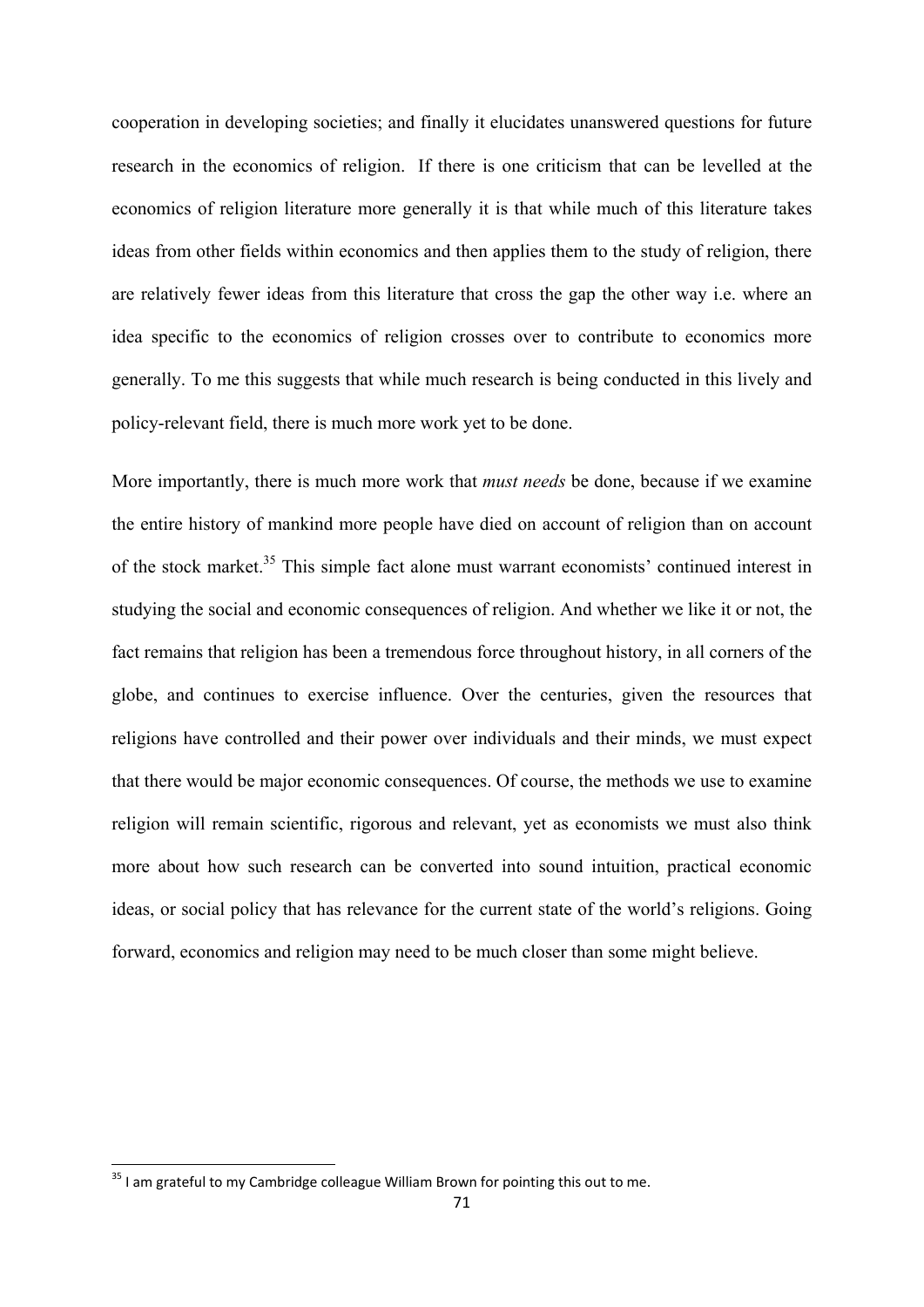## **List of References**

Abramitzky, Ran. 2008. "The Limits of Equality: Insights from the Israeli Kibbutz." *Quarterly Journal of Economics* 123(3): 1111-1159.

Abramitzky, Ran. 2009. "The Effect of Redistribution on Migration: Evidence from the Israeli Kibbutz." *Journal of Public Economics* 93: 498-511.

Abramitzky, Ran. 2010. "On the (Lack of) Stability of Communes: An Economic Perspective." In *The Oxford Handbook of the Economics of Religion*. Edited by Rachel McCleary, Oxford: OUP.

Acemoglu, Daron, Simon Johnson, and James Robinson. 2001. "The Colonial Origins of Comparative Development: An Empirical Investigation." *American Economic Review* 91 (5): 1369-1401.

Adsera, Alicia. 2006. "Marital Fertility and Religion in Spain, 1985 and 1999." *Population Studies* July, 60:2, 205-221.

Aimone, Jason A., Laurence R. Iannaccone, Michael Makowsky, and Jared Rubin. 2013. "Endogenous Group Formation via Unproductive Costs." *Review of Economic Studies* 80 (4): 1215-1236.

Almond, Douglas, and Bhashkar Mazumder. 2011. "Health Capital and the Prenatal Environment: The Effect of Ramadan Observance during Pregnancy." *American Economic Journal: Applied Economics* 3: 56-85.

Anderson, Gary M. 1988. "Mr Smith and the Preachers: The Economics of Religion in the Wealth of Nations." *Journal of Political Economy* 96(5): 1066–88.

Anderson, Lisa R., and Jennifer M. Mellor. 2009. "Religion and Cooperation in a Public Goods Experiment." *Economics Letters* 105.1: 58-60.

Andreoni, James. 1989. "Giving with Impure Altruism: Applications to Charity and Ricardian Equivalence." *Journal of Political Economy* December, 97 6(1): 447-58.

Andreoni, James. 1990. "Impure Altruism and Donations to Public Goods: A Theory of Warm Glow Giving." *Economic Journal* June, 100 (401): 464-77.

Arce, D. G. and T. Sandler: (2003) 'An Evolutionary Game Approach to Fundamentalism and Conflict", *Journal of Institutional and Theoretical Economics*. 159 (1) March: 132-154 (23).

Arce, Daniel G., and Todd Sandler. 2009. "Fitting in: Group Effects and the Evolution of Fundamentalism." *Journal of Policy Modelling* 31(5): 739-757.

Azzi, Corry and Ronald G. Ehrenberg. 1975. "Household Allocation of Time and Church Attendance." *Journal of Political Economy*, 83(1): 27–56.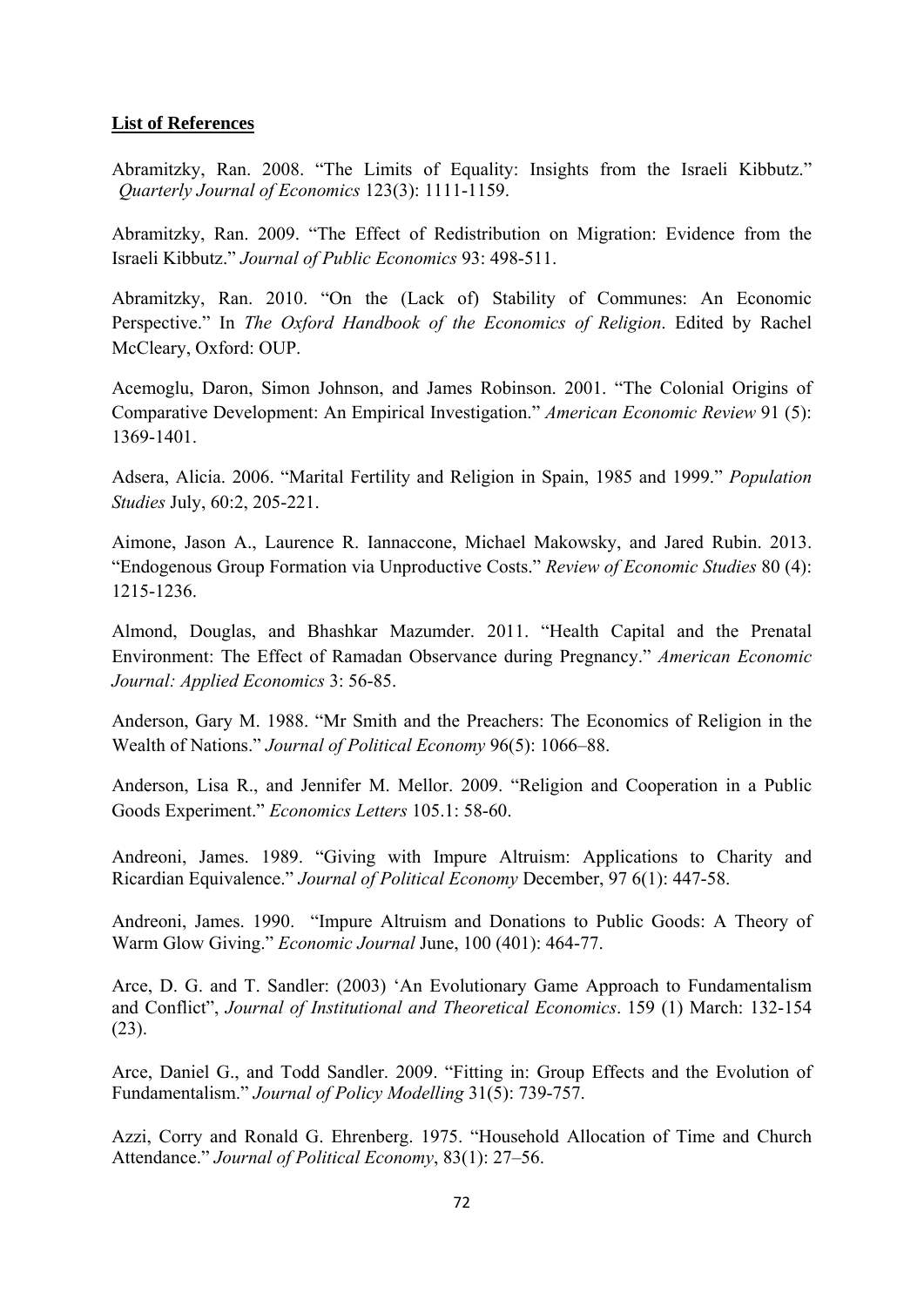Bader, Christopher, F. Carson Mencken, and James Parker. 2006. "Where Have All the Communes Gone?: Factors Influencing the Success and Failure of Religious and Non-Religious Communes." *Journal for the Scientific Study of Religion* 45(1): 73-85.

Barro, Robert J., and Rachel M. McCleary. 2003. "Religion and Economic Growth Across Countries." *American Sociological Review* 68 (5): 760–81.

Barro, Robert J., and Rachel M. McCleary. 2005. "Which Countries Have State Religions?" *The Quarterly Journal of Economics* 120 (4): 1331–70.

Barros, Pedro. P. and Nuno M. Garoupa. 2002. "An Economic Theory of Church Strictness." *Economic Journal* 112: 559-576.

Basten, Christoph and Frank Betz. 2013. "Beyond Work Ethic: Religion, Individual, and Political Preferences." *American Economic Journal: Economic Policy* 5(3): 67-91.

Bateman, Bradley W. and Ethan B. Kapstein. 1999. "Between God and the Market: The Religious Roots of the American Economic Association" *Journal of Economic Perspectives* 13 (4), Fall: 249-257.

Becker, Gary S., and Kevin Murphy. 2000. *Social Economics, Market Behavior in a Social Environment*. Cambridge: Harvard University Press.

Becker, Sascha, Markus Nagler, and Ludger Woessmann. 2014. "Education Promoted Secularization". Coventry, UK: Department of Economics, University of Warwick. CAGE Online Working Paper Series, Volume 2014 (Number 186).

Becker, Sascha O., and Ludger Woessmann. 2009. "Was Weber Wrong? A Human Capital Theory of Protestant Economic History." *Quarterly Journal of Economics* 124: 531-596.

Becker, S.O., F. Cinnirella and L. Woessman (2010) 'The Trade-Off between Fertility and Education: Evidence from before the Demographic Transition' *Journal of Economic Growth* 15(3): 177-204.

Beckworth, David. 2009. "Praying for a Recession: The Business Cycle and Protestant Religiosity in the United States", (January 20, 2009). Available at SSRN: http://ssrn.com/abstract=1103142 or http://dx.doi.org/10.2139/ssrn.1103142 .

Bénabou, Roland. and Jean Tirole. 2006. "Beliefs in a Just World and Redistributive Politics." *Quarterly Journal of Economics* 121(2): 699-746.

Berger, Peter L. 1963. "A Market Model for the Analysis of Ecumenicity." *Social Research* 30: 77-93.

Berger, Peter L. 1967. *The Sacred Canopy.* New York: Doubleday.

Berman, Eli. 2000. "Sect, Subsidy and Sacrifice: An Economist's View of Ultra-Orthodox Jews." *Quarterly Journal of Economics* 115: 905–53.

Berman, Eli. 2009. *Radical, Religious and Violent. The New Economics of Terrorism*. MIT Press.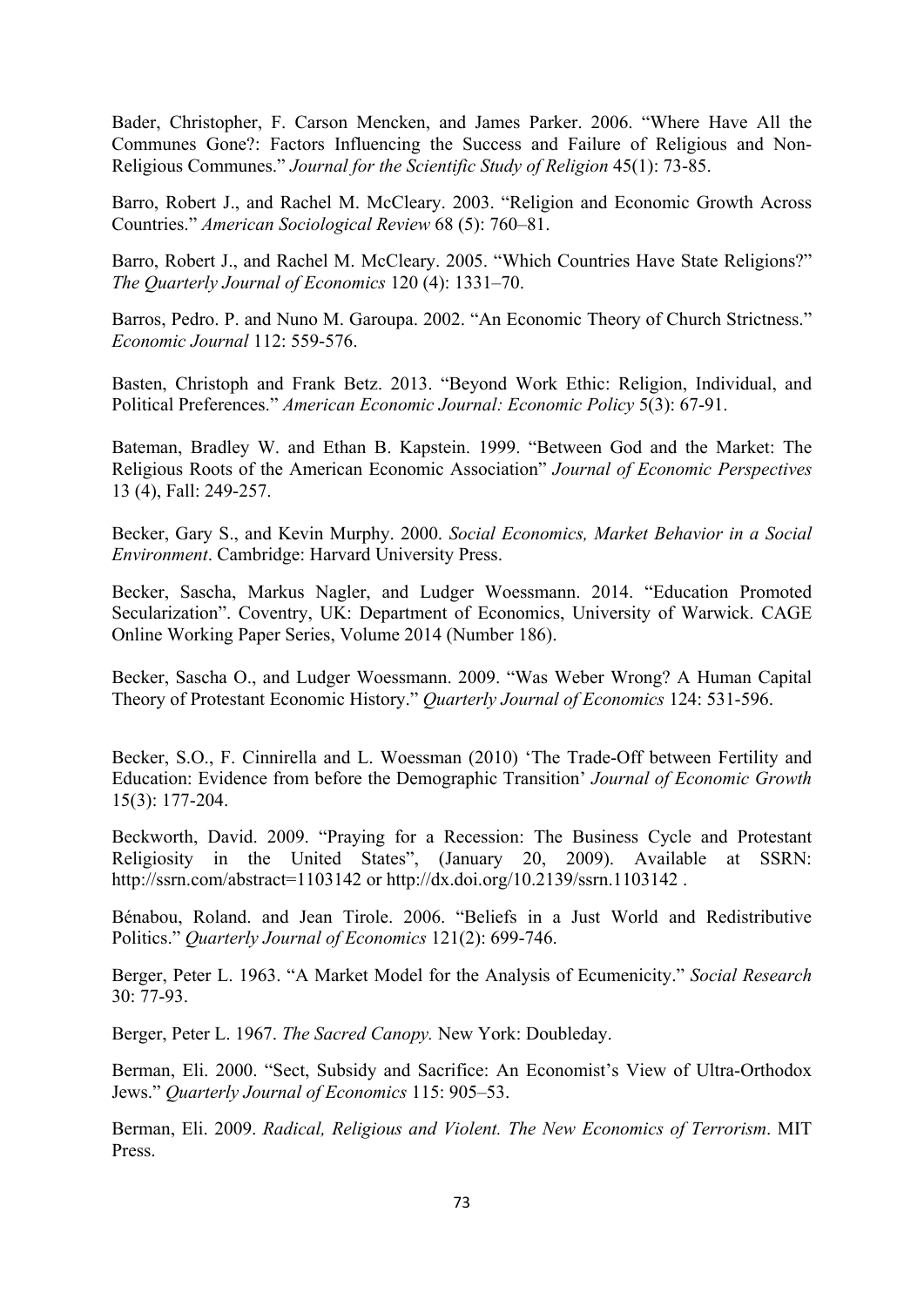Berman, Eli., and David Laitin. 2004. "Rational Martyrs vs. Hard Targets: Evidence on the Tactical use of Suicide Attacks', Paper presented at the Meetings of the Association for the Study of Religion, Economics and Culture, 22 October.

Berman, Eli., Laurence R. Iannaccone, and Giuseppe Ragusa. 2014. "From Empty Pews to Empty Cradles: Fertility Decline Among European Catholics." Working Paper, University of California, San Diego.

Binzel, Christine, and Jean-Paul Carvalho. 2014. "Education, Social Mobility and Religious Movements: A Theory of the Islamic Revival in Egypt." Working Paper, University of California, Irvine.

Bisin, Alberto, and Thierry Verdier. 2000. "Beyond the Melting Pot: Cultural Transmission, Marriage, and the Evolution of Ethnic and Religious Traits." *Quarterly Journal of Economics*  $3.955 - 88$ 

Borooah, Vani, and Sriya Iyer. 2005. "*Vidya, Veda* and *Varna*: The Influence of Religion and Caste on Education in Rural India." *Journal of Development Studies* 41 (8): 1369–404.

Botticini, Maristella ,and Zvi Eckstein. 2010. "Religious Norms, Human Capital, and Money Lending in Jewish European History" In *The Oxford Handbook of the Economics of Religion*, Edited by Rachel McCleary. Oxford: Oxford University Press.

Bowles, Samuel. 1998. "Endogenous Preferences: The Cultural Consequences of Markets and Other Economic Institutions" *Journal of Economic Literature* 36 (1), March: 75-111.

Buser, Thomas. 2014. "The Effect of Income on Religiousness." CESifo Working Paper Series No. 4801.

Calvacanti, Tiago, Stephen L. Parente and Rui Zhao. 2007. "Religion in Macroeconomics: A Quantitative Theory of Weber's Hypothesis." *Economic Theory* 32 (1): 105-123.

Campante, Filipe and David Yanagizawa-Drott. (2013). "Does Religion Affect Economic Growth and Happiness? Evidence from Ramadan", Working Paper, Harvard Kennedy School.

Carvalho, Jean-Paul. 2013. "Veiling.**"** *Quarterly Journal of Economics* 128(1): 337-370*.* 

Carvalho, Jean-Paul and Mark Koyama. 2013, "Resisting Education." Working Paper, University of California, Irvine.

Cesar, Resul, and Naci Mocan. 2014. "Does Secular Education Impact Religiosity, Electoral Participation and the Propensity to Vote for Islamic Parties? Evidence from an Education Reform in a Muslim Country" Working Paper.

Chaudhary, Latika, and Jared Rubin. 2014 "Religious Identity and the Provision of Public Goods Evidence from the Indian Princely States" Working Paper, Chapman University

Chaves, Mark. 2004. *Congregations in America.* Cambridge, Massachusetts: Harvard University Press.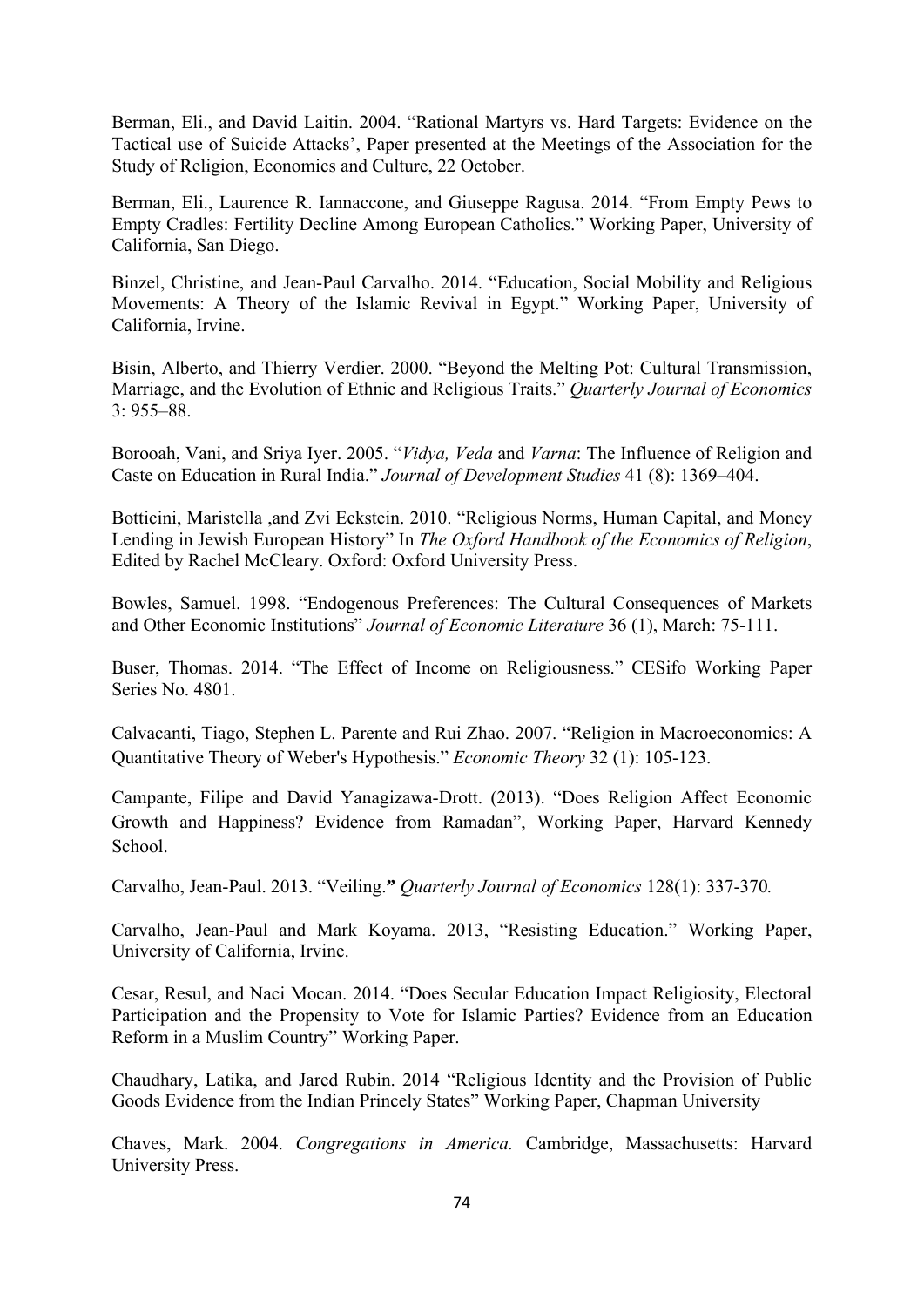Chaney, Eric. 2013. "Revolt on the Nile: Economic Shocks, Religion and Political Power." *Econometrica* 81(5): 2033-2053.

Chen, Daniel. L. 2011. "Club Goods and Group Identity: Evidence from the Islamic Resurgence during the Indonesian Financial Crisis." *Journal of Political Economy*, 118(2): 300–54.

Chiswick, Barry. 2005. *The Economics of Immigration: Selected Papers of Barry R. Chiswick*, Cheltenham, UK: Edward Elgar Publishing, 2005.

Chiswick, Carmel. U. 2014. *Judaism in Transition: How Economic Choices Shape Religious Tradition*, Stanford: Stanford University Press.

Chiswick, Carmel. U. 2006. "An Economic Perspective on Religious Education: Complements and Substitutes in a Human Capital Portfolio." *Research in Labor Economics* 24: 429-467.

Christiano, Kevin. J., William H. Swatos Jr. and Peter Kivisto. 2008. *Sociology of Religion: Contemporary Developments*, 2nd Edition, Lanham, MD: Rowman & Littlefield Publishers.

Clingingsmith, David, Asim I. Khwaja, and Michael Kremer. 2009. "Estimating the Impact of the Hajj: Religion and Tolerance In Islam's Global Gathering." *Quarterly Journal of Economics* 124(3): 1133-1170.

Deaton, Angus. 2011. "Ageing, Religion and Health", Chapter 8 in David A. Wise (ed.), *Explorations in the economics of aging*, 237-262, Chicago: Chicago University Press for NBER.

Dehejia, Rajeev., Thomas DeLeire, and Erzo F. P. Luttmer. 2007. "Insuring Consumption and Happiness through Religious Organizations." *Journal of Public Economics* 91: 259–79.

Durkheim, Émile. 1912. *Les Forms Élémentaires de la vie Religieuse*, first published in Paris, 1912 and translated by Joseph W. Swain, *The Elementary Forms of the Religious Life*. London: George Allen and Unwin Ltd., 1915.

Durlauf, Steven, Andros Kourtellos, and Chih Ming Tan. 2011. "Is God in the Details? A Reexamination of the Role of Religion in Economic Growth." *Journal of Applied Econometrics* 27 (7): 1059-1075.

Einstein, Albert. 1950. *Einstein, Out of My Later Years,* revised and reprinted 1956. Citadel Press.

Epstein, Gill S., and Ira Gang. 2007. "Understanding the Development of Fundamentalism." *Public Choice* 132(3-4) 257-271.

Engelberg, Joseph, Ray Fisman, Jay C. Hartzell, and Christopher Parsons. 2014. "Human Capital and the Supply of Religion." Working Paper.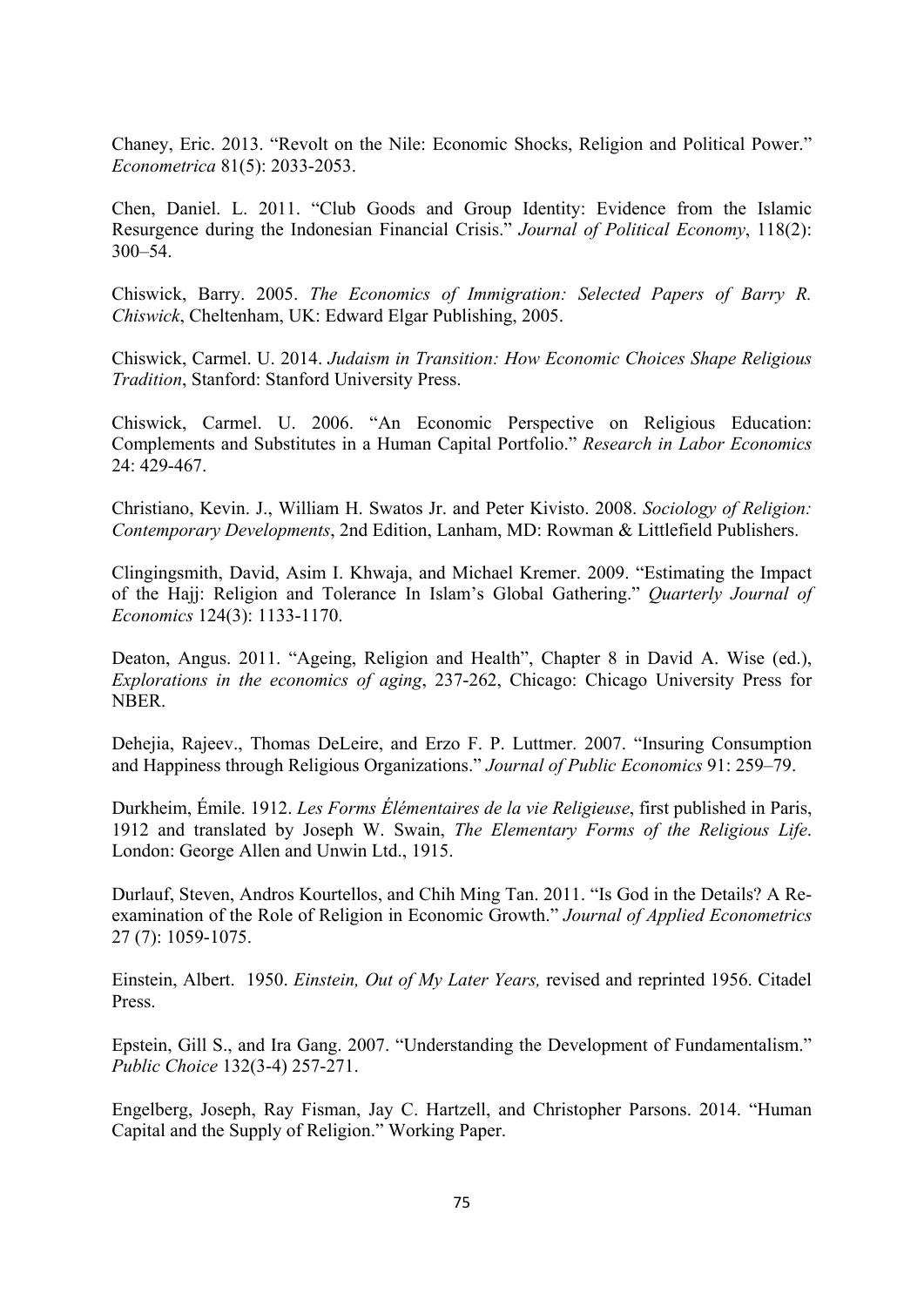Eswaran, Mukesh. 2011. "Competition and Performance in the Marketplace for Religion: A Theoretical Perspective." *The B.E. Journal of Economic Analysis & Policy*: 11(1) (Contributions), Article 14. (35 pages).

Ekelund, Robert, Robert Hébert, and Robert Tollison. 2002. "An Economic Analysis of the Protestant Reformation." *Journal of Political Economy* 110 (3): 646-671.

El-Gamal, Mahmoud. 2006. "Islamic Finance: Law, Economics and Practice." Cambridge: Cambridge University Press.

Evans, John H., and Michael S. Evans. 2008. "Religion and Science: Beyond the Epistemological Conflict Narrative." *Annual Review of Sociology* 34: 87-105.

Ferrero, Mario. 2005. "Radicalisation as a reaction to failure: an economic model of Islam extremism." *Public Choice* 122(1): 199-220.

Finke, Roger. 2013. "Origins and Consequences of Religious Restrictions: A Global Overview." *Sociology of Religion* 74 (2): 1-17.

Finke, Roger. 2004. "Innovative Returns to Tradition: Using Core Teachings as the Foundation for Innovative Accommodation." *Journal for the Scientific Study of Religion*  43(1): 19–34.

Finke, Roger. and Rodney Stark. 1988. "Religious Economies and Sacred Canopies: Religious Mobilization in American Cities, 1906" *American Sociological Review* 53 (1), February: 41-49.

Finke, Roger. and Rodney Stark. 1992. *The Churching of America: Winners and Losers in Our Religious Economy 1776-1990*. New Brunswick: Rutgers University Press.

Fox, Jonathan and Ephraim Tabory. 2008. "Contemporary Evidence Regarding the Impact of State Regulation of Religion on Religious Participation and Belief." *Sociology of Religion* 69(3): 245-271.

Freud, Sigmund. 1927. *The Future of an Illusion*. Hogarth Press: London.

Friedman, Benjamin M. 2011. "Economics: A Moral Enquiry with Religious Origins." *American Economic Review: Papers & Proceedings* 101(3): 166–170.

Friedman, Benjamin M. 2005. *The Moral Consequences of Economic Growth.* New York: Alfred A. Knopf.

Friedman, Daniel. 2008. *Morals and Markets: An Evolutionary Account of the Modern World.* Palgrave Macmillan.

Gagnon, Julien. 2014. "In God We Trust: Religion, Trust and Cooperation in Large-Scale Societies", Cambridge Working Papers in Economics, Faculty of Economics, Cambridge.

Gentzkow, Matthew. and Jesse Shapiro. 2004. "Media, Education and Anti-Americanism in the Muslim World." *Journal of Economic Perspectives* 18 (3): 117–33.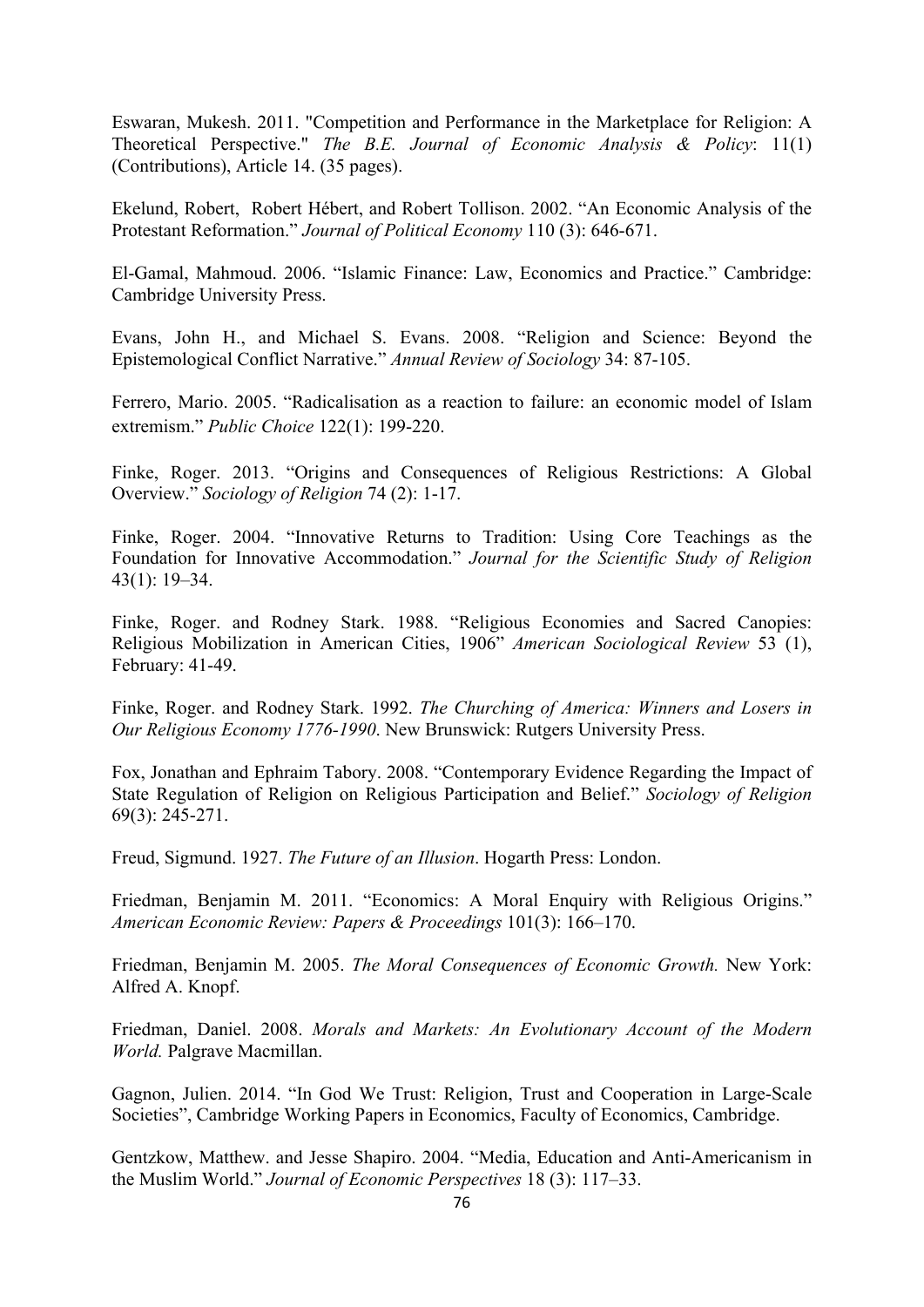Gill, Anthony. 2007. *The Political Origins of Religious Liberty*. Cambridge: Cambridge University Press.

Gill, Anthony. 1998. *Rendering Unto Caesar: The Catholic Church and the State in Latin America.* Chicago: University of Chicago Press.

Glaeser, Edward L. 2005. "The Political Economy of Hatred." *Quarterly Journal of Economics* 120(1): 45–86.

Glaeser, Edward. L., Giacomo A. M. Ponzetto, and Jesse M. Shapiro. 2005. "Strategic Extremism: Why Republicans and Democrats Divide on Religious Values." *The Quarterly Journal of Economics* 120 (4): 1283–330.

Glewwe, Paul, Philip H. Ross, and Bruce Wydick. 2014. "Developing Aspirations: The Impact of Church-Affiliated Child Sponsorship on Self-Esteem and Life Expectations." Working Paper, University of Minnesota.

Glock, Charles. Y. and Rodney Stark. 1965. *Religion and Society in Tension*. Chicago: Rand McNally & Company.

Gorski, Philip S. 2005. 'The Little Divergence: The Protestant Reformation and Economic Hegemony in Early Modern Europe." In *The Protestant Ethic Turns 100: Essays on the Centenary of the Weber Thesis*, ed. William H. Swatos Jr and Lutz Kaelber. Boulder and London: Paradigm Publishers.

Greeley, Andrew. 1962. "Areas of Research on Religion and Social Organizations." *American Catholic Sociological Review* 23(2): 99-112.

Grim, Brian, and Roger Finke. 2006. 'International Religion Indexes: Governmental Regulation. Government Favoritism, and Social Regulation of Religion', Interdisciplinary Journal of Research on Religion 2, Article 1. http://www.religionjournal.com/.

Grim, Brian. and Roger Finke. 2011. *The Price of Freedom Denied: Religious Persecution and Violence.* Cambridge University Press: Cambridge.

Gruber, Jonathan. 2004. "Pay or Pray? The Impact of Charitable Subsidies on Religious Attendance." *Journal of Public Economics* 88: 2635-2655.

Gruber, Jonathan. 2005. "Religious Market Structure, Religious Participation, and Outcomes: Is Religion Good for You?" *Advances in Economic Analysis and Policy* 5(1), Article 5.

Gruber, Jonathan, and Daniel M. Hungerman. 2006. "The Church versus the Mall: What Happens When Religion Faces Increased Secular Competition?" *The Quarterly Journal of Economics* 123 (2): 831–62.

Gruber, Jonathan, and Daniel M. Hungerman. 2007. "Faith-based Charity and Crowd Out during the Great Depression." *Journal of Public Economics* 91: 1043-61.

Guiso, Luigi, Paola Sapienza, and Luigi Zingales. 2003. "People's Opium? Religion and Economic Attitudes." *Journal of Monetary Economics* 50(1): 225–82.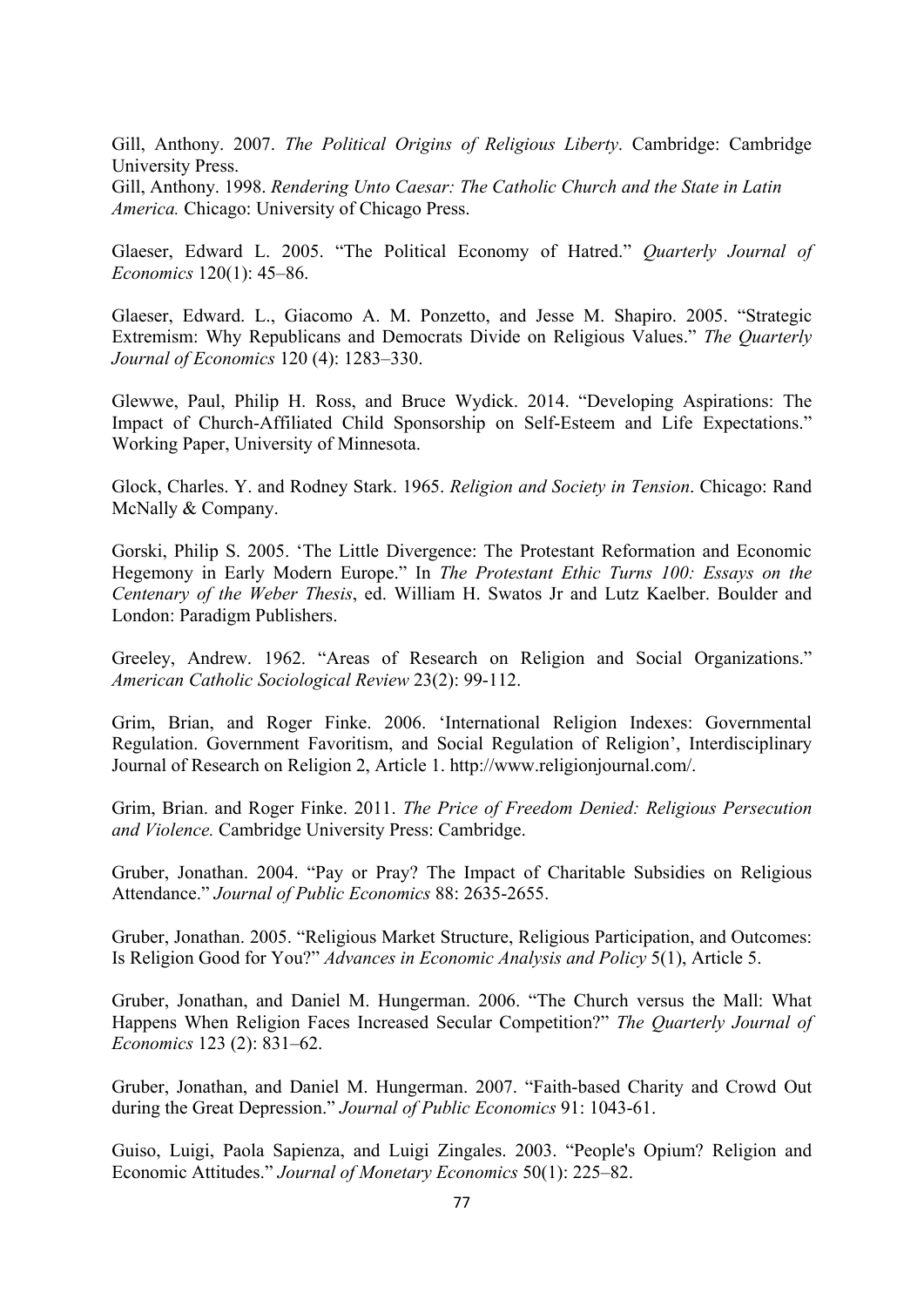Gulesci, Selim, and Erik Meyersson. 2013. "For the Love of the Republic: Education, Religion, and Empowerment." Working Paper.

Hanson, Gordon, and Chong Xiang. 2014. "Exporting Christianity: Governance and Doctrine in the Globalization of US Denominations." forthcoming in the *Journal of International Economics*.

Henrich, Joseph, Jean Ensminger, Richard McElreath, Abigail Barr, Clark Barrett, Alexander Bolyanatz, Juan Camilo Cardenas, Michael Gurven, Edwins Gwako, Natalie Henrich, Carolyn Lesorogol, Frank Marlowe, David Tracer and John Ziker. 2010. "Markets. Religion, Community Size and the Evolution of Fairness and Punishment." *Science*. 19 March 2010, 327: 1480-1484.

Hirschman, Albert O. 1977. *The Passions and the Interests: Political Arguments For Capitalism Before Its Triumph*. Princeton, NJ: Princeton University Press.

Hout, Michael, and Claude S. Fischer. 2002. "Why More Americans have No Religious Preference: Politics and Generations." *American Sociological Review* 67, 165-190.

Hout, M., Claude S. Fischer, and Mark Chaves. 2013. "More Americans Have No Religious Preference: Key Finding from the 2012 General Social Survey." University of California, Berkeley, Institute for the Study of Societal Issues, Working Paper.

Hungerman, Daniel M. 2014. "Do Religious Proscriptions Matter? Evidence from a Theory-Based Test." forthcoming in the *Journal of Human Resources.* 

Hungerman, Daniel M. 2014. "The Effect of Education on Religion: Evidence from Compulsary Schooling Laws." forthcoming in the *Journal of Economic Behavior and Organization*.

Hungerman, Daniel. M. 2013. "Substitution and Stigma: Evidence on Religious Markets from the Catholic Sex Abuse Scandal." *American Economic Journal: Economic Policy* 5(3): 227-53.

Hungerman, Daniel M. 2011. "Rethinking the Study of Religious Markets." In *The Oxford Handbook of the Economics of Religion*, Edited by Rachel McCleary. Oxford: Oxford University Press.

Hungerman, Daniel M. 2005. "Are Church and State Substitutes? Evidence from the 1996 Welfare Reform." *Journal of Public Economics* 89: 2245-2267.

Hungerman, Daniel M. and Daniel Chen. 2014. "Economics, Religion, and Culture: A Brief Introduction" forthcoming in the *Journal of Economic Behavior and Organization.*

Iannaccone, Laurence R. 1992. "Sacrifice and Stigma: Reducing Free-riding in Cults, Communes and other Collectives." *Journal of Political Economy* 100: 271–92.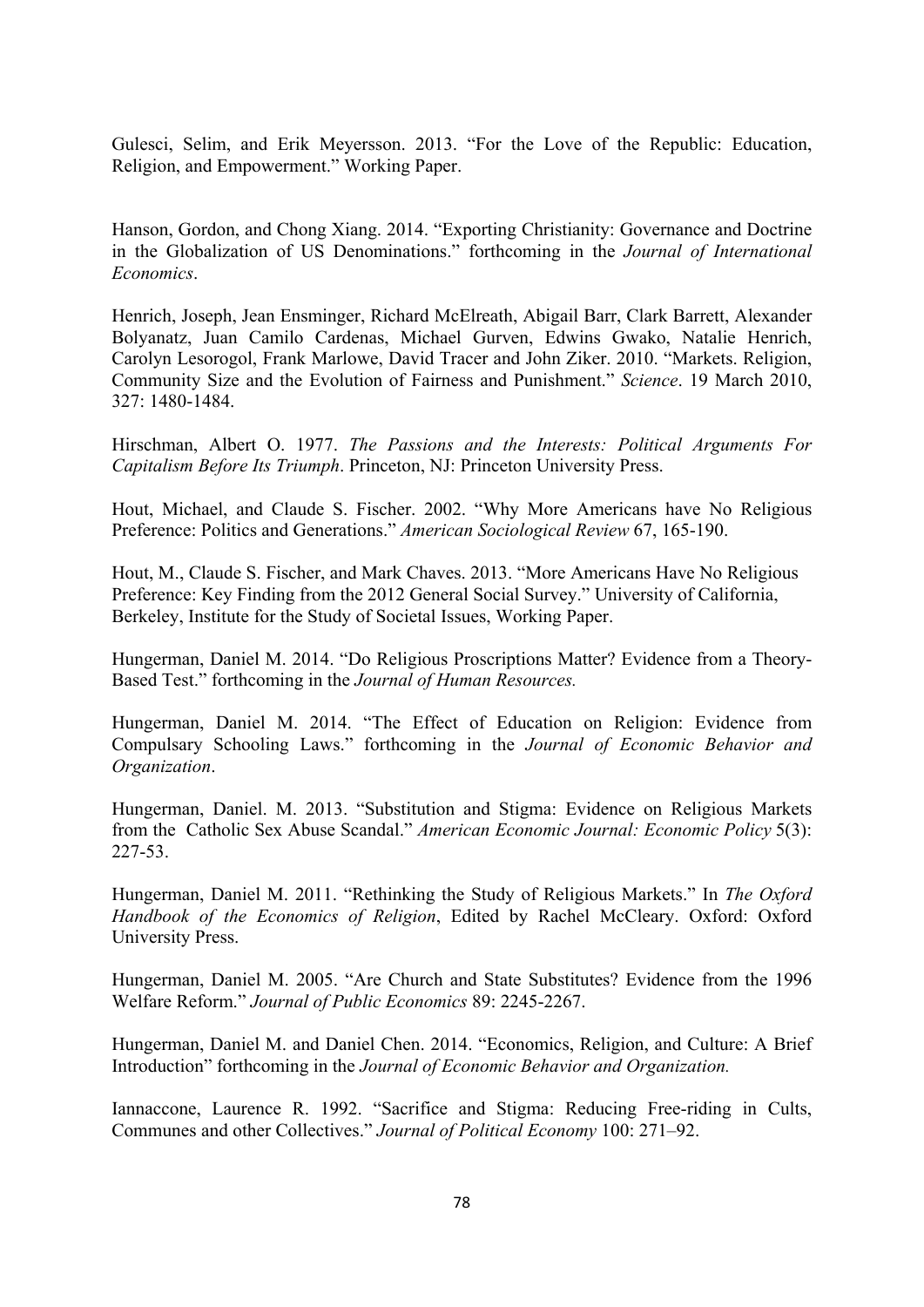Iannaccone, Laurence R. 1994. "Why Strict Churches are Strong?" *American Journal of Sociology* 99(5): 1180–211.

Iannaccone, Laurence R. 1998. "Introduction to the Economics of Religion." *Journal of Economic Literature* 36(3): 1465–95.

Iannaccone, Laurence R. 1997. "Towards an Economic Theory of 'Fundamentalism'." *Journal of Institutional and Theoretical Economics* 153 (1) The New Institutional Economics, Religion and Economics: 100-116.

Iannaccone, Laurence. R., Derek A. Neal, Peter Boettke, and Diedre McCloskey. 2005. "The Economics of Religion: A Symposium" *Faith and Economics* 46: 1–23.

Iannaccone, Laurence, and Eli Berman. 2006. "Religious Extremism: The Good, the Bad, and the Deadly." *Public Choice* July 128(1): 109-129.

Iannaccone, Laurence. R. and Eli Berman 2008. "Economics of Religion." In *The New Palgrave Dictionary of Economics*, edited by Steven N. Durlauf and Lawrence E. Blume, Basingstoke and New York: Palgrave Macmillan.

Iannaccone, L. R. and Bose, F. (2011), 'Funding the Faiths: Toward a Theory of Religious Finance.' In *The Oxford Handbook of the Economics of Religion*. Edited by Rachel McCleary, Oxford: Oxford University Press.

Iyer, Sriya. 2002. *Demography and Religion in India*, Delhi: Oxford University Press.

Iyer, Sriya. 2008. "Religion and Economic Development." In *The New Palgrave Dictionary of Economics*, edited by Steven N. Durlauf and Lawrence E. Blume, Basingstoke and New York: Palgrave Macmillan.

Iyer, Sriya, Chander Velu, and Melvyn Weeks. 2014. "Divine Competition: Religious Organizations and Service Provision in India." *Cambridge Working Papers in Economics 1409*, Faculty of Economics, University of Cambridge.

Iyer, Sriya, Chander Velu, and Abdul Mumit. 2014. "Communication and Marketing of Services by Religious Organizations in India." *Journal of Business Research* 67: 59-67.

Iyigun, Murat. 2008. "Luther and Suleyman." *Quarterly Journal of Economics* November 123(4): 1465–94.

Iyigun, Murat. 2013. "Lessons from the Ottoman Harem: On Ethnicity, Religion and War." *Economic Development and Cultural Change*, forthcoming July.

Jelen, Ted. G ed. 2002. *Sacred Markets, Sacred Canopies: Essays on Religious Markets and Religious Pluralism*. Lanham, Md: Rowman and Littlefield.

Jha, Saumitra. 2012. "Trade, Institutions and Ethnic Tolerance: Evidence from South Asia**."** Working Paper, April, Stanford GSB.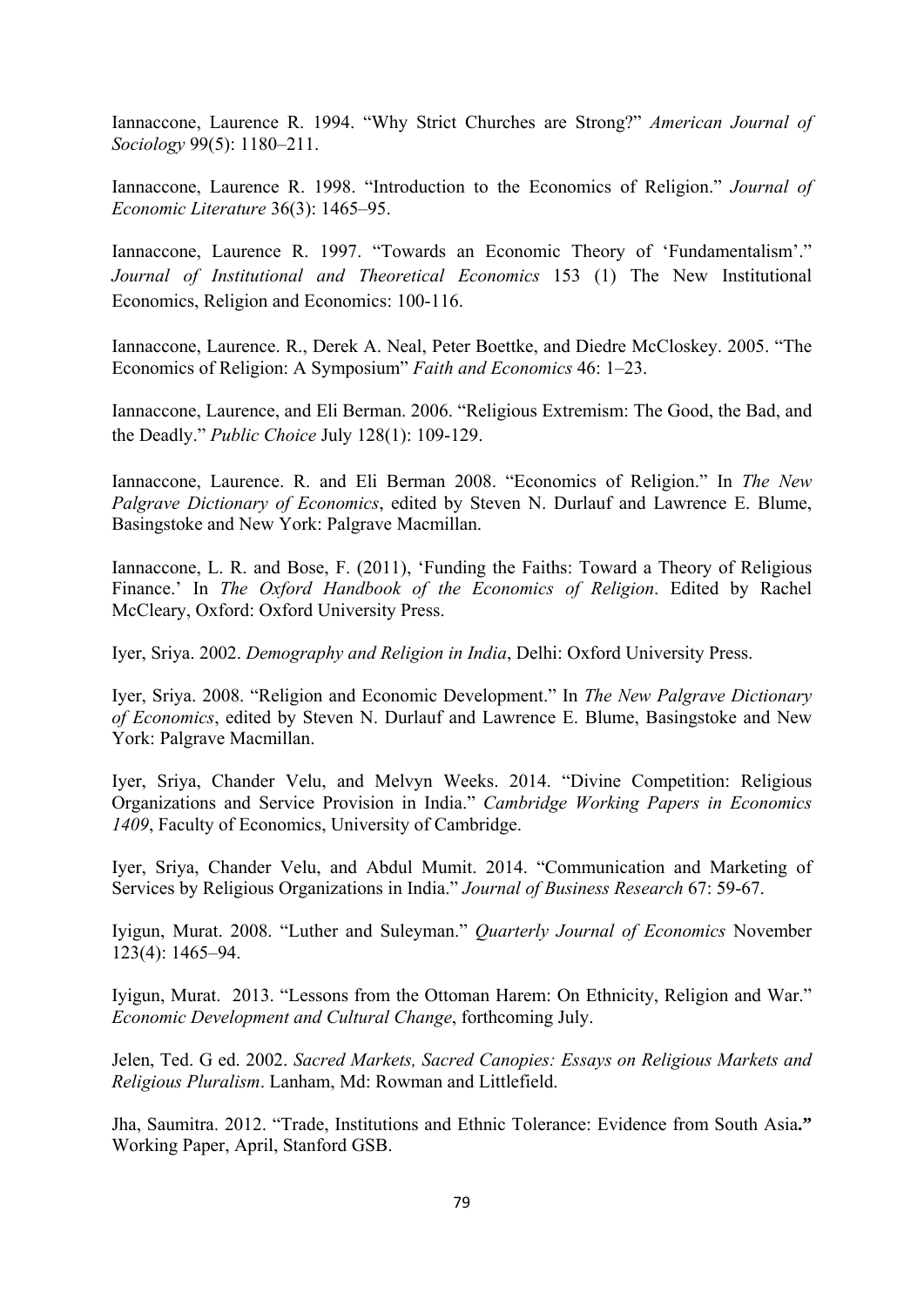Keefer, Philip, and Norman Loayza eds. 2008. *Terrorism, Economic Development and Political Openess*. Cambridge: Cambridge University Press.

Kelley, Dean M. 1972. *Why Conservative Churches Are Growing.* Harper & Row.

Keuschnigg, Marc, and Jan Schikora. 2014. "The Dark Side of Leadership: An Experiment on Religious Heterogeneity and Cooperation in India." *Journal of Socio-Economics* 48: 19- 26.

Krueger, Alan. 2007. *What Makes a Terrorist? Economics and the Roots of Terrorism*. Lionel Robbins Lectures. Princeton: Princeton University Press.

Kuran, Timur. 1995. *Private Truths, Public Lies: The Social Consequences of Preference Falsification.* Cambridge, Massachusetts: Harvard University Press.

Kuran, Timur. 2004. "Why the Middle East is Economically Underdeveloped: Historical Mechanisms of Institutional Stagnation." *Journal of Economic Perspectives* 18: 71–90.

Kuran, Timur. 2010. *The Long Divergence: How Islamic Law Held Back the Middle East*. Princeton: Princeton University Press.

Kuran, Timur. 2014. "Islam and Economic Performance: Historical and Contemporary Links" in preparation for the *Journal of Economic Literature*.

Lambarraa, Fatima, and Gerhard Riener. 2012. "On the Norms of Charitable Giving in Islam: A Field Experiment." Courant Research Centre: Poverty, Equity and Growth - Discussion Papers 111, Courant Research Centre PEG.

Landes, David S. 1998. *The Wealth and Poverty of Nations: Why Some Are So Rich and Some So Poor*. New York: W. W. Norton.

Lehrer, Evelyn L. 2009. *Religion, Economics and Demography: The Effects of Religion on Education, Work, and the Family*. Routledge Press.

Lehrer, Evelyn L. and Carmel U. Chiswick. 1993. "Religion as a Determinant of Marital Stability." *Demography* 30(3): 385-404.

Lenski, Gerhard. 1961. *The Religious Factor: A Sociological Study of Religion's Impact on Politics, Economics, and Family Life*. Doubleday US.

Levy, Gilat, and Ronny Razin. 2012. "Religious Beliefs, Religious Participation, and Cooperation**."** *American Economic Journal: Microeconomics* 4 (3): 121-151.

Majid, Muhammad. F. 2013. "The Persistent Effects of In-Utero Nutrition Shocks over the Life-Cycle: Evidence from Ramadan Fasting." GCC Working Paper series, GCC 13-05.

Makowsky, Michael and Laurence Iannaccone. 2007. "Accidental Atheists? Agent-Based Explanations for the Persistence of Religious Regionalism." *Journal for the Scientific Study of Religion* 46(1): 1-16.

Malthus, Thomas R. 1817. *An Essay on the Principle of Population*, Fifth edition, Volume III. London: John Murray.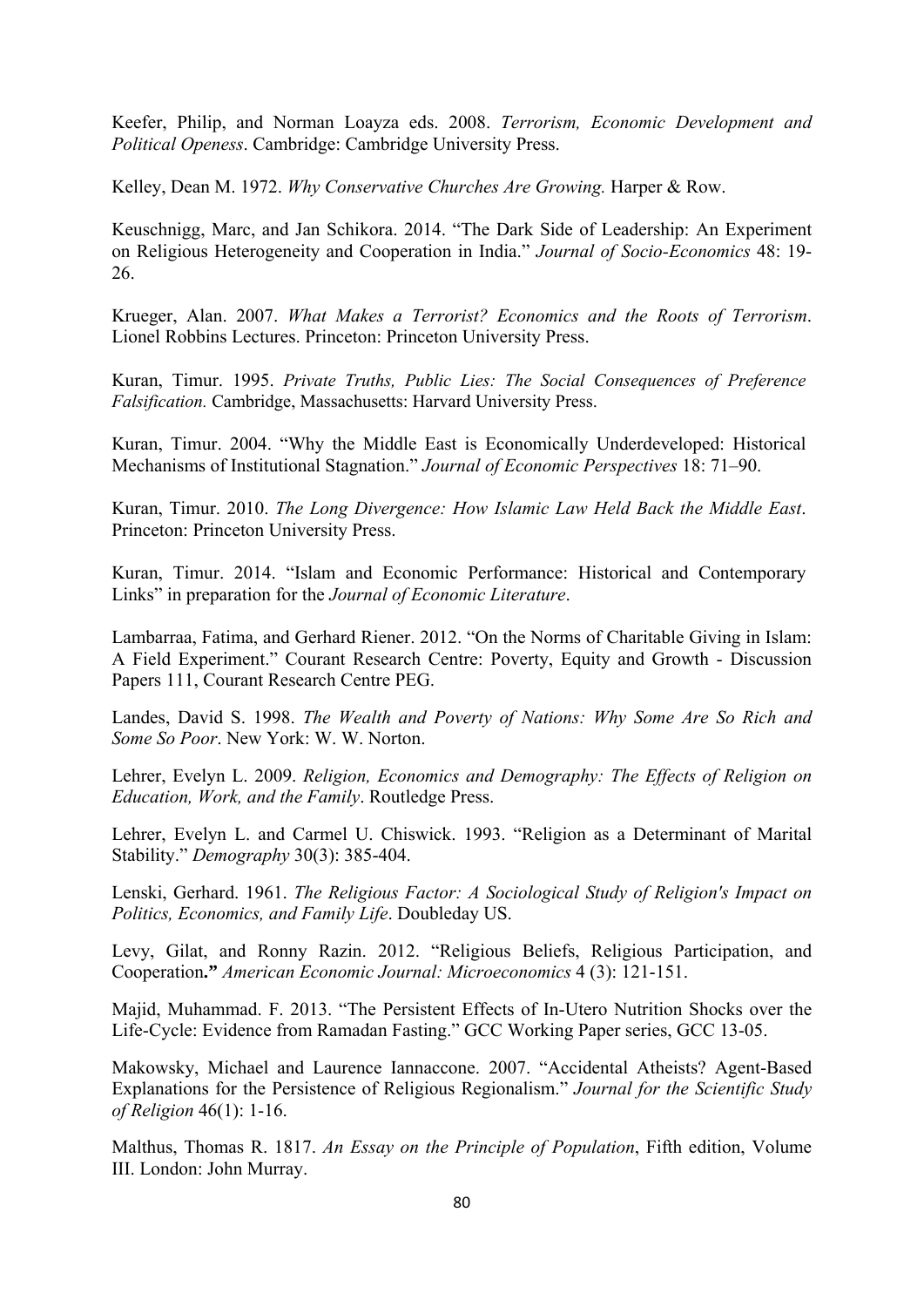Marshall, Alfred. 1890. *Principles of Economics*, Book I, Chapter III, pp. 32–3, Great Minds Series, Prometheus Books: New York, 1997, first published in 1890.

Marty, Martin and R. Simon Appleby eds. 1994-2004. *The Fundamentalism Project,*  University of Chicago Press.

Mellor, Jennifer M., and Beth A. Freeborn. 2011. "Religious Participation and Risky Health Behaviors among Adolescents." *Health Economics* 20: 1226–1240.

McBride, Michael 2014. "Why Churches Need Free-Riders: Religious Capital Formation and Religious Group Survival." Working Paper, University of California, Irvine.

McBride, Michael 2010. "Religious Market Competition in a Richer World." *Economica* 77: 148-71.

McBride, Michael. 2008. "Religious Pluralism and Religious Participation: A Game Theoretic Analysis" *American Journal of Sociology* 114.1: 77-108.

McBride, Michael. 2007. "Club Mormon: Free-Riders, Monitoring, and Exclusion in the LDS Church." *Rationality and Society* 19 (4): 395-424.

McCleary, Rachel M. 2011. *The Oxford Handbook of the Economics of Religion.* Oxford: Oxford University Press.

McCleary, Rachel M. 2011. "The Economics of Religion as a Field of Inquiry" In *The Oxford Handbook of the Economics of Religion.* Edited by Rachel McCleary, Oxford: Oxford University Press.

McCleary, Rachel M., and Robert J. Barro. 2006. "Religion and Political Economy in and International Panel." *Journal for the Scientific Study of Religion* 45(2), June: 147-175.

McCleary Rachel M., Leonard van der Kuijp. "A Market Approach to the Rise of the Geluk School in Tibet, 1419-1642." *Journal of Asian Studies* 2010: 69(1).

Michalopoulos, Stelios, Alireza Naghavi, and Giovanni Prarolo. 2014. "Islam, Inequality and Pre-Industrial Comparative Development." Working Paper, University of Bologna.

Miller, Kent. D. 2002. "Competitive Strategies of Religious Organizations." *Strategic Management Journal* 23: 435-456.

Mochrie, Robbie. 2014. "How We Forgot What Adam Smith Said About Religion." Paper presented at the International Economic Association World Congress, Dead Sea, Jordan, 9 June 2014.

Montgomery, James D. 2003. "A Formalization and Test of the Religious Economies Model." *American Sociological Review* 68: 782-809.

Montgomery, James D. 1996. "Contemplations on the Economic Approach to Religious Behavior." *American Economic Review* 86(2): 443–7.

Myersson, Erik. 2014. "Islamic Rule and the Empowerment of the Poor and Pious." *Econometrica* 82 (1): 229–269.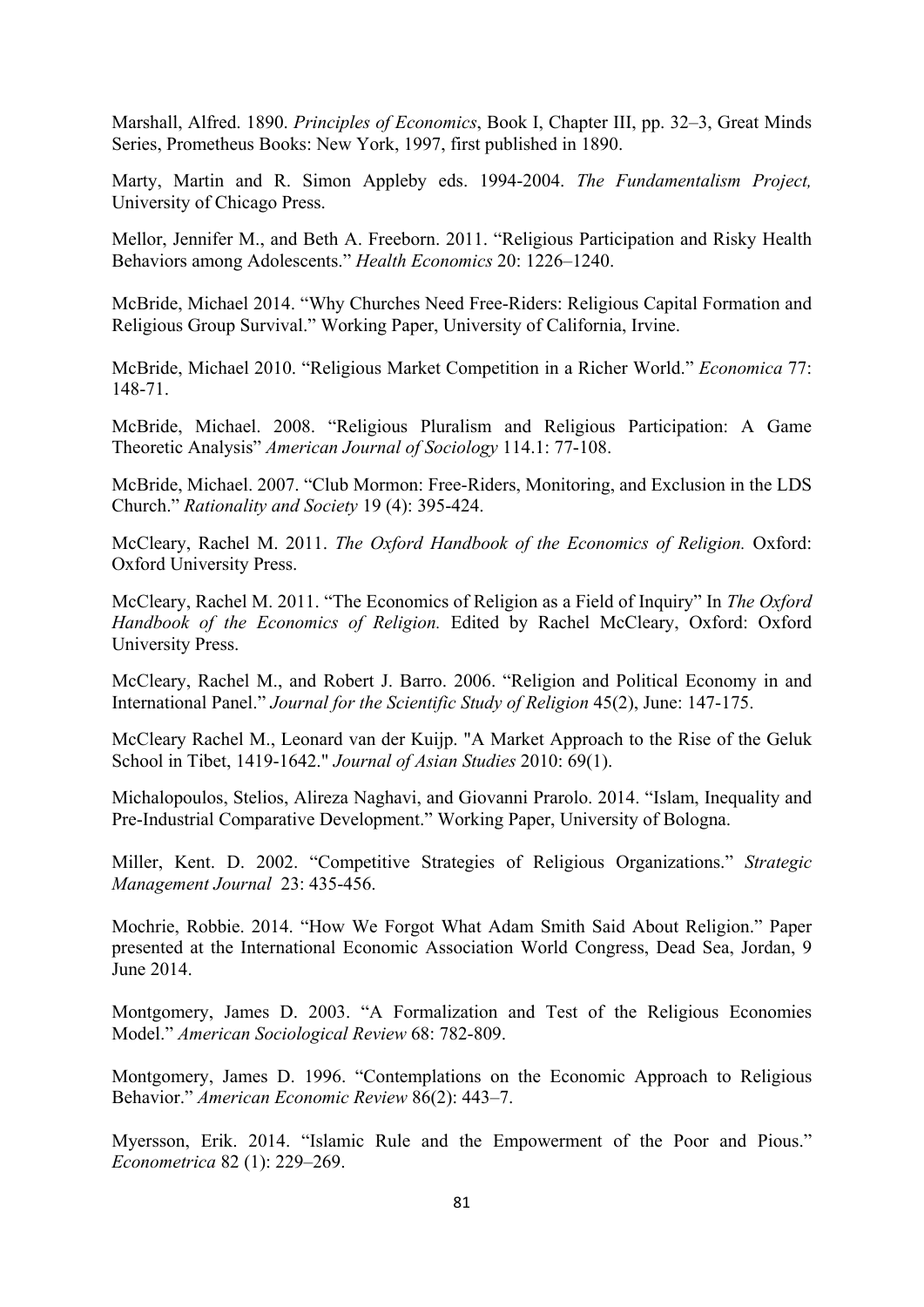NCVO/CAF. 2010. "An Overview of Charitable Giving in the UK, 2009/10", Charities Aid Foundation, National Council for Voluntary Organisations and Office of National Statistics, December.

Neuman, Shoshana. 2007. "Is Religiosity Indeed Related to Fertility." Population Studies 6(2): 219-224.

Neuman, Shoshana and Adrian Ziderman. 1986. "How Does Fertility Relate to Religiosity: Survey Evidence from Israel." *Sociology and Social Research* January 70 (2): 178-180.

Noland, Marcus. 2005. "Religion and Economic Performance." *World Development* 33(8): 1215-1232.

Norenzayan, Ara, and Azim. F. Shariff. 2008. "The Origin and Evolution of Religious Prosociality." *Science* 322: 58-62.

Norris, Pippa. and Ronald Inglehart. 2004. *Sacred and Secular: Religion and Politics Worldwide*. Cambridge: Cambridge University Press.

North, Charles. M., and Carl. R. Gwin. 2004. "Religious Freedom and the Unintended Consequences of State Religion." *Southern Economic Journal* 71(1): 103–17.

North, Charles M., and Carl R. Gwin. 2014. "The Political Economy of Church and State." Working Paper, Baylor University.

Olson, Daniel. 2011. "Towards Better Measures of Supply and Demand for Testing Theories of Religious Participation" in *The Oxford Handbook of the Economics of Religion.* Edited by Rachel McCleary, Oxford: Oxford University Press.

Oosterbeek, Hessel. and Bas van der Klaauw. 2013. "Ramadan, Fasting and Educational Outcomes." *Economics of Education Review* 34: 219-226.

Oslington, Paul. 2003. *Economics and Religion*, Volumes 1 and 2, The International Library of Critical Writings in Economics 167, Edward Elgar, Cheltenham, UK.

Oslington, Paul. 2014. *The Oxford Handbook of Christianity and Economics*, Oxford: Oxford University Press.

Paciotti, Brian, Peter Richerson, Billy Baum, Mark Lubell, Tim Waring, Richard McElreath, Charles Efferson, and Ed Edsten. 2011. "Are Religious Individuals More Generous, Trusting, and Cooperative? An Experimental Test of the Effect of Religion on Prosociality." In *The Economics of Religion: Anthropological Approaches*. Research in Economic Anthropology, Volume 31: 267-305.

Patel, David. 2012. "Concealing to Reveal: The Informational Role of Islamic Dress." *Rationality and Society* 24(3): 295-323.

Pew Forum on Religion and Public Life. 2012. *The Global Religious Landscape*, Pew Research Centre, Washington D.C. (18 December, 2012). http://www.pewforum.org/2012/12/18/global-religious-landscape-exec/.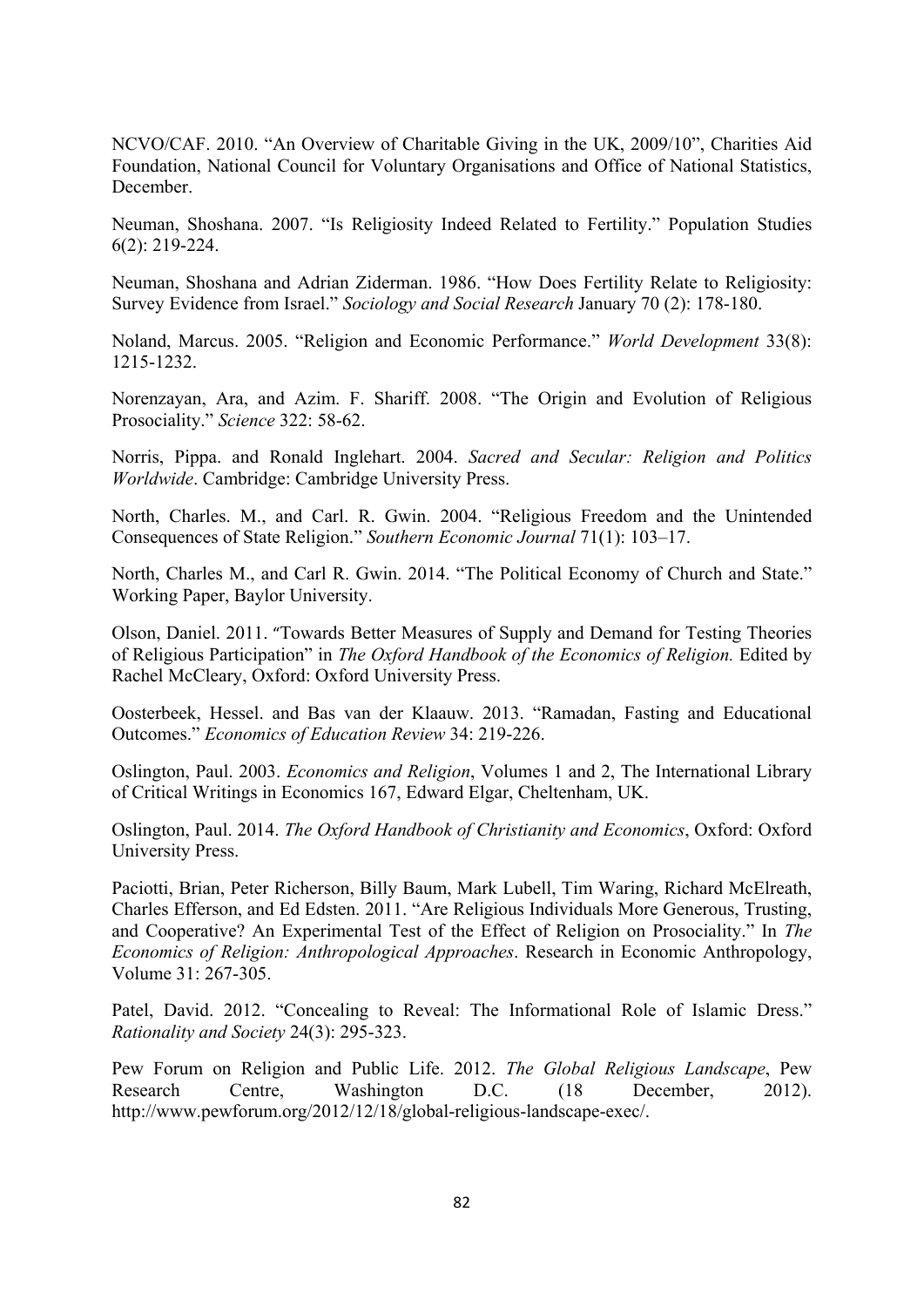Prummer, Anja, and Jan-Peter Siedlarek. 2014 "Institutions and the Preservation of Cultural Traits." Cambridge-INET Working Paper Series wp1416.

Pullen, John M. 1981. "Malthus' Theological Ideas and their Influence on his Principle of Population." *History of Political Economy* 13(1), Spring: 39-54.

Putnam, Robert D., and David E. Campbell. 2010. *American Grace: How Religion Divides and Unites Us*. New York, Simon & Schuster.

Radhakrishnan, Sarvepalli. 1928. *The Religion We Need*. London: Ernest Benn.

Richardson, Gary, and Michael McBride. 2009. "Religion, Longevity and Cooperation: The Case of the Craft Guild." *Journal of Economic Behavior and Organization* 71.2: 172-186.

Rothschild, Emma G. 1994. "Adam Smith and the Invisible Hand." *American Economic Review* 84 (2): 319-322.

Rubin, Jared. 2014. "Printing and Protestants: An Empirical Test of the Role of Printing in the Reformation." *Review of Economics and Statistics* 96(2): 270-286.

Rubin, Jared. 2011. "Institutions, the Rise of Commerce, and the Persistence of Laws: Interest Restrictions in Islam and Christianity." *Economic Journal* 121: 1310-1339.

Rubin, Jared and Latika Chaudhary. 2011. "Reading, Writing, and Religion: Institutions and Human Capital Formation." *Journal of Comparative Economics* 39(1): 17-33.

Sandler, Todd and Walter Enders. 2004. 'An Economic Perspective on Transnational Terrorism." *European Journal of Political Economy* 20 (2): 301–16.

Smith, Adam. 1723-1790. *The Wealth of Nations: Books I-III*; with an Introduction by Andrew Skinner. Penguin, 1979.

Smith, Adam. 1759. *The Theory of Moral Sentiments*; edited by D. D. Raphael and A. L. Macfie. Oxford : Clarendon, 1976.

Smith, Vernon L. 2008. *Rationality in Economics: Constructivist and Ecological Forms*. Cambridge: Cambridge University Press.

Sosis, Richard, and Eric Bressler. 2003. "Cooperation and Commune Longevity: A Test of the Costly Signalling Theory of Religion." *Cross-Cultural Research* May, 37 (2): 211-239.

Sosis, Richard, and Bradley J. Ruffle. 2004. "Ideology, Religion, and the Evolution of Cooperation: Field Experiments on Israeli Kibbutzim" In Michael Alvard (ed.) Socioeconomic Aspects of Human Behavioral Ecology (Research in Economic Anthropology, Volume 23) Emerald Group Publishing Limited, 89 – 117.

Stark, Rodney and William S. Bainbridge. 1987. *A Theory of Religion.* Toronto Studies in Religion; Volume 2. New York: Peter Lang.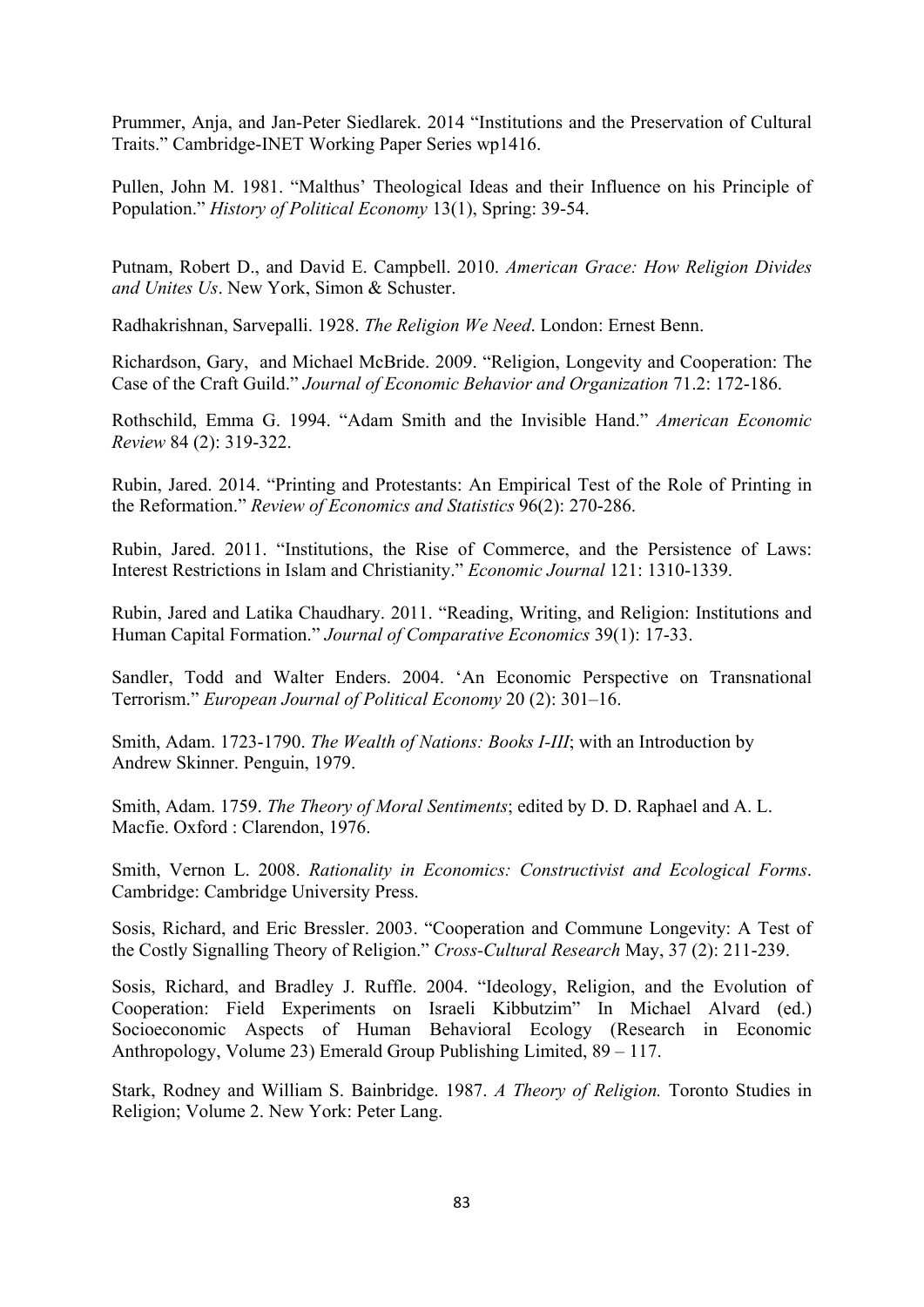Stark, Rodney and Roger Finke. 2001. "Beyond Church and Sect: Dynamics and Stability in Religious Economies." In T. Jelen edited *Sacred Markets and Sacred Canopies: Essays on Religious Markets and Religious Pluralism*. Lanham: Rowman and Littlefield.

Stark, Rodney, and Roger Finke. 2000. *Acts of Faith: Explaining the Human Side of Religion*, Berkeley: University of California Press.

Stark, Rodney, Laurence R. Iannaccone, and Roger Finke. 1996. "Religion, Science, and Rationality." *American Economic Review Papers and Proceedings* 86(2): 433–47.

Tracey, Paul. 2012. "Religion and Organization: A Critical Review of Current Trends and Future Directions." *Academy of Management Annals* 6(1): 87-134.

Tawney, Richard H., 1926. *Religion and the Rise of Capitalism*. London: Penguin Books.

Trinitapoli, Jenny, and Alexander Weinreb. 2012. *Religion and AIDS in Africa*. New York: Oxford University Press.

Viner, Jacob. 1978. "Religious Thought and Economic Society: Four Chapters of an Unfinished Work" and Introduction by Jacques Melitz and Donald Winch. *History of Political Economy* 10 (1), Spring: 1-189.

Voas, David, Dan A. V. Olson, and Alasdair Crockett. 2002. "Religious Pluralism and Participation: Why Previous Research is Wrong." *American Sociological Review* 67(2): 212- 230.

Warner, R. Stephen. 1993. "Work in Progress toward a new Paradigm for the Sociological Study of Religion in the United States." *American Journal of Sociology* 98 (5): 1044–93.

Weber, Max. 1904. *Die protestantische Ethik und der Geist des Kapitalismus/The Protestant Ethic and the Spirit of Capitalism*, Translated by Talcott Parsons, Routledge, London.

Wilson, David S. 2007. *Darwin's Cathedral: Evolution, Religion and the Nature of Society*. Chicago: University of Chicago Press.

Woodberry, Robert D. 2012. "The Missionary Roots of Liberal Democracy." *American Political Science Review* 106(2): 244-274.

Woodberry, Robert D. 2010. "Religion and the Spread of Human Capital and Political Institutions: Christian Missions as a Quasi-Natural Experiment." In *The Oxford Handbook of the Economics of Religion.* Edited by Rachel McCleary. Oxford: Oxford University Press.

Yang, Fenggang. 2011. *Religion in China: Survival and Revival under Communist Rule.* Oxford: Oxford University Press.